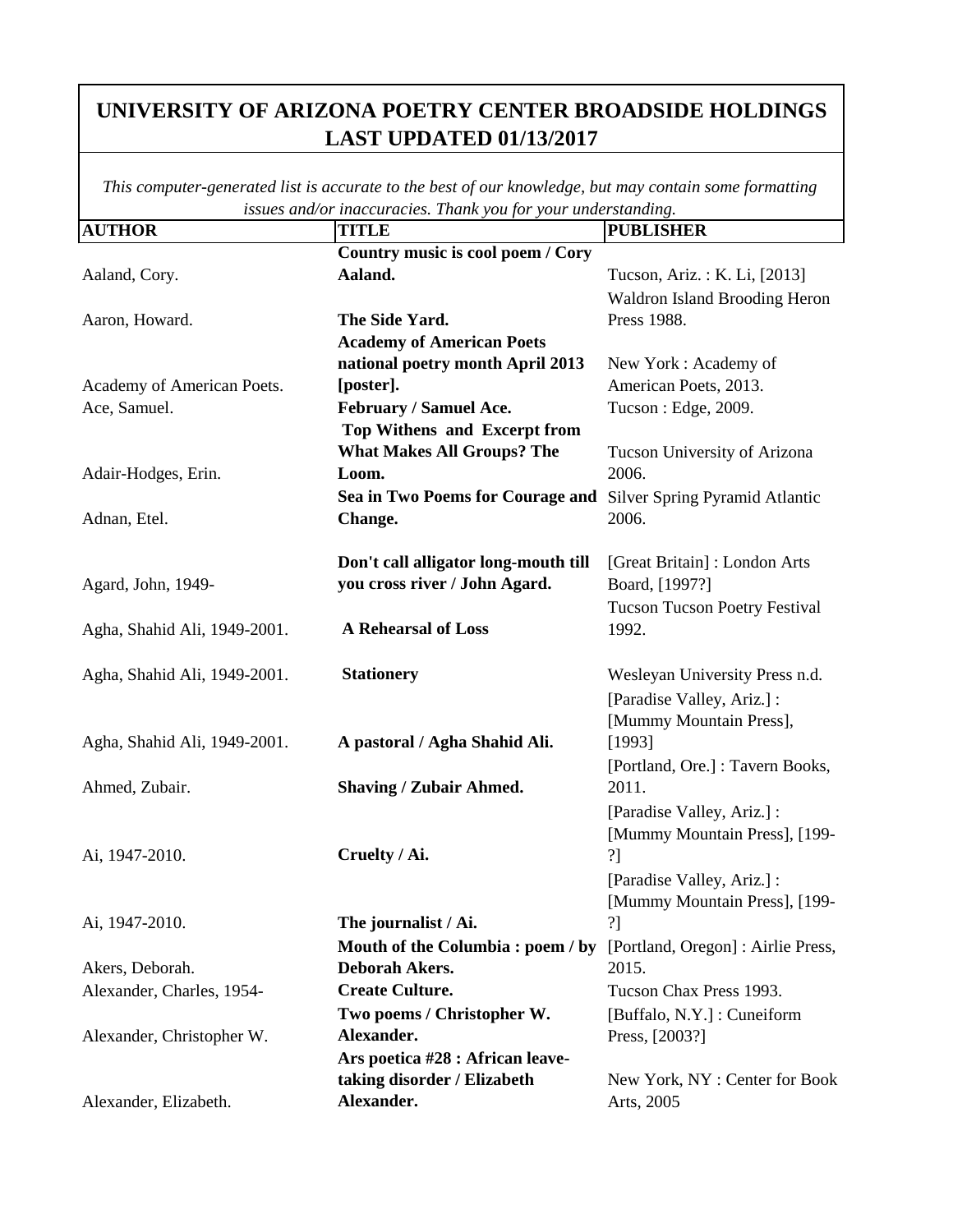| <b>AUTHOR</b>               | issues ana/or inaccuracies. Thank you jor your unacristanam <sub>8</sub> .<br><b>TITLE</b> | <b>PUBLISHER</b>                  |
|-----------------------------|--------------------------------------------------------------------------------------------|-----------------------------------|
|                             | End of September : synopsis / Sama                                                         |                                   |
| Alshaibi, Sama.             | Alshaibi.                                                                                  | Tucson: Edge, 2009.               |
|                             |                                                                                            | <b>Tucson Among Other THings</b>  |
| Among Other Things.         | Fall Schedule, 1991.                                                                       | 1991.                             |
| Anderson, Jon, 1940-2007.   | <b>The Secret of Poetry</b>                                                                | Tucson Poetry Center n.d.         |
|                             |                                                                                            |                                   |
|                             | <b>Jon Anderson Memorial Tribute</b>                                                       |                                   |
|                             | Friday, February 29, 2008 The                                                              | Tucson: The University of         |
| Anderson, Jon, 1940-2007.   | <b>Modern Languages Auditorium</b>                                                         | Arizona Poetry Center, 2008       |
|                             |                                                                                            | [Port Townsend, Wash.: Copper     |
| Anderson, Jon, 1940-2007.   | The Milky Way.                                                                             | Canyon Press, 1981]               |
|                             | 25th April 1974 / Sophia de Mello                                                          |                                   |
| Andresen, Sophia de Mello   | <b>Breyner</b> translated by Ruth                                                          | [Great Britain]: London Arts      |
| Breyner.                    | Fainlight.                                                                                 | Board, n.d.                       |
|                             |                                                                                            |                                   |
| Angle, Renee.               | Week of queen ant / Renee Angle. Tucson: Edge, 2009.                                       |                                   |
|                             |                                                                                            |                                   |
|                             | The land of Nod / James Arthur                                                             | [Richmond, MA : Mad River         |
| Arthur, James, 1974-        | artwork by Julio Granda.                                                                   | Press], 2012.                     |
|                             |                                                                                            | Tucson Case Libre en la Solana    |
| Arthur, Joel Devin.         | <b>Possible Uses of Green.</b>                                                             | 2008.                             |
|                             |                                                                                            |                                   |
|                             |                                                                                            | [Buffalo, N.Y.] : Poetry          |
|                             |                                                                                            | Collection, The State University  |
| Ashbery, John, 1927-        | Palmy / John Ashbery.                                                                      | of New York at Buffalo, 2011.     |
|                             |                                                                                            | Santa Rosa The Clamshell Press    |
| Aspenstrom, Werner.         | Poems by Werner Aspenstrom.                                                                | n.d.                              |
| Baca, Jimmy Santiago, 1952- | we were born                                                                               | n.p. n.d.                         |
|                             |                                                                                            |                                   |
|                             |                                                                                            | [Portland, Oregon] : The Berberis |
|                             |                                                                                            | Press at Lewis & Clark College    |
| Baker, David, 1954-         | <b>Pastoral / David Baker.</b>                                                             | Special Collections, 2016.        |
|                             | <b>Walking down into Cebolla Canyon</b>                                                    |                                   |
|                             | / John Balaban photography by                                                              | Greensboro, N.C. : Unicorn        |
| Balaban, John, 1943-        | William Clift.                                                                             | Press, c1980.                     |
|                             |                                                                                            |                                   |
|                             |                                                                                            | Paradise Valley, Ariz. : [Mummy]  |
| Ball, Sally.                | No threat, nuthatch / Sally Ball.                                                          | Mountain Press], [2013?]          |
|                             |                                                                                            | [Tucson, Arizona] : M. Lee,       |
| Bambrick, Taneum.           | <b>Reservoir / Taneum Bambrick.</b>                                                        | 2016.                             |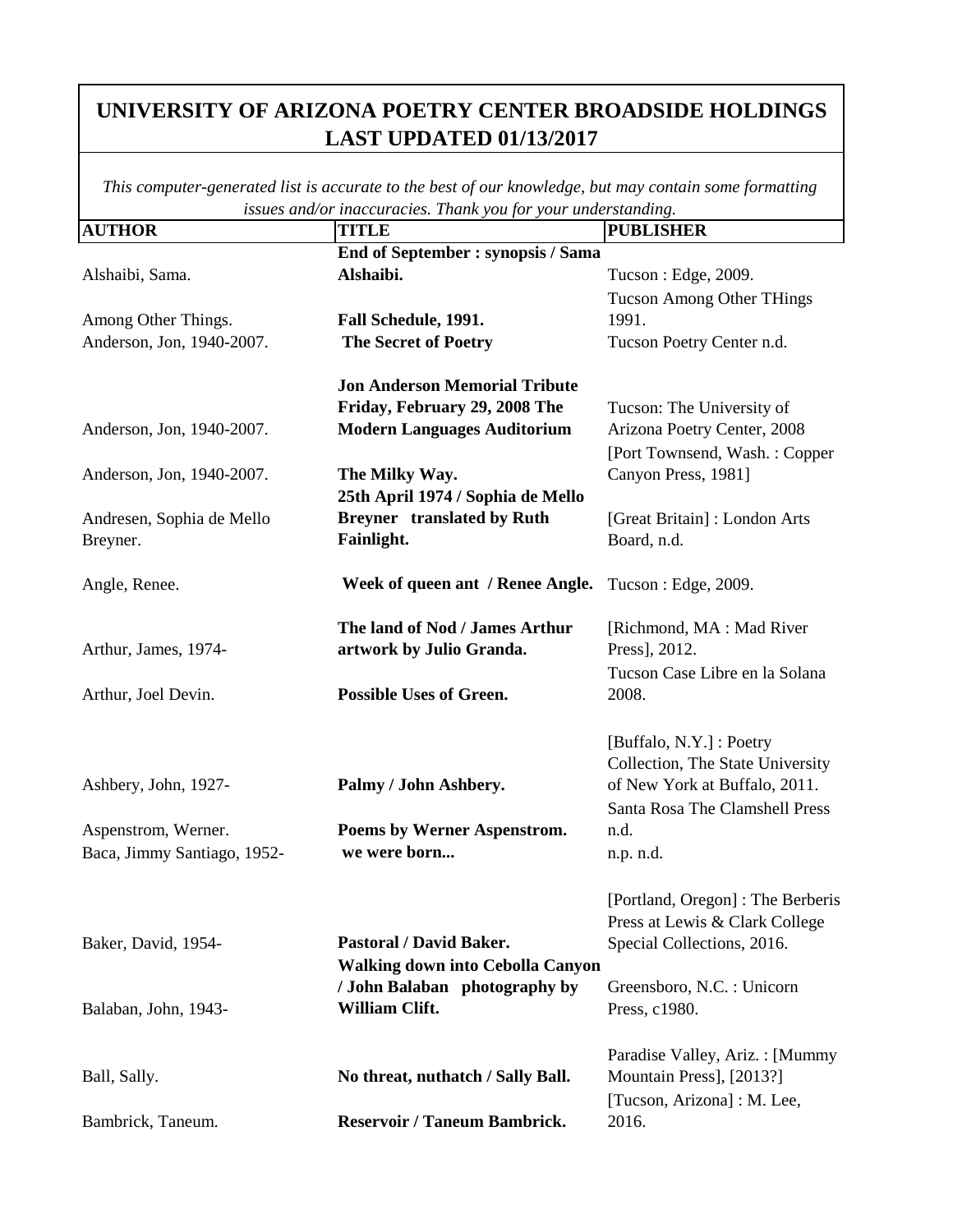|                            | issues ana/or maccuracies. Thank you for your understanding. |                                   |
|----------------------------|--------------------------------------------------------------|-----------------------------------|
| <b>AUTHOR</b>              | <b>TITLE</b>                                                 | <b>PUBLISHER</b>                  |
|                            | <b>An Activist Commitment Against</b>                        |                                   |
| Baraka, Amiri, 1934-       | Racism                                                       | Tucson Chax Press 1991.           |
|                            |                                                              | Colorado Springs, Colo.: The      |
|                            |                                                              | Press at Colorado College,        |
| Barton, David.             | Vermeer / David Barton.                                      | $[1985]$ .                        |
|                            | Gift on the Occasion of David K.                             |                                   |
|                            | <b>Anderson's Gift Finale / Michael</b>                      | Buffalo, NY : University at       |
| Basinski, Michael, author. | Basinski.                                                    | Buffalo Art Galleries, 2015.      |
|                            | Blood thinners : a song for the                              |                                   |
|                            | Howes, Manson, Royer and Gatza /                             | Antarctica [i.e. Buffalo, N.Y.] : |
| Basinski, Michael.         | Michael Basinski.                                            | Soft Dog Press, 2009.             |
| Basinski, Michael.         | Fruithearts / Michael Basinski.                              | [S. l.: n. p., n.d.]              |
| Bassett, Lee.              | <b>First Chill</b>                                           | n.p. n.d.                         |
|                            |                                                              |                                   |
|                            | <b>January poem (for Noah Bowers) /</b>                      | [Brooklyn, N.Y.: Printed by the   |
| Beacham, Jon.              | J. B. [Jon Beacham].                                         | Brother in Elysium, 2012.]        |
|                            | El valiente [The brave one] /                                | Tucson: University of Arizona     |
| Becerra, Claudeth.         | <b>Claudeth Becerra.</b>                                     | Poetry Center, 2013.              |
|                            |                                                              |                                   |
| Bedoya, Roberto.           | Two in a canoe / Roberto Bedoya.                             | Tucson : Edge, 2014.              |
|                            | If it came from my heart T. Begley                           | Tucson: Tucson Poetry Festival,   |
| Begley, T., 1956-          | & Olga Broumas                                               | 1993.                             |
|                            | Or pufferfish / so dandelion /                               |                                   |
|                            | careful notes / text: Hugh Behm-                             |                                   |
|                            | <b>Steinberg</b> image: Mary Behm-                           |                                   |
| Behm-Steinberg, Hugh.      | Steinberg.                                                   | $[Zurich]$ : Dusie, 2013.         |
| Bell, Marvin, 1937-        | Cards [Broadside]                                            |                                   |
| Bell, Marvin, 1937-        | <b>Less Help</b>                                             | n.p. n.d.                         |
|                            |                                                              | Tucson: Grilled Flowers Press,    |
| Bell, Marvin, 1937-        | Cards.                                                       | 1977.                             |
|                            |                                                              |                                   |
|                            |                                                              | Paradise Valley, Ariz.: Mummy     |
| Bell, Marvin, 1937-        | Mars being red / Marvin Bell.                                | Mountain Press, 2008.             |
|                            |                                                              | [Great Britain]: London Arts      |
| Bensley, Connie.           | <b>Shopper / Connie Bensley.</b>                             | Board, [1997?]                    |
|                            |                                                              | [Victoria, Tex.] : Cuneiform      |
| Berkson, Bill.             | Red devil / Bill Berkson.                                    | Press, 2015.                      |
|                            |                                                              | Tucson: New Michigan Press,       |
| Bernheimer, Kate.          | <b>Whitework / Kate Bernheimer.</b>                          | 2010.                             |
|                            |                                                              |                                   |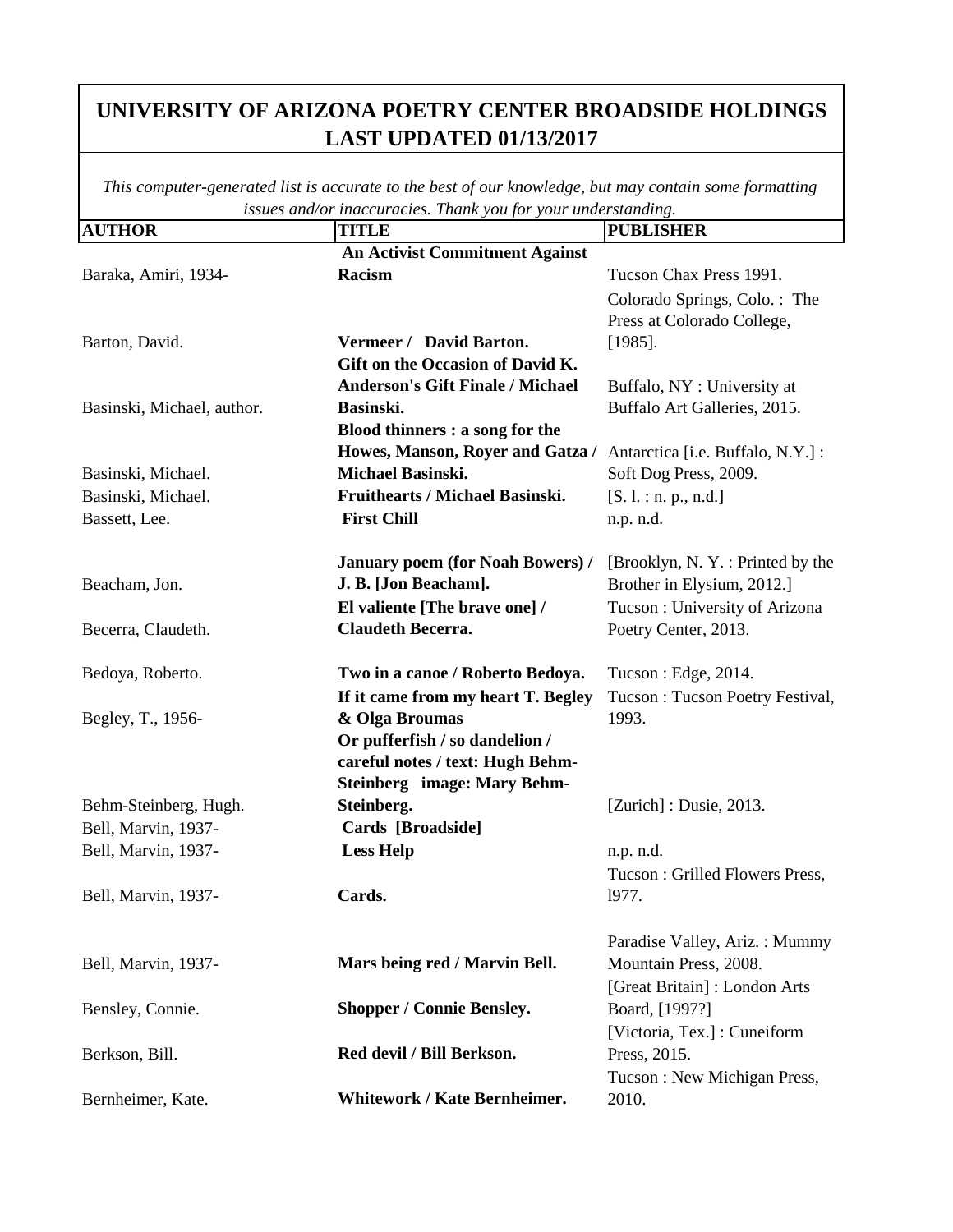| <b>AUTHOR</b>                 | <b>TITLE</b>                                                         | <b>PUBLISHER</b>                    |
|-------------------------------|----------------------------------------------------------------------|-------------------------------------|
|                               |                                                                      |                                     |
| Bernstein, Charles, 1950-     | Buffalo nights.                                                      | Buffalo: Cuneiform Press, 2005.     |
|                               | From Notes from irrelevance /                                        | [Brooklyn, N.Y.]: Argos Books,      |
| Berrigan, Anselm.             | Anselm Berrigan.                                                     | 2011.                               |
|                               |                                                                      | [Brooklyn, N.Y.] : [Brother in      |
| Berrigan, Ted.                | Red shift / Ted Berrigan.                                            | Elysium], [2013]                    |
|                               |                                                                      |                                     |
| Berssenbrugge, Mei-mei, 1947- | Tan Tien / Mei-mei Berssenbrugge.                                    | [Tucson]: Chax Press, [1988?]       |
| Bertolino, James, 1942-       | <b>The Adequacy</b>                                                  | Copperhead Press.                   |
|                               |                                                                      | Port Townsend Copper Canyon         |
| Bertolino, James.             | The Toast [broadside].                                               | Press 1977.                         |
|                               |                                                                      | Portland, Or. : Letra Chueca        |
| Bervin, Jen.                  | Untitled / by Jen Bervin.                                            | Press, 2015.                        |
|                               |                                                                      | [Brooklyn, N.Y.]: Argos Books,      |
| Bibbins, Mark.                | Being our pictures / Mark Bibbins.                                   | 2011.                               |
| Bidart, Frank, 1939-          | <b>Curse</b>                                                         | n.p. n.p. n.d.                      |
|                               | Massachusetts / MLB; translated                                      |                                     |
|                               | from the Polish by Frank L.                                          | [Riverside, Calif.] : University of |
| Biedrzycki, Milosz, 1967-     | Vigoda.                                                              | California, Riverside, 2010.        |
|                               | <b>On containment / Brian</b>                                        | [Tucson], Arizona: New              |
| Blanchfield, Brian, 1973-     | Blanchfield.                                                         | Michigan Press, 2016.               |
|                               | A flight from Rio to Paris / Debby                                   |                                     |
| Blank, Debby Jo.              | Jo Blank.                                                            | Tucson: Edge, 2012.                 |
|                               |                                                                      | Tempe Arizona State University      |
| Bly, Robert.                  | <b>Love Poems in Twos and Threes</b>                                 | 1986.                               |
|                               |                                                                      |                                     |
|                               |                                                                      | [Tempe, Ariz.] : ASU Creative       |
|                               | Robert Bly, Love poem in twos and                                    | Writing, [1985?] ([Paradise]        |
| Bly, Robert.                  | threes                                                               | Valley, Ariz.?: Karla Elling])      |
|                               | This moment / Eavan Boland (b.                                       | [Great Britain]: London Arts        |
| Boland, Eavan.                | 1944).                                                               | Board, n.d.                         |
|                               |                                                                      | Santa Rosa Clamshell Press          |
| Boldt, Brian.                 | <b>My Friend Cooperman.</b>                                          | 2001.                               |
|                               | <b>Instructions for Removal of a Dead</b> Santa Rosa Clamshell Press |                                     |
| Booth, Greg.                  | Horse from a Barn.                                                   | 1998.                               |
|                               | <b>Frost for the New Millenium</b>                                   |                                     |
| Bouchard, Daniel.             | [poetry postcard].                                                   | Boston Pressed Wafer 2000?          |
|                               | She's not dead, she's in the Bronx /                                 |                                     |
| Bowden, Lisa.                 | Lisa Bowden.                                                         | Tucson: Edge, 2010.                 |
|                               |                                                                      |                                     |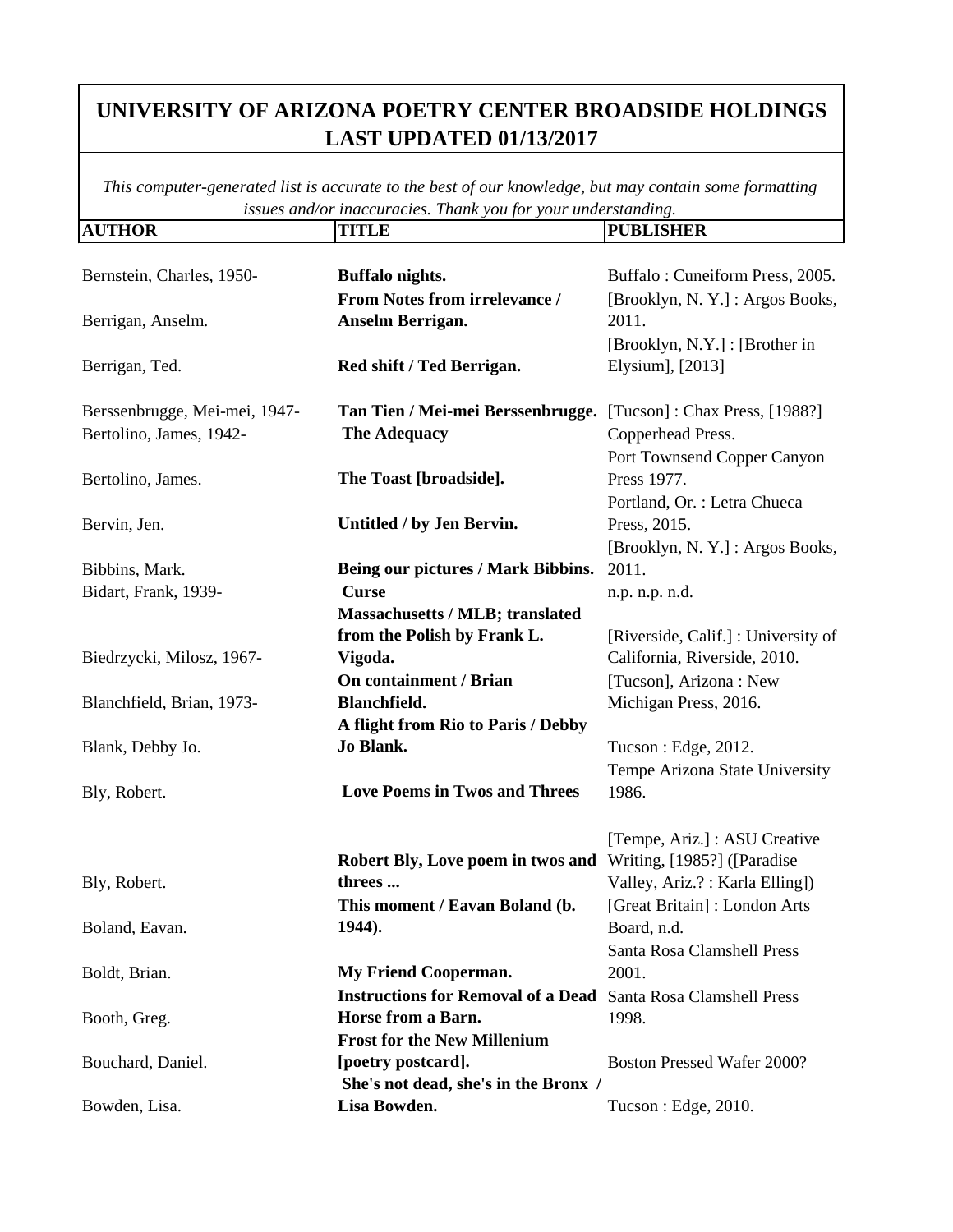| <b>AUTHOR</b>                   | <b>TITLE</b>                                                      | <b>PUBLISHER</b>                 |
|---------------------------------|-------------------------------------------------------------------|----------------------------------|
|                                 |                                                                   |                                  |
| Bowering, George, 1935-         | <b>Estro 1: Rocky Mountain Foot</b>                               | Tucson Prensa de Lagar 1965.     |
|                                 |                                                                   | Wilmington: The Publishing       |
|                                 | <b>Approaching limits at Carolina</b>                             | Laboratory, University of North  |
| Bradford, Jason.                | <b>Beach / Jason Bradford.</b>                                    | Carolina, 2016.                  |
|                                 |                                                                   | Meadville, Pa. (372 Sherman St., |
|                                 | <b>Primary sources : poems / Jeanne</b>                           | Meadville 16335) : Heatherstone  |
| Braham, Jeanne, 1940-           | Braham woodcuts, Nels Oestreich. Press, c1981.                    |                                  |
|                                 |                                                                   |                                  |
|                                 | The San Francisco weather report: [San Francisco]: G. Mackintosh, |                                  |
| Brautigan, Richard.             | poem / by Richard Brautigan.                                      | $[197-?]$                        |
|                                 |                                                                   | [Tucson, Arizona]: New           |
| Brennan, Karen, 1941-           | <b>Imminence / Karen Brennan.</b>                                 | Michigan Press, 2016.            |
|                                 | Poetry, language, thought / Karen                                 | Tucson, Ariz.: Chax Press,       |
| Brennan, Karen, 1941-           | Brennan.                                                          | c1988.                           |
|                                 |                                                                   | Tucson: New Michigan Press,      |
| Briante, Susan.                 | <b>Meditation / Susan Briante.</b>                                | 2014.                            |
|                                 |                                                                   | Greensboro, N.C. : Unicorn       |
| Brilliant, Alan.                | Hour glass elm / Alan Brilliant.                                  | Press, 1979.                     |
|                                 | The second sermon on the                                          | [Tucson, Ariz.] : Chax Press,    |
| Brooks, Gwendolyn, 1917-2000.   | warpland / Gwendolyn Brooks.                                      | 1988.                            |
| Broumas, Olga, 1949-            | <b>Artemis</b>                                                    | n.p. n.d.                        |
| Broumas, Olga, 1949-            | <b>Imogene Knode</b>                                              | n.p. n.d.                        |
|                                 | Credo for the earth / David R.                                    | [San Francisco]: One Heart       |
| Brower, David, 1912-2000.       | Brower.                                                           | Press, 2004.                     |
|                                 | Cecropia moth caterpillar / Luna                                  |                                  |
| Brown, Elizabeth.               | moth / Elizabeth Brown.                                           | Tucson : Edge, 2012.             |
|                                 | The moonless night / Rosellen                                     | [Chicago] : Poetry in Motion,    |
| Brown, Rosellen.                | Brown.                                                            | n.d.                             |
|                                 |                                                                   |                                  |
|                                 |                                                                   |                                  |
|                                 | Of unicornes hornes;"Pseudodoxia                                  |                                  |
|                                 | epidemica : of unicornes hornes /                                 |                                  |
|                                 | <b>Sir Thomas Browne illustrated</b>                              |                                  |
|                                 | with wood engravings by Alan                                      |                                  |
|                                 | <b>James Robinson</b> with an                                     | [Williamsburg, Mass.]:           |
| Browne, Thomas, Sir, 1605-1682. | introduction by Jan van Dorsten."                                 | Cheloniidae Press, 1984.         |
|                                 |                                                                   | New York, N.Y.: Strawberry       |
| Bruchac, Joseph, 1942-          | Garter snakes / Joseph Bruchac.                                   | Press, c1976.                    |
|                                 |                                                                   |                                  |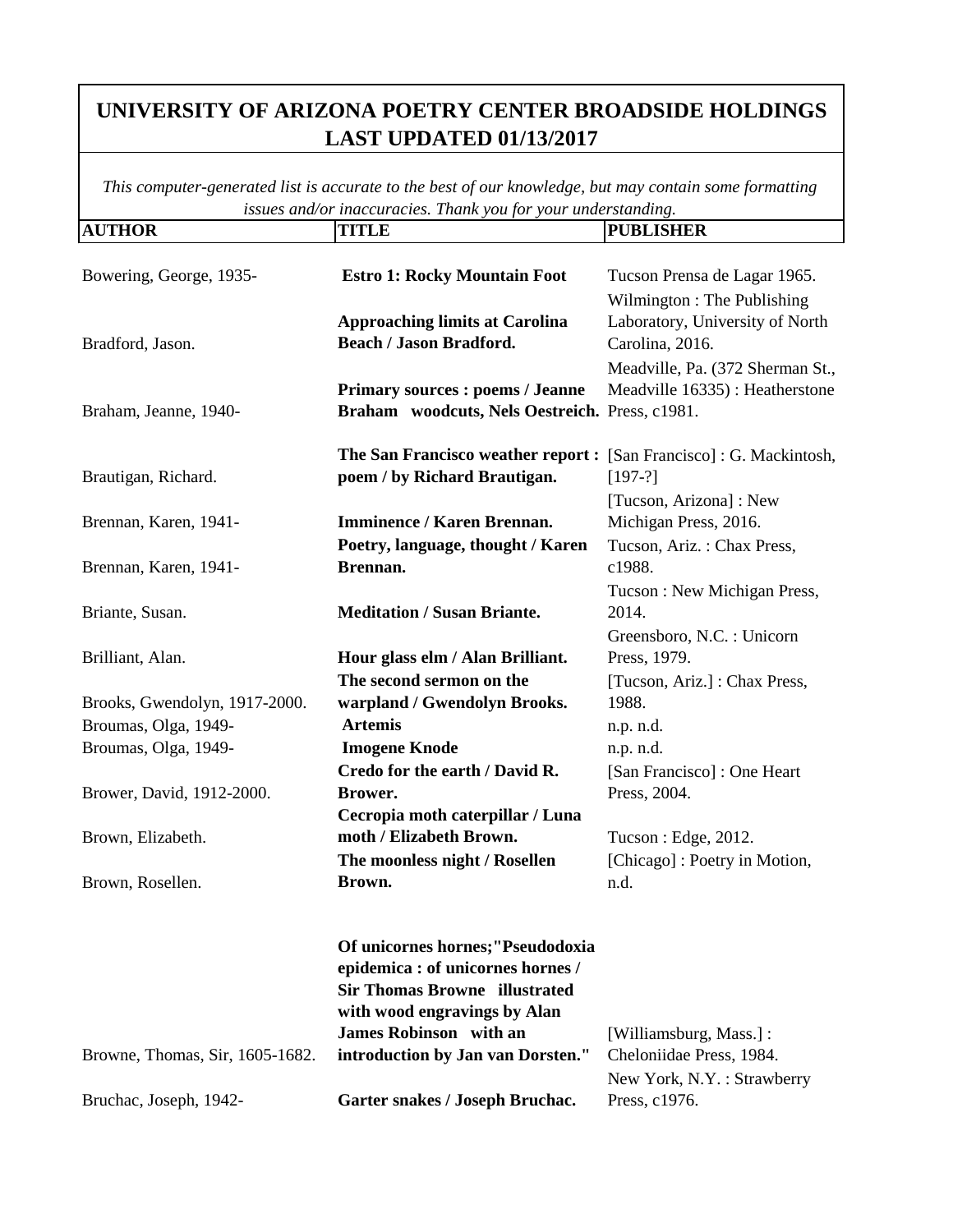| <b>AUTHOR</b>                               | <b>TITLE</b>                            | $\cdots$<br><b>PUBLISHER</b>         |
|---------------------------------------------|-----------------------------------------|--------------------------------------|
|                                             | The work of dreams / by Sally           | [Sylva, NC : Spring Street           |
| Buckner, Sally.                             | Buckner.                                | Editions, 2004]                      |
| Bueno, Clarissa.                            | arm & arm / Clarissa Bueno.             | Tucson : Edge, 2012.                 |
|                                             | If we are / Wendy Burk & Eric           |                                      |
| Burk, Wendy.                                | Magrane.                                | Tucson: Edge, 2010.                  |
| Burk, Wendy.                                | <b>The Deer</b>                         | Wild Pigs Press Tucson 2004.         |
|                                             | <b>Fifteen Lines for Echolocation /</b> |                                      |
| Burk, Wendy.                                | <b>Wendy Burk.</b>                      | Tucson : Edge, 2015.                 |
|                                             | What do you think of the thunder?       | Salt Lake City, Utah: Crane          |
| Burk, Wendy.                                | / Wendy Burk.                           | Giamo for Delete Press, 2016.        |
|                                             | Accoutrement of available grace /       |                                      |
| Byrkit, Rebecca, 1960-                      | <b>Becky Byrkit.</b>                    | Tucson, AZ : Kore Press, 1994.       |
|                                             | accoutrement of available grace for     |                                      |
|                                             | the Deporataion Coffeehouse             |                                      |
| Byrkit, Rebecca, 1960-                      | reading.                                | Tucson Kore Press 1994.              |
|                                             | <b>Poetry Reading, Saturday</b>         |                                      |
|                                             | November 18, 7:30 Borders,              |                                      |
| Byrkit, Rebecca, 1960-                      | Tucson, Arizona.                        | Tucson.                              |
|                                             |                                         |                                      |
| Byrkit, Rebecca, 1960-                      | Whoa / Becky Byrkit.                    | Tucson, AZ : Kore Press, 1995.       |
| Cain, Shannon.                              | Tucson / Shannon Cain.                  | Tucson: Edge, 2008.                  |
|                                             | The poet's garden : green buds          |                                      |
| Campbell, Mary Belle.                       | growing / by Mary Belle Campbell.       | [North Carolina : s.n., 198-?]       |
|                                             |                                         | San Antonio, TX ManDa                |
| Cardenas, Juan.                             | Mexi-can - Mexi-can't                   | Publications 1988.                   |
|                                             |                                         |                                      |
|                                             |                                         | Paradise Valley, Ariz.: Mummy        |
| Carlson, Ron.                               | April / Ron Carlson.                    | Mountain Press, 2004.                |
|                                             | <b>Typewriting / Jorge Carrera</b>      |                                      |
| Carrera Andrade, Jorge, 1903-1978. Andrade. |                                         | [Seattle : Wave Books, 2011.]        |
|                                             | Dawn / C.S. Carrier polaroids by        |                                      |
| Carrier, C. S.                              | <b>Jeremy Pettis.</b>                   | [S. l.] : Little Red Leaves, [2011]. |
| Carruth, Hayden, 1921-2008.                 | A Greeting to Friends.                  | Tucson Chax Press 1987.              |
|                                             | The cows at night / Hayden              |                                      |
|                                             | Carruth wood engraving by               | [Richmond, Mass.: Mad River          |
| Carruth, Hayden, 1921-2008.                 | <b>Michael McCurdy.</b>                 | Press], 1991.                        |
|                                             |                                         | Colorado Springs, Colo.: The         |
|                                             | For Starr Atkinson, who designed        | Press at Colorado College,           |
| Carter, Jared.                              | books / Jared Carter                    | $[1985]$ .                           |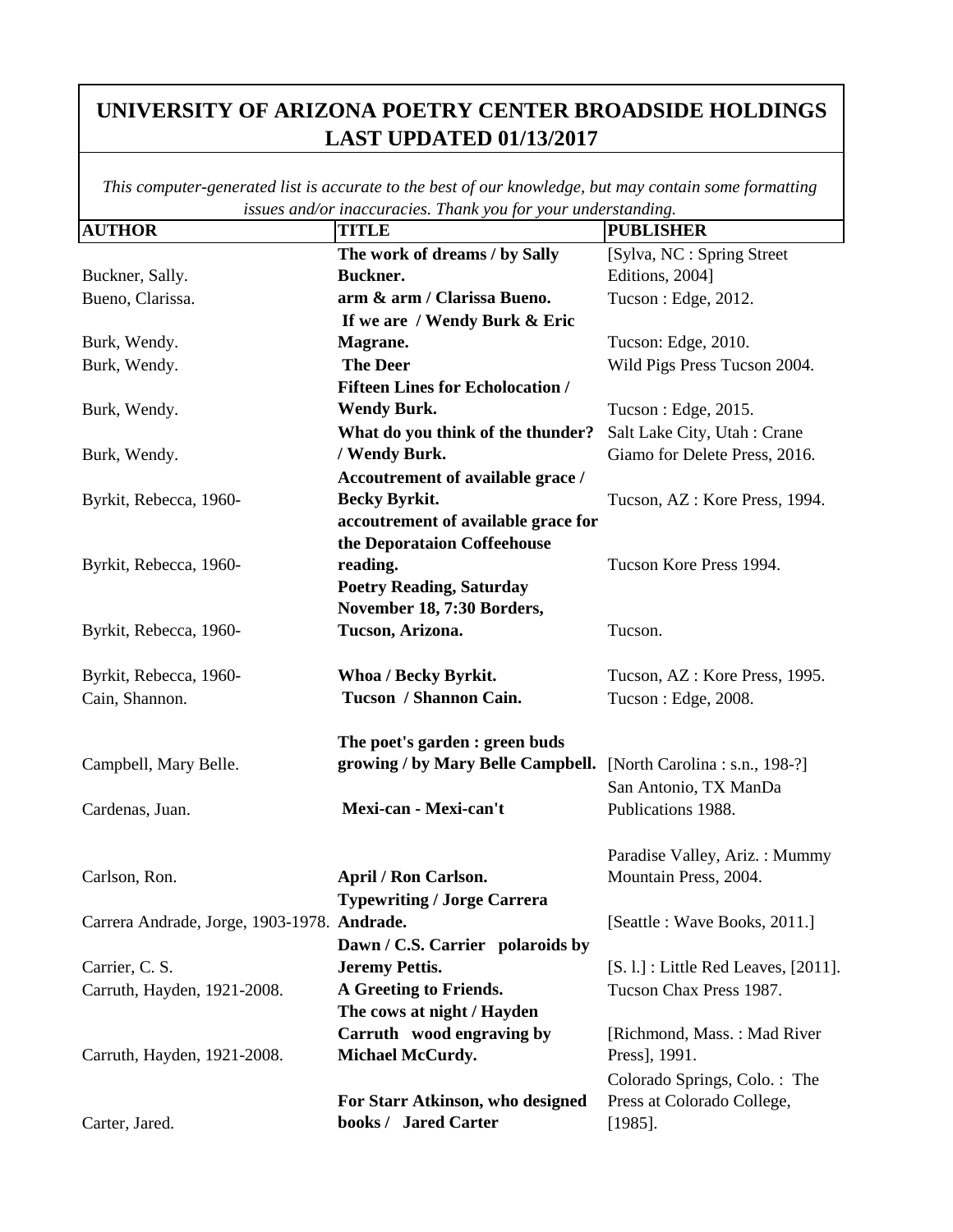| <b>AUTHOR</b>                   | maccumación Inama jón jón maiorsiamantzi<br><b>TITLE</b> | <b>PUBLISHER</b>                  |
|---------------------------------|----------------------------------------------------------|-----------------------------------|
|                                 | <b>Poetry Reading [flyer], February</b>                  |                                   |
| Carter, Jefferson, 1943-        | 27, 2009.                                                |                                   |
|                                 | <b>Poetry Reading [flyer], February</b>                  |                                   |
| Carter, Jefferson. 943-         | 27, 2009                                                 |                                   |
|                                 | Reaching;"Two poems / by                                 | Concord, N.H. : William B.        |
| Carver, Raymond.                | <b>Raymond Carver."</b>                                  | Ewert, c1986.                     |
| Casarez, Enedina.               | If You Tire in the Struggle                              | ManDa Press 1987.                 |
|                                 |                                                          | Santa Rosa Clamshell Press        |
| Castillo, Carmen.               | <b>Your Face.</b>                                        | 2001.                             |
| Catacalos, Rosemary.            | <b>One Man's Family</b>                                  | n.p. n.d.                         |
|                                 | Longings / C. P. Cavafy (1863-                           |                                   |
|                                 | 1933) translation by Edmund                              | [Great Britain]: London Arts      |
| Cavafy, Constantine, 1863-1933. | Keeley and Philip Sherrard.                              | Board, n.d.                       |
|                                 |                                                          | Missoula, MT Calliopea Press      |
| Cedering, Siv.                  | <b>Color Poems</b>                                       | 1978.                             |
|                                 |                                                          |                                   |
| Cedering, Siv.                  | <b>Returning the Red Gloves</b>                          | Missoula Calliopea Press 1978.    |
|                                 | There must have been a moment /                          |                                   |
| Cedering, Siv.                  | <b>Siv Cedering Fox.</b>                                 | $[S.1.:$ Siv Cedering?, 1978.     |
|                                 |                                                          |                                   |
| Center for Book Arts.           | <b>Open for Action.</b>                                  | NY Center for Book Arts 2003.     |
|                                 |                                                          | [United States?] : Lake Country,  |
| Certa, Sarah.                   | May / Sarah Certa.                                       | 2013.                             |
|                                 | Salvador Dali, Gabriel Garcia                            |                                   |
|                                 | <b>Marquez, and Quentin Tarantino</b>                    |                                   |
|                                 | visit the Mesa Arts Center / James                       | Paradise Valley, Ariz.: Mummy     |
| Cervantes, James.               | Cervantes.                                               | Mountain Press, 2005.             |
|                                 | We remain traditional / [Sylvia                          | [Tucson, Ariz.: C. Brodeur,       |
| Chan, Sylvia.                   | Chan].                                                   | 2014.]                            |
|                                 |                                                          | [Richmond, Mass.] : Mad River     |
| Chandonnet, Ann.                | On a human scale.                                        | Press, 1991.                      |
|                                 |                                                          |                                   |
|                                 | [tonite i wuld luv to rite the mothe                     | [Tucson, Arizona] : H. Fournier,  |
| Charles, Jos, 1988-             | in the guarden] / Jos Charles.                           | 2016.                             |
| Charles, Jos.                   | XXVI. / Jos Charles.                                     | Tucson: Edge, 2015.               |
|                                 |                                                          | Kansas City, MO New Letters       |
| Ciardi, John, 1916-1986.        | <b>The Glory</b>                                         | 1985.                             |
|                                 |                                                          |                                   |
| Ciardi, John, 1916-1986.        | A magus / John Ciardi.                                   | [United States : s.n., ca. 1966?] |
|                                 |                                                          |                                   |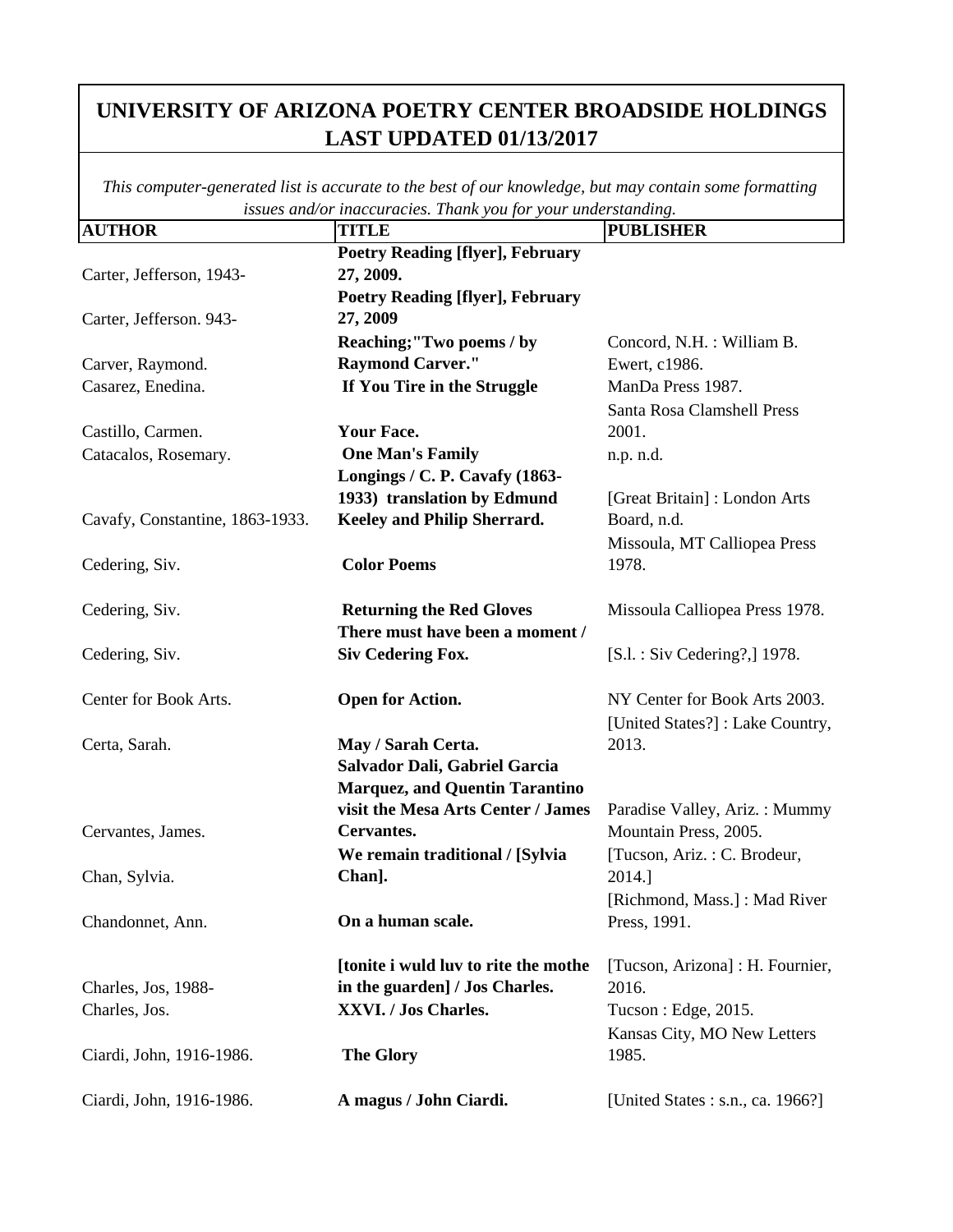| <b>AUTHOR</b>                 | <b>TITLE</b>                               | <b>PUBLISHER</b>                 |
|-------------------------------|--------------------------------------------|----------------------------------|
|                               |                                            | Colorado Springs, Colo.: The     |
|                               | Vacant lot with fencerow of                | Press at Colorado College,       |
| Clampitt, Amy.                | seedling ailanthus / Amy Clampitt. [1985]. |                                  |
|                               | Soundless song of the corn maiden /        |                                  |
| Clark, Leiliani.              | Leilani Clark.                             | Tucson : Edge, 2015.             |
| Clark, Leslie, 1949-          | Bra fitting / Leslie Clark.                | Tucson: Edge, 2009.              |
| Clark, Naomi.                 | The Woman Who Makes Eyes                   | n.p. n.d.                        |
|                               | Here is another bone to pick with          | [Minneapolis, Minn.] :           |
| Clifton, Lucille, 1936-2010.  | you / Lucille Clifton.                     | Toothpaste Press, 1981.          |
|                               | Let there be new flowering / by            |                                  |
| Clifton, Lucille, 1936-2010.  | Lucille Clifton [b. 1936].                 | [Boston]: Poetry in Motion, n.d. |
|                               | <b>Presents a benefit Reading by</b>       |                                  |
|                               | <b>Barbara Kingsolver, Martin</b>          |                                  |
| Coalición de Derechos         | <b>Espada and Russel Banks, Sunday</b>     |                                  |
| Humanos/Arizona Border Rights | March 14, 1999, Catalina Univted           |                                  |
| Project.                      | <b>MEthodist Church.</b>                   | <b>Tucson 1999.</b>              |
|                               | After lying after emptiness 30/            |                                  |
| Cole, Lisa M.                 | Lisa Cole.                                 | Tucson : Edge, 2012.             |
| Collins, Billy.               | <b>Forgetfulness</b>                       | n.p. n.d.                        |
|                               |                                            | Chicago: The Poetry Center of    |
| Collins, Billy.               | <b>The Stare</b>                           | Chicago 2001                     |
| ConDanza (Dance group)        | In my solitude / ConDanza.                 | Tucson: Edge, 2015.              |
| Conley, Matthew John.         | <b>Cried / Matthew Conley.</b>             | Tucson: Edge, 2012.              |
| Conrad, C. A.                 | Father is / CAConrad.                      | [Seattle : Wave Books, 2010.]    |
|                               | Head out window on the baptism             |                                  |
| Conrad, C. A.                 | highway / by CAConrad.                     | [S.1.] : CAConrad, [2013]        |
|                               | I hope I'm loud when I'm dead / by         |                                  |
| Conrad, C. A.                 | CAConrad.                                  | [S.1. : CAConrad, 2014?]         |
|                               | Reading starlight with one eye like        |                                  |
| Conrad, C. A.                 | Creeley / by CAConrad.                     | S.l.: CAConrad, [2014].          |
|                               |                                            | [Pasadena, California] : Red Hen |
| Constantine, Brendan, author. | Fell swoop / Brendan Constantine.          | Press, 2016.                     |
|                               |                                            | New York, NY: Center for Book    |
| Cooley, Nicole.               | <b>Topographies / Nicole Cooley.</b>       | Arts, 2007.                      |
| Coolidge, Clark, 1939-        | Mammoth night/ Clark Coolidge.             | Tucson: Chax Press, c1987.       |
|                               |                                            | [Tucson, Ariz.] : J. Crabtree,   |
| Crabtree, Jamison.            | [Emdash] / Jamison Crabtree.               | 2014.                            |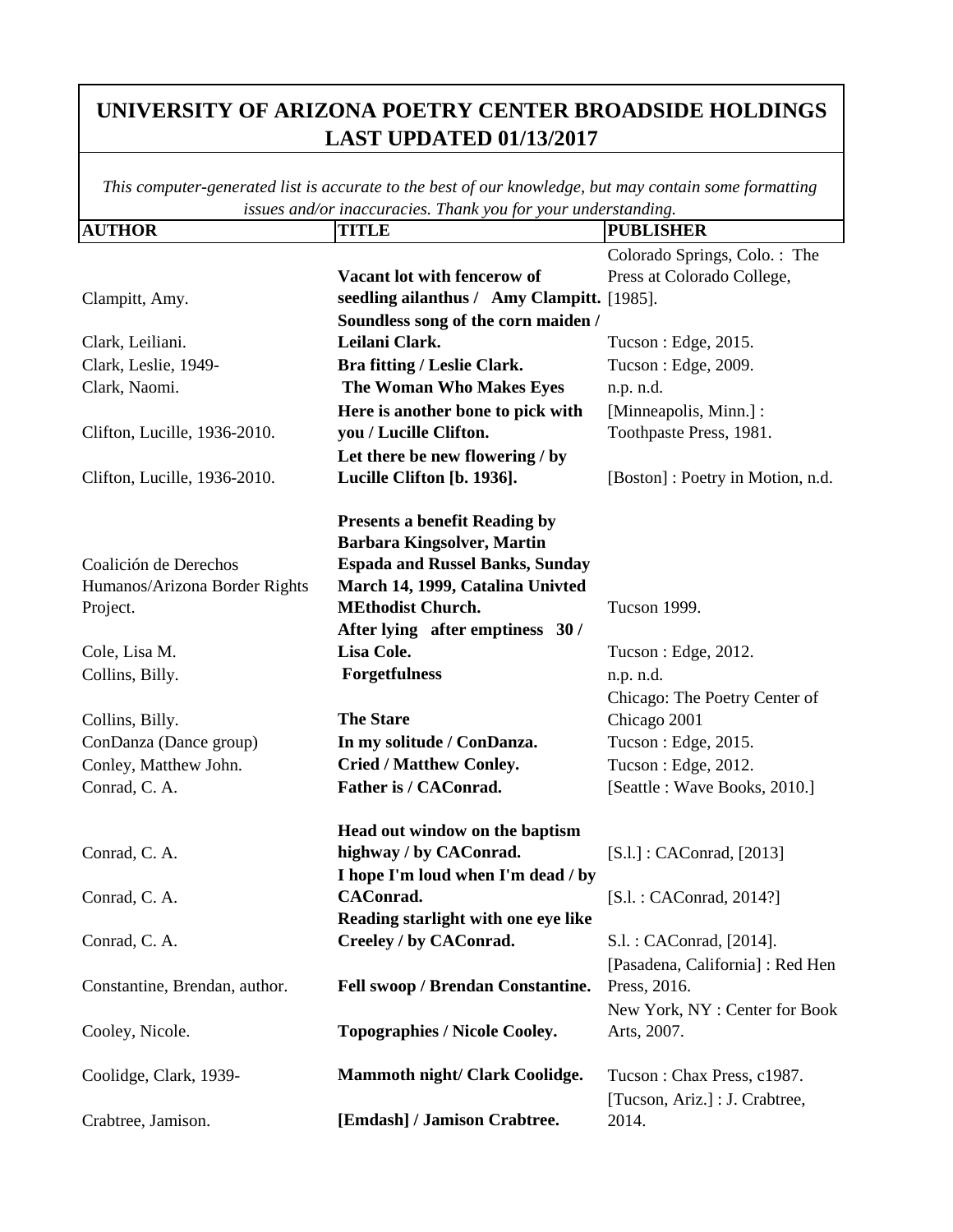| <b>AUTHOR</b>                   | <b>TITLE</b>                                                      | <b>PUBLISHER</b>                    |
|---------------------------------|-------------------------------------------------------------------|-------------------------------------|
|                                 | Where the moon says I love you /                                  | [Tucson, Ariz.] : J. Crabtree,      |
| Crabtree, Jamison.              | <b>Jamison Crabtree.</b>                                          | 2014.                               |
|                                 |                                                                   | West Branch, IA The Toothpaste      |
| Creeley, Robert, 1926-2005.     | <b>A Calendar</b>                                                 | Press 1983.                         |
|                                 | Echo / poet, Robert Creeley artist, Edinburgh, Scotland : Morning |                                     |
| Creeley, Robert, 1926-2005.     | Sol Le Witt.                                                      | Star Publications, c1993.           |
| Creeley, Robert, 1926-2005.     | For Harvey.                                                       | [Albuquerque?: s.n., 1989?]         |
|                                 | Oh Do You Remember [for Ed                                        |                                     |
| Creeley, Robert, 1926-2005.     | Dorn].                                                            | Buffalo Cuneiform Press 2004.       |
| Creeley, Robert, 1926-2005.     | Place to Be.                                                      | Buffalo Cuneiform Press n.d.        |
|                                 | Regarding the writing of others /                                 |                                     |
| Cully, Barbara, 1955-           | [Barbara Cully.]                                                  | Tucson: Barbara Cully, 2011.        |
|                                 | Leeks / Abbot Cutler Artwork by                                   | [Richmond, Mass.?]: Mad River       |
| Cutler, Abbot.                  | Julio Granda.                                                     | Press, 2010.                        |
|                                 |                                                                   | [Great Britain]: London Arts        |
| D'Aguiar, Fred, 1960-           | Mama Dot / Fred D'Aguiar.                                         | Board, [1997?]                      |
|                                 | Ruins: an anthology (excerpt) /                                   | [Tucson, Arizona] : J. Marman,      |
| Dai, Thomas.                    | <b>Thomas Dai.</b>                                                | 2016.                               |
|                                 | Knowing the limits of the earth /                                 | [New York] : Center for Book        |
| Dameron, DéLana R. A.           | DéLana R. A. Dameron.                                             | Arts, 2009.                         |
|                                 | Songs from a Spanish sierra /                                     | [Yakima, Wash.] : [Blue Begonia     |
| Daniel, Marky.                  | <b>Marky Daniel.</b>                                              | Press], [1984]                      |
|                                 | The moon, In the train station /                                  |                                     |
| Davis, Lydia.                   | <b>Lydia Davis</b>                                                | Tucson: Kore Press, 2007            |
|                                 |                                                                   | San Antonio, TX ManDa               |
| De Hoyos, Angela.               | <b>For an Empty Morning</b>                                       | Publications 1988.                  |
|                                 |                                                                   | San Antonio, TX ManDa               |
| De Hoyos, Angela.               | <b>To Live the Dream</b>                                          | Publications 1987.                  |
|                                 |                                                                   |                                     |
|                                 |                                                                   | San Antonio, TX Revista             |
| De Hoyos, Angela.               | <b>Will Not Harm the Ozone</b>                                    | Huehuetitlan/ManDa Press 1982.      |
|                                 | Blanca / by Getsemany Miranda de Tucson : University of Arizona   |                                     |
| de la Cruz, Getsemany Miranda.  | la Cruz.                                                          | Poetry Center, 2012.                |
| de Leeuw, Sarah.                | Scale / Sarah de Leeuw.                                           | Tucson, Ariz.: Edge, 2013.          |
| Deming, Alison Hawthorne, 1946- | <b>Eve Revisited</b>                                              | n.p. n.d.                           |
|                                 |                                                                   | <b>Yosemite National Park Jim</b>   |
|                                 |                                                                   | <b>Cokas and Bradley Hutchinson</b> |
| Deming, Alison Hawthorne, 1946- | <b>In Spring: Drift Creek</b>                                     | 2006.                               |
|                                 |                                                                   |                                     |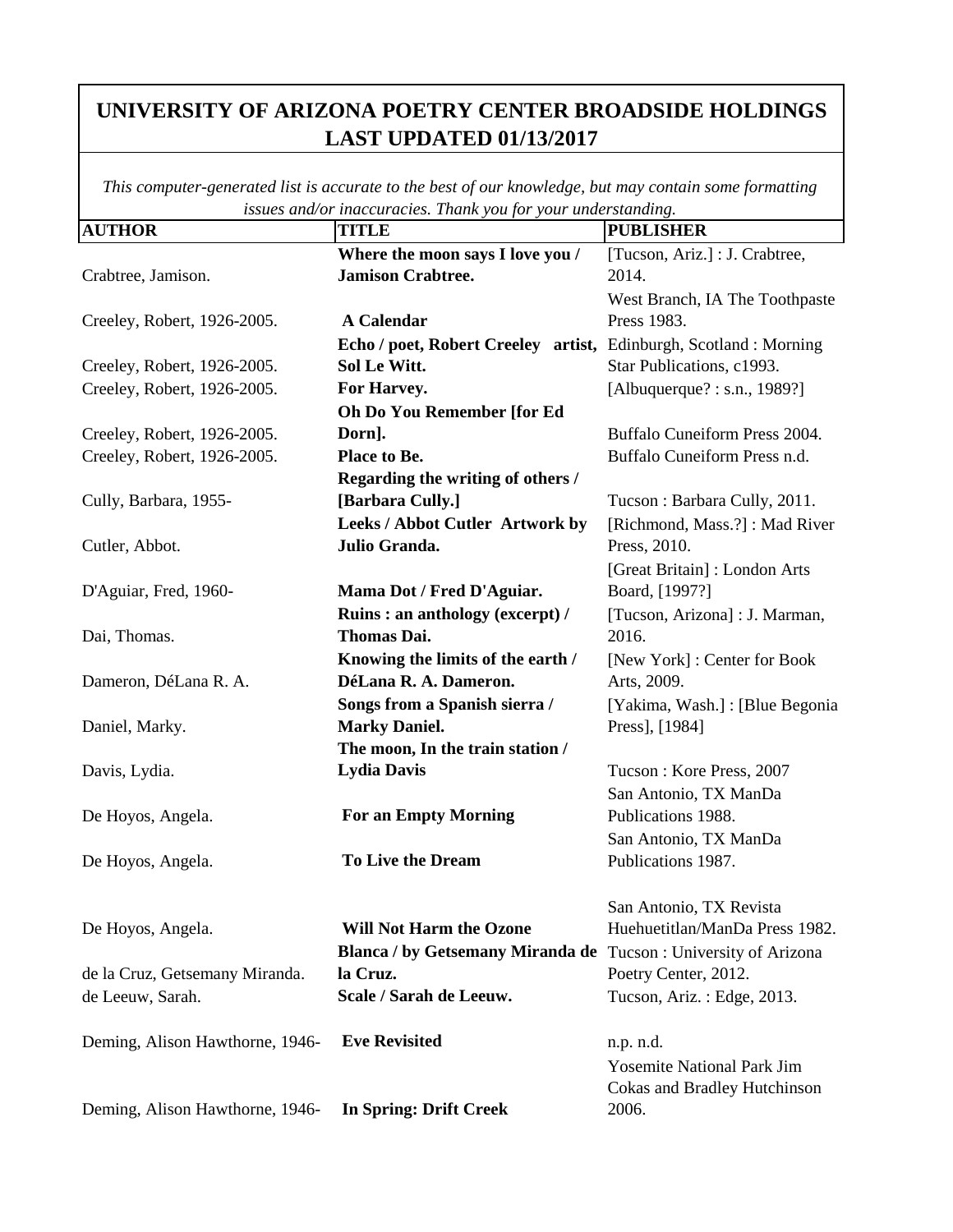| <b>AUTHOR</b>                                                      | <b>TITLE</b>                                                                                                 | <b>PUBLISHER</b>                                                         |
|--------------------------------------------------------------------|--------------------------------------------------------------------------------------------------------------|--------------------------------------------------------------------------|
| Deming, Alison Hawthorne, 1946-                                    | <b>Alison Hawthorne Deming, Eve</b><br>revisited                                                             | [Paradise Valley, Ariz.] :<br>Mummy Mountain Press, [199-]               |
| Deming, Alison Hawthorne, 1946-                                    | Girls in the jungle : what does it<br>take for a woman to survive as an<br>artist / Alison Hawthorne Deming. | Tucson: Kore Press, c1999.                                               |
| Deming, Alison Hawthorne, 1946-                                    | In Spring: Drift Creek.                                                                                      | Berkeley Poltroon Press 2005.                                            |
| Deming, Alison Hawthorne, 1946-                                    | Science.<br>The poem at the door / Alison                                                                    | Tucson Kore Press 1994.<br>Tucson: University of Arizona                 |
| Deming, Alison Hawthorne, 1946-<br>Deming, Alison Hawthorne, 1946- | <b>Hawthorne Deming.</b><br><b>Zoologies / Alison Hawthorne</b><br>Deming.                                   | Poetry Center, 2007.<br>Tucson: New Michigan Press,<br>2014.             |
| Deming, Alison Hawthorne, 1946-<br>author.                         | <b>Camp Tontozona / Alison Deming.</b><br>Why do we struggle to live                                         | [Paradise Valley, Ariz]: Mummy<br>Mountain Press, 1992.                  |
| Deming, Alison.                                                    | postcard announcement.                                                                                       | Tucson Kore Press 1997?<br>New York Ugly Duckling Presse                 |
| DeSilver, Flynn Albert.                                            | <b>Seventeen Pelicans.</b>                                                                                   | 2006.                                                                    |
| d'Eve, Charlie.                                                    | Spare parts : partially printed<br>poem series / by Charlie d'Eve.<br>I taste a liquor never brewed /        | [Tucson, Arizona]: K. Domnitch,<br>2016.<br>[Great Britain]: London Arts |
| Dickinson, Emily, 1830-1886.<br>Dickinson, Martin H.               | <b>Emily Dickinson.</b><br><b>One Traveller to Another.</b>                                                  | Board, [1997?]<br>Santa Rosa Clamshell Press<br>1998.                    |
| Dickman, Matthew.                                                  | Nothing is hidden / Matthew<br><b>Dickman Matthew Zapruder.</b>                                              | San Francisco: San Francisco<br>Zen Center, 2011.                        |
| DiFranco, Ani.                                                     | In or out / Ani DiFranco.                                                                                    | Tucson: Kore [Press], 1999,<br>c1992.                                    |
| Diggs, LaTasha N. Nevada.                                          | Rahzel / LaTasha N. Nevada Diggs. Tucson: Edge, 2015.                                                        | [Colorado Springs, Colo.:                                                |
| Donnelly, Jean.                                                    | <b>Sermon I / [Jean Donnelly and</b><br>Julia Drescher].<br>His future as Attila the Hun /                   | Further Other Book Works,<br>2014].<br>[Brooklyn, N.Y.] : Argos Books,   |
| Donnelly, Timothy.                                                 | <b>Timothy Donnelly.</b>                                                                                     | 2011.                                                                    |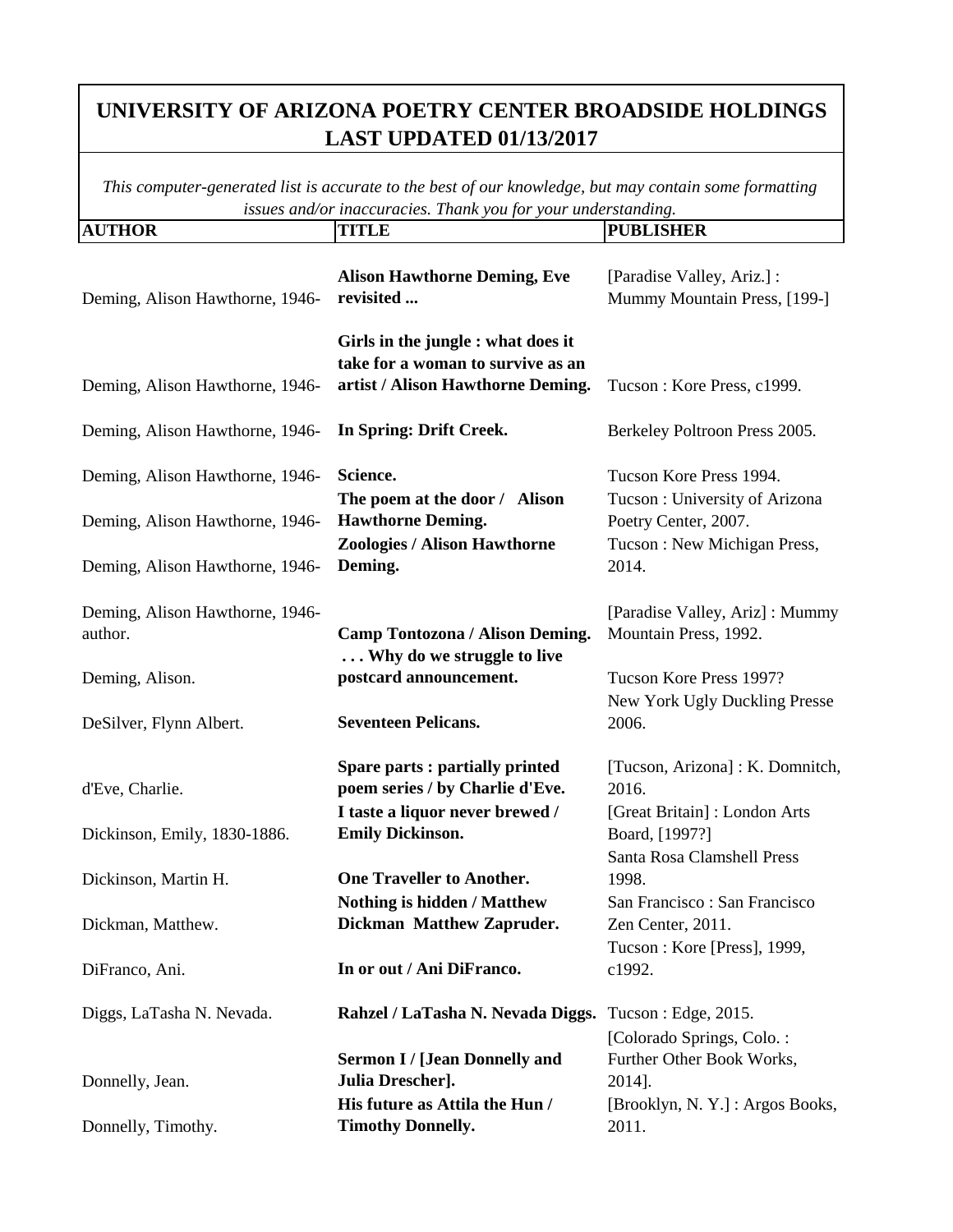| <b>AUTHOR</b>              | <b>TITLE</b>                                              | <b>PUBLISHER</b>                  |
|----------------------------|-----------------------------------------------------------|-----------------------------------|
| Donovan, Thom.             | Love of Mother.                                           | Buffalo Cuneiform 2003.           |
|                            |                                                           | [New York]: W.W. Norton,          |
|                            |                                                           | [1995] ([Paradise Valley, Ariz.?] |
| Dove, Rita.                | Rita Dove, Persephone, falling                            | : Karla Elling)                   |
|                            | <b>Foundation in yielding / Courtney</b>                  | [Spokane, Washington?]: Rock      |
| Druz, Courtney.            | Druz.                                                     | & Sling, [2016?].                 |
|                            | <b>Norman Dubie, Looking up from</b>                      | [Paradise Valley, Ariz.] :        |
|                            | two Renaissance paintings to the                          | Mummy Mountain Press for ASU      |
| Dubie, Norman, 1945-       | massacre at Tiananmen Square                              | Creative Writing, [1991]          |
|                            |                                                           | Cedar City, UT: Iron Mission      |
| Dubrasky, Daniel Beazer.   | <b>Midsummer</b>                                          | Museum, 2004.                     |
| Duncan, Robert, 1919-1988. | The Child I Was Has Been Left                             |                                   |
|                            | My mother would be a falconress /                         |                                   |
| Duncan, Robert, 1919-1988. | <b>Robert Duncan.</b>                                     | [Berkeley] : Oyez, c1968.         |
|                            | The song of the border-guard:                             | Black Mountain, N.C.: N.          |
|                            | poem / by Robert Duncan design                            | Cernovich, Black Mountain         |
| Duncan, Robert, 1919-1988. | by Cy Twombly.                                            | Graphics Workshop, [196-?]        |
|                            | <b>The Poetry Center Presents Robert</b>                  |                                   |
|                            | <b>Duncan [Broadside]: reading</b>                        |                                   |
|                            | selections from his poetry, 9:30                          |                                   |
|                            | P.M. Wednesday, December 5                                | Tucson University of Arizona      |
| Duncan, Robert.            | 1962Math-Physics Auditorium.                              | Poetry Center.                    |
|                            |                                                           | [Fullerton, Calif.] : J. Cokas,   |
| Dungy, Camille T., 1972-   | Language / Camille T. Dungy.                              | 2011.                             |
|                            | Where bushes periodically burn,                           |                                   |
|                            | children fear other children: girls /                     | [United States?]: Broadsided      |
| Dungy, Camille T., 1972-   | <b>Camille Dungy.</b>                                     | Press, 2013.                      |
|                            | Form 15 : after bpNichol's Journal                        |                                   |
| Dunn, Jordan.              | 3 / by Jordan Dunn.                                       | Madison, Wisc.: [s.n.], 2013.     |
|                            |                                                           | Providence Kyle Schlesinger       |
| Durgin, Patrick F.         | After Rakoski.                                            | 2001.                             |
|                            | <b>Grinspoon / Sandra Dutton</b>                          | Amherst, Mass.: Swamp Press,      |
| Dutton, Sandra.            | illustrated by Jon Vlakos.                                | c1983.                            |
| Dworkin, Craig.            | Andy Warhol's Lost Portraits: A<br><b>Reading Poster.</b> | Buffalo 2006.                     |
|                            |                                                           |                                   |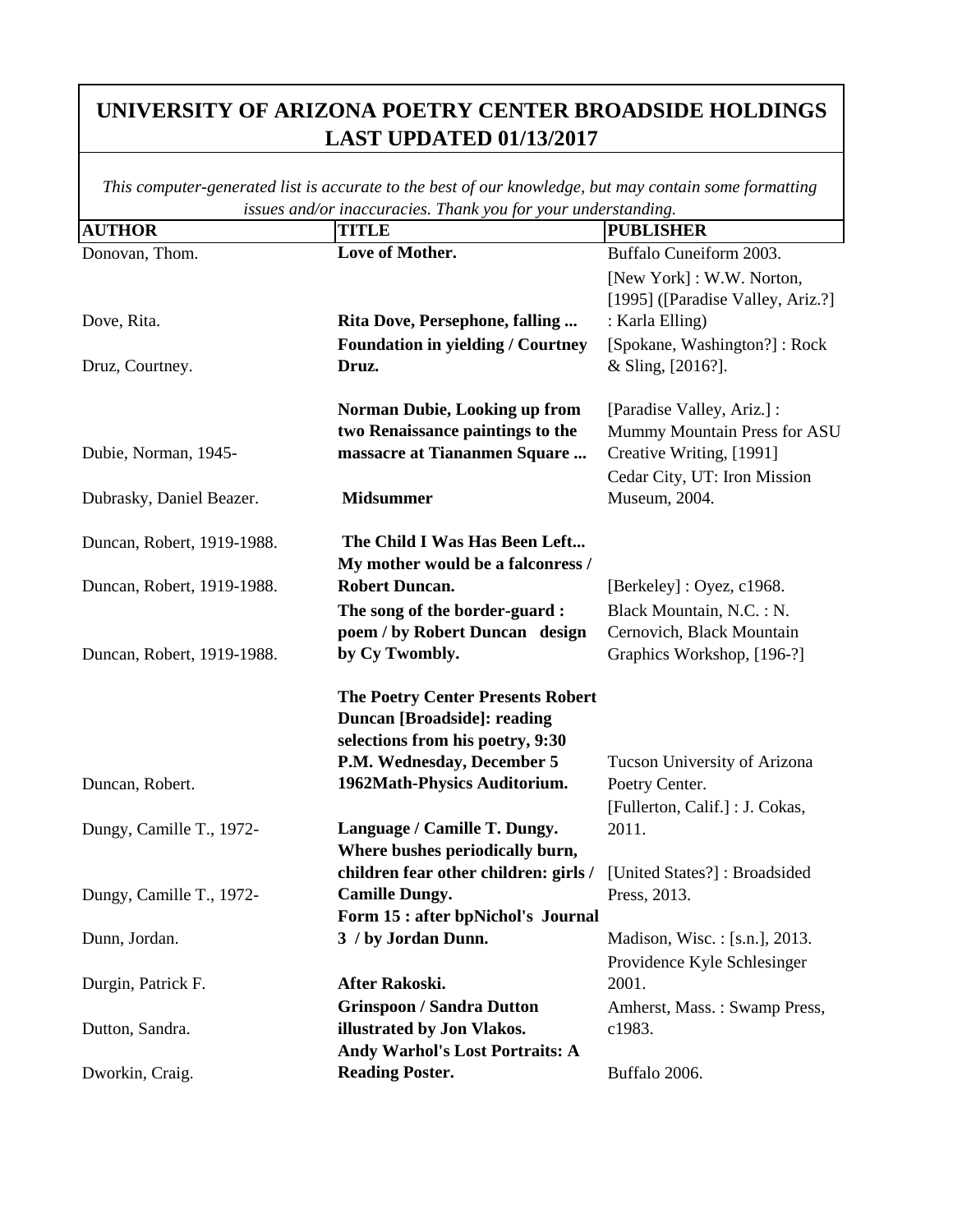| <b>AUTHOR</b>                                                         | <b>TITLE</b>                                                                                                                                                                                    | <b>PUBLISHER</b>                                                                                                                                                     |
|-----------------------------------------------------------------------|-------------------------------------------------------------------------------------------------------------------------------------------------------------------------------------------------|----------------------------------------------------------------------------------------------------------------------------------------------------------------------|
| Eakins, Jarrett.                                                      | Alternative : find beauty in the<br>backs of heads / [Jarrett Eakins].                                                                                                                          | [Tucson, Ariz.: M. Hall, 2014.]<br>El Paso, TX Service-Berry Press                                                                                                   |
| Eddy, Gary.                                                           | <b>Fishing with Buddies</b>                                                                                                                                                                     | 1978.<br>Tucson University of Arizona                                                                                                                                |
| Eggert-Crowe, Lauren.                                                 | Symmetry and [II]                                                                                                                                                                               | 2007.                                                                                                                                                                |
| Eggert-Crowe, Lauren.<br>Ehret, Terry.<br>Eklund, J. M.               | <b>Symmetry with Arianne Zwartjes</b><br>[11] University of Arizona Poetry<br>Prize juded by Srikanth Reddy.<br>the thirst implanted in the human<br>heart for light.<br><b>Transformations</b> | Tucson University of Arizona<br>Poetry Center 2007.<br>Santa Rosa The Clamshell Press<br>n.d.<br>Copperhead n.d.                                                     |
| Elling, Karla, printer.                                               | Faces of the Vandercook moon /<br>[Karla Elling].                                                                                                                                               | Paradise Valley, Ariz.: Mummy<br>Mountain Press, 2009.                                                                                                               |
| Elling, Karla, printer.<br>Elliott, William I.<br>Elliott, William I. | <b>Peach-faced lovebird visits Mummy</b><br><b>Mountain Press &amp; Paper Mill,</b><br>Paradise Valley, AZ.<br>So little left / William I. Elliott.<br>The choice / William I. Elliott.         | Paradise Valley, Ariz.: Mummy<br>Mountain Press, [2009]<br>[Yokohama, Japan]: Kanto<br>Gakuin University, 2016.<br>Portland, Oregon: Prescott Street<br>Press, 1991. |
| Ellis, Thomas Sayers.                                                 | [Thomas Sayers Ellis ephemera].                                                                                                                                                                 | [S.l. : Thomas Sayers Ellis, n.d.]                                                                                                                                   |
| Ellis, Thomas Sayers.                                                 | <b>Marcus Garvey vitamins / Thomas</b><br><b>Sayers Ellis.</b>                                                                                                                                  | [New York, NY] : Center for<br>Book Arts, 2003.<br>Santa Rosa The Clamshell Press                                                                                    |
| Emblen, Donald L.                                                     | <b>Admiral Arnold Solkov.</b>                                                                                                                                                                   | n.d.<br>Santa Rosa The Clamshell Press                                                                                                                               |
| Emblen, Donald L.                                                     | At Home on the Clackamas.<br><b>The American Chorus Arrives in</b>                                                                                                                              | 1990.<br>Santa Rosa The Clamshell Press                                                                                                                              |
| Emblen, Donald L.                                                     | Prague.<br><b>William Stafford American Poet</b>                                                                                                                                                | 1992.<br>Santa Rosa The Clamshell Press                                                                                                                              |
| Emblen, Donald L.                                                     | 1914-1993.<br><b>Sources of Wonder On Hearing the</b>                                                                                                                                           | 1993.                                                                                                                                                                |
| Emlen, Don L.                                                         | <b>Sonoma County Chorus Sing</b><br>Bruckner.                                                                                                                                                   | <b>Santa Rosa The Clamshell Press</b><br>1991.                                                                                                                       |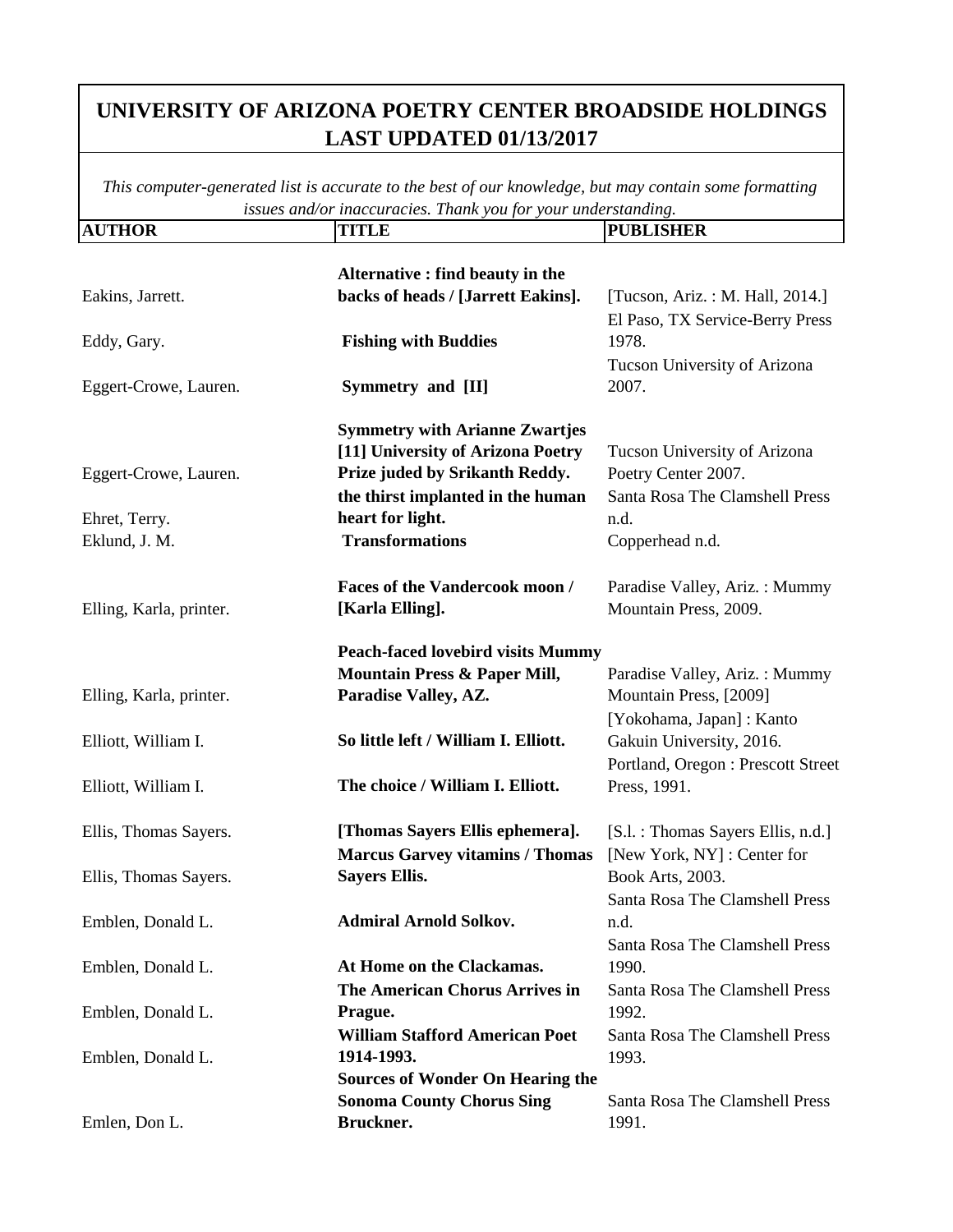| <b>AUTHOR</b>                 | <b>TITLE</b>                                            | <b>PUBLISHER</b>                  |
|-------------------------------|---------------------------------------------------------|-----------------------------------|
|                               |                                                         | Santa Rosa Clamshell Press        |
| Engdahl, Lee.                 | <b>Murder of Crows.</b>                                 | 1999.                             |
|                               | [g.stein wasn't laughing at herself] /                  |                                   |
|                               | [Hannah Ensor and Julie Swarstad                        | [Tucson, Ariz.] : H. Ensor and J. |
| Ensor, Hannah.                | Johnson].                                               | Johnson, 2015.                    |
|                               |                                                         |                                   |
| Ensor, Hannah.                | Love dream / [Hannah Ensor].                            | [Tucson, Ariz.] : H. Ensor, 2015. |
|                               |                                                         | Tucson, Ariz.: A. Beekhuizen,     |
| Ensor, Hannah.                | <b>Oneonta, NY / Hannah Ensor.</b>                      | [2013]                            |
|                               | <b>Sporting: basketball / Hannah</b>                    |                                   |
| Ensor, Hannah.                | Ensor.                                                  | Tucson : Edge, 2012.              |
|                               |                                                         | Tucson: University of Arizona     |
| Erdrich, Heid E. (Heid Ellen) | DNA tribes / Heid E. Erdrich.                           | Press, 2012.                      |
|                               | <b>Gitche Onigaming: Grand Portage</b>                  | [Northfield, Minn.] : Red         |
| Erdrich, Heid E. (Heid Ellen) | / Heid Erdrich.                                         | Dragonfly Press, [2008?].         |
| Esarey, Debra.                | <b>Clarity / Debra Esarey.</b>                          | [Tucson]: Kore Press, 1996.       |
|                               | The Right Hand of a Mexican                             | Richmond, MA Mad River Press      |
| Espada, Martín, 1957-         | <b>Farmworker in Somerset County</b>                    | 1992.                             |
|                               | Martín Espada Poetry Reading and Tempe, AZ ASU Creative |                                   |
| Espada, Martín, 1957-         | <b>Reception Announcement.</b>                          | Writing et al. 1992.              |
| Everson, William, 1912-1994.  | Earth poetry / William Everson.                         | [Berkeley] : Oyez, 1971.          |
|                               |                                                         | Brooklyn, N.Y.: Belladonna*       |
| Fagin, Betsy.                 | decolonized / Betsy Fagin.                              | Collaborative, 2014.              |
|                               | <b>Outwrite: 'Firestorm' and</b>                        |                                   |
| Falkenstrom, Karen.           | 'Untitled'                                              | Tucson Kore Press 1994.           |
|                               | <b>Outwrite: 'Firestorm' and</b>                        |                                   |
| Falkenstrom, Karen.           | 'Untitled'                                              | Tucson Kore Press 1994.           |
| Falkenstrom, Karen.           | <b>The Mudlarks</b>                                     |                                   |
|                               |                                                         | Santa Rosa, Calif.: Clamshell     |
| Falleder, Arnold.             | Poem / Arnold Falleder.                                 | Press, c1989.                     |
| Featherston, Dan.             | Horses.                                                 | Shippensburg 2004.                |
| Fell, Adam.                   | Dear Corporation, / Adam Fell.                          | [S.l.] : Lake Country, 2013.      |
|                               | <b>Allen Ginsberg dying / Lawrence</b>                  | Kathmandu, Nepal: Shivastan       |
| Ferlinghetti, Lawrence.       | Ferlinghetti.                                           | Publishing, 2005.                 |
|                               | Moscow in the wilderness, Segovia                       |                                   |
|                               | in the snow / by Lawrence                               | San Francisco: Beach Books,       |
| Ferlinghetti, Lawrence.       | Ferlinghetti.                                           | Texts & Documents, 1967.          |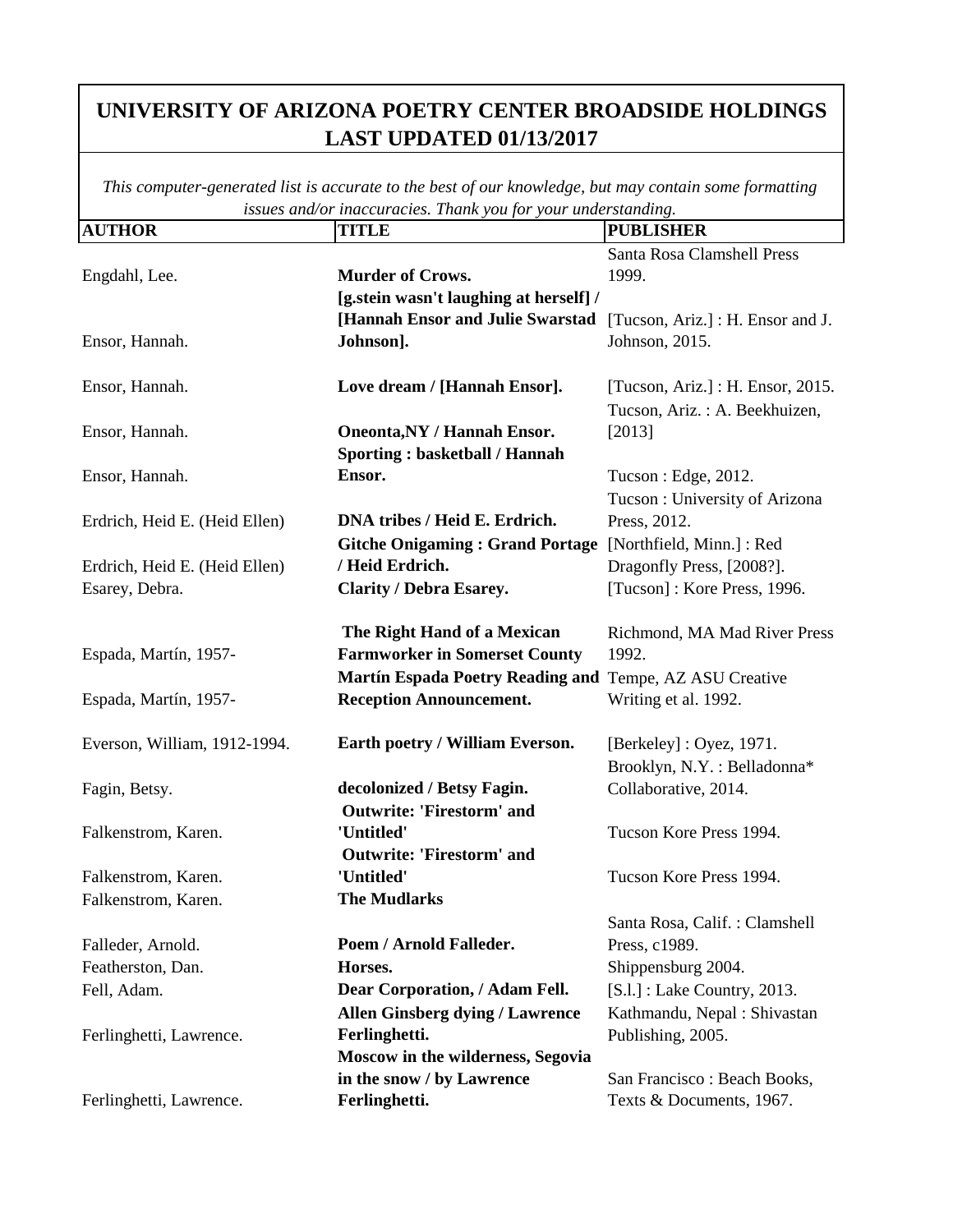| <b>AUTHOR</b>                                 | <b>TITLE</b>                                                                                                      | <b>PUBLISHER</b>                                                                  |
|-----------------------------------------------|-------------------------------------------------------------------------------------------------------------------|-----------------------------------------------------------------------------------|
| Ferlinghetti, Lawrence.                       | <b>Pity the nation : (after Khalil)</b><br>Gibran) / Lawrence Ferlinghetti.<br>I don't know It's too late I don't | [Woodstock, N.Y.?]: Shivastan<br>Pub., 2008.                                      |
| Ficowski, Jerzy.                              | want to / Jerzy Ficowski<br>translated by Frank L. Vigoda.                                                        | [Riverside, Calif.]: VigodaPress,<br>2012.                                        |
| Flynn, Nick, 1960-                            | <b>Imagination / Nick Flynn.</b>                                                                                  | [New York, NY : Barbara Henry,<br>2008]<br>Galerie de L'Estuaire-Honfluer         |
| Follain, Jean, 1903-1971.<br>Forché, Carolyn. | <b>L'Acteur de la Passion</b><br>What comes / Carolyn Forché.                                                     | n.d.<br>[Tucson]: Kore Press, 2010.                                               |
| Ford, Allison.                                | Rose Elizabeth Bird / by Allison<br>Ford.                                                                         | Tucson: University of Arizona<br>Poetry Center, 2012.                             |
|                                               | Some said you were the spitting<br>image of evil : --after Carrie Mae                                             | [Tucson, Ariz.] : Kore Press/The                                                  |
| ford, t'ai freedom.<br>Foster, Tonya, 1966-   | Weems / t'ai freedom ford.<br>Bullet/in / Tonya Foster.                                                           | Feminist Wire, 2015.<br>Brooklyn, NY: Belladonna<br>Books, 2012.                  |
| Fox, Porter.                                  | My web site / Porter Fox.<br>3 A.M. kitchen: my father talking /                                                  | [Brooklyn, N.Y.] : Ugly Duckling<br>Presse, 2006.                                 |
| Gallagher, Tess.                              | <b>Tess Gallagher.</b><br>Broken woman / strong hands /                                                           | $[S.1.:$ s.n., 198-?]                                                             |
| Galloway, Valerie.                            | <b>Valerie Galloway and Richard</b><br>Siken.<br><b>Excerpt from The Phnom Penh</b>                               | Tucson: V. Galloway, 2012.<br>[Tucson, Ariz.] : A. Jimenez,                       |
| Gates, Mason.                                 | times / by Mason Gates.<br>Under a public skin / Elena                                                            | 2014.<br>[New York, NY : Amber                                                    |
| Georgiou, Elena.<br>Gerber, Dan, 1940-        | Georgiou.<br>Dan Gerber Reading poster.                                                                           | McMillan, 2008]<br>Tucson Poetry Center n.d.<br>[Tuscaloosa, Ala.?]: [Pocalypstic |
| Giamo, Crane.                                 | Psalm 11, variant / [Crane Giamo].                                                                                | Editions], [2013].<br>[Easthampton, Mass.?: Adastra                               |
| Gilbert, Jack, 1925-2012.                     | Going wrong / Jack Gilbert.                                                                                       | Press, 1992]<br>Santa Rosa Clamshell Press                                        |
| Gillihan, Sean.                               | <b>Seven Poems.</b>                                                                                               | 2003.                                                                             |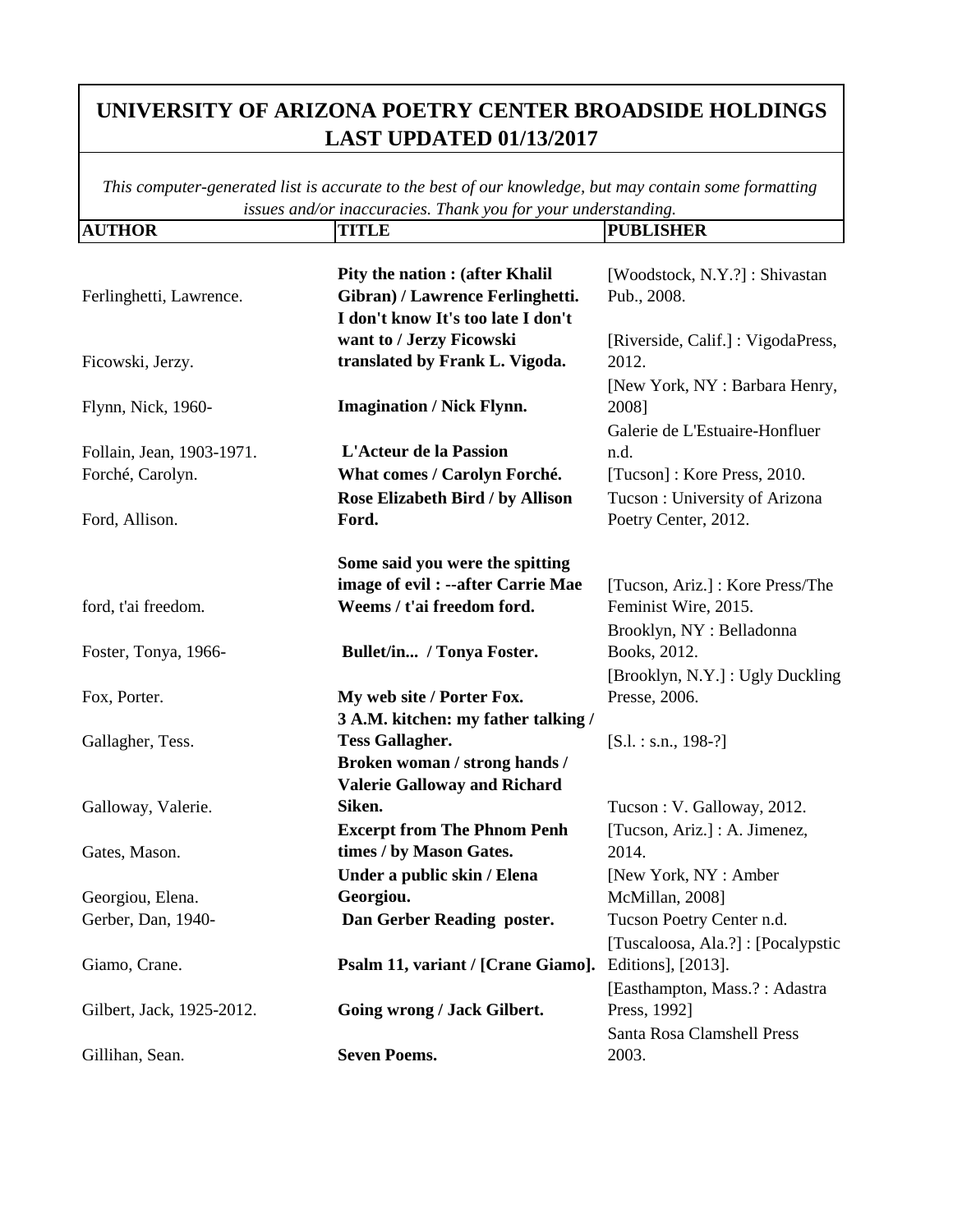| <b>AUTHOR</b>                  | issues ana/or maccuracies. Thank you for your undersidiating.<br><b>TITLE</b> | <b>PUBLISHER</b>                  |
|--------------------------------|-------------------------------------------------------------------------------|-----------------------------------|
|                                | Writers fear no wild beast more                                               |                                   |
|                                | than they fear the mucogenerative                                             |                                   |
|                                | cave organism called in the                                                   |                                   |
|                                | common speech translation. : a                                                | [Iowa City] : eXchanges journal   |
| Gilmore, Sara.                 | manifesto.                                                                    | of literary translation, 2010.    |
|                                |                                                                               | Colorado Springs, Colo.: The      |
|                                | The invention of words / Laura                                                | Press at Colorado College,        |
| Gilpin, Laura.                 | Gilpin.                                                                       | $[1985]$ .                        |
| Ginsberg, Allen, 1926-1997.    | Personals ad / Allen Ginsberg.                                                | [Tucson]: Chax Press, 1991.       |
|                                |                                                                               | Colorado Springs, Colo. The       |
|                                | Sunday night in santa rosa / Dana                                             | Press at Colorado College,        |
| Gioia, Dana.                   | Gioia.                                                                        | $[1985]$ .                        |
|                                |                                                                               | New York: Poetry Society of       |
| Giovanni, Nikki.               | Winter poem / Nikki Giovanni.                                                 | America, [1996?].                 |
|                                | <b>Five poems from Archeophonics /</b>                                        | Kingston, New York: The           |
| Gizzi, Peter, author.          | Peter Gizzi.                                                                  | Brother in Elysium, 2016.         |
|                                | Untitled [ Above the head, a                                                  | [New York, NY :] Center for       |
| Gladman, Renee.                | mouth ] / Renee Gladman.                                                      | Book Arts, 2004.                  |
|                                |                                                                               | Tucson Case Libre en la Solana    |
| Gladney, Marvin.               | <b>Performance Rights.</b>                                                    | 2005.                             |
|                                |                                                                               |                                   |
| Glass, Jesse.                  | Black magic song / by Jesse Glass.                                            | $[S.1.]$ : Ahadada Press, 2001.   |
|                                | From Post-modernist triptych /                                                | [Chevy Chase, Md.]: Gargoyle,     |
| Glass, Jesse.                  | <b>Jesse Glass.</b>                                                           | c2003.                            |
|                                |                                                                               | Montréal : Véhicule Press,        |
| Glück, Louise, 1943-           | Eros / Louise Glück.                                                          | c2003.                            |
| Glück, Louise, 1943-           | <b>The Mystery</b>                                                            | Trace Editions, 1999.             |
|                                |                                                                               | [Buffalo, N.Y.] : The Poetry      |
|                                |                                                                               | Collection of the University      |
|                                |                                                                               | Libraries, University at Buffalo, |
|                                | Thrush / Louise Glück [linocut,                                               | The State University of New       |
| Glück, Louise, 1943- author.   | Harold L. Cohen].                                                             | York, 2015.                       |
|                                |                                                                               |                                   |
|                                |                                                                               | Paradise Valley, Ariz.: Mummy     |
| Goedicke, Patricia.            | Recipe / Patricia Goedicke.                                                   | Mountain Press, 1996.             |
|                                |                                                                               | [Paradise Valley, Ariz.]:         |
|                                |                                                                               | [Mummy Mountain Press],           |
| Goldberg, Beckian Fritz, 1954- | <b>Eye / Beckian Fritz Goldberg</b>                                           | $[2001]$                          |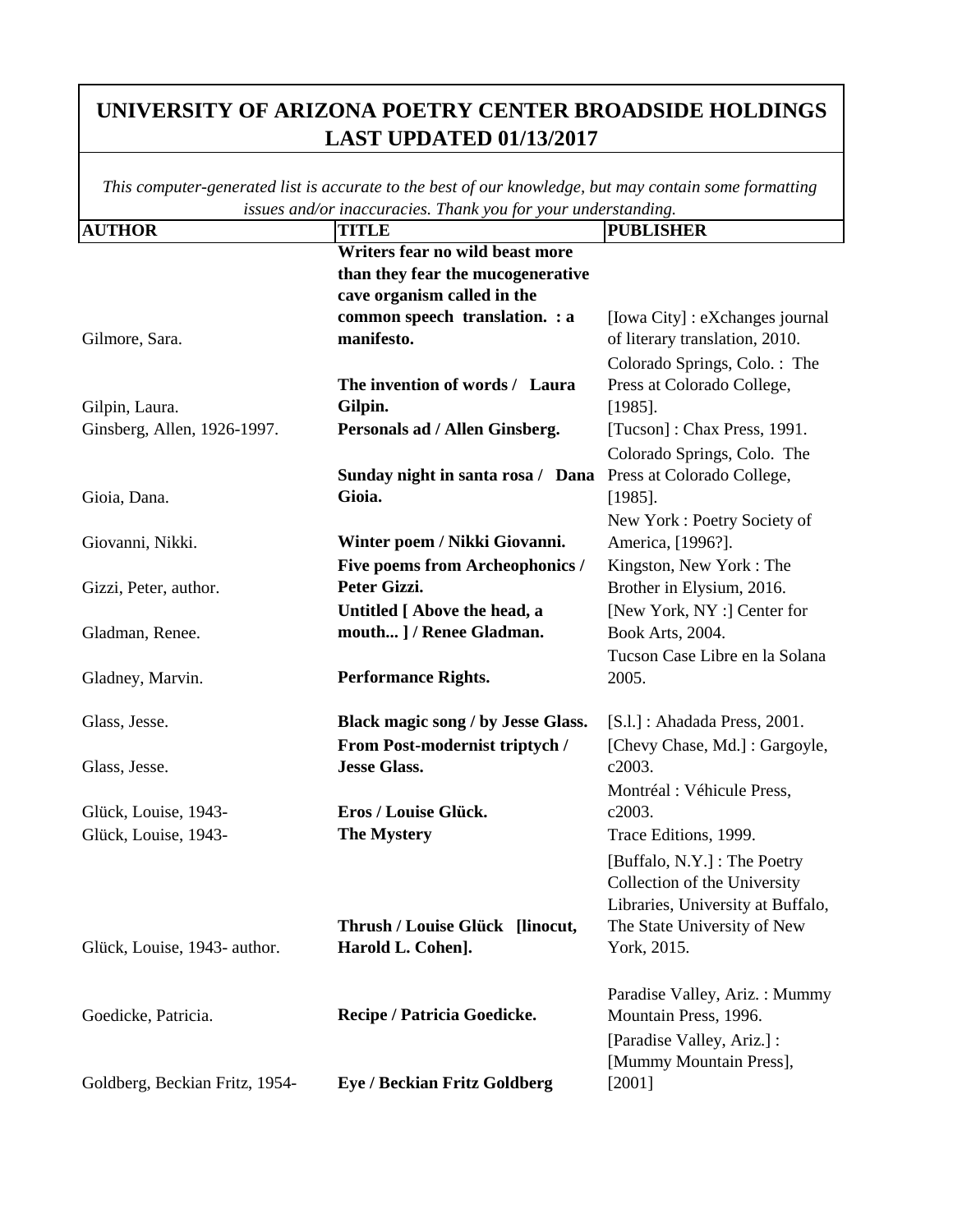| <b>AUTHOR</b>                                        | <b>TITLE</b>                                                                                                                                            | <b>PUBLISHER</b>                                                                        |
|------------------------------------------------------|---------------------------------------------------------------------------------------------------------------------------------------------------------|-----------------------------------------------------------------------------------------|
| Goldberg, Beckian Fritz, 1954-                       | <b>My science / Beckian Fritz</b><br>Goldberg.                                                                                                          | [Tempe, Arizona?] : ABBA (A-<br>Buncha-Book-Artists) Collective,<br>2014.               |
| Goldberg, Beckian Fritz, 1954-                       | <b>Serpentine / Beckian Fritz</b><br>Goldberg.                                                                                                          | [Paradise Valley, Ariz.] :<br>Mummy Mountain Press, [199-?]                             |
| Goldberg, Beckian Fritz, 1954-                       | The possibilities / Beckian Fritz<br>Goldberg.<br>The Soldier of Mictlán / Rigoberto                                                                    | Paradise Valley, Ariz.: Mummy<br>Mountain Press, 1991.<br>New York, NY: Center for Book |
| González, Rigoberto.                                 | González.<br>Hence/Literally/OED/Obsolete /                                                                                                             | Arts, 2007.<br>Tucson, Ariz.: T. Boswell,                                               |
| Goodrich, Melissa.                                   | Melissa Goodrich.                                                                                                                                       | [2013]                                                                                  |
| Goudy, Frederic W. (Frederic<br>William), 1865-1947. | I am type / Frederic W. Goudy.                                                                                                                          | [Minneapolis]: Coffee House<br>Press, [1990]                                            |
| Graham, Jorie, 1951-                                 | Two days: (5/2/97-5/3/97) / Jorie<br>Graham.                                                                                                            | [Tucson, Ariz.?]: Kore Press,<br>[1999]                                                 |
| Grant, J. B.                                         | Porpoise.                                                                                                                                               | Santa Rosa Clamshell Press<br>2000.                                                     |
| Gray, Darrell.                                       | <b>Wreck o'lections / collaborations</b><br>between Darrell Gray & Alastair<br>Johnson, with guessed appearance<br>by Anselm Hollo & Allan<br>Kornblum. | [San Francisco]: Transitional<br>Face, c1987.                                           |
|                                                      | <b>Wreck o'lections / collaborations</b><br>between Darrell Gray & Alastair<br>Johnson, with guessed appearance<br>by Anselm Hollo & Allan              | [San Francisco]: Transitional                                                           |
| Gray, Darrell.                                       | Kornblum.                                                                                                                                               | Face, c1987.                                                                            |
| Greer, Nick.                                         | <b>Gigantopthecus / Nick Greer.</b>                                                                                                                     | [Tucson, Ariz. : J. He,] 2015.                                                          |
| Gregerman, Debra.                                    | <b>Encyclical Sunday.</b>                                                                                                                               | Tucson Kore Press for the<br>Tucson Poetry Festival 1996.                               |
| Grenier, Robert.                                     | <b>Cambridge M'ass: for John Batki:</b><br>for Anselm Hollo / Robert Grenier. New York: Convolution, 2014.                                              |                                                                                         |
| Griffin, Shaun T. (Shaun Timothy),                   | Rain outside Lovelock, late March /                                                                                                                     |                                                                                         |
| 1953-                                                | Shaun T. Griffin.                                                                                                                                       | Reno: Black Rock Press, [2010?]                                                         |
| Grimes, Barry.                                       | 5: Primary Lines                                                                                                                                        | Blue Begonia Press 1995.                                                                |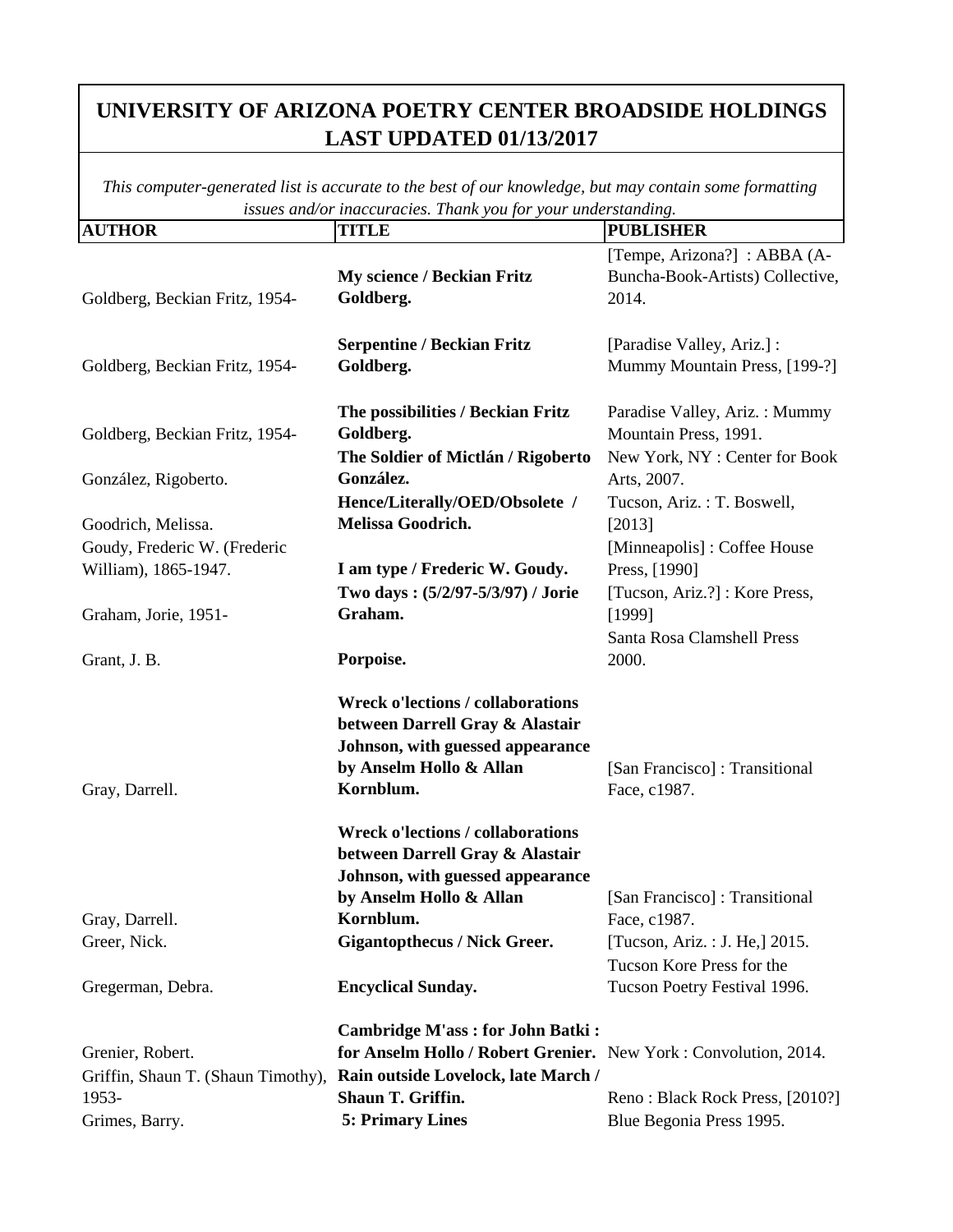| <b>AUTHOR</b>            | <b>TITLE</b>                           | $\cdots$ $\circ$<br><b>PUBLISHER</b> |
|--------------------------|----------------------------------------|--------------------------------------|
|                          | Hearing You Read, Seeing You in        |                                      |
|                          | the Ivy at Laugharne Graveyard,        |                                      |
|                          | They Ask to Read What You've           |                                      |
| Grimes, Barry.           | <b>Read</b>                            | Blue Begonia Press n.d.              |
|                          | <b>From Primary 5 lines / by Barry</b> | Yakima, Wash.: Blue Begonia          |
| Grimes, Barry.           | Grimes.                                | Press, [ca. 1985]                    |
|                          |                                        | Patrick Reagh for Moe's Books        |
| Guest, Barbara.          | <b>Philosophy in Norway</b>            | 2000.                                |
|                          | <b>Chapter in a Day Finch</b>          |                                      |
| Gugliano, Luisa.         | Journal: Reading.                      | Buffalo Cuneiform Press 2004.        |
|                          |                                        | [Great Britain]: London Arts         |
| Gunn, Thom.              | The reassurance / Thom Gunn.           | Board, [1997?]                       |
|                          |                                        | Tucson Case Libre en la Solana       |
| Guthrie, Annie.          | * a history.                           | 2008.                                |
|                          | seeing only distance between           |                                      |
| Guthrie, Annie.          | mouths / Annie Guthrie.                | Tucson : Edge, 2012.                 |
|                          |                                        | New York, N.Y.: Center for           |
| Hadas, Rachel.           | <b>Nostos / Rachel Hadas.</b>          | Book Arts, 2009.                     |
|                          | 3/3 [broadside series] : volume 1,     |                                      |
|                          | issue 1 / Kimiko Hahn & Lauren         |                                      |
| Hahn, Kimiko, 1955-      | Henkin.                                | New York: Vela Noche, 2013.          |
|                          |                                        | [Richmond, Mass.?]: Mad River,       |
| Haines, John, 1924-2011. | The last election / John Haines.       | 2007.                                |
|                          |                                        |                                      |
|                          |                                        | [Paradise Valley, Ariz.] :           |
| Hall, Donald, 1928-      | Donald Hall, Elbows                    | Mummy Mountain Press, [1993]         |
|                          |                                        |                                      |
|                          |                                        | New Hampshire Tree Swenson           |
| Hall, Donald, 1928-      | from The One Day                       | and Liam Rector 1993.                |
|                          | <b>My Son, My Executioner</b>          | Port Townsend Copper Canyon          |
| Hall, Donald, 1928-      | [broadside].                           | Press 1977.                          |
|                          |                                        | Port Townsend, WA Copper             |
| Hamill, Sam.             | <b>The Cartographer's Wedding</b>      | Canyon Press 1982.                   |
|                          |                                        | Port Townsend Copper Canyon          |
| Hamill, Sam.             | To Kenneth Rexroth [broadside].        | Press 1977.                          |
|                          |                                        | Minneapolis Coffee House Press       |
| Hampl, Patricia, 1946-   | <b>The Moment</b>                      | 1990.                                |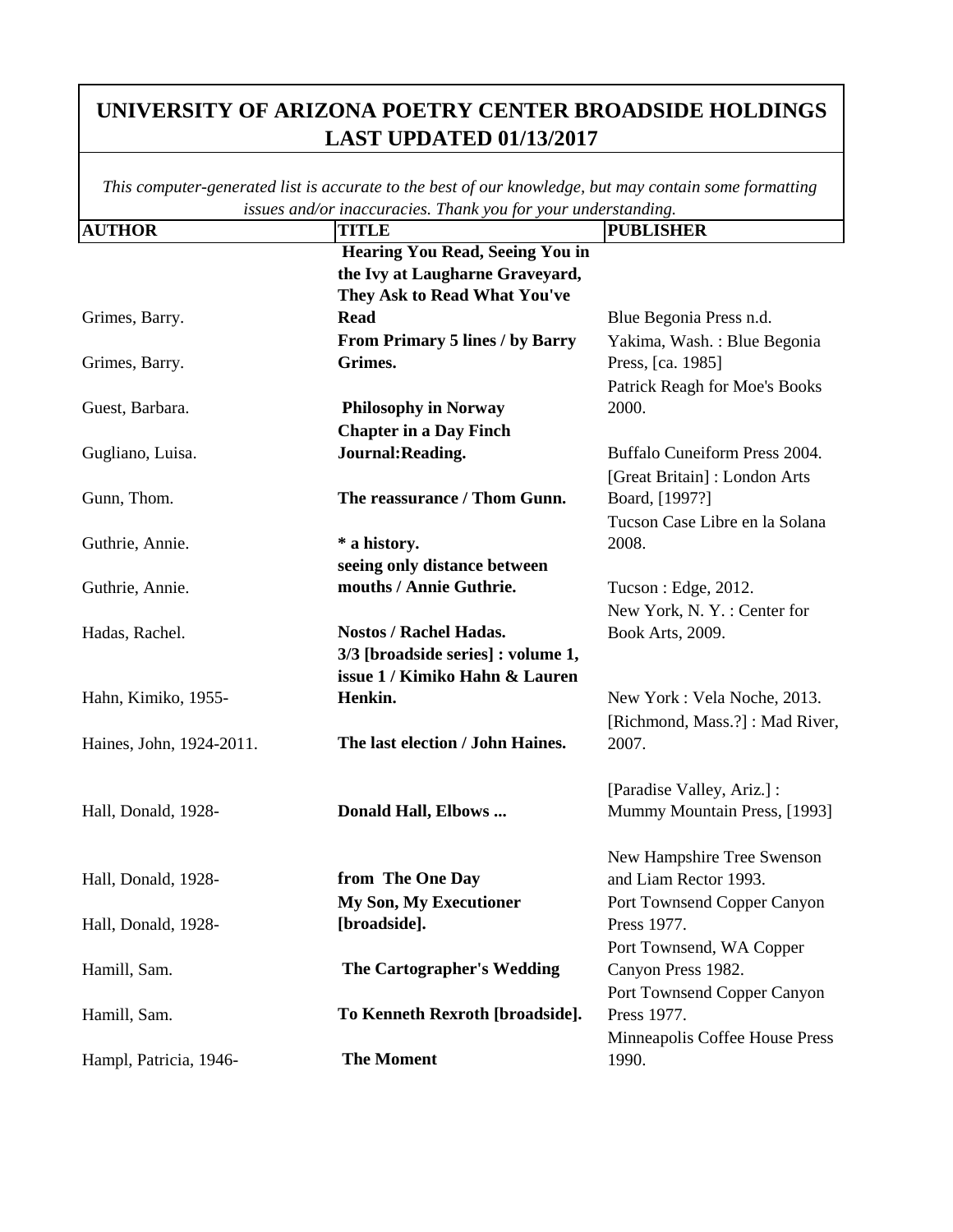| <b>AUTHOR</b>                                  | <b>TITLE</b>                                                             | <b>PUBLISHER</b>                                                                               |
|------------------------------------------------|--------------------------------------------------------------------------|------------------------------------------------------------------------------------------------|
|                                                | My aunt Frieda as Cindy Sherman<br>& Magritte's treachery rearranged     |                                                                                                |
| Hampton, Julie.                                | : a diptych / Julie Hampton.                                             | Tucson : Edge, 2014.                                                                           |
|                                                | <b>Names of hospitals / Paul</b>                                         | [Albany, N.Y.] : Flim Forum                                                                    |
| Hannigan, Paul.                                | Hannigan.                                                                | Press, 2013.                                                                                   |
| Harkness, Edward.                              | <b>Wild Flowers.</b>                                                     | <b>Waldron Island Jawbone Press</b><br>1982.                                                   |
| Harrison, Leslie, 1962-                        | [Salt] / Leslie Harrison.                                                | New York: Center for Book Arts<br>/ Crown Ring Press, 2009.                                    |
|                                                | The golden age of figure heads /                                         | [New York, N.Y.] : Center for                                                                  |
| Harvey, Matthea, 1973-                         | <b>Matthea Harvey.</b>                                                   | Book Arts, 2009.                                                                               |
| Hass, Robert.                                  | <b>Robert Hass</b>                                                       | Tucson University of Arizona<br>Poetry Center 2000.                                            |
| Hass, Robert.                                  | <b>Tall windows / Robert Hass.</b>                                       | [Port Townsend, Wash.: Copper<br>Canyon Press, 198-?]                                          |
| Hathaway, James, 1955-                         | <b>Cooking / James Hathaway.</b>                                         | [Paradise Valley, Ariz.] :<br>Mummy Mountain Press, [199-?]<br>[Belfast: Northern Ireland Arts |
| Heaney, Seamus, 1939-2013                      | January god.                                                             | Council], 1972.                                                                                |
| Hegland, Jean.                                 | Hannah's weaning / Jean Hegland.                                         | Santa Rosa, CA : Clamshell<br>Press, c1989.                                                    |
| Heller, Jules.                                 | Paper as art / Jules Heller.<br><b>Everything changes: after Brecht,</b> | Paradise Valley, Ariz.: Mummy<br>Mountain Press, 2008.                                         |
| Herbert, Cicely.                               | 'Alles wandelt sich' / Cicely<br>Herbert.                                | [Great Britain]: London Arts<br>Board, n.d.                                                    |
| Herbert, Rowland Bladen Charles,<br>1900-1981. | Unidentified portrait.                                                   |                                                                                                |
| Herd, Niki.                                    | Girrl / Niki Herd.                                                       | [Tucson, Ariz.] : Kore Press,<br>2012.                                                         |
| Herron, Elizabeth Carothers.                   | <b>Lake Trout.</b>                                                       | Santa Rosa Clamshell Press<br>2001.                                                            |
| Heyen, William, 1940-                          | The machine in your field / William<br>Heyen.                            | $[S.1.] : H_NGM_N BKS, 2010.$                                                                  |
| Higgins, Dick.                                 | An Exemplatavist Manifesto.                                              | New York Christopher P. Stevens<br>1976.                                                       |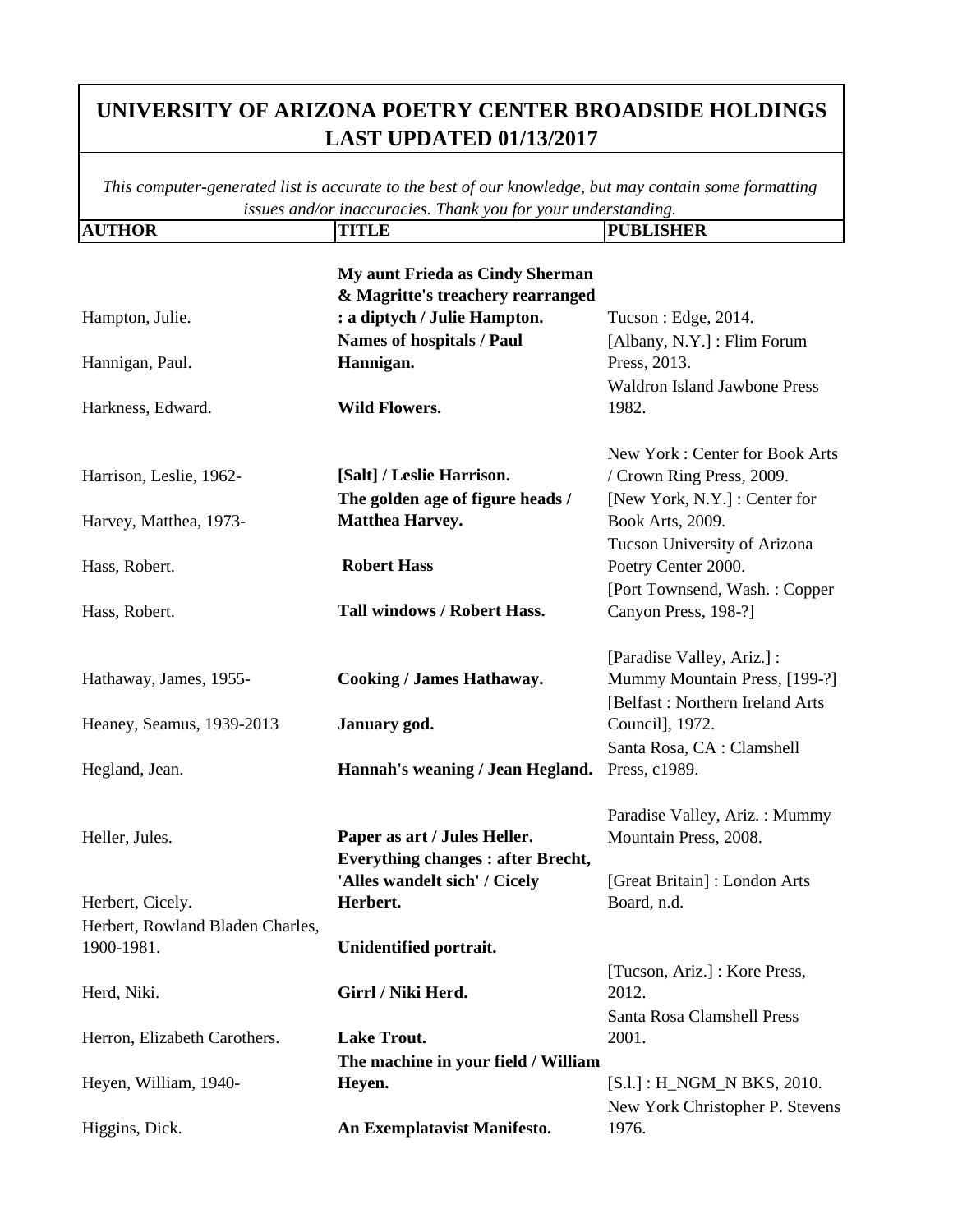| Iowa City, Iowa: Empyrean<br>To a desert poet / Brenda Hillman.<br>Press, 2007.<br>Hillman, Brenda.<br>Three foxes by the edge of the field<br>Paradise Valley, Ariz.: Mummy<br>at twilight / Jane Hirshfield.<br>Mountain Press, [1995]<br>Hirshfield, Jane, 1953-<br>12 Stanzas in Praise of the Holy<br>San Francisco, CA Kayak Books<br><b>Chariot</b><br>1968.<br>Hitchcock, George.<br>[Four collages / by George<br>[Santa Cruz, Calif.: Kayak, 196-<br>Hitchcock.]<br>?]<br>Hitchcock, George.<br>[Portland, Ore.] : Tavern Books,<br>Somber music / George Hitchcock.<br>2011.<br>Hitchcock, George.<br>Song of expectancy / George<br>[Santa Barbara, Calif.: Unicorn<br>Hitchcock.<br>Press], 1970.<br>Hitchcock, George.<br><b>Orange colored sky / Matthew</b><br>New York, N.Y.: Center for<br>Hittinger.<br>Hittinger, Matthew.<br>Book Arts, 2009.<br><b>Country Scene Tuc canh</b><br>Ho, Xuan Huong.<br>n.p. n.d.<br>Santa Rosa Clamshell Press<br>Hoffman, Barbara.<br><b>Winder in Occidental.</b><br>2002.<br>Santa Rosa Clamshell Press<br>All for the Birds.<br>2001.<br>Hofmann, Art.<br>Tucson Kore Press 1997.<br>Hogan, Linda.<br>from the essay Creations<br><b>Progress / Michael Hogan linocut</b><br>[Berkeley, Calif.]: Turkey Press,<br>by Sandra Liddell.<br>Hogan, Michael, 1943-<br>[1977?]<br>[ Tucson, Ariz.: Chax Press ],<br><b>Meditation / Cynthia Hogue.</b><br>1989.<br>Hogue, Cynthia.<br>Nostalgia: Sax Rohmer / Anselm<br>West Branch, Iowa: Toothpaste<br>Hollo.<br>Hollo, Anselm.<br>Press, 1982.<br>[Minneapolis: WinteRed Press,<br>I promise / Fanny Howe<br>2005?]<br>Howe, Fanny.<br><b>Fatu's cooking / [Kelly Riggle</b><br>[Seattle]: King County Poetry &<br>Hower].<br>Hower, Kelly Riggle.<br>Art on Buses, Dc 2001.<br>Colorado Springs, Colo.: The<br>Looking up at leaves / Barbara<br>Press at Colorado College,<br>Howes.<br>Howes, Barbara.<br>$[1985]$ .<br>[Chicago] : Poetry in Motion,<br>Hughes, Langston, 1902-1967.<br><b>Luck / Langston Hughes.</b><br>n.d.<br>Paradise Valley, Arizona:<br>The universe / T. R. Hummer.<br>Mummy Mountain Press, 2007.<br>Hummer, T. R., author. | <b>AUTHOR</b> | TITLE | <b>PUBLISHER</b> |
|--------------------------------------------------------------------------------------------------------------------------------------------------------------------------------------------------------------------------------------------------------------------------------------------------------------------------------------------------------------------------------------------------------------------------------------------------------------------------------------------------------------------------------------------------------------------------------------------------------------------------------------------------------------------------------------------------------------------------------------------------------------------------------------------------------------------------------------------------------------------------------------------------------------------------------------------------------------------------------------------------------------------------------------------------------------------------------------------------------------------------------------------------------------------------------------------------------------------------------------------------------------------------------------------------------------------------------------------------------------------------------------------------------------------------------------------------------------------------------------------------------------------------------------------------------------------------------------------------------------------------------------------------------------------------------------------------------------------------------------------------------------------------------------------------------------------------------------------------------------------------------------------------------------------------------------------------------------------------------------------------------------------------------------------------------------------------------------------------------------------------------------------------------------|---------------|-------|------------------|
|                                                                                                                                                                                                                                                                                                                                                                                                                                                                                                                                                                                                                                                                                                                                                                                                                                                                                                                                                                                                                                                                                                                                                                                                                                                                                                                                                                                                                                                                                                                                                                                                                                                                                                                                                                                                                                                                                                                                                                                                                                                                                                                                                              |               |       |                  |
|                                                                                                                                                                                                                                                                                                                                                                                                                                                                                                                                                                                                                                                                                                                                                                                                                                                                                                                                                                                                                                                                                                                                                                                                                                                                                                                                                                                                                                                                                                                                                                                                                                                                                                                                                                                                                                                                                                                                                                                                                                                                                                                                                              |               |       |                  |
|                                                                                                                                                                                                                                                                                                                                                                                                                                                                                                                                                                                                                                                                                                                                                                                                                                                                                                                                                                                                                                                                                                                                                                                                                                                                                                                                                                                                                                                                                                                                                                                                                                                                                                                                                                                                                                                                                                                                                                                                                                                                                                                                                              |               |       |                  |
|                                                                                                                                                                                                                                                                                                                                                                                                                                                                                                                                                                                                                                                                                                                                                                                                                                                                                                                                                                                                                                                                                                                                                                                                                                                                                                                                                                                                                                                                                                                                                                                                                                                                                                                                                                                                                                                                                                                                                                                                                                                                                                                                                              |               |       |                  |
|                                                                                                                                                                                                                                                                                                                                                                                                                                                                                                                                                                                                                                                                                                                                                                                                                                                                                                                                                                                                                                                                                                                                                                                                                                                                                                                                                                                                                                                                                                                                                                                                                                                                                                                                                                                                                                                                                                                                                                                                                                                                                                                                                              |               |       |                  |
|                                                                                                                                                                                                                                                                                                                                                                                                                                                                                                                                                                                                                                                                                                                                                                                                                                                                                                                                                                                                                                                                                                                                                                                                                                                                                                                                                                                                                                                                                                                                                                                                                                                                                                                                                                                                                                                                                                                                                                                                                                                                                                                                                              |               |       |                  |
|                                                                                                                                                                                                                                                                                                                                                                                                                                                                                                                                                                                                                                                                                                                                                                                                                                                                                                                                                                                                                                                                                                                                                                                                                                                                                                                                                                                                                                                                                                                                                                                                                                                                                                                                                                                                                                                                                                                                                                                                                                                                                                                                                              |               |       |                  |
|                                                                                                                                                                                                                                                                                                                                                                                                                                                                                                                                                                                                                                                                                                                                                                                                                                                                                                                                                                                                                                                                                                                                                                                                                                                                                                                                                                                                                                                                                                                                                                                                                                                                                                                                                                                                                                                                                                                                                                                                                                                                                                                                                              |               |       |                  |
|                                                                                                                                                                                                                                                                                                                                                                                                                                                                                                                                                                                                                                                                                                                                                                                                                                                                                                                                                                                                                                                                                                                                                                                                                                                                                                                                                                                                                                                                                                                                                                                                                                                                                                                                                                                                                                                                                                                                                                                                                                                                                                                                                              |               |       |                  |
|                                                                                                                                                                                                                                                                                                                                                                                                                                                                                                                                                                                                                                                                                                                                                                                                                                                                                                                                                                                                                                                                                                                                                                                                                                                                                                                                                                                                                                                                                                                                                                                                                                                                                                                                                                                                                                                                                                                                                                                                                                                                                                                                                              |               |       |                  |
|                                                                                                                                                                                                                                                                                                                                                                                                                                                                                                                                                                                                                                                                                                                                                                                                                                                                                                                                                                                                                                                                                                                                                                                                                                                                                                                                                                                                                                                                                                                                                                                                                                                                                                                                                                                                                                                                                                                                                                                                                                                                                                                                                              |               |       |                  |
|                                                                                                                                                                                                                                                                                                                                                                                                                                                                                                                                                                                                                                                                                                                                                                                                                                                                                                                                                                                                                                                                                                                                                                                                                                                                                                                                                                                                                                                                                                                                                                                                                                                                                                                                                                                                                                                                                                                                                                                                                                                                                                                                                              |               |       |                  |
|                                                                                                                                                                                                                                                                                                                                                                                                                                                                                                                                                                                                                                                                                                                                                                                                                                                                                                                                                                                                                                                                                                                                                                                                                                                                                                                                                                                                                                                                                                                                                                                                                                                                                                                                                                                                                                                                                                                                                                                                                                                                                                                                                              |               |       |                  |
|                                                                                                                                                                                                                                                                                                                                                                                                                                                                                                                                                                                                                                                                                                                                                                                                                                                                                                                                                                                                                                                                                                                                                                                                                                                                                                                                                                                                                                                                                                                                                                                                                                                                                                                                                                                                                                                                                                                                                                                                                                                                                                                                                              |               |       |                  |
|                                                                                                                                                                                                                                                                                                                                                                                                                                                                                                                                                                                                                                                                                                                                                                                                                                                                                                                                                                                                                                                                                                                                                                                                                                                                                                                                                                                                                                                                                                                                                                                                                                                                                                                                                                                                                                                                                                                                                                                                                                                                                                                                                              |               |       |                  |
|                                                                                                                                                                                                                                                                                                                                                                                                                                                                                                                                                                                                                                                                                                                                                                                                                                                                                                                                                                                                                                                                                                                                                                                                                                                                                                                                                                                                                                                                                                                                                                                                                                                                                                                                                                                                                                                                                                                                                                                                                                                                                                                                                              |               |       |                  |
|                                                                                                                                                                                                                                                                                                                                                                                                                                                                                                                                                                                                                                                                                                                                                                                                                                                                                                                                                                                                                                                                                                                                                                                                                                                                                                                                                                                                                                                                                                                                                                                                                                                                                                                                                                                                                                                                                                                                                                                                                                                                                                                                                              |               |       |                  |
|                                                                                                                                                                                                                                                                                                                                                                                                                                                                                                                                                                                                                                                                                                                                                                                                                                                                                                                                                                                                                                                                                                                                                                                                                                                                                                                                                                                                                                                                                                                                                                                                                                                                                                                                                                                                                                                                                                                                                                                                                                                                                                                                                              |               |       |                  |
|                                                                                                                                                                                                                                                                                                                                                                                                                                                                                                                                                                                                                                                                                                                                                                                                                                                                                                                                                                                                                                                                                                                                                                                                                                                                                                                                                                                                                                                                                                                                                                                                                                                                                                                                                                                                                                                                                                                                                                                                                                                                                                                                                              |               |       |                  |
|                                                                                                                                                                                                                                                                                                                                                                                                                                                                                                                                                                                                                                                                                                                                                                                                                                                                                                                                                                                                                                                                                                                                                                                                                                                                                                                                                                                                                                                                                                                                                                                                                                                                                                                                                                                                                                                                                                                                                                                                                                                                                                                                                              |               |       |                  |
|                                                                                                                                                                                                                                                                                                                                                                                                                                                                                                                                                                                                                                                                                                                                                                                                                                                                                                                                                                                                                                                                                                                                                                                                                                                                                                                                                                                                                                                                                                                                                                                                                                                                                                                                                                                                                                                                                                                                                                                                                                                                                                                                                              |               |       |                  |
|                                                                                                                                                                                                                                                                                                                                                                                                                                                                                                                                                                                                                                                                                                                                                                                                                                                                                                                                                                                                                                                                                                                                                                                                                                                                                                                                                                                                                                                                                                                                                                                                                                                                                                                                                                                                                                                                                                                                                                                                                                                                                                                                                              |               |       |                  |
|                                                                                                                                                                                                                                                                                                                                                                                                                                                                                                                                                                                                                                                                                                                                                                                                                                                                                                                                                                                                                                                                                                                                                                                                                                                                                                                                                                                                                                                                                                                                                                                                                                                                                                                                                                                                                                                                                                                                                                                                                                                                                                                                                              |               |       |                  |
|                                                                                                                                                                                                                                                                                                                                                                                                                                                                                                                                                                                                                                                                                                                                                                                                                                                                                                                                                                                                                                                                                                                                                                                                                                                                                                                                                                                                                                                                                                                                                                                                                                                                                                                                                                                                                                                                                                                                                                                                                                                                                                                                                              |               |       |                  |
|                                                                                                                                                                                                                                                                                                                                                                                                                                                                                                                                                                                                                                                                                                                                                                                                                                                                                                                                                                                                                                                                                                                                                                                                                                                                                                                                                                                                                                                                                                                                                                                                                                                                                                                                                                                                                                                                                                                                                                                                                                                                                                                                                              |               |       |                  |
|                                                                                                                                                                                                                                                                                                                                                                                                                                                                                                                                                                                                                                                                                                                                                                                                                                                                                                                                                                                                                                                                                                                                                                                                                                                                                                                                                                                                                                                                                                                                                                                                                                                                                                                                                                                                                                                                                                                                                                                                                                                                                                                                                              |               |       |                  |
|                                                                                                                                                                                                                                                                                                                                                                                                                                                                                                                                                                                                                                                                                                                                                                                                                                                                                                                                                                                                                                                                                                                                                                                                                                                                                                                                                                                                                                                                                                                                                                                                                                                                                                                                                                                                                                                                                                                                                                                                                                                                                                                                                              |               |       |                  |
|                                                                                                                                                                                                                                                                                                                                                                                                                                                                                                                                                                                                                                                                                                                                                                                                                                                                                                                                                                                                                                                                                                                                                                                                                                                                                                                                                                                                                                                                                                                                                                                                                                                                                                                                                                                                                                                                                                                                                                                                                                                                                                                                                              |               |       |                  |
|                                                                                                                                                                                                                                                                                                                                                                                                                                                                                                                                                                                                                                                                                                                                                                                                                                                                                                                                                                                                                                                                                                                                                                                                                                                                                                                                                                                                                                                                                                                                                                                                                                                                                                                                                                                                                                                                                                                                                                                                                                                                                                                                                              |               |       |                  |
|                                                                                                                                                                                                                                                                                                                                                                                                                                                                                                                                                                                                                                                                                                                                                                                                                                                                                                                                                                                                                                                                                                                                                                                                                                                                                                                                                                                                                                                                                                                                                                                                                                                                                                                                                                                                                                                                                                                                                                                                                                                                                                                                                              |               |       |                  |
|                                                                                                                                                                                                                                                                                                                                                                                                                                                                                                                                                                                                                                                                                                                                                                                                                                                                                                                                                                                                                                                                                                                                                                                                                                                                                                                                                                                                                                                                                                                                                                                                                                                                                                                                                                                                                                                                                                                                                                                                                                                                                                                                                              |               |       |                  |
|                                                                                                                                                                                                                                                                                                                                                                                                                                                                                                                                                                                                                                                                                                                                                                                                                                                                                                                                                                                                                                                                                                                                                                                                                                                                                                                                                                                                                                                                                                                                                                                                                                                                                                                                                                                                                                                                                                                                                                                                                                                                                                                                                              |               |       |                  |
|                                                                                                                                                                                                                                                                                                                                                                                                                                                                                                                                                                                                                                                                                                                                                                                                                                                                                                                                                                                                                                                                                                                                                                                                                                                                                                                                                                                                                                                                                                                                                                                                                                                                                                                                                                                                                                                                                                                                                                                                                                                                                                                                                              |               |       |                  |
|                                                                                                                                                                                                                                                                                                                                                                                                                                                                                                                                                                                                                                                                                                                                                                                                                                                                                                                                                                                                                                                                                                                                                                                                                                                                                                                                                                                                                                                                                                                                                                                                                                                                                                                                                                                                                                                                                                                                                                                                                                                                                                                                                              |               |       |                  |
|                                                                                                                                                                                                                                                                                                                                                                                                                                                                                                                                                                                                                                                                                                                                                                                                                                                                                                                                                                                                                                                                                                                                                                                                                                                                                                                                                                                                                                                                                                                                                                                                                                                                                                                                                                                                                                                                                                                                                                                                                                                                                                                                                              |               |       |                  |
|                                                                                                                                                                                                                                                                                                                                                                                                                                                                                                                                                                                                                                                                                                                                                                                                                                                                                                                                                                                                                                                                                                                                                                                                                                                                                                                                                                                                                                                                                                                                                                                                                                                                                                                                                                                                                                                                                                                                                                                                                                                                                                                                                              |               |       |                  |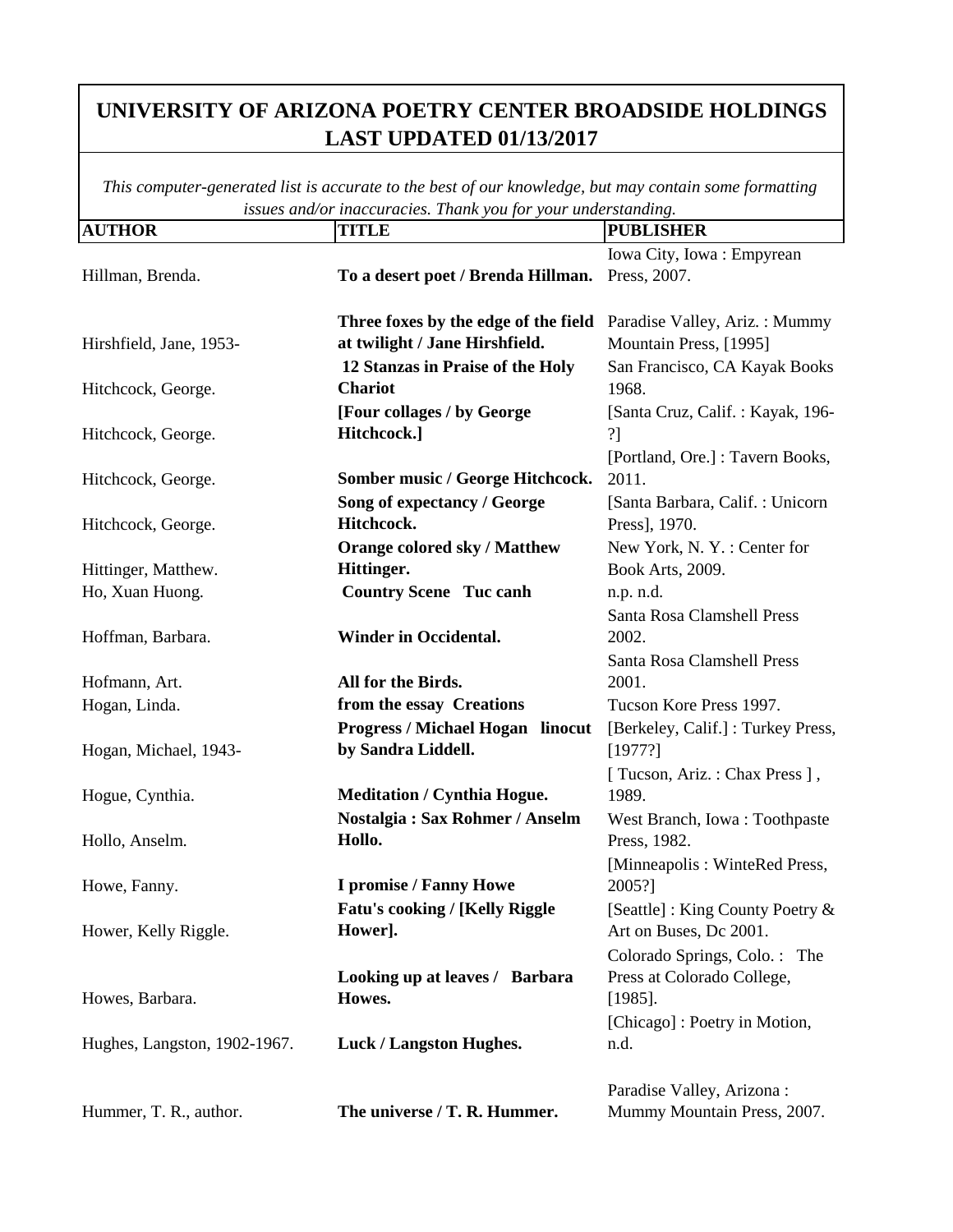|                           | issues ana/or maccuracies. Thank you for your undersidiating. |                                   |
|---------------------------|---------------------------------------------------------------|-----------------------------------|
| <b>AUTHOR</b>             | <b>TITLE</b>                                                  | <b>PUBLISHER</b>                  |
|                           | <b>Untitled: for Diane Wakoski /</b>                          | Detroit : Alternative Press,      |
| Humphrey, James, 1939-    | <b>James Humphrey.</b>                                        | [1977?]                           |
| Hunt, Erica, 1955-        | <b>Invisible hands / Erica Hunt.</b>                          | [Tucson : Chax Press, 2011.]      |
|                           |                                                               | [New York :] Center for Book      |
| Hunt, Erica.              | <b>Assisted running / Erica Hunt.</b>                         | Arts, 2008.                       |
|                           |                                                               | Santa Rosa Clamshell Press        |
| Hunt, Tim.                | <b>Star Thistle.</b>                                          | 1992.                             |
|                           | <b>Banned / Zami Tinashe</b>                                  |                                   |
| Hyemingway, Zami Tinashe. | Hyemingway.                                                   | Tucson, Ariz.: Edge, 2013.        |
|                           |                                                               | [Brooklyn, New York?]: Ugly       |
| Iantosca, Tony, author.   | Did you know / Tony Iantosca.                                 | Duckling Presse, 2016.            |
|                           | The tragedy of Cymbeline / Brenda                             | [Colorado Springs, Colo.] :       |
| Iijima, Brenda.           | Iijima.                                                       | NewLights Press, [2011]           |
|                           | <b>Reading from her poetry [1959]</b>                         |                                   |
|                           | <b>Cohen AUditorium, Tufts</b>                                |                                   |
| Ingalls, Jeremy.          | University, 1959?                                             | Tufts University 1959.            |
|                           |                                                               |                                   |
|                           | Who Shall Carry the Worms? A                                  |                                   |
| Inman, Will, 1923-        | <b>Melancholy Ode for Martin Buber</b>                        | n.p. n.d.                         |
|                           |                                                               | Charlotte Iodine Poetry Journal   |
| Iodine.                   | Open Cut.                                                     | 2005.                             |
|                           | Mr & Mrs Doctor / Julie                                       | [Tucson, Arizona] : New           |
| Iromuanya, Julie, author. | Iromuanya.                                                    | Michigan Press, 2016.             |
|                           | This super doom I aver / Russell                              | [Brooklyn?] : Ugly Duckling       |
| Jaffe, Russell.           | Jaffe.                                                        | Presse, 2012.                     |
|                           |                                                               | Staffordshire, Eng. Grosseteste   |
| James, John.              | The Welsh Poems.                                              | Review 1967.                      |
|                           |                                                               | [Tucson, Ariz.] : A. M. Vinson,   |
| Jankowski, Mika.          | Bang, bang! / Mika Jankowski.                                 | [2013]                            |
|                           |                                                               |                                   |
|                           | How my sister, my mother, and I                               | [Bethesda, Md.]: Sutton Hoo       |
| Jarman, Mark.             | still travel down Balwearie Road.                             | Press, 1991.                      |
|                           |                                                               | [New York]: Center for Book       |
| Jarnot, Lisa, 1967-       | Altered states / Lisa Jarnot.                                 | Arts, 2001.                       |
|                           |                                                               |                                   |
|                           | A closed captioning                                           |                                   |
| Jenkins, Jess.            | transliteration/1 / Jess Jenkins.                             | Tucson, Ariz.: N. Hurley, [2013]  |
|                           | From Drone songs / [Jessica K.                                |                                   |
| Jenkins, Jess.            | Jenkins].                                                     | [Tucson, Ariz. : J. Pinon, 2014.] |
|                           |                                                               |                                   |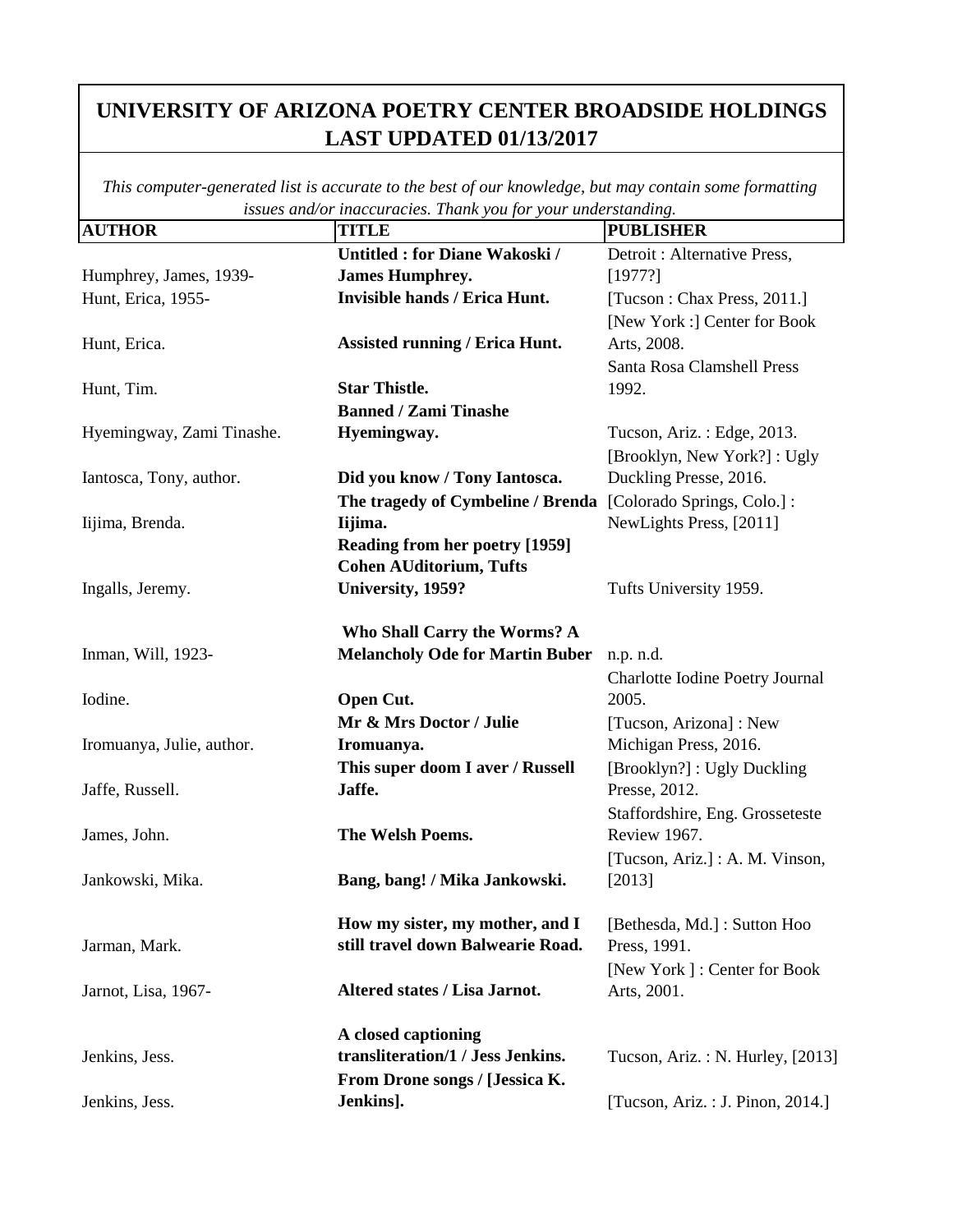|                                  | issues ana/or maccuracies. Thank you for your understanding. |                                   |
|----------------------------------|--------------------------------------------------------------|-----------------------------------|
| <b>AUTHOR</b>                    | <b>TITLE</b>                                                 | <b>PUBLISHER</b>                  |
|                                  | The man who loved birds / Fenton                             | [Tucson], Arizona: New            |
| Johnson, Fenton.                 | Johnson.                                                     | Michigan Press, 2016.             |
|                                  |                                                              | Santa Rosa Clamshell Press        |
| Johnson, Iris Jamahl.            | Sonnet 37.                                                   | 2000.                             |
|                                  |                                                              |                                   |
| Johnson, Julie Swarstad, author, |                                                              | [Penland, North Carolina] : Julie |
| designer.                        | <b>Glossary / Julie Swarstad Johnson.</b>                    | Swarstad Johnson, [2012].         |
|                                  |                                                              |                                   |
|                                  | <b>Self-Portrait with Tucson / Julie</b>                     |                                   |
| Johnson, Julie Swarstad.         | <b>Swarstad Johnson.</b>                                     | Tucson, Ariz.: Edge, 2016.        |
|                                  | View from a mountain in North                                | Penland, N.C. : Julie Swarstad    |
| Johnson, Julie Swarstad.         | Carolina / Julie Swarstad Johnson.                           | Johnson, 2012.                    |
|                                  |                                                              | New York Black Square Editions    |
| Joron, Andrew.                   | I am the door                                                | 2009                              |
|                                  | When I Am an Old Woman                                       |                                   |
| Joseph, Jenny, 1932-             | from Warning.                                                | n.p. n.d.                         |
|                                  |                                                              |                                   |
|                                  | On the Couch with Barbarossa.                                |                                   |
|                                  | and Shelley Taylor [This                                     | Tucson University of Arizona      |
| Kaganova, Marina.                | sonofabitch land had to be broken]                           | 2007.                             |
|                                  | [New butterflies : poem] / Jaan                              |                                   |
|                                  | Kaplinski translated from the                                |                                   |
|                                  | Estonian by Sam Hamill & Mall                                | [Port Townsend, Wash.]: Copper    |
| Kaplinski, Jaan, 1941-           | Peek.                                                        | Canyon Press, c1982.              |
|                                  | For things left behind /                                     | New York, N.Y.: Strawberry        |
| Karoniaktatie.                   | Karoniaktatie.                                               | Press, c1977.                     |
|                                  |                                                              |                                   |
|                                  |                                                              | [Northampton, Mass.] : The Song   |
| Katz, Allison.                   | Untitled / by Allison Katz.                                  | Cave, 2014.                       |
| Kay, John, 1947-                 | An offering / John Kay.                                      | [Tucson]: Mag Press, 1978.        |
|                                  | Give me books, fruit, French wine,                           | [Minneapolis: Coffee House        |
| Keats, John, 1795-1821.          | and fine weather  / John Keats.                              | Press], 1989.                     |
|                                  |                                                              |                                   |
| Kelleher, Mike.                  | Germ of Order.                                               | Buffalo Cuneiform Press 2003.     |
|                                  | <b>The Cleaning WOman: Hattie</b>                            |                                   |
|                                  | <b>Elder For the Author's reading in</b>                     |                                   |
| Kendrick, Dolores.               | Tucson, February 23 & 24, 2005.                              | Tucson Kore Press 2005.           |
|                                  | <b>Boyhood country creek / Maurice</b>                       | New York, NY : Orenda Press,      |
| Kenny, Maurice, 1929-            | Kenny.                                                       | c1976.                            |
|                                  |                                                              |                                   |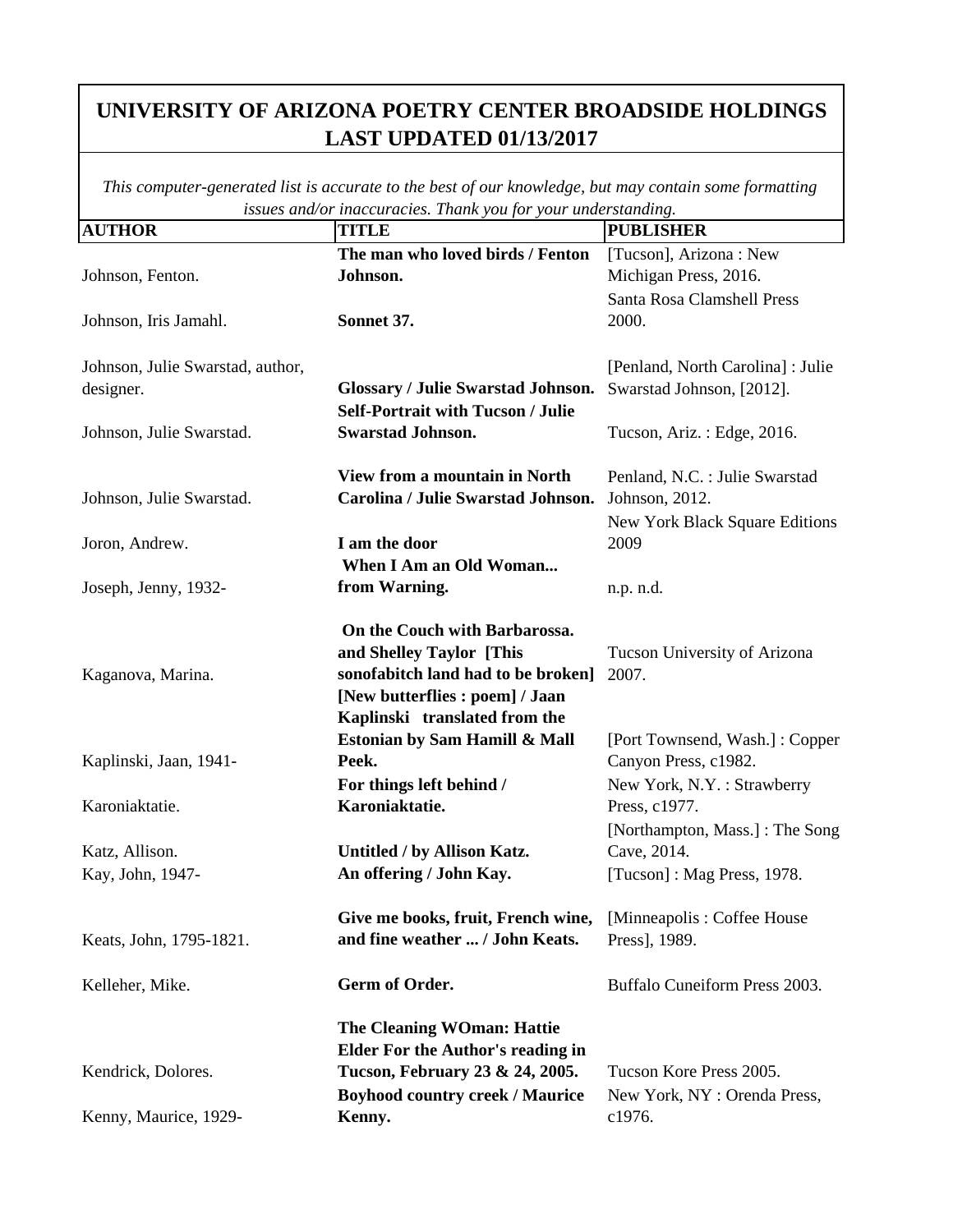| <b>AUTHOR</b>                  | <b>TITLE</b>                             | <b>PUBLISHER</b>                                |
|--------------------------------|------------------------------------------|-------------------------------------------------|
|                                |                                          |                                                 |
|                                |                                          | [Paradise Valley, Ariz.] :                      |
| Kent, Rolly.                   | In the world / Rolly Kent.               | Mummy Mountain Press, [199-?]                   |
| Kenyon, Jane.                  | <b>Dutch Interiors.</b>                  | Ewert 1996.                                     |
|                                |                                          | [Saint Paul, Minn.]: Graywolf                   |
| Kenyon, Jane.                  | Otherwise / by Jane Kenyon.              | Press, 1996.                                    |
|                                | <b>Cemetery angels / Galway Kinnell</b>  |                                                 |
|                                | original wood engraving by Mary          | [Port Townsend, Wash.] :                        |
| Kinnell, Galway, 1927-         | Kuper.                                   | [Graywolf Press], 1980.                         |
|                                | Desire: from Hole in the sky /           | [Paradise Valley, Ariz.] :                      |
| Kittredge, William.            | William Kittredge.                       | Mummy Mountain Press, 1990.                     |
|                                |                                          | Colorado Springs, Colo.: The                    |
|                                |                                          | Press at Colorado College,                      |
| Kizer, Carolyn.                | Dangerous games / Carolyn Kizer. [1985]. |                                                 |
|                                |                                          | [Houston, Tex.?: Paul Klinger,                  |
| Klinger, Paul.                 | [Alligator suite].                       | 2013?]                                          |
|                                | <b>Sentences Broadsides of Prison</b>    | New Haven, CT World Prison                      |
| Knoll, Michael.                | <b>Poetry</b>                            | Poetry Center 1983.                             |
|                                | <b>Supple science : a Robert Kocik</b>   |                                                 |
|                                | primer / edited by Michael Cross         | Oakland, Calif.: On                             |
| Kocik, Robert.                 | and Thom Donovan.                        | Contemporary Practice, [2013?].                 |
|                                | At the small bar in the embassy /        | [Victoria, TX]: Cuneiform Press,                |
| Koeneke, Rodney.               | Rodney Koeneke.                          | 2011.                                           |
|                                | [hodos] / [haru] / Sarah                 |                                                 |
| Kortemeier, Sarah.             | Kortemeier.                              | Tucson : Edge, 2012.                            |
|                                |                                          | [Grinnell, Iowa] : Green Linden                 |
| Kortemeier, Sarah.             | <b>Survival / Sarah Kortemeier.</b>      | Press, 2016.                                    |
|                                | Mini maxims / by Richard                 | Philadelphia: Fact-Simile                       |
| Kostelanetz, Richard.          | Kostelanetz.                             | Editions, 2011.                                 |
|                                | [A bouquet of codswallop & other         | [Los Angeles, Calif.: Siglio]                   |
| Kraft, Richard (Richard Jacob) | flowers / Richard Kraft.]                | Press, 2013?]                                   |
|                                | Siglio ephemera. #9. The sea's ruler     |                                                 |
|                                | : The sham squire / by Richard           |                                                 |
| Kraft, Richard (Richard Jacob) | Kraft.                                   | [Los Angeles] : Siglio, $[2015$ <sup>2</sup> ]. |
|                                |                                          | [Los Angeles, Calif.]: Siglio,                  |
| Kraft, Richard.                | Siglio ephemera. #6.                     | c2012.                                          |
|                                |                                          |                                                 |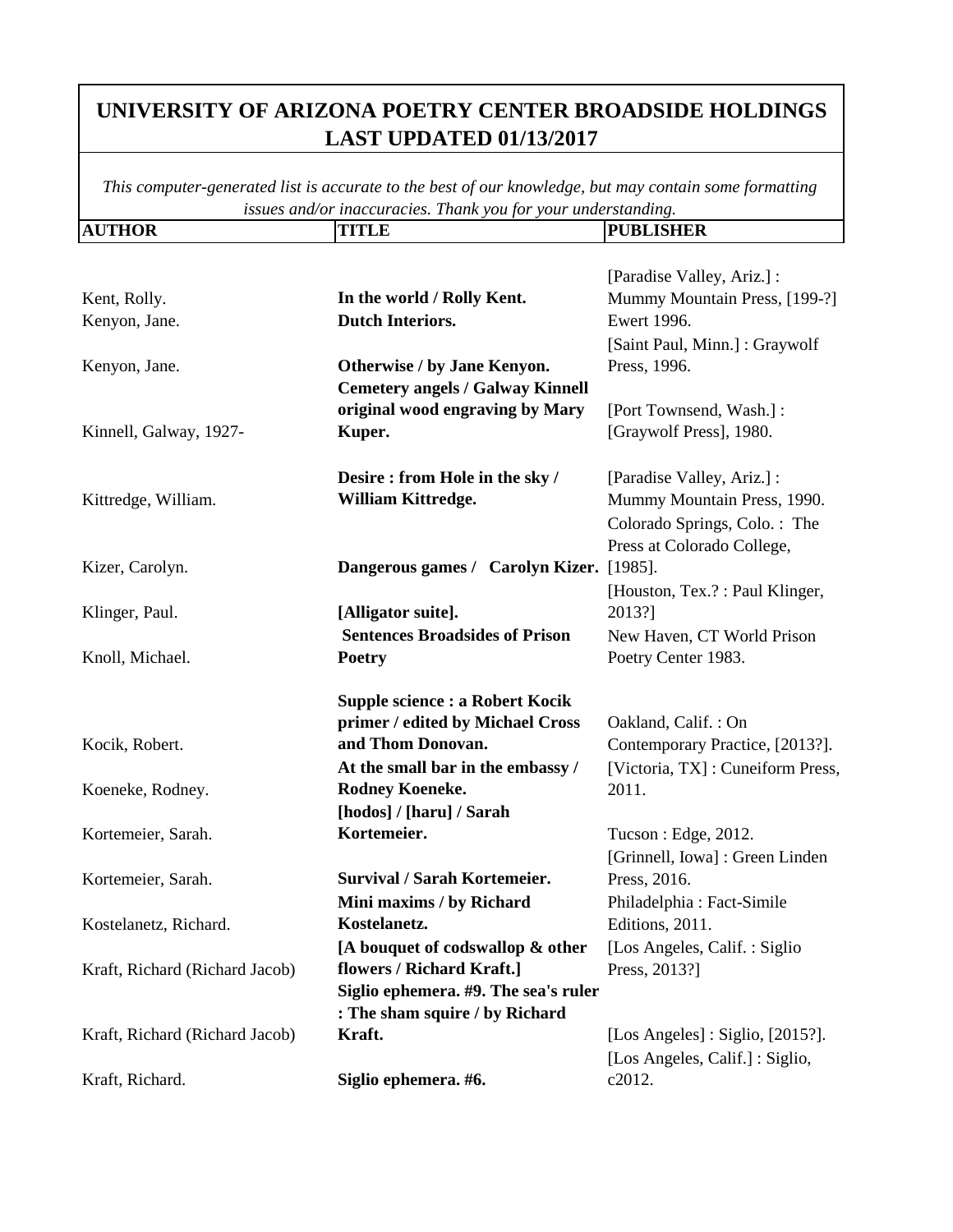| <b>AUTHOR</b>                    | issues ana/or inaccuracies. I nank you jor your unaersianaing.<br><b>TITLE</b> | <b>PUBLISHER</b>                |
|----------------------------------|--------------------------------------------------------------------------------|---------------------------------|
|                                  | Symbol of Love, Published on                                                   |                                 |
|                                  | occasion of her retirement July 1,                                             | Tucson: University of Arizona   |
| Krikliwy, Christine.             | 2009                                                                           | Poetry Center, 2009             |
|                                  |                                                                                |                                 |
|                                  |                                                                                | Paradise Valley, Ariz.: Mummy   |
| Kunitz, Stanley, 1905-2006.      | The long boat / Stanley Kunitz.                                                | Mountain Press, 1995.           |
|                                  | The Ruth Stephan Poetry Center of                                              |                                 |
|                                  | the University of Arizona presents                                             |                                 |
|                                  | <b>Stanley Kunitz, 1959 Pulitzer</b>                                           |                                 |
|                                  | <b>Poetry Prize winner reading his</b>                                         |                                 |
|                                  | poetry 8:00 P.M.Wednesday                                                      |                                 |
|                                  | Evening, February 14 [1962]                                                    | Tucson: University of Arizona   |
| Kunitz, Stanley, 1905-2006.      | <b>Liberal Arts Auditorium</b>                                                 | Poetry Center, 1962             |
|                                  |                                                                                | Tucson: The Offending Adam      |
| Kwasny, Melissa, 1954-           | <b>My Pictographs</b>                                                          | 2010                            |
|                                  |                                                                                | Woodstock, NY, USA:             |
|                                  | The deep diamond / Louise Landes                                               | Published by Shivastan          |
| Landes-Levi, Louise.             | Levi.                                                                          | Publishing, [2009].             |
|                                  | A few short lines of type / [Mary                                              |                                 |
| Lane, Mary.                      | Lane].                                                                         | Chicago, Ill. : M. Lane, 1980.  |
|                                  | from, A winter wedding / Jessica                                               |                                 |
| Langan-Peck, Jessica.            | Langan-Peck.                                                                   | Tucson : Edge, 2012.            |
|                                  |                                                                                | [Great Britain]: London Arts    |
| Larkin, Philip.                  | The trees / Philip Larkin.                                                     | Board, [1997?]                  |
| Larson, Katherine, 1977-         | Metamorphosis / Katherine Larson. Tucson, Ariz.: Edge, 2013.                   |                                 |
| Lauterbach, Ann, 1942-           | <b>The White Sequence</b>                                                      | n.p. Denise Green 2002.         |
|                                  | Song of the Black Phoebe / Julie                                               |                                 |
| Lauterbach-Colby, Julie.         | Lauterbach-Colby.                                                              | Tucson, Ariz.: Edge, 2013.      |
|                                  |                                                                                | [Fullerton, Calif.] : J. Cokas, |
| Laux, Dorianne.                  | Cello / Dorianne Laux.                                                         | 2007.                           |
| Lawrence, D. H. (David Herbert), |                                                                                |                                 |
| 1885-1930.                       | Lui et Elle                                                                    | Cheloniidae Press 1983.         |
|                                  |                                                                                | Santa Rosa Clamshell Press      |
| Lazzeroni, Elaine, 1920-         | Weed-Free.                                                                     | 1994.                           |
|                                  |                                                                                | [Port Townsend: Copper          |
| Le Sueur, Meridel.               | Bring us forth / Meridel LeSueur.                                              | Canyon, 198-?]                  |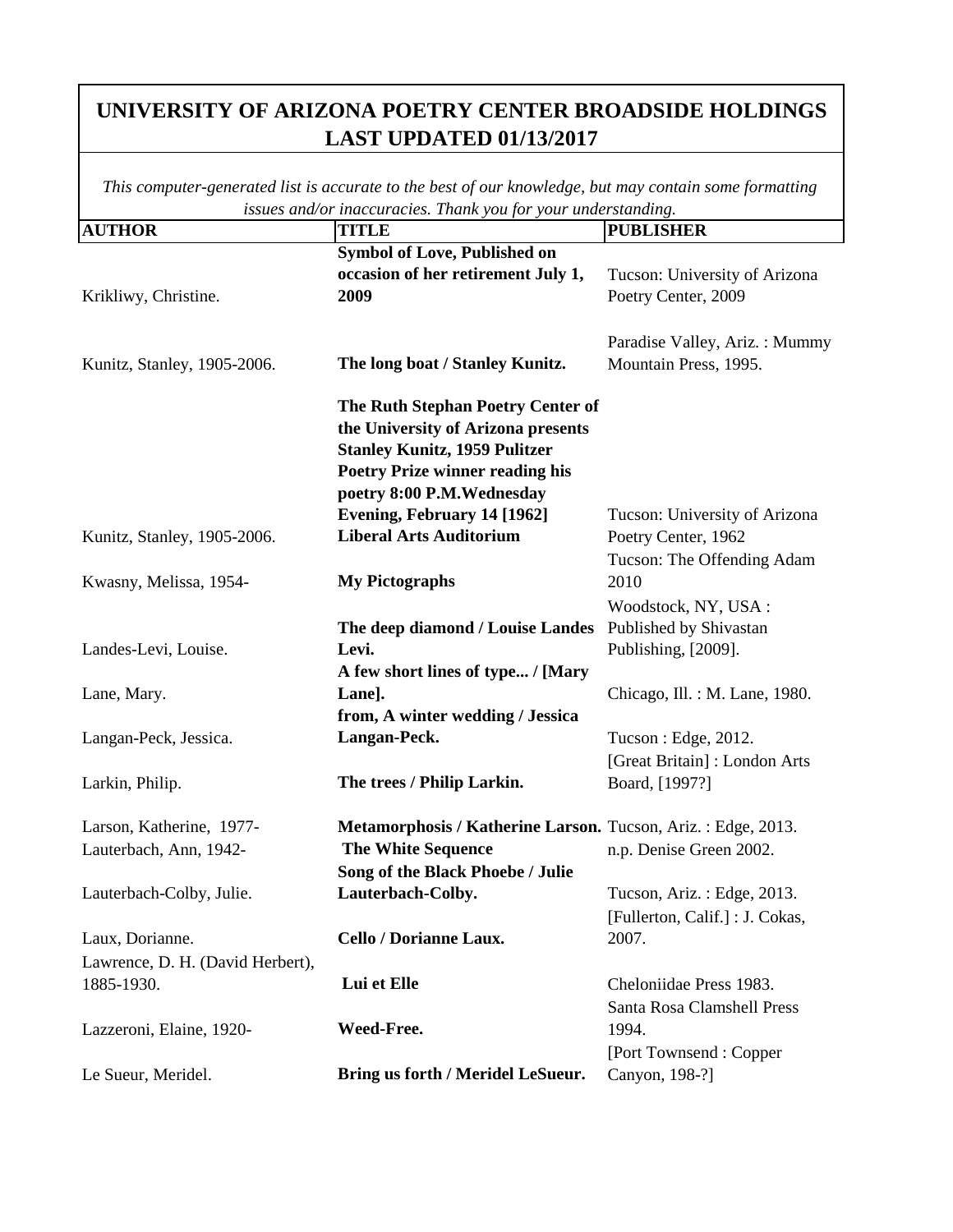| <b>AUTHOR</b>                                         | <b>TITLE</b>                                                              | <b>PUBLISHER</b>                                                                                          |
|-------------------------------------------------------|---------------------------------------------------------------------------|-----------------------------------------------------------------------------------------------------------|
| Lea, Sydney, 1942-                                    | To the summer sweethearts /<br><b>Sydney Lea.</b>                         | Colorado Springs, Colo.: The<br>Press at Colorado College,<br>$[1985]$ en.                                |
| Leach, Allie.                                         | From, Dance breaks / Allie Leach.                                         | Tucson : Edge, 2013.                                                                                      |
| Lee, David, 1944 August 13-                           | Tuesday morning, driving to the<br>auction at Salina / David Lee.         | [Port Townsend, Wash.: Copper<br>Canyon Press, 1981]                                                      |
| Lee, Katarina.<br>Lee, Li-Young, 1957-                | <b>Compost / Katarina Lee.</b><br><b>Between Seasons</b>                  | [Tucson, Ariz.: M. Lee, 2014.]<br>n.p. n.d.                                                               |
| Lee, Li-Young, 1957-<br>Lee, Li-Young, 1957-          | Between seasons / Li-Young Lee.<br>From Blossoms / Li-Young Lee.          | [Paradise Valley, Ariz.] :<br>Mummy Mountain Press, [198-?]<br>[Fullerton, Calif.] : J. Cokas,<br>2008.   |
| Lee, Mark.                                            | The spaces between us / Mark Lee.                                         | Tucson : Edge, 2012.                                                                                      |
| Leeming, Jay.                                         | <b>Underside / Jay Leeming.</b>                                           | [Fullerton, Calif.] : J. Cokas,<br>2008.<br>[New York, N.Y. :] Center for                                 |
| Lemon, Alex.<br>Lenhart, Lawrence.                    | Being here / Alex Lemon.<br>Totowa, / Lawrence Lenhart.                   | Book Arts, 2009.<br>Tucson : Edge, 2012.                                                                  |
| Levertov, Denise, 1923-1997.                          | City psalm / Denise Levertov.<br><b>Suspended / Denise Levertov.</b>      | [Berkeley] : Printed for Oyez by<br>the Auerhahn Press, c1964.<br>[Baltimore] : Poetry in Motion,<br>n.d. |
| Levertov, Denise, 1923-1997.<br>Levin, Phillis, 1954- | A needle in the sky / Phillis Levin.                                      | New York: Center for Book<br>Arts, 2004.                                                                  |
| Levine, Lisa.                                         | Tiny, sparkling lives / Lisa Levine.<br>Detroit grease shop poem / Philip | Tucson : Edge, 2012.<br>[Santa Barbara : Unicorn Press,                                                   |
| Levine, Philip, 1928-                                 | Levine.                                                                   | 1968]<br>[Port Townsend, Wash.] :                                                                         |
| Levine, Philip, 1928-                                 | That day / Philip Levine.                                                 | Graywolf Press, c1980.                                                                                    |
| Levine, Philip, 1928-2015.                            | The west wind / Philip Levine.                                            | [Paradise Valley, Ariz.] :<br>Mummy Mountain Press, [2003]                                                |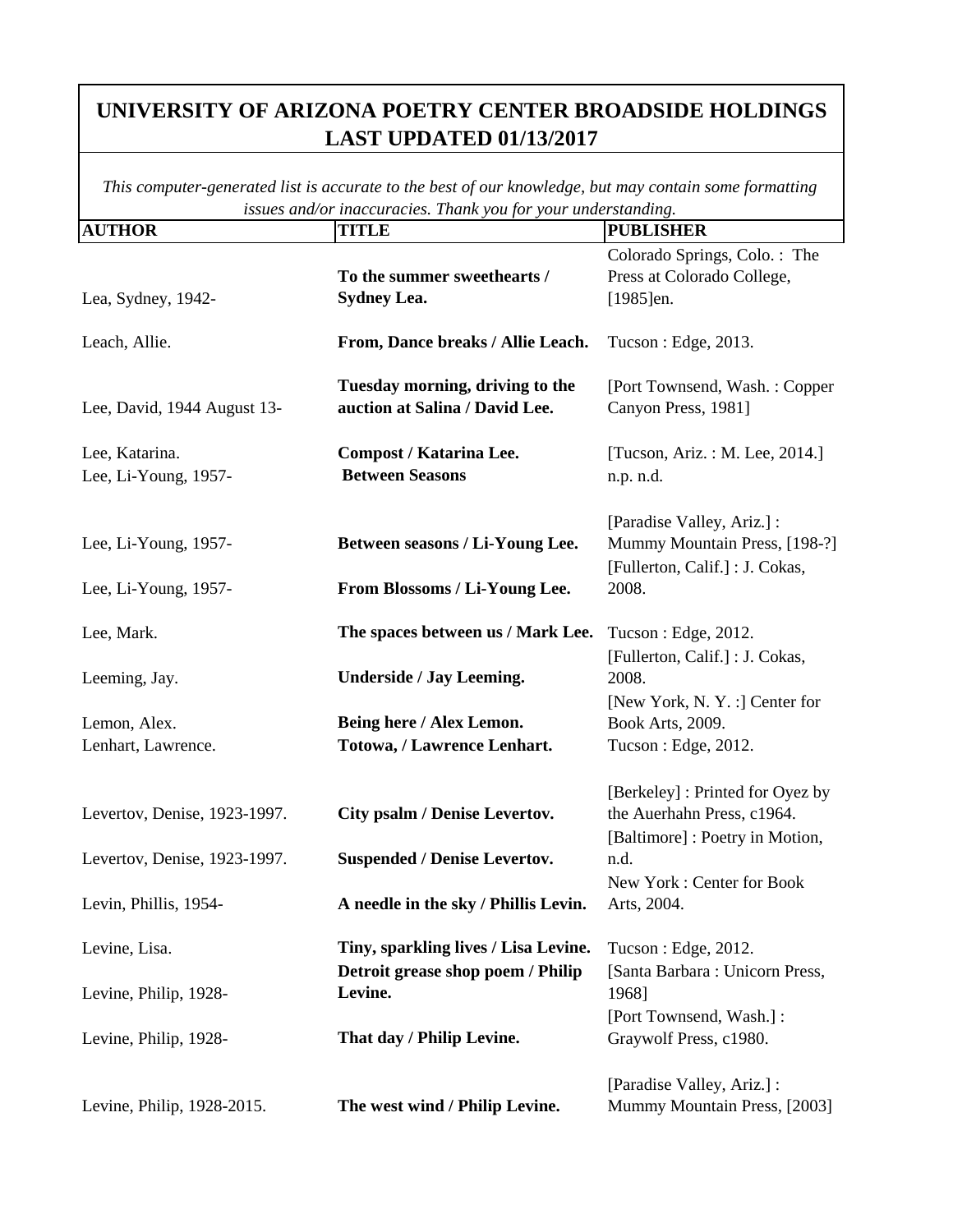| <b>AUTHOR</b>                                 | <b>TITLE</b>                                                   | <b>PUBLISHER</b>                                |
|-----------------------------------------------|----------------------------------------------------------------|-------------------------------------------------|
|                                               |                                                                |                                                 |
|                                               |                                                                | [Brooklyn, N.Y.] : Printed by The               |
| Levy, D. A.                                   | Lettre to cleveland / d.a. levy.                               | Brother in Elysium, [2009?]                     |
| Lewis, Raja.                                  | Apples / Raja Lewis.                                           | Tucson, Ariz.: Edge, 2013.                      |
|                                               |                                                                | [New York, NY : Taelor Reid /                   |
| Limón, Ada.                                   | Drowning in paradise / Ada Limón. Center for Book Arts, 2008.] |                                                 |
|                                               | Birds & flowers : poems / by                                   | Edinburgh, Scotland: Morning                    |
| Longley, Michael, 1939-                       | <b>Michael Longley.</b>                                        | Star Publications, 1994.                        |
|                                               |                                                                | Edinburgh : Morning Star                        |
| Lopez, Barry Holstun, 1945-                   | <b>Occupancy / by Barry Lopez.</b>                             | Publications, 1993.                             |
|                                               |                                                                | Syracuse, NY Syracuse Cultural                  |
| Lorde, Audre.                                 | <b>When I Dare to Be Powerful</b>                              | Workers n.d.                                    |
|                                               |                                                                | [Portland, Ore.] : Tavern Books,                |
| Louis, Adrian C.                              | Archeology / Adrian C. Louis.                                  | 2011.                                           |
| Ludvigson, Susan.                             | Lesson.                                                        | Mantis Press n.d.                               |
|                                               | <b>Of Trees and Stones Deep</b>                                | Santa Rosa Clamshell Press                      |
| Luebbermann, Tony.                            | Speaking.                                                      | 2003.                                           |
|                                               | El sueño de Pedrito [Pedrito's<br>dream] / by Steven Mabante.  | Tucson: University of Arizona                   |
| Mabante, Steven.<br>Mac Cormack, Karen, 1956- | <b>Embrace and K As in Sleep</b>                               | Poetry Center, 2012.<br>Tucson Chax Press 1989. |
| Mac Cormack, Karen, 1956-                     | <b>Embrace and K As in Sleep</b>                               | Tucson Chax Press 1989.                         |
|                                               | <b>Desert Water, Desert Light</b>                              |                                                 |
| Magrane, Eric.                                | Lithograph.                                                    | Tucson 2006.                                    |
|                                               |                                                                |                                                 |
|                                               | Dreaming down the rain / Eric                                  | Tucson, Ariz.: Arizona-Sonora                   |
| Magrane, Eric.                                | Magrane.                                                       | Desert Museum Press, 2014.                      |
|                                               | <b>Various instructions for the</b>                            |                                                 |
|                                               | practice of poetic field research /                            |                                                 |
| Magrane, Eric.                                | Eric Magrane.                                                  | Tucson, Ariz.: Edge, 2013.                      |
|                                               |                                                                | Tucson University of Arizona                    |
| Maher, Laura.                                 | <b>Just Look At Me</b>                                         | Poetry Center 2006.                             |
|                                               | As the hausfrau do/The hairpin                                 |                                                 |
|                                               | gatherer/On not being able to cut                              | Tucson: Casa Libre en la Solana,                |
| Mangharam, Shloka.                            | straight.                                                      | 2008.                                           |
|                                               |                                                                | [Tucson, Ariz.: N. Hurley,                      |
| Marks, Daniel.                                | Easy St. / D. Marks.                                           | 2014.]                                          |
|                                               |                                                                | [Spokane, Washington?]: Rock &                  |
| Marshall, Tod.                                | Spiritual / Tod Marshall.                                      | Sling, [2016?].                                 |
| Martin, C. J. (Christopher James),            | Lay tent up gasping. $/$ [C. J.                                | Austin, Tex. : Further Other                    |
| 1978-                                         | <b>Martin and Julia Drescher].</b>                             | Book Works, 2014.                               |
|                                               |                                                                |                                                 |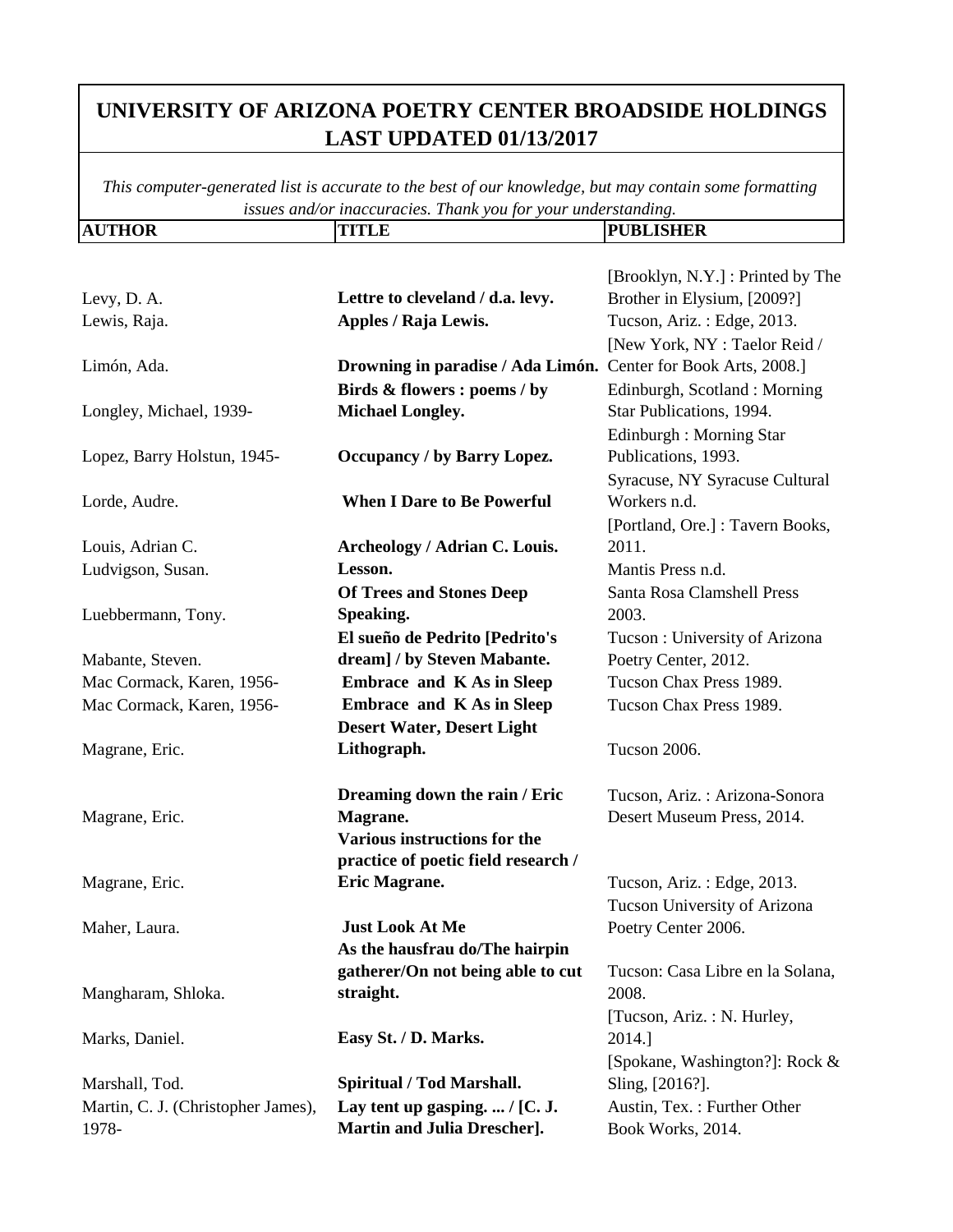| <b>AUTHOR</b>                                 | <i>maccuracies</i> . <i>Frame you your unacroamains</i> .<br><b>TITLE</b> | <b>PUBLISHER</b>                     |
|-----------------------------------------------|---------------------------------------------------------------------------|--------------------------------------|
|                                               | So, occasionally w/child-tree in him                                      |                                      |
| Martin, C. J. (Christopher James),            | The way nothing made it nigh  :                                           | [Austin, Texas]: [Further Other      |
| 1978-                                         | for Brenda Iijima.                                                        | Book Works], [2013]                  |
| Martin, C. J. (Christopher James),            |                                                                           | [San Marcos, Tex.] : Further         |
| 1978-                                         | Untitled #7 / C.J. Martin.                                                | Other Book Works, 2012.              |
| Martin, C. J. (Christopher James),            |                                                                           | [San Marcos, Tex.] : Further         |
| 1978-                                         | Untitled #9 / C.J. Martin.                                                | Other Book Works, 2012.              |
|                                               |                                                                           | New York New York Times              |
| Martin, Russell.                              | <b>Writers of the Purple Sage</b>                                         | Magazine December 27, 1981.          |
|                                               |                                                                           | Tucson University of Arizona,        |
| Martínez, Rubén.                              | Reading [Poster, 2005].                                                   | College of Humanities 2005.          |
|                                               | <b>Walking on Uneven Ground /</b>                                         | [Fullerton, Calif.] : J. Cokas,      |
| Masumoto, David Mas.                          | David Mas Masumoto.                                                       | 2007.                                |
| Matsuo, Basho, 1644-1694.                     | Pepper of my soil / Basho.                                                | [Seattle : Wave Books, 2011.]        |
| Matthews, William, 1942-1997.                 | Lions in the Cincinnati Zoo                                               | n.p. n.d.                            |
|                                               | My daughter all yourn / Farid                                             | [Tucson, Ariz.] : New Michigan       |
| Matuk, Farid.                                 | Matuk.                                                                    | Press, 2013.                         |
|                                               |                                                                           | [Santa Rosa, Calif.: Clamshell       |
| Maurer, Susan.                                | Three poems / by Susan Maurer.                                            | Press], c2002.                       |
|                                               |                                                                           | [Port Townsend: North Press,         |
| Mawhinney, William.                           | Alchemy / Bill Mawhinney.                                                 | $n.d.$ ]                             |
|                                               | I wish I could punch the panes and                                        |                                      |
|                                               | then just shed my arms / Sally                                            | [Tucson, Ariz.: K. Killian,]         |
| McCallum, Sally.                              | McCallum.                                                                 | 2015.                                |
| McClanahan, Cia.                              | <b>Gift Enclosure</b>                                                     | The American Voice n.d.              |
|                                               | Let energy flow through the system Buffalo, N.Y. : Friends of the         |                                      |
| McClure, Michael.                             | / Michael McClure.                                                        | University Libraries, 1980.          |
|                                               | The Blossom a ritual of meat and                                          |                                      |
| McClure, Michael.                             | spirit.                                                                   | San Francisco? 1966?                 |
| McCrary, James.                               | J. J.'s Return.                                                           | 1987                                 |
| McGrath, Thomas, 1916-1990.                   | <b>Praises</b>                                                            | Copperhead n.d.                      |
|                                               |                                                                           | [Minneapolis, Minn.: Granary         |
| McGrath, Thomas, 1916-1990.                   | Mediterranean / Thomas McGrath. Books, 1986]                              |                                      |
|                                               | <b>Gaths for the Buddha at</b>                                            | <b>Waldron Island Brooding Heron</b> |
| McNulty, Tim.                                 | Marymere.                                                                 | Press 1988.                          |
|                                               | <b>Walking the Beach Again / Karen</b>                                    | [Monmouth, Oregon] : [Airlie         |
| McPherson, Karen S., 1950- author. McPherson. |                                                                           | Press], [2014]                       |
|                                               | To the wren, no difference, no                                            | [San Francisco : Albion Books,       |
| Mead, Jane, 1958-                             | difference to the jay / Jane Mead.                                        | 2008].                               |
|                                               |                                                                           |                                      |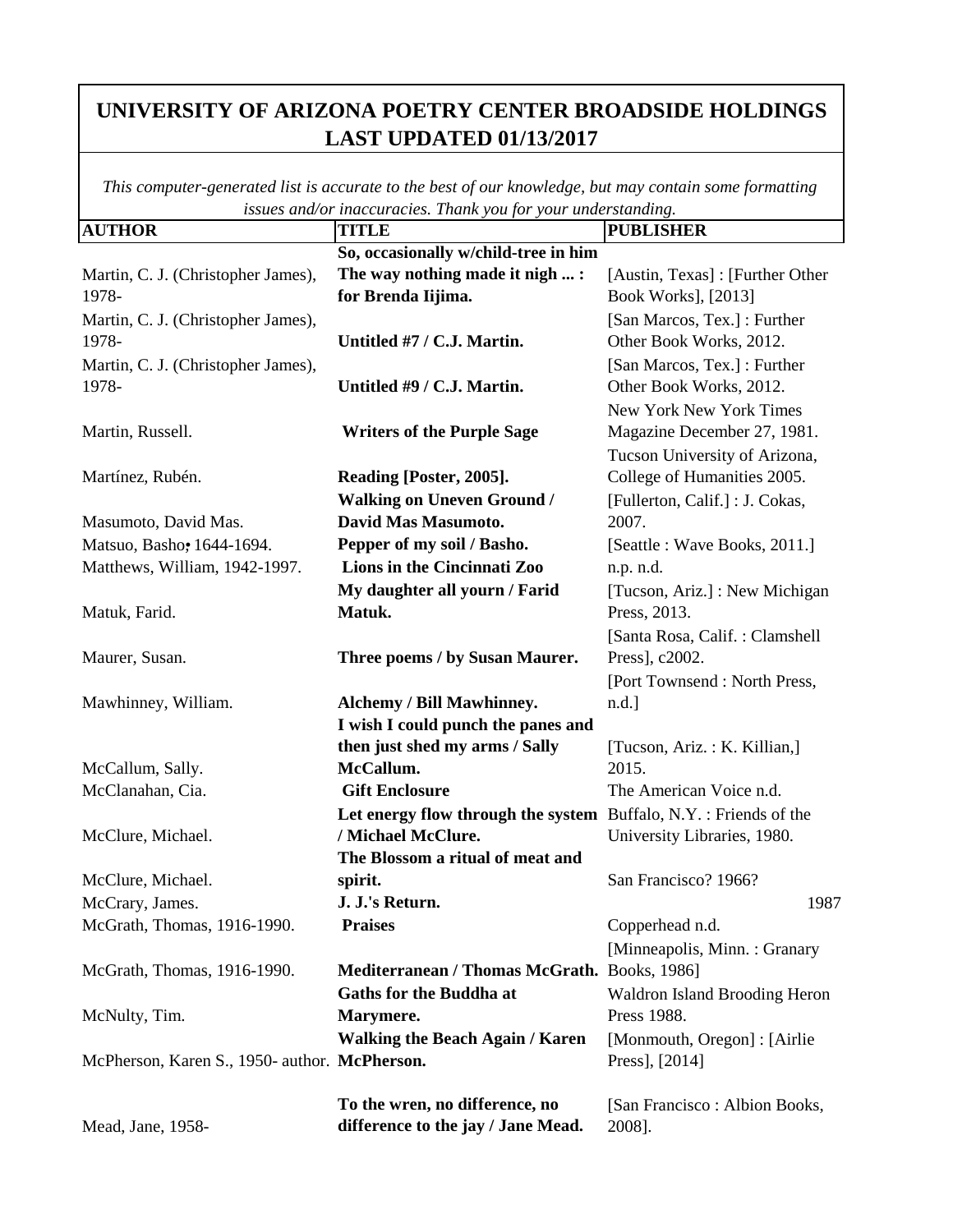| <b>AUTHOR</b>                    | maccuractes. Thank you for your unaerstanding.<br><b>TITLE</b> | <b>PUBLISHER</b>                                             |
|----------------------------------|----------------------------------------------------------------|--------------------------------------------------------------|
| Meier, Tyler.                    | To come loose-- / Tyler Meier.                                 | Tucson: Edge, 2014.                                          |
|                                  |                                                                | Santa Rosa Clamshell Press                                   |
| Melicker, Todd.                  | Plain.                                                         | 2001.                                                        |
|                                  |                                                                |                                                              |
| Mendoza, Nancy.                  | <b>Pronunciation / Nancy Mendoza.</b>                          | Tucson: Kore Press, 1996                                     |
|                                  | El corrido de mi nana / by Ramon                               | Tucson: University of Arizona                                |
| Mendoza, R. J. (Ramón J.)        | (R. J.) Mendoza.                                               | Poetry Center, 2012.                                         |
|                                  | In the canyon [broadside] / William                            |                                                              |
| Meredith, William, 1919-2007.    | Meredith.                                                      | Seattle: Wood Works, 2001.                                   |
| Meredith, William.               | In the Canyon                                                  | Seattle Wood Works 2001                                      |
|                                  |                                                                |                                                              |
|                                  |                                                                | [Paradise Valley, Ariz.]:                                    |
| Merrill, Christopher, author.    | <b>Because / Christopher Merrill.</b>                          | Mummy Mountain Press, [1994?]                                |
|                                  |                                                                |                                                              |
| Merrill, James, 1926-1995.       | <b>A Different Person</b>                                      | New York Alfred A. Knopf 1993.                               |
| Merwin, W. S. (William Stanley), |                                                                |                                                              |
| 1927-                            | <b>One Story</b>                                               | n.p. n.d.                                                    |
|                                  |                                                                |                                                              |
| Merwin, W. S. (William Stanley), | <b>Two Poems: Other Travellers to</b>                          | San Luis Obispo, CA Solo Press                               |
| 1927-                            | the River and The Approaches                                   | 1971.                                                        |
| Merwin, W. S. (William Stanley), |                                                                | Tempe Arizona State University                               |
| 1927-                            | <b>West Wall</b>                                               | Press 1986.                                                  |
|                                  | Finding the islands.                                           |                                                              |
| Merwin, W. S. (William Stanley), | Selections;"[Half the night sky                                | [West Branch, Iowa]: Toothpaste                              |
| 1927-                            | deep cloud] / W.S. Merwin."                                    | Press, [1982?]                                               |
|                                  |                                                                | [Paradise Valley, Ariz.] :                                   |
| Merwin, W. S. (William Stanley), | One story / W.S. Merwin.                                       | Mummy Mountain Press,<br>©1989.                              |
| 1927-                            |                                                                |                                                              |
|                                  |                                                                |                                                              |
| Merwin, W. S. (William Stanley), |                                                                | [Tempe, Ariz.] : ASU Creative<br>Writing, [1984] ([Paradise] |
| 1927-                            | W.S. Merwin, West wall.                                        | Valley, Ariz.?: Karla Elling])                               |
| Merwin, W. S. (William Stanley), |                                                                | [Berkeley, Calif.?: Small Press                              |
| 1927-                            | Waves in August / W.S. Merwin.                                 | Distribution?], 1999.                                        |
|                                  |                                                                |                                                              |
| Merwin, W. S. (William Stanley), |                                                                | [Paradise Valley, Arizona] :                                 |
| 1927- author.                    | Paper / W. S. Merwin.                                          | Mummy Mountain Press, [1990?]                                |
|                                  |                                                                | Buffalo, N.Y. : Veighsmere                                   |
| Mesmer, Edric.                   | Diasnu&des / Edric Mesmer.                                     | Press, 2008.                                                 |
|                                  |                                                                |                                                              |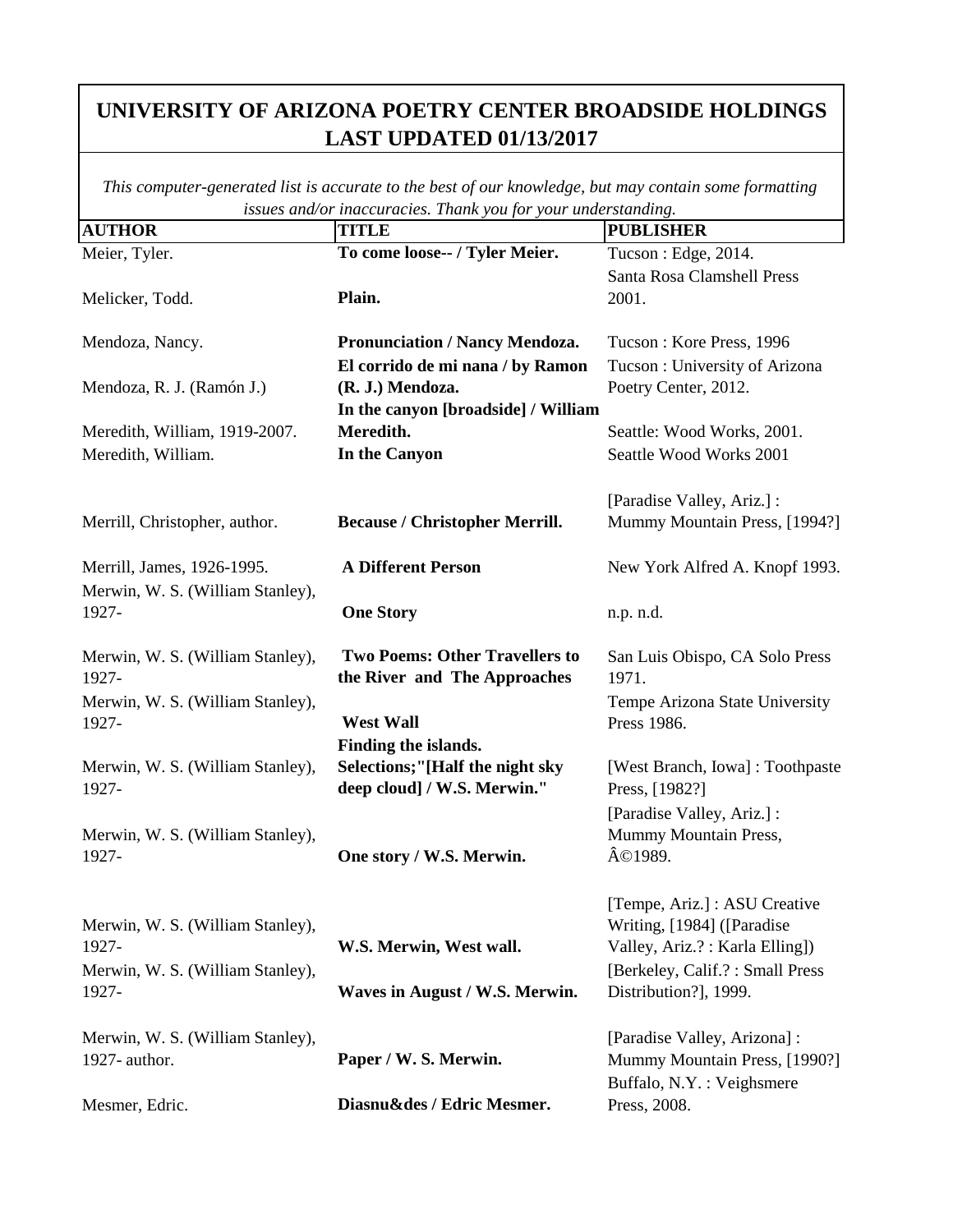| <b>AUTHOR</b>            | <b>TITLE</b>                            | <b>PUBLISHER</b>                 |
|--------------------------|-----------------------------------------|----------------------------------|
|                          |                                         | [Tucson, Arizona] : O. Padilla,  |
| Meuschke, Claire.        | Sir / by Claire Meuschke.               | 2016.                            |
|                          |                                         | Santa Rosa Clamshell Press       |
| Meyn, Barbara.           | <b>Blue Heron on Humbug Creek.</b>      | 2000.                            |
|                          | [Somewhere] / Hanny Michaelis (b.       |                                  |
|                          | 1922) translated by Marjolijn de        | [Great Britain]: London Arts     |
| Michaelis, Hanny.        | Jager.                                  | Board, n.d.                      |
|                          | War : no one won / Ken                  | [Brooklyn, NY] : Ugly Duckling   |
| Mikolowski, Ken, author. | Mikolowski.                             | Presse, 2015.                    |
|                          | Apostle drives the coastline / Carly    | [Spokane, Washington?]: Rock     |
| Miller, Carly Joy.       | <b>Joy Miller.</b>                      | & Sling, [2016?].                |
|                          |                                         | Tucson, Arizona Sun/gemini       |
| Miller, Jane, 1949-      | <b>New Body</b>                         | Press 1988.                      |
|                          | We Live Through a Long Night            |                                  |
| Miller, Jane, 1949-      | with a telescope                        | Tucson Kore Press 2008.          |
| Miller, Jane, 1949-      | A little myth / [Jane Miller].          | [Tucson : V. Grenier, 2012.]     |
|                          | An optimist & a fantasist / Jane        | [Tucson, Ariz.] : New Michigan   |
| Miller, Jane, 1949-      | Miller.                                 | Press, 2013.                     |
|                          |                                         |                                  |
|                          |                                         | [Paradise Valley, Ariz.: Mummy]  |
| Miller, Jane, 1949-      | <b>Blue nude / Jane Miller.</b>         | Mountain Press, 2011.]           |
|                          |                                         |                                  |
|                          |                                         | [Paradise Valley, Ariz.] :       |
|                          |                                         | Mummy Mountain Press for ASU     |
| Miller, Jane, 1949-      | <b>Intestine of Taos / Jane Miller.</b> | Creative Writing, [1987?]        |
|                          |                                         | Tucson: Sonora Review /          |
| Miller, Jane, 1949-      | Thunderbirds / Jane Miller.             | Margaret Kimball, 2011.          |
|                          | The turnip girl's symptoms include      | [Tucson, Ariz.] : J. S. Johnson, |
| Miller, Laura.           | : / Laura Miller.                       | 2014.                            |
|                          | The Literary Borderland being a         |                                  |
|                          | cartographic guide to the book          |                                  |
|                          | Writing on the Edge, edited by          | Tucson University of Arizona     |
| Miller, Tom.             | <b>Tom Miller.</b>                      | Press 2005.                      |
|                          | The lesbian body [picture] : an         |                                  |
|                          | exhibition of drawings / Kate           | New York, N.Y.: Levitan          |
| Millet, Kate.            | Millet.                                 | Gallery, [1977].                 |
|                          |                                         | San Antonio, TX ManDa Press      |
| Milligan, Bryce, 1953-   | <b>Looking at Life with Every Eye</b>   | 1987.                            |
|                          | The modern streetcar project /          |                                  |
| Mills, Ryan.             | <b>Ryan Mills.</b>                      | Tucson, Ariz.: R. Wilson, [2013] |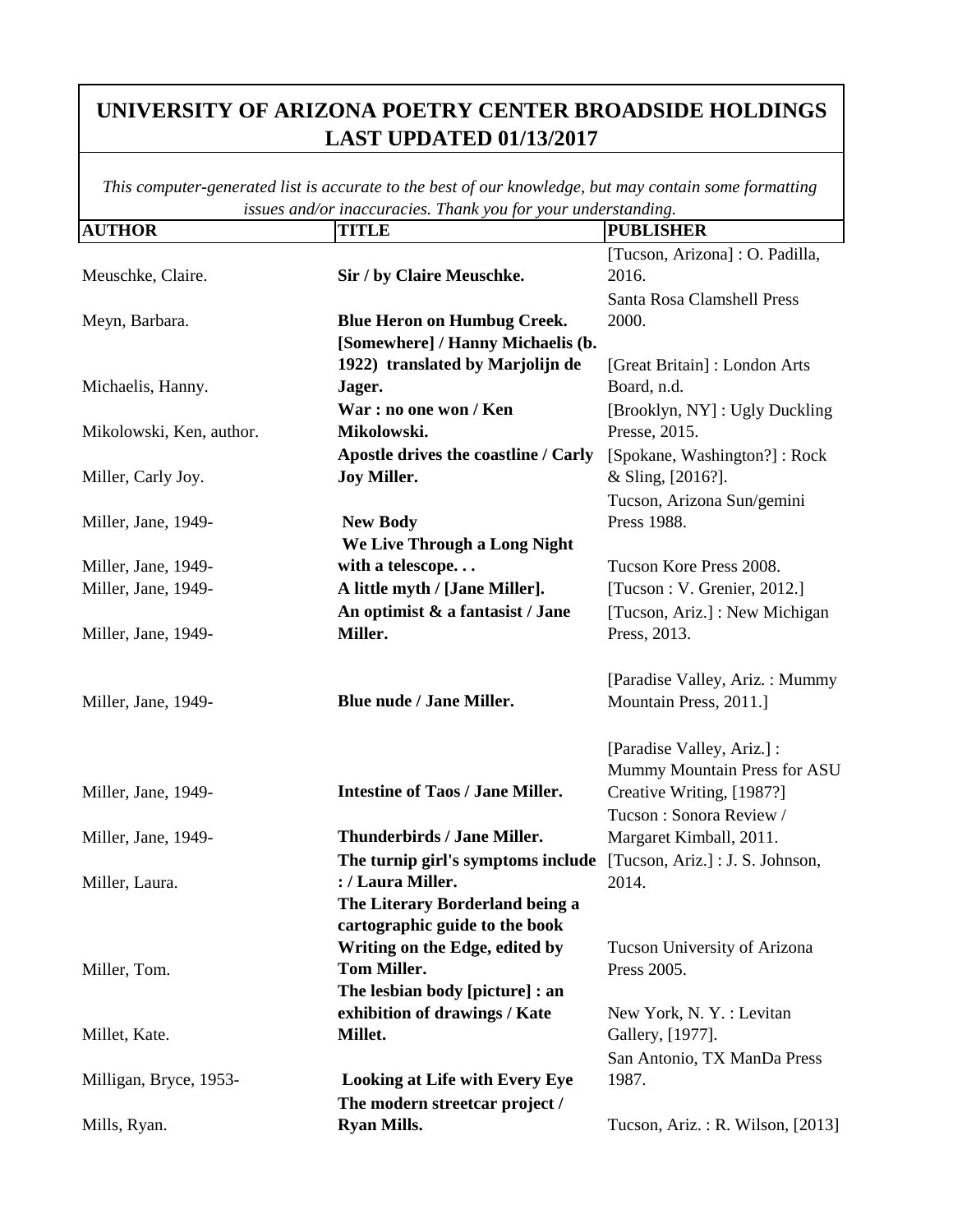| <b>AUTHOR</b>              | <b>TITLE</b>                              | <b>PUBLISHER</b>                                           |
|----------------------------|-------------------------------------------|------------------------------------------------------------|
|                            | A portrait with a cat / by Czeslaw        |                                                            |
| Milosz, Czeslaw.           | Milosz.                                   | Tucson, Ariz.: Chax Press, 1987.                           |
|                            |                                           | Santa Rosa Clamshell Press                                 |
| Miranda Nieto, Ariel.      | The Toy.                                  | 1988.                                                      |
|                            |                                           | Tucson: Sonora Review /                                    |
| Monson, Ander, 1975-       | Jarts / Ander Monson.                     | Margaret Kimball, 2011.                                    |
|                            |                                           | [West Branch, Iowa: Toothpaste]                            |
| Moraff, Barbara, 1939-     | Poem / Barbara Moraff.                    | Press, 1982?]                                              |
|                            | Poem beginning with a line by             | New York: Center for Book                                  |
| Moschovakis, Anna.         | Dana Ward / Anna Moschovakis.             | Arts, 2009.                                                |
|                            |                                           |                                                            |
|                            |                                           | Colorado Springs, Colo.: The<br>Press at Colorado College, |
| Moss, Howard.              | The pruned tree / Howard Moss.            | $[1985]$ .                                                 |
|                            |                                           | Santa Rosa Clamshell Press                                 |
| Moyer, Don, Three Poems.   | [No title supplied].                      | 2003.                                                      |
|                            |                                           | <b>Waldron Island Brooding Heron</b>                       |
| Mueller, Melinda.          | <b>Alpine Violet.</b>                     | Press 1988.                                                |
|                            | Desde mi ventana [From my                 | Tucson: University of Arizona                              |
| Muñoz, Jocelyne.           | window] / Jocelyne Muñoz.                 | Poetry Center, 2013.                                       |
|                            | Mal tiempo / Buen tiempo / Luis           | Madrid, Spain : duplex - papeles                           |
| Muñoz, Luis, 1966-         | Muñoz & Jordi Teixidor.                   | mínimos, 2012.                                             |
|                            |                                           | Madrid, Spain : duplex - papeles                           |
| Muñoz, Luis, 1966-         | Por un instante / Luis Muñoz.             | mínimos, 2009.                                             |
|                            |                                           | Boulder, CO : Cityful Press,                               |
| Murphy, Sheila E., 1951-   | Her breath / Sheila E. Murphy.            | c1996.                                                     |
| Myers, John.               | The picnic / John Myers.                  | Tucson: Edge, 2014.                                        |
|                            | Sects & Vaccine stars / Jess Mynes        |                                                            |
| Mynes, Jess.               | <b>Michael Carr.</b>                      | [S.1] : Necco Face, 2008.                                  |
|                            |                                           |                                                            |
|                            | The seed of a song / Gary Paul<br>Nabhan. | [Paradise Valley, Ariz]: Mummy<br>Mountain Press, [199-]   |
| Nabhan, Gary Paul, author. | Notes on speaking in tongues / Paul       | [Tucson, Ariz.?: Paul                                      |
| Nahamkin, Paul.            | Nahamkin.                                 | Nahamkin,] 1976.                                           |
| Narney, Jeevan.            | <b>Grit / Jeevan Narney.</b>              | Tucson: Edge, 2015.                                        |
|                            |                                           | [United States?]: Engine and                               |
| Nathan, Jesse.             | Ant / by Jesse Nathan.                    | Well, 2015.                                                |
|                            | Corrido terminado / by Jamie              | Tucson: University of Arizona                              |
| Navarrete, Jamie.          | Navarrete.                                | Poetry Center, 2012.                                       |
|                            |                                           |                                                            |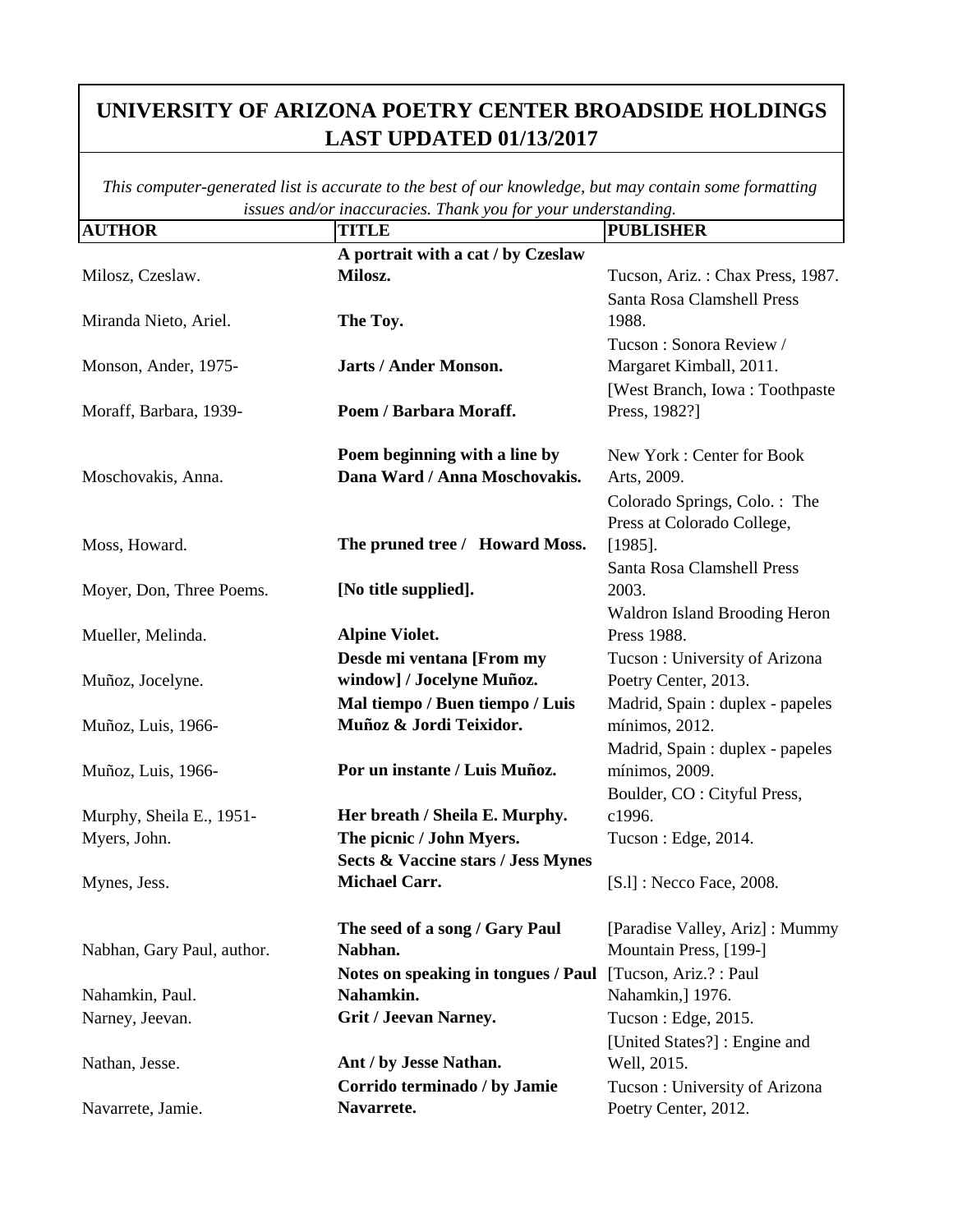| <b>AUTHOR</b>               | <b>TITLE</b>                                                  | <b>PUBLISHER</b>                    |
|-----------------------------|---------------------------------------------------------------|-------------------------------------|
|                             | Fairy tale / Jennie Neighbors                                 | [Brooklyn, N.Y.] : Ugly Duckling    |
| Neighbors, Jennie.          | illustration by L. Trimbath.                                  | Presse, 2008.                       |
|                             |                                                               | Santa Rosa Clamshell Press          |
| Nelson, Rodney.             | <b>Prospect Park.</b>                                         | 1996.                               |
| Neruda, Pablo, 1904-1973.   | from Book of Questions                                        | n.p. n.d.                           |
|                             | From The book of questions / Pablo [Port Townsend, Wash.?]:   |                                     |
| Neruda, Pablo, 1904-1973.   | Neruda.                                                       | [Copper Canyon Press?], [2000]      |
|                             | Oda a unas flores amarillas.                                  |                                     |
|                             | English;"Ode to some yellow                                   |                                     |
|                             | flowers / Pablo Neruda translated Austin, Tex.: Cold Mountain |                                     |
| Neruda, Pablo, 1904-1973.   | by Robert Bly."                                               | Press, c1973.                       |
|                             |                                                               | [Seattle, Wash.] : [Wave Books],    |
| Nguyen, Hoa, 1967-          | A quake / Hoa Nguyen.                                         | $[2014]$ .                          |
|                             | Diep before completion / Hoa                                  | [Victoria, Tex.]: Cuneiform         |
| Nguyen, Hoa, 1967-          | Nguyen.                                                       | Press, 2015.                        |
|                             |                                                               | [Great Britain]: The British        |
|                             | The language issue / Nuala Ní                                 | Council [and] The British           |
|                             | Dhomhnaill translated from the                                | Library, [between 1990 and          |
| Ní Dhomhnaill, Nuala, 1952- | <b>Irish by Paul Muldoon.</b>                                 | 2005]                               |
|                             |                                                               | Santa Rosa Clamshell Press          |
| Nordström, Lars.            | Bread.                                                        | 2002.                               |
|                             |                                                               | [Paradise Valley, Arizona] :        |
|                             |                                                               | Mummy Mountain Press, [about        |
| Nye, Naomi Shihab, author.  | Elevator / Naomi Shihab Nye.                                  | 2015].                              |
|                             |                                                               | <b>Tempe Mummy Mountain Press</b>   |
| Nye, Naomi Shihab.          | <b>Spruce Street, Berkeley</b>                                | n.d.                                |
|                             |                                                               | Pasco The Rattlesnake               |
| Nye, Naomi Shihab.          | <b>What Brings Us Out</b>                                     | Conference 1988.                    |
|                             | <b>My President Went Poster for</b>                           |                                     |
|                             | reading sponsored by the UT                                   |                                     |
|                             | <b>Michener Center for Writers,</b>                           |                                     |
|                             | April 7, 2005 at the Avaya                                    | <b>Austin Unibrow (UT Michener)</b> |
| Nye, Naomi Shihab.          | Auditorium, ACES 2.303.                                       | Center) 2005.                       |
|                             | <b>Palestinian Boy Donates His</b>                            |                                     |
|                             | <b>Organs to Israelis in Two Poems</b>                        |                                     |
|                             | for Courage and Change [includes                              | Silver Spring Pyramid Atlantic      |
| Nye, Naomi Shihab.          | <b>Broadside by Etel Adnan].</b>                              | 2006.                               |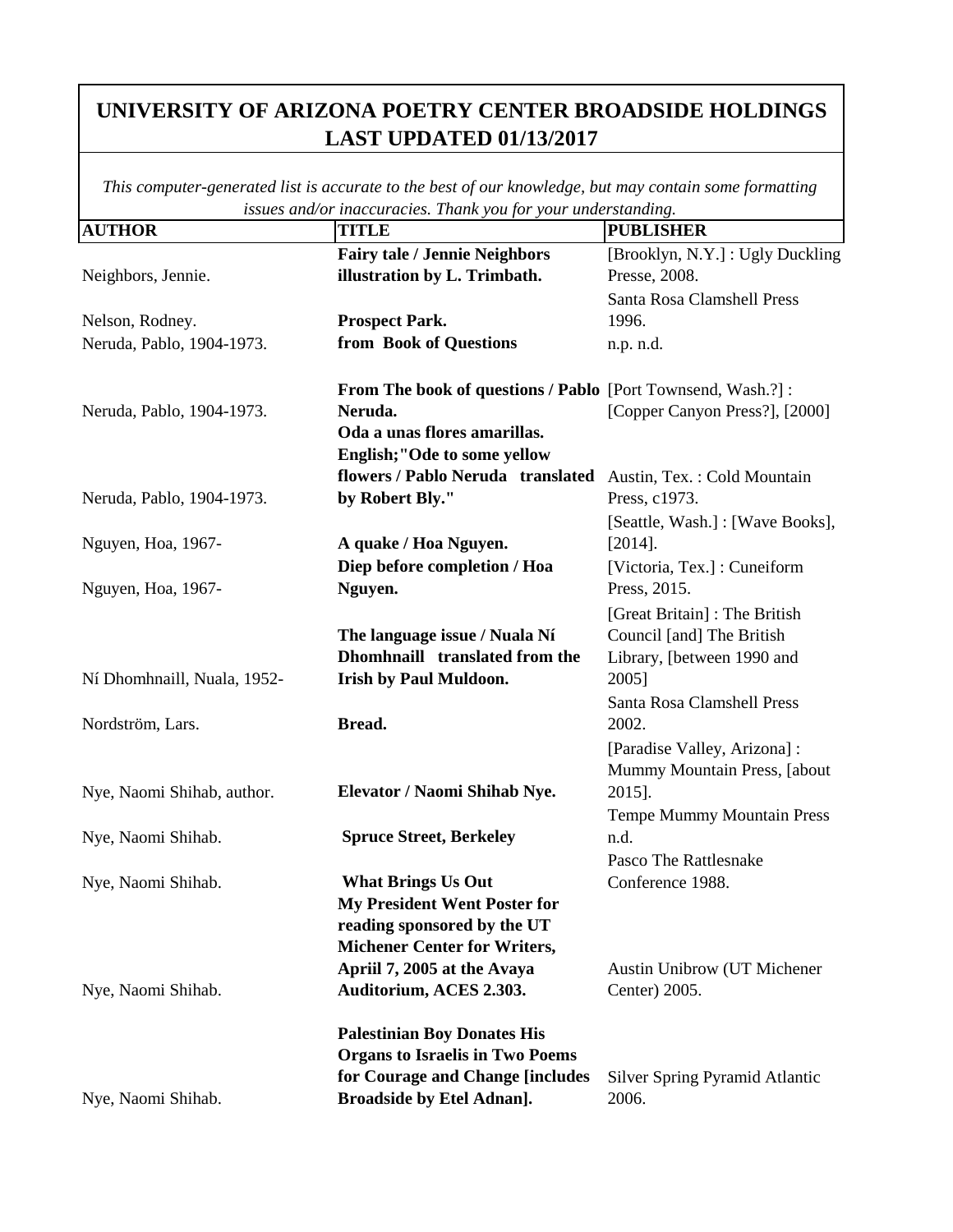| <b>AUTHOR</b>              | issues ana/or maccuracies. Thank you for your undersidiating.<br><b>TITLE</b> | <b>PUBLISHER</b>                     |
|----------------------------|-------------------------------------------------------------------------------|--------------------------------------|
|                            | Crash landing in the plaza of an                                              |                                      |
| Oak Baker, Jia.            | unknown city / Jia Oak Baker.                                                 | Tucson : Edge, 2014.                 |
|                            |                                                                               | New York, N.Y.: Strawberry           |
| Oandasan, William.         | Natural law / William Oandasan.                                               | Press, c1978.                        |
|                            |                                                                               |                                      |
|                            |                                                                               | [Paradise Valley, Ariz.] :           |
| O'Brien, Tim, 1946-        | Style                                                                         | Mummy Mountain Press, 1990.          |
|                            | Of the erth, erthy / as we have                                               |                                      |
|                            | borne the ymage off the erthy /                                               | [San Francisco : Albion Books,       |
| O'Leary, Peter, 1968-      | Peter O'Leary.                                                                | 2009.]                               |
|                            |                                                                               | [Buffalo, N.Y.] : Poetry             |
|                            |                                                                               | Collection, University at Buffalo,   |
| Olson, Charles, 1910-1970. | Bud pink enclosing / Charles Olson. 2010.                                     |                                      |
|                            |                                                                               | [Middleton, Conn., Wesleyan]         |
| Olson, Charles, 1910-1970. | May 20, 1959 [poem]                                                           | Univ. Pr., 1970]                     |
|                            |                                                                               |                                      |
|                            | <b>Signature to petition on Ten Pound</b> [Berkeley] Printed for Oyez by      |                                      |
|                            | Island asked of me by Mr. Vincent                                             | The Auerhahn Press, San              |
| Olson, Charles, 1910-1970. | Ferrini, [by] Charles Olson.                                                  | Francisco., 1964.                    |
|                            |                                                                               |                                      |
|                            | <b>Language as Physical Fact A Suite</b>                                      |                                      |
|                            | of 10 Broadsides from the Maximus                                             |                                      |
| Olson, Charles.            | <b>Poems of Charles Olson.</b>                                                | Tucson Chax Press 2009.              |
|                            |                                                                               |                                      |
| Olson, Charles.            | <b>New England March</b>                                                      | Buffalo: Cuneiform Press [n.d.]      |
|                            |                                                                               |                                      |
|                            | Of being numerous / George                                                    | [Brooklyn, N.Y.] : Printed by The    |
| Oppen, George.             | Oppen.                                                                        | Brother in Elysium, [2013]           |
|                            | The materials [poems] by George                                               | New York] New Directions             |
| Oppen, George.             | Oppen.                                                                        | [c1962]                              |
|                            |                                                                               |                                      |
|                            |                                                                               | [Madison, Wis.] : Printed by         |
|                            | For Max Ted Berrigan / Joel                                                   | <b>Black Mesa Press for Woodland</b> |
| Oppenheimer, Joel.         | Oppenheimer.                                                                  | Pattern Book Center, c1984.          |
|                            |                                                                               | Tucson: University of Arizona        |
| Orellana, Iván J.          | La gloria [Glory] / Iván J. Orellana. Poetry Center, 2013.                    |                                      |
|                            |                                                                               |                                      |
| Orgera, Alexis.            | <b>Stargazing / Alexis Orgera.</b>                                            | $[S. 1.] : H_NGM_N BKS, 2011.$       |
|                            |                                                                               | Tucson, Ariz.: University of         |
| Orlen, Steve, 1942-        | Familiar / Steve Orlen.                                                       | Arizona Poetry Center, n.d.          |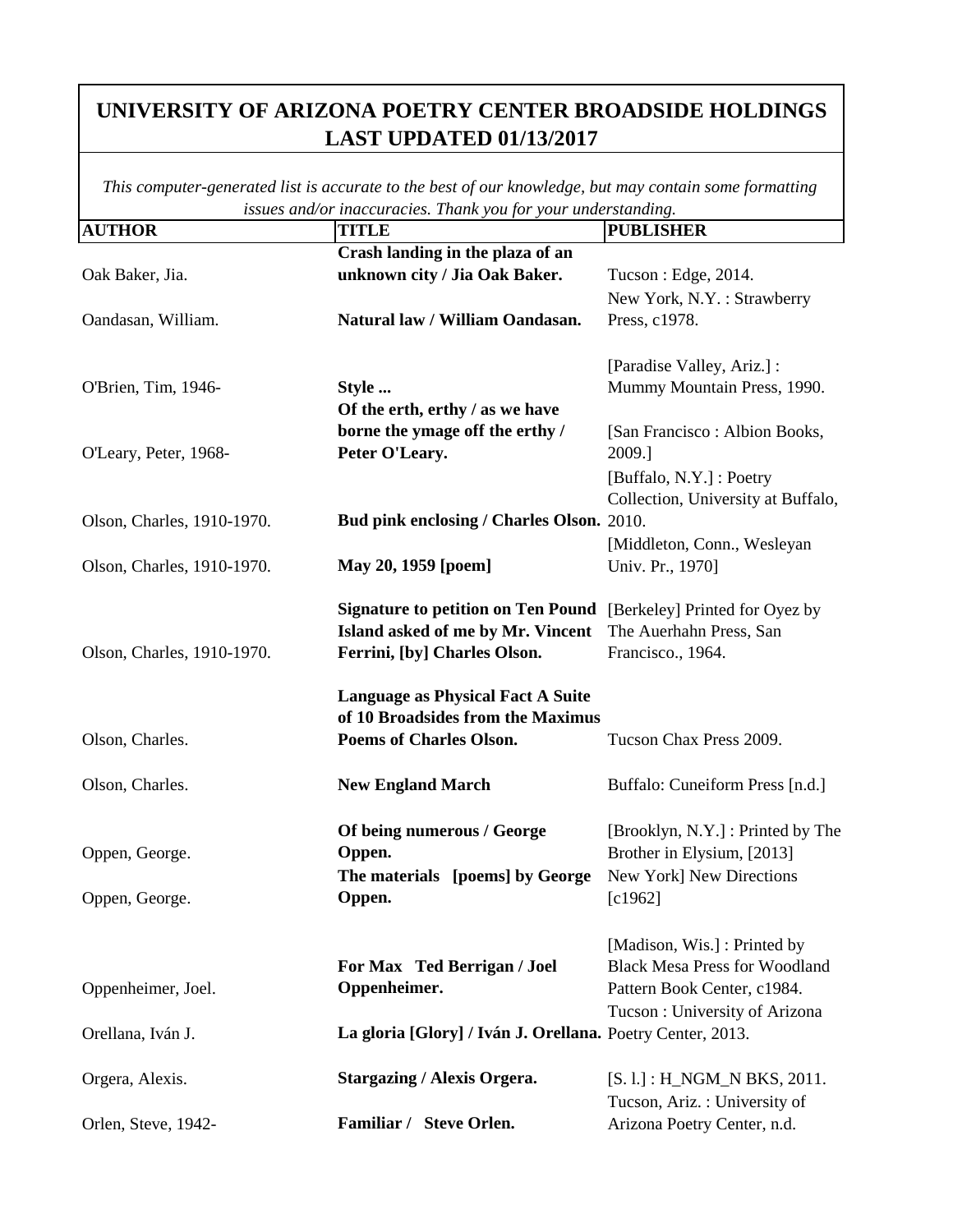| <b>AUTHOR</b>                   | <b>TITLE</b>                                                                                           | <b>PUBLISHER</b>                                                         |
|---------------------------------|--------------------------------------------------------------------------------------------------------|--------------------------------------------------------------------------|
| Orlen, Steve, 1942-             | In spring / Steve Orlen.                                                                               | Tucson: New Michigan Press,<br>2010.                                     |
|                                 | <b>Steve Orlen: A Reading [Poster,</b><br>1975] September 25, 1975, at Pima                            | Tucson University of Arizona                                             |
| Orlen, Steve, 1942-             | <b>Community College, Tucson.</b><br>America straight on / Martha W.                                   | Poetry Center 1975.                                                      |
| Ostheimer, Martha W.            | Ostheimer.                                                                                             | Tucson: Kore Press, 1996<br>Santa Rosa Clamshell Press                   |
| Ottman, Robert.                 | Funeral.                                                                                               | 1994.<br>[Portland, Oregon] : Airlie Press,                              |
| Pagan, Darlene.                 | <b>Unwanted pepper / Darlene Pagan.</b>                                                                | 2015.<br>Lewiston, ID Confluence Press                                   |
| Pape, Greg, 1947-               | Wijiji                                                                                                 | 1991.<br>Colorado Springs, Colo.: The                                    |
| Parini, Jay.                    | This reaping / Jay Parini.                                                                             | Press at Colorado College,<br>$[1985]$ .                                 |
|                                 | The Loner as A Poet Newspaper<br><b>Article (photocopied) by Dan</b>                                   | Tucson Tucson Citizen July 15,                                           |
| Pavillard, Dan.                 | Pavillard, on Bukowski.                                                                                | 1967.<br>Santa Rosa Clamshell Press                                      |
| Payne, Gerrye.                  | Morning, 24, rue Vielle du Temple. 2000.<br>Harvestwoman = Ceifeira /<br>Fernando Pessoa translated by |                                                                          |
| Pessoa, Fernando, 1888-1935.    | Jonathan Griffin sketch of Pessoa<br>by Julio Pomar.                                                   | [Great Britain]: London Arts<br>Board, [1997?]                           |
| Peters, Robert, 1924-           | Shaker light / Robert Peters, poetry Milwaukee : Pentagram Press,<br>Harley Elliott, drawing.          | c1975.                                                                   |
| Petrarca, Francesco, 1304-1374. | Rime sparse, 133 / Petrarch Eirik [San Francisco : Albion Books,<br>Steinhoff.                         | 2009].                                                                   |
| Petrosky, Tony.                 | <b>Night Begins.</b>                                                                                   | Buffalo Stanley J. Malinowski<br>1975.                                   |
| Phillips, Robert.               | The performance / Robert<br>Phillips.                                                                  | Colorado Springs, Colo.: The<br>Press at Colorado College,<br>$[1985]$ . |
| Phillips, Rodney, 1946-         | To oranges, for instance / Rodney<br>Phillips.                                                         | Tucson : Edge, 2012.                                                     |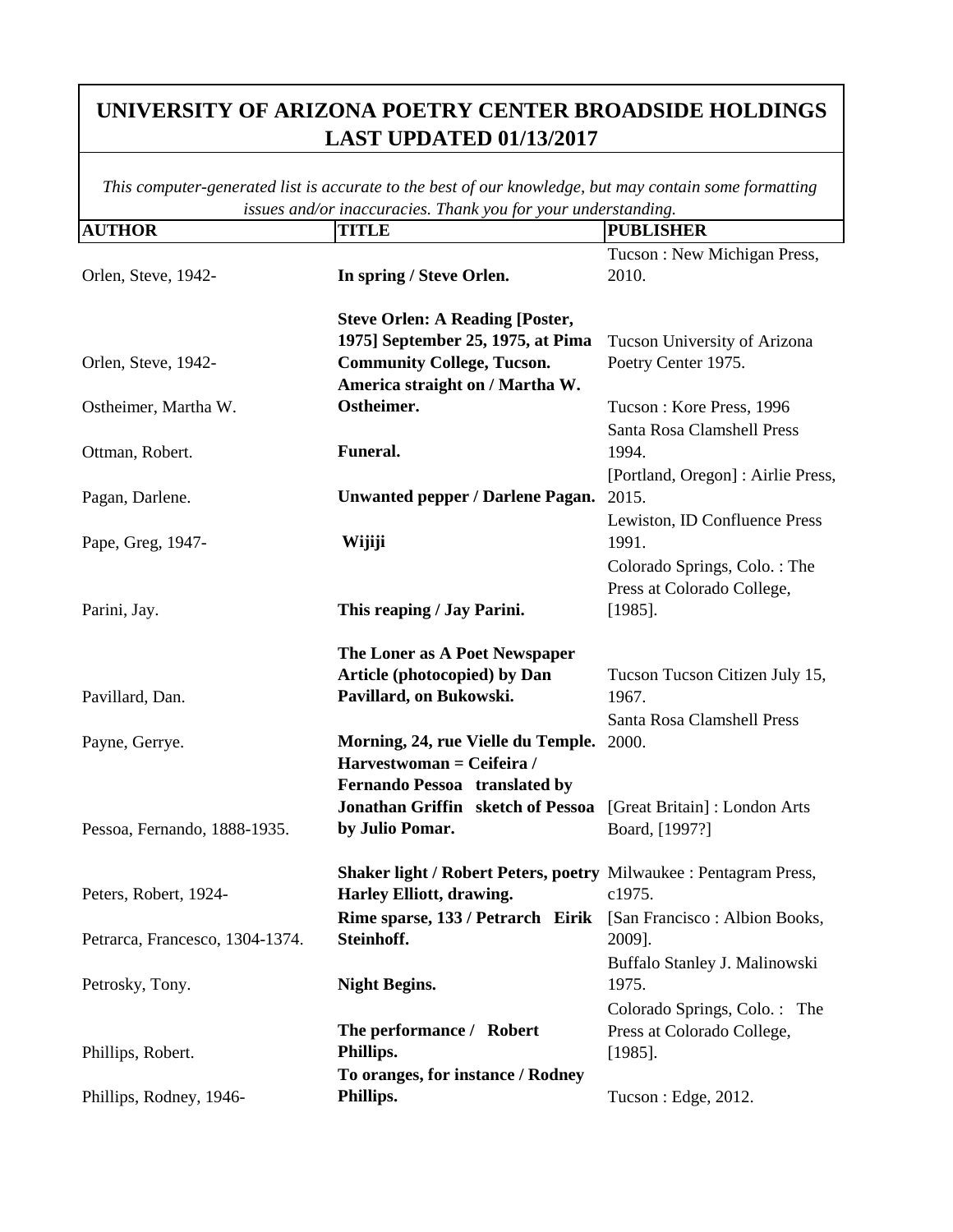| <b>AUTHOR</b>                  | nacean acros. Inanno fon for<br><b>TITLE</b>                    | <b>PUBLISHER</b>                |
|--------------------------------|-----------------------------------------------------------------|---------------------------------|
|                                | Shirali Mislimov, world's oldest                                | [El Paso, Tex.] : Service-berry |
| Piccione, Anthony.             | man / Anthony Piccione.                                         | Press, c1978.                   |
|                                |                                                                 | Tucson: Kore [Press], 2004,     |
| Piercy, Marge.                 | To be of use / Marge Piercy.                                    | c1973.                          |
|                                | <b>Phoenix Don't Love Me / Phoenix</b>                          |                                 |
|                                | Don't Love You / Marco Piña &                                   |                                 |
| Piña, Marco A.                 | Joel Salcido.                                                   | Tucson, Ariz.: Edge, 2016.      |
|                                | <b>Reading from His work</b>                                    |                                 |
|                                | [Broadside] Wednesday, March 9,                                 |                                 |
|                                | 8:00 P.M. Modern Languages                                      | Tucson University Of Arizona    |
| Pinsky, Robert.                | Auditorium [1994].                                              | Poetry Center [1994]            |
| Plymell, Charles.              | Now now now.                                                    | $[S.1.:$ s.n., 1965?]           |
|                                | One eye, a soft-spot, deepening &                               |                                 |
| Polleys, Grace.                | growing like a tone / Grace Polleys. Tucson, Ariz.: Edge, 2013. |                                 |
|                                | Hand prints : a collection of poems                             |                                 |
| Port Townsend Poetry Symposium | from the 1977 Port Townsend                                     | [Port Townsend, Wash.]: Copper  |
| (1977: Port Townsend, Wash.)   | <b>Poetry Symposium.</b>                                        | Canyon Press, c1977.            |
| Porter, Liza.                  | No / Liza Porter.                                               | Tucson: Edge, 2015.             |
|                                |                                                                 | New York, NY: Center for Book   |
| Powell, D. A. (Douglas A.)     | Coit Tower & us / D.A. Powell.                                  | Arts, 2007.                     |
|                                | <b>What I remember of Maringouin,</b>                           | [United States?]: Lake Country, |
| Pritts, Nate.                  | La. / [Nate Pritts].                                            | 2013.                           |
|                                |                                                                 |                                 |
|                                |                                                                 | Paradise Valley, Ariz.: Mummy   |
| Prose, Francine, 1947-         | <b>Goldengrove / Francine Prose.</b>                            | Mountain Press, 2010.           |
|                                |                                                                 | [Port Townsend, Wash.: Copper   |
| Purple, Marnie.                | Proposal.                                                       | Canyon Press, 1981]             |
|                                | The only child : [poem] / Cathleen                              | [Boston]: Barn Dream Press,     |
| Quirk, Cathleen.               | Quirk.                                                          | 1970.                           |
| Randolph, Leonard, 1926-       | <b>Village Dying</b>                                            | Copperhead n.d.                 |
|                                |                                                                 | [New York, NY]: Center for      |
| Rankine, Claudia, 1963-        | <b>Beached debris / Claudia Rankine.</b>                        | Book Arts, 2001.                |
| Ransom, Bill.                  | Death Squad, Guatemala                                          | Blue Begonia Press n.d.         |
|                                | <b>From Communist couplets /</b>                                | [Chicago] : [Projective         |
| Raoult, Thibault.              | <b>Thibault Raoult.</b>                                         | Industries], 2013.              |
|                                |                                                                 | Santa Rosa The Clamshell Press  |
| Raskin, Jonah.                 | <b>Cooler Than You.</b>                                         | 2002.                           |
|                                | <b>Postcard to Barb from Port</b>                               | Port Townsend Copper Canyon     |
| Rea, Tom.                      | Townsend [broadside].                                           | Press 1977.                     |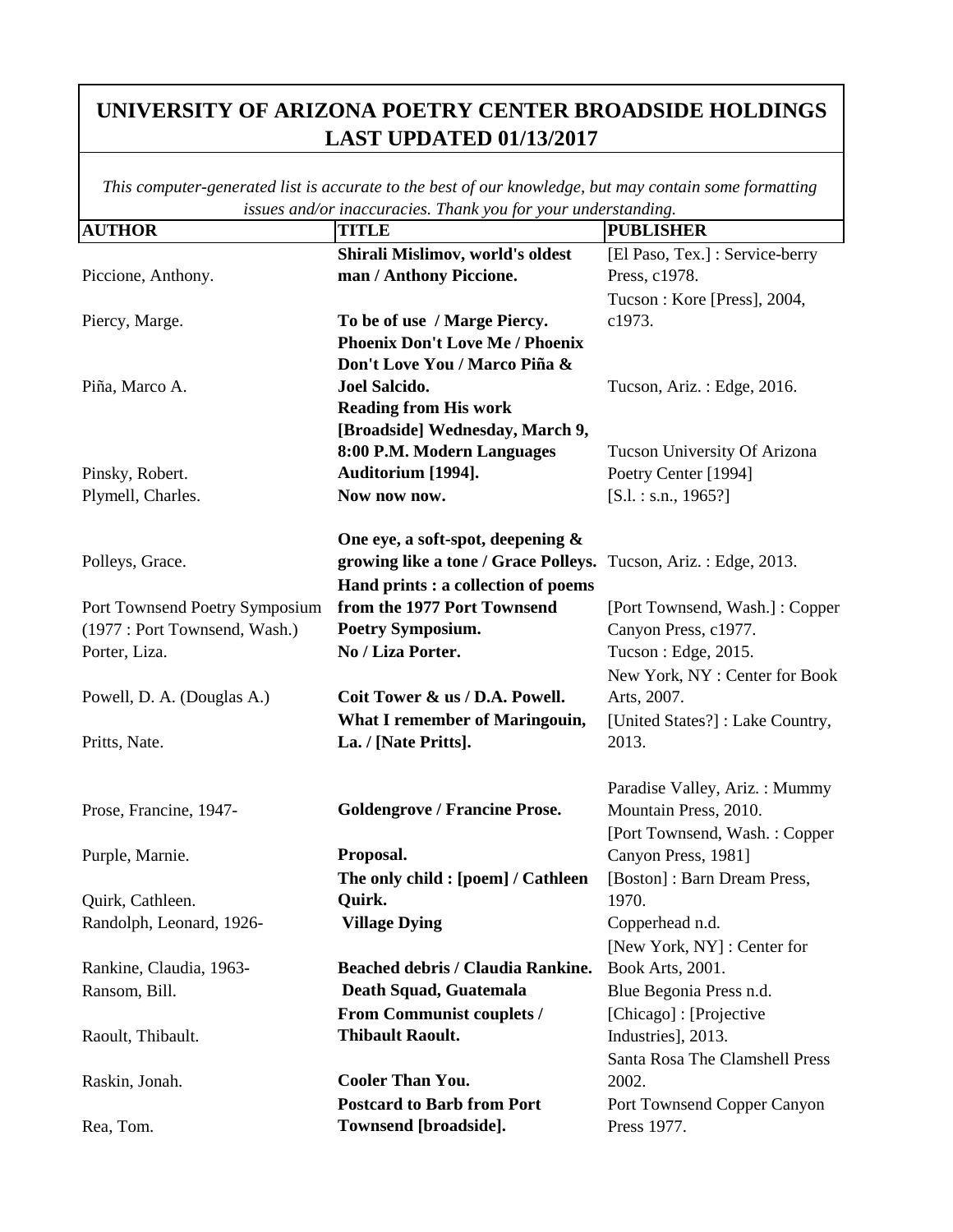| <b>AUTHOR</b>                     | <b>TITLE</b>                                                                                                                                                                      | <b>PUBLISHER</b>                                                                                                                       |
|-----------------------------------|-----------------------------------------------------------------------------------------------------------------------------------------------------------------------------------|----------------------------------------------------------------------------------------------------------------------------------------|
| Reeve, F. D. (Franklin D.), 1928- | Angling / Franklin D. Reeve.                                                                                                                                                      | Colorado Springs, Colo.: The<br>Press at Colorado College,<br>$[1985]$ .<br>Colorado Springs, Colo.: The<br>Press at Colorado College, |
| Reid, Alastair, 1926-             | <b>Weathering / Alastair Reid.</b>                                                                                                                                                | $[1985]$ .                                                                                                                             |
|                                   | The reinvention of truth / Joan                                                                                                                                                   | [Oakland?]: Compline Press,                                                                                                            |
| Retallack, Joan.                  | Retallack.                                                                                                                                                                        | [2011?]                                                                                                                                |
|                                   | The Ruth Stephan Poetry Center of<br>the University of Arizona presents<br>a poetry reading by San Francisco's<br>Kenneth Rexroth 8:00 PM Friday,<br>March 16 [1962] Liberal Arts | Tucson: The University of                                                                                                              |
| Rexroth, Kenneth, 1905-1982.      | <b>Auditorium</b>                                                                                                                                                                 | Arizona Poetry Center, 1962                                                                                                            |
| Reyes Echandía, Alfonso.          | Veracruz from Gulf of Mexico.                                                                                                                                                     | Copperhead n.d.                                                                                                                        |
| Reznikoff, Charles, 1894-1976.    | By the waters of Manhattan /<br>selected verse by Charles Reznikoff [New York]: New Directions,<br>Introduction by C.P. Snow.                                                     | [1962]<br>Woodstock, NY: Shivastan                                                                                                     |
| Ricard, Rene, 1946-2014.          | Cecil / by Rene Ricard.                                                                                                                                                           | Publishing, 2004.<br>Santa Cruz, CA Moving Parts                                                                                       |
| Rice, Felicia.                    | <b>When the Wind Blows</b>                                                                                                                                                        | Press 1985.                                                                                                                            |
|                                   | <b>Cartographies of silence / Adrienne</b>                                                                                                                                        |                                                                                                                                        |
| Rich, Adrienne, 1929-2012.        | Rich.                                                                                                                                                                             | [S.l.] : Kore Press, 1996.                                                                                                             |
|                                   | What is found there. Selections;"To                                                                                                                                               |                                                                                                                                        |
|                                   | invent what we desire / Adrienne                                                                                                                                                  | [Paradise Valley, Ariz.] :                                                                                                             |
| Rich, Adrienne, 1929-2012.        | Rich."                                                                                                                                                                            | Mummy Mountain Press, [1993]                                                                                                           |
| Rigby, Karen.                     | <b>Black roses / Karen Rigby.</b>                                                                                                                                                 | Tucson: Edge, 2012.                                                                                                                    |
| Riggs, Sarah, 1971-               | Untitled : from 60 Textos / by<br>Sarah Riggs.                                                                                                                                    | [Brooklyn, N.Y.] : Ugly Duckling<br>Presse, 2006.                                                                                      |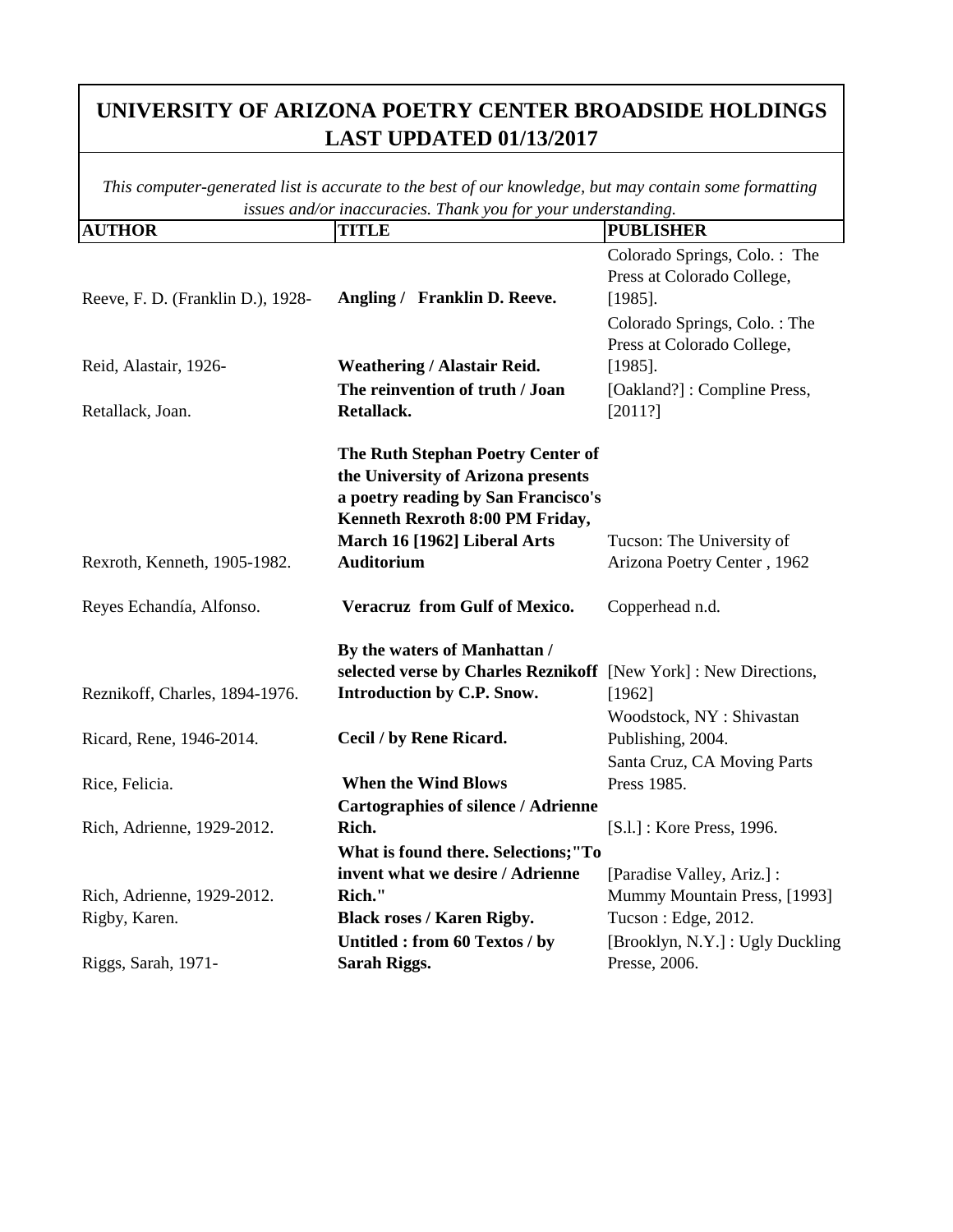| <b>AUTHOR</b> | ,,,,,,, | <b>PUBLISHER</b> |
|---------------|---------|------------------|
|               |         |                  |

|                                                 | <b>Ten Broadsides Eleven broadsides</b><br>printed on varying papers,<br>containing poems by Riordan and<br>illustrations by Holmes in varying<br>techniques including sivler prints, |                                                       |
|-------------------------------------------------|---------------------------------------------------------------------------------------------------------------------------------------------------------------------------------------|-------------------------------------------------------|
| Riordan, Timothy M. (Timothy<br>Michael), 1943- | lithographs and hand colored photo Cincinnati Masterpiece Press<br>emulsion. No. 38 of 50 copies.                                                                                     | 1989.                                                 |
| Riordan, Timothy M. (Timothy                    |                                                                                                                                                                                       |                                                       |
| Michael), 1943-                                 | Three Haiku.                                                                                                                                                                          | Prague Holmes & Riordan 2003.                         |
|                                                 |                                                                                                                                                                                       | [Tempe, Arizona?] : Pyracantha                        |
| Ríos, Alberto, author.                          | <b>Gathering house / Alberto Ríos.</b>                                                                                                                                                | Press, 2005.                                          |
| Ríos, Alberto.                                  | An Instruction to myself                                                                                                                                                              | Phoenix: Karla Elling, 2009                           |
|                                                 |                                                                                                                                                                                       | [Paradise Valley, Ariz.] :                            |
| Ríos, Alberto.                                  | An instruction to myself / Alberto<br>Ríos.                                                                                                                                           | [Mummy Mountain Press,] [200-<br>?1                   |
|                                                 |                                                                                                                                                                                       | [Paradise Valley, Ariz.] :                            |
| Ríos, Alberto.                                  | From In the house of blue leaves /<br>Alberto Ríos.                                                                                                                                   | [Mummy Mountain Press,] [200-<br>?]                   |
|                                                 |                                                                                                                                                                                       | [Paradise Valley, Ariz.] :<br>[Mummy Mountain Press,] |
| Ríos, Alberto.                                  | In us this day / Alberto Ríos.                                                                                                                                                        | $[2003]$                                              |
|                                                 | Invocation : on gathering artists /                                                                                                                                                   |                                                       |
| Ríos, Alberto.                                  | Alberto Ríos.                                                                                                                                                                         | $[S.1.:$ s.n., 2000?]                                 |
|                                                 |                                                                                                                                                                                       | [Paradise Valley, Ariz.] :                            |
| Ríos, Alberto.                                  | On listening, sweet water, & the<br>alphabet / Alberto Alvaro Ríos.                                                                                                                   | [Mummy Mountain Press,] [200-<br>?]                   |
|                                                 | Sudden smells, sudden songs /                                                                                                                                                         | [Tucson, Ariz.] : New Michigan                        |
| Ríos, Alberto.                                  | Alberto Ríos.                                                                                                                                                                         | Press, 2013.                                          |
|                                                 | Sweet work -- The green and gray                                                                                                                                                      | [Paradise Valley, Ariz.] :                            |
| Ríos, Alberto.                                  | seas / Alberto Alvaro Ríos.<br>The man who became old / Alberto                                                                                                                       | [Mummy Mountain Press,] 2002.                         |
| Ríos, Alberto.                                  | Rios.                                                                                                                                                                                 | Tucson: Kore Press, 1994.                             |
|                                                 |                                                                                                                                                                                       | Paradise Valley, Ariz.: Mummy                         |
| Ríos, Alberto.                                  | The museum heart / Alberto Ríos.                                                                                                                                                      | Mountain Press, 1999.                                 |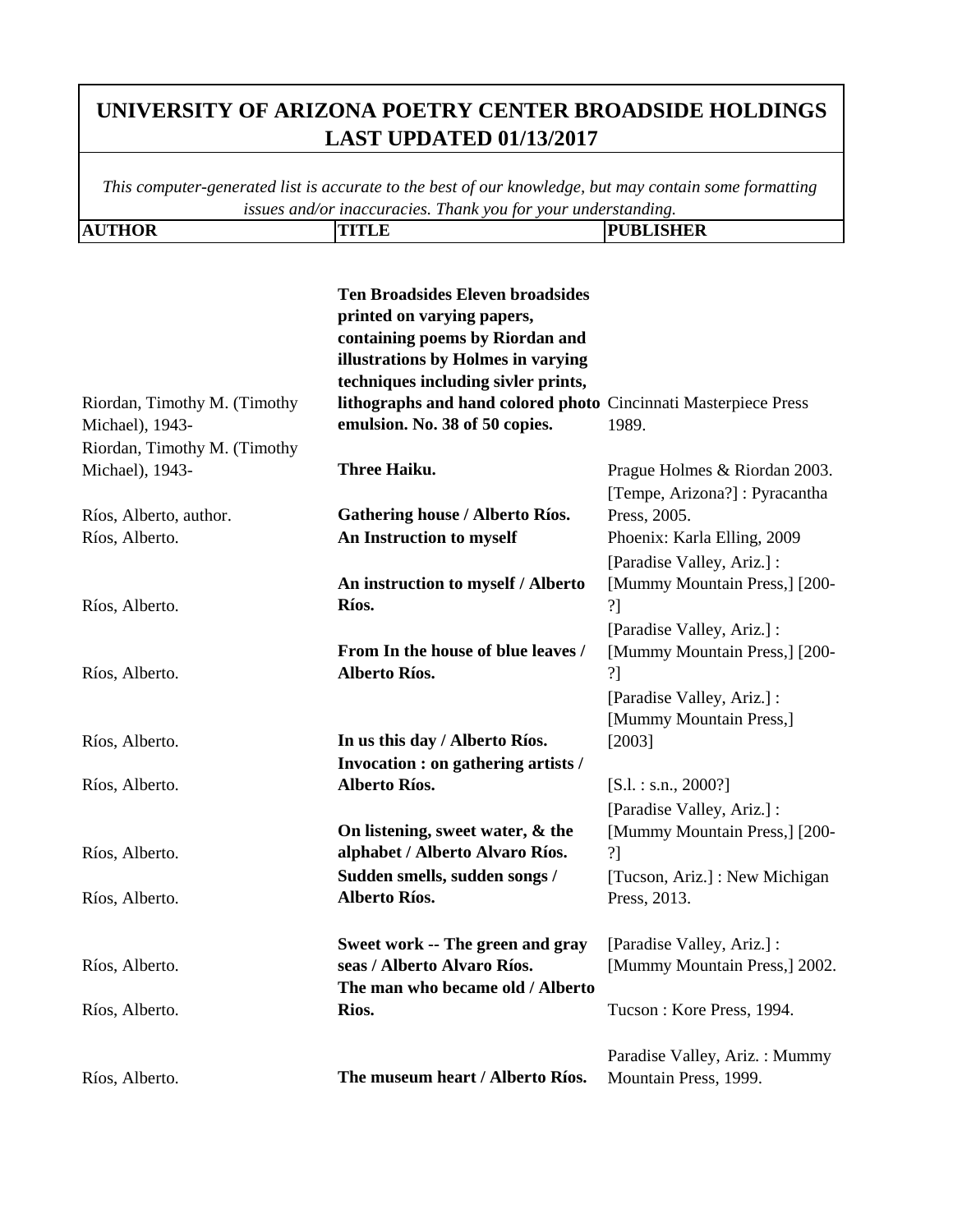| <b>AUTHOR</b>               | <b>TITLE</b>                              | <b>PUBLISHER</b>                |
|-----------------------------|-------------------------------------------|---------------------------------|
|                             |                                           |                                 |
|                             |                                           | [Paradise Valley, Ariz.] :      |
| Ríos, Alberto.              | Tito's say / Ríos; DeMars.                | Mummy Mountain Press, 1989?     |
|                             |                                           | [Paradise Valley, Ariz.] :      |
|                             | When giving is all we have /              | [Mummy Mountain Press,] [199-   |
| Ríos, Alberto.              | <b>Alberto Ríos.</b>                      | ?]                              |
|                             | <b>Yellow Pine Black Oak Warm</b>         |                                 |
|                             | Print For Gary Snyder on His Sixty-       |                                 |
| Robertson, David.           | <b>Seventh Birthday.</b>                  | Davis, CA Self-published 1996.  |
|                             |                                           | Santa Rosa Clamshell Press      |
| Roddy, Kevin P.             | Meadowlark.                               | 1991.                           |
|                             |                                           | Santa Rosa Clamshell Press      |
| Rodgers, Ken.               | Separation.                               | 2000.                           |
|                             | <b>Student Poetry Contest Award.</b>      |                                 |
|                             | <b>Broadside includes Story of</b>        |                                 |
|                             | <b>Learning by Matt Rotando, winner</b>   |                                 |
|                             | of the Academy of American Poets          |                                 |
|                             | Prize, 2007 judged by Srikanth            | Tucson: University of Arizona   |
| Rotando, Matt.              | Reddy.                                    | Poetry Center, 2007.            |
|                             |                                           | Tucson Case Libre en la Solana  |
| Rothkamp, Josh.             | Spectators along the Interstate.          | 2008.                           |
|                             | <b>Reflections of the earth / Norman</b>  | New York, N.Y.: Strawberry      |
| Russell, Norman H.          | H. Russell.                               | Press, c1976.                   |
|                             | <b>Ruth Stephan Poetry Center at the</b>  | [Tucson, Ariz.: University of   |
| Ruth Stephan Poetry Center. | <b>University of Arizona.</b>             | Arizona Press, 1970]            |
|                             |                                           | [Fullerton, Calif.] : J. Cokas, |
| Ryan, Kay.                  | Tune / Kay Ryan.                          | 2007.                           |
| Sakaki, Nanao.              | <b>Why [broadside]</b>                    |                                 |
|                             | Morning prayer / Carol Lee                | New York: Strawberry Press,     |
| Sanchez, Carol Lee.         | Sanchez.                                  | c1977.                          |
|                             | <b>Twisted angels [picture]: Brighton</b> |                                 |
|                             | Festival 22 May 2014 / [Joao              | [Oxford]: Modern Poetry in      |
| Sánchez, Joao.              | Sánchez].                                 | Translation, 2014.              |
| Sappho.                     | With his venom                            | Tucson Kore Press 2008.         |
|                             | <b>Jeannine Savard, Listening to</b>      | [Paradise Valley, Ariz.] :      |
|                             | <b>Mozart's Jupiter near the desert</b>   | Mummy Mountain Press for ASU    |
| Savard, Jeannine, 1950-     | airport                                   | Creative Writing, [1985]        |
|                             |                                           |                                 |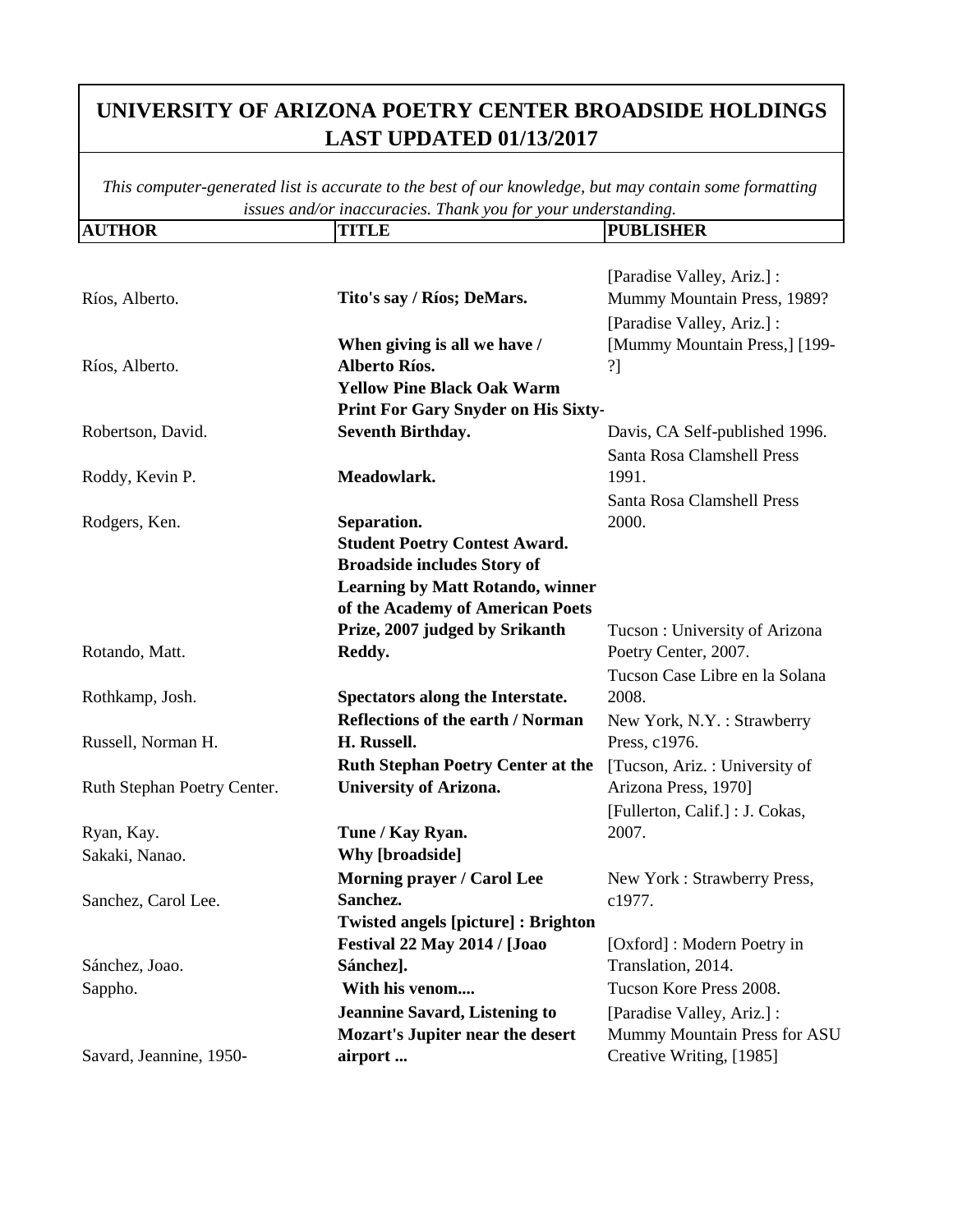| <b>AUTHOR</b>                                  | <i>little three test</i> . Then you for<br><b>TITLE</b>        | your understanding.<br><b>PUBLISHER</b>          |
|------------------------------------------------|----------------------------------------------------------------|--------------------------------------------------|
|                                                |                                                                | [Place of publication not                        |
|                                                |                                                                | identified]: Mummy Mountain                      |
|                                                |                                                                | Press for ASU Creative Writing,                  |
| Savard, Jeannine, 1950-                        | Spring thaw / Jeannine Savard.                                 | [1988?]                                          |
|                                                |                                                                | Berkeley: Black Oak Books,                       |
|                                                | <b>Gusanos. Selections; "Prison / John</b>                     | 1991 ([Oakland, Calif.] :                        |
| Sayles, John, 1950-                            | Sayles."                                                       | Okeanos Press)                                   |
| Scalapino, Leslie.                             | <b>Selection from New Time</b>                                 | Tucson Chax Press 1997.                          |
|                                                |                                                                | [Tucson, Ariz.: T. Boswell,]                     |
| Schmidt, Matthew.                              | <b>Second site / Matthew Schmidt.</b>                          | 2015.                                            |
|                                                |                                                                |                                                  |
|                                                |                                                                | [Paradise Valley, Ariz.] :                       |
|                                                | Dennis Schmitz, Because the eye is                             | Mummy Mountain Press for ASU                     |
| Schmitz, Dennis, 1937-                         | a flower whose root is the hand                                | Creative Writing, [1989?]                        |
|                                                |                                                                |                                                  |
|                                                |                                                                | [Brooklyn, New York?]: [Ugly]                    |
|                                                |                                                                | Duckling Presse?], [date of                      |
| Schoonebeek, Danniel, author.                  | <b>Briefcase / Danniel Schoonebeek.</b>                        | publication not identified].                     |
|                                                | <b>Chorus / Danniel Schoonebeek.</b>                           | [New Hampshire?]: Tungsten                       |
| Schoonebeek, Danniel, author.                  | <b>Rescindence / Morgan Lucas</b>                              | Press, 2016.                                     |
| Schuldt, Morgan Lucas.                         | Schuldt.                                                       | [Tucson : Maria Lee, 2012.]                      |
|                                                | <b>Bitter song / Munina von Schwartz</b>                       |                                                  |
| Schwartz und Adabisi, Munina von. und Adabisi. |                                                                | [Riverside, Calif. :] [Vigoda]<br>Press,] [2010] |
|                                                | In the decadence of eternity : poem                            |                                                  |
|                                                | / by James Scully photographs by                               | Willimantic, Conn.: Ziesing                      |
| Scully, James.                                 | Harold Hanka.                                                  | Brothers, 1980.                                  |
| Sedley, Charles, Sir, 1639?-1701.              | A Song.                                                        | Oxford Perpetua Press 1987.                      |
|                                                | For love / Elizabeth Sewell                                    | Greensboro, N.C. : Unicorn                       |
| Sewell, Elizabeth, 1919-2001.                  | illustrations by Beaudin.                                      | Press, 1980.                                     |
|                                                | Flowers were left there  / Andrea                              |                                                  |
| Sexton, Andrea Wyatt.                          | Wyatt.                                                         | [Berkeley, Calif.] : Oyez, [1969?]               |
|                                                | The same words are not the same                                |                                                  |
| Sexton, Andrea Wyatt.                          | / Andrea Wyatt.                                                | [Berkeley, Calif.] : Oyez, 1969.                 |
|                                                | From 'Wonderful Chords' / by Tim [Monmouth, Oregon] : [Airlie] |                                                  |
| Shaner, Tim, author.                           | Shaner.                                                        | Press], [2014]                                   |
| Shapiro, Karl, 1913-2000.                      | <b>Karl Shapiro Reading.</b>                                   | n.p. n.d.                                        |
|                                                |                                                                |                                                  |
| Sheaffer, Brianna.                             | Dear Rilke, / Brianna Sheaffer.                                | [Tucson, Ariz. : J. Pinon,] 2015.                |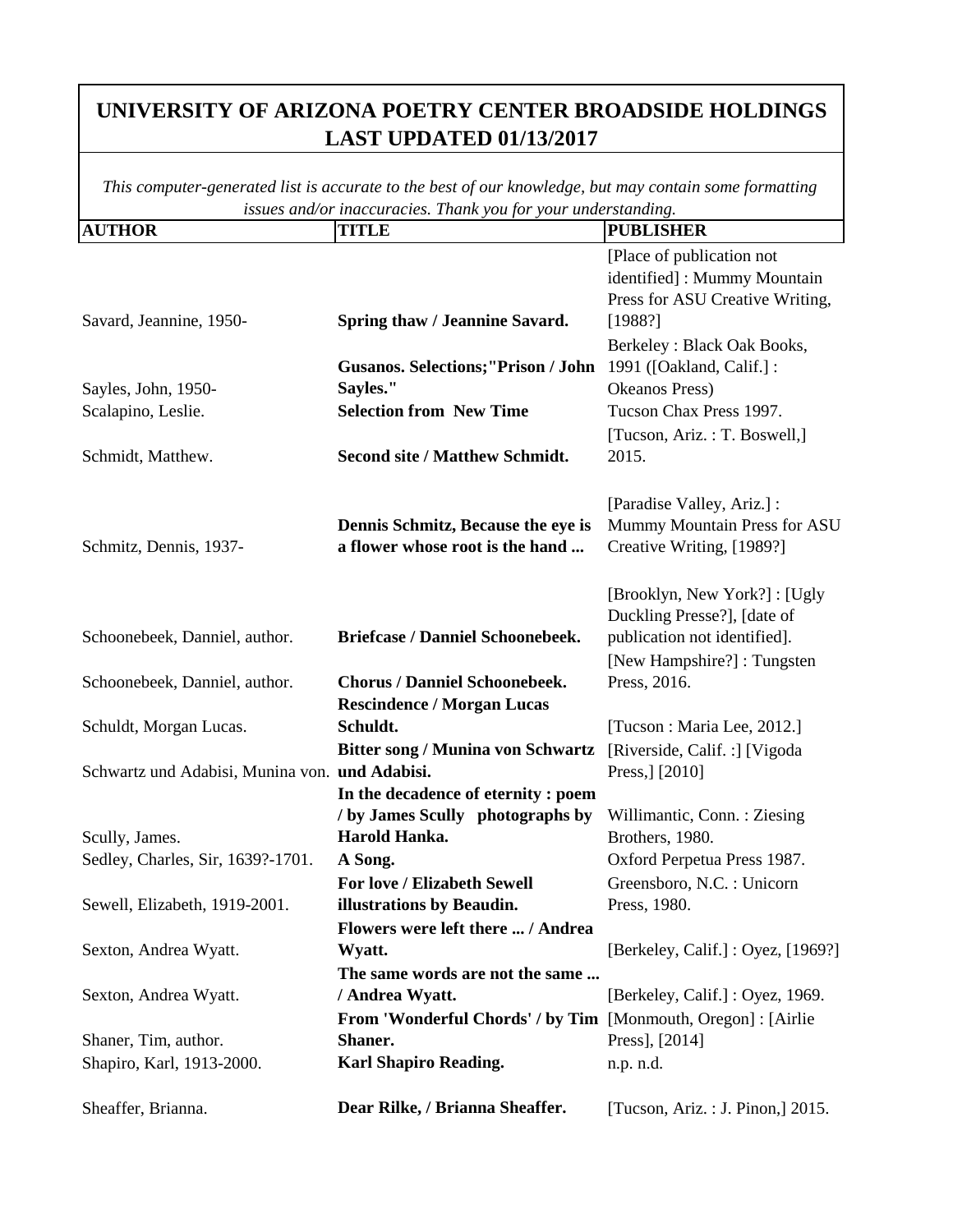| <b>AUTHOR</b>               | <b>TITLE</b>                                                      | <b>PUBLISHER</b>                |
|-----------------------------|-------------------------------------------------------------------|---------------------------------|
|                             |                                                                   | Tucson: Sonora Review /         |
| Sheehan, Aurelie, 1963-     | 100 histories / Aurelie Sheehan.                                  | Margaret Kimball, 2011.         |
|                             |                                                                   | [Tucson, Ariz.] : New Michigan  |
| Sheehan, Aurelie, 1963-     | Cup of coffee / Aurelie Sheehan.                                  | Press, 2013.                    |
|                             |                                                                   | [Tenino, Washington]: Dwell     |
| Sheffield, Derek, author.   | On Turning One / Derek Sheffield.                                 | Press, [2012?]                  |
|                             |                                                                   | Pasco, WA The Rattlesnake       |
| Shelton, Richard, 1933-     | <b>Out Here</b>                                                   | Conference 1988.                |
|                             |                                                                   | Tucson: The University of       |
| Shelton, Richard, 1933-     | Courage / Richard Shelton.                                        | Arizona Poetry Center, 2011.    |
|                             |                                                                   | Tucson, Ariz.: University of    |
| Shelton, Richard, 1933-     | My love / Richard Shelton.                                        | Arizona Poetry Center, n.d.     |
| Shelton, Richard.           | <b>Encounter</b>                                                  | Copper Canyon Press.            |
| Shelton, Richard.           | <b>Promises</b>                                                   | Copper Canyon Press.            |
|                             |                                                                   | Tucson University of Arizona    |
| Shelton, Richard.           | Courage.                                                          | 2006.                           |
|                             |                                                                   | Tucson, Ariz.: N. Weidner,      |
| Shnier, Morgan.             | Notes on Kafka / Morgan Shnier.                                   | [2013]                          |
|                             |                                                                   |                                 |
|                             |                                                                   | [Paradise Valley, Ariz.: Mummy  |
| Shumaker, Peggy, 1952-      | <b>Blue morpho / Peggy Shumaker.</b>                              | Mountain Press, 2013.]          |
|                             | My love is like talking / Eleni<br>Sikelianos.                    | New York, NY : Boog Literature, |
| Sikélianos, Eleni.          |                                                                   | [1999]                          |
|                             | Scheherazade [broadside] / Richard Tuscaloosa: DoubleCross Press, |                                 |
| Siken, Richard, 1967-       | Siken.                                                            | 2008.                           |
| Silano, Martha.             | The 1238 North Cherry Avenue<br><b>Credo</b>                      |                                 |
|                             | The 1238 North Cherry Avenue                                      | n.p. n.d.                       |
| Silano, Martha.             | Credo                                                             | n.p. n.d.                       |
|                             | After a Summer Rain in the Upper                                  |                                 |
| Silko, Leslie Marmon, 1948- | Sonoran                                                           | Tucson Chax Press 1984.         |
| Silliman, Ronald, 1946-     | <b>Albany</b>                                                     | Tucson Chax Press 1988.         |
|                             |                                                                   |                                 |
|                             | Soundlab, reading Tuesday April 6,                                |                                 |
|                             | 2004, 9PM Printed in celebration of                               |                                 |
|                             | Eli Drabman's inaugural reading in                                |                                 |
|                             | Buffalo, and book launch/dance-                                   |                                 |
|                             | party for Ron Silliman's                                          |                                 |
|                             | <b>Woundwood and Cynthia Sailer's</b>                             |                                 |
| Silliman, Ronald, 1946-     | Rose Lungs.                                                       | Buffalo Cuneiform Press 2004.   |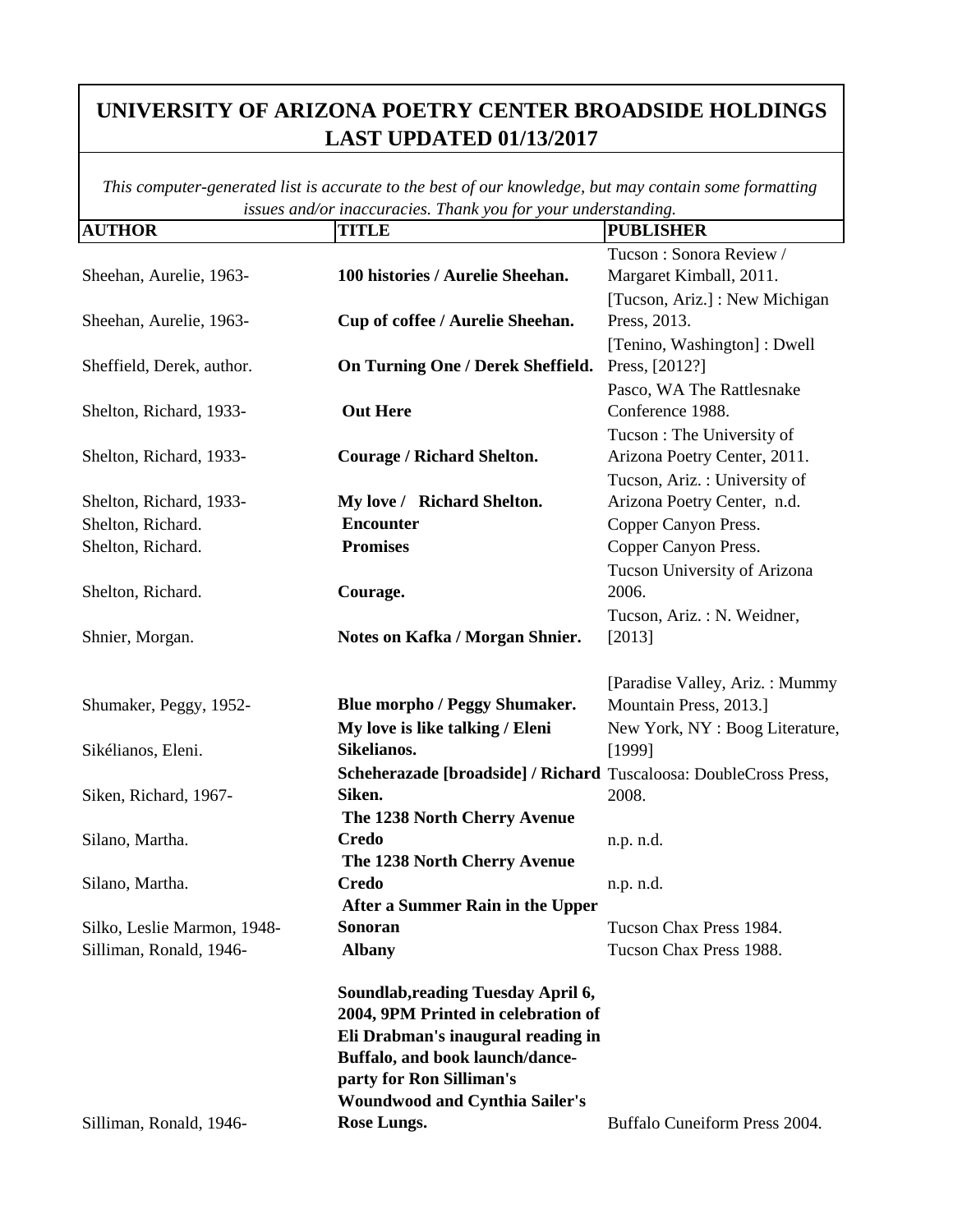| <b>AUTHOR</b>                   | ana or maccuracies. Tham you jor your unacremants.<br><b>TITLE</b> | <b>PUBLISHER</b>                 |
|---------------------------------|--------------------------------------------------------------------|----------------------------------|
|                                 | from Prodigy / Charles Simic                                       | [Portland, Ore.] : Tavern Books, |
| Simic, Charles, 1938-           | drawing by Charles Seluzicki.                                      | 2011.                            |
|                                 |                                                                    | Tucson: University of Arizona    |
| Simpson, Joey.                  | Corrido poem / by Joey Simpson.                                    | Poetry Center, 2012.             |
|                                 |                                                                    | Colorado Springs, Colo.: The     |
|                                 |                                                                    | Press at Colorado College,       |
| Simpson, Louis, 1923-2012.      | In the suburbs / Louis Simpson.                                    | $[1985]$ .                       |
| Sloan, Mary.                    | Perspective in Time.                                               | n.p. n.d.                        |
| Smith, Joel.                    | From Killer tree / Joel Smith.                                     | Tucson, Ariz.: Edge, 2013.       |
|                                 | Parable of the sower / Kathryn                                     | [Spokane, Wash.] : Rock &        |
| Smith, Kathryn.                 | Smith.                                                             | Sling, [2015?].                  |
|                                 |                                                                    | New York: Center for Book        |
| Smith, Patricia, 1955-          | Jumper / Patricia Smith.                                           | Arts, 2009.                      |
| Smoker, M. L. (Mandy L.), 1975- | Equilibrium / M. L. Smoker.                                        | Tucson: Edge, 2008.              |
|                                 | At White River Roadhouse in the                                    | Las Vegas : Rainmaker Editions,  |
| Snyder, Gary, 1930-             | Yukon.                                                             | 2004.                            |
|                                 |                                                                    | [Berkeley, Calif.: Tangram       |
| Snyder, Gary, 1930-             | Baking bread / [Gary Snyder].                                      | Press, 2003]                     |
|                                 | For Philip Whalen, d. 26 June 2002                                 |                                  |
|                                 | : and 33 pine trees that were                                      |                                  |
|                                 | transported off to the mill / [Gary                                | [Berkeley, Calif.: Tangram]      |
| Snyder, Gary, 1930-             | Snyder].                                                           | Press, 2002]                     |
|                                 |                                                                    | Port Townsend Copper Canyon      |
| Snyder, Gary, 1930-             | O MAMA [broadside].                                                | Press 1977.                      |
|                                 |                                                                    | [New York, N.Y.] : Pantheon      |
|                                 | Ripples on the surface / Gary                                      | Books [Berkeley, Calif.] : Black |
| Snyder, Gary, 1930-             | Snyder.                                                            | Oak Books, 1992.                 |
|                                 |                                                                    | Saratoga, Calif.: Matthew        |
| Snyder, Gary, 1930-             | Spilling the wind / Gary Snyder.                                   | Kelsey, Printer, 2006.           |
|                                 | Hope / Edith Södergran                                             | [Great Britain]: London Arts     |
| Södergran, Edith, 1892-1923.    | [translated by Herbert Lomas].                                     | Board, n.d.                      |
|                                 |                                                                    | Santa Rosa Clamshell Press       |
| Speakes, Richard.               | Love, amazed and in the crowd.                                     | 1999.                            |
|                                 |                                                                    | [Storrs, Conn.] : University of  |
| Spender, Stephen, 1909-1995.    | <b>Cyril Connolly, November 1974.</b>                              | Connecticut Library, 1975.       |
|                                 |                                                                    |                                  |
|                                 | <b>Jack Spicer Broadsides: Four</b>                                | Colorado Springs, CO : Further   |
| Spicer, Jack, author.           | <b>Unpublished Poems.</b>                                          | Other Book Works, [2015]         |
|                                 | Prisoner on the hell planet : a case                               |                                  |
| Spiegelman, Art.                | history.                                                           | [S.l.] : [n.p.], c1972.          |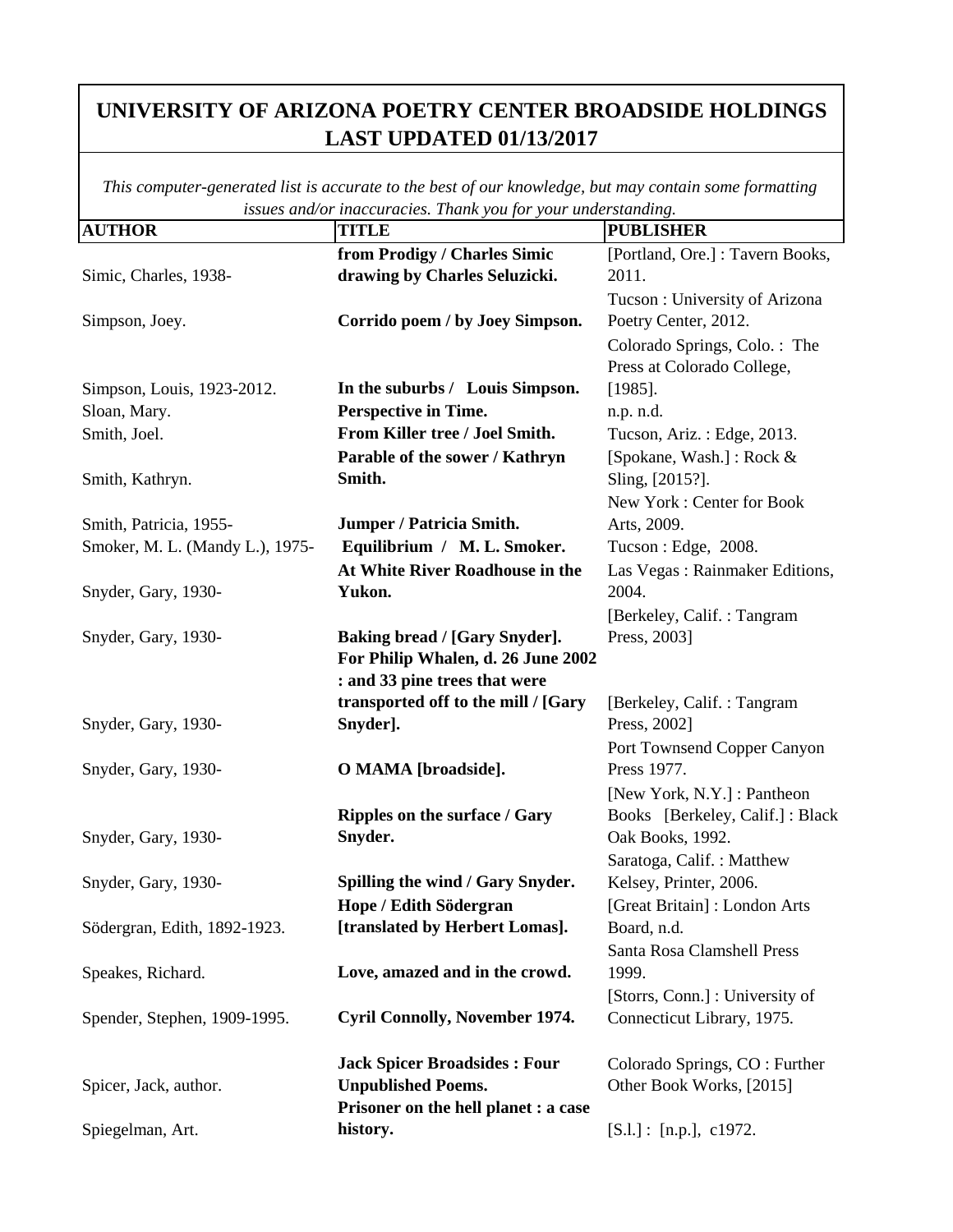| <b>AUTHOR</b>                  | - <b>.</b> <i>. .</i><br><b>TITLE</b>                               | <sub>0</sub> .<br><b>PUBLISHER</b> |
|--------------------------------|---------------------------------------------------------------------|------------------------------------|
|                                | The garden of Prometheus: to                                        | Colorado Springs Colo.: The        |
|                                | <b>Brewster Ghiselin / Radcliffe</b>                                | Press at Colorado College,         |
| Squires, Radcliffe, 1917-1993. | Squires.                                                            | $[1985]$ .                         |
|                                |                                                                     | [Spokane, Wash.]: Rock &           |
| St. Jean, Heidi.               | Prayer / Heidi St. Jean.                                            | Sling, [2015?].                    |
| St. John, Primus, 1939-        | <b>Ars Poetica</b>                                                  | n.p. n.d.                          |
| St. John, Primus, 1939-        | Love and the evil that is victorious                                | Copperhead n.d.                    |
|                                |                                                                     | Portland, Or.: Press-22, 1981,     |
| Stafford, William, 1914-1993.  | Ask me / William Stafford.                                          | c1975.                             |
| Stafford, William.             | Found in a storm                                                    |                                    |
|                                | In praise of contempt / Kati                                        |                                    |
| Standefer, Katherine E.        | Standefer.                                                          | Tucson : Edge, 2015.               |
| Stanford, Ann.                 | The Weathercock.                                                    | Tailsman Poetry Folio 1956.        |
|                                | Capitalist society / Vagn Steen (b.                                 | [Great Britain]: London Arts       |
| Steen, Vagn.                   | 1928) translation by Vagn Steen.                                    | Board, n.d.                        |
|                                | For a very long time everybody                                      |                                    |
| Stein, Gertrude, 1874-1946.    | refuses                                                             | Tucson Kore Press 2008.            |
| Steinberg, Hugh.               | <b>Map of Domesticity</b>                                           | Tucson n.p. 1993.                  |
|                                |                                                                     |                                    |
|                                | The first lewd offering / Gerald                                    | [Paradise Valley, Ariz.] :         |
| Stern, Gerald, 1925-           | Stern.                                                              | Mummy Mountain Press, [1992?]      |
| Stern, Gerald.                 | <b>First Lewd Offering</b>                                          | n.p. n.d.                          |
|                                | Thinning the rows / Barry                                           | [Waldron Island, Wash.]:           |
| Sternlieb, Barry.              | Sternlieb.                                                          | Brooding Heron Press, 1988.        |
|                                |                                                                     |                                    |
|                                |                                                                     | [Paradise Valley, Ariz.] :         |
|                                |                                                                     | Mummy Mountain Press for ASU       |
| Stewart, Frank, 1946-          | Frank Stewart, Summer aubade                                        | Creative Writing, [1988?]          |
|                                |                                                                     | Santa Barbara, CA : Unicorn        |
| Stoloff, Carolyn.              | Triptych / Carolyn Stoloff.                                         | Press, 1978.                       |
|                                | I saw the devil with his needlework [Brooklyn, N.Y.?]: Argos Books, |                                    |
| Stone, Bianca.                 | / Bianca Stone.                                                     | 2012.                              |
|                                | Momma used to hum to me / Chris                                     |                                    |
| Straayer, Arny Christine.      | Straayer.                                                           | [Chicago]: Metis Press, 1978.      |
|                                |                                                                     | [South Thomaston, ME]: Vela        |
| Strand, Mark, 1934-2014.       | Lines for winter / by Mark Strand. Noche Press, 2015.               |                                    |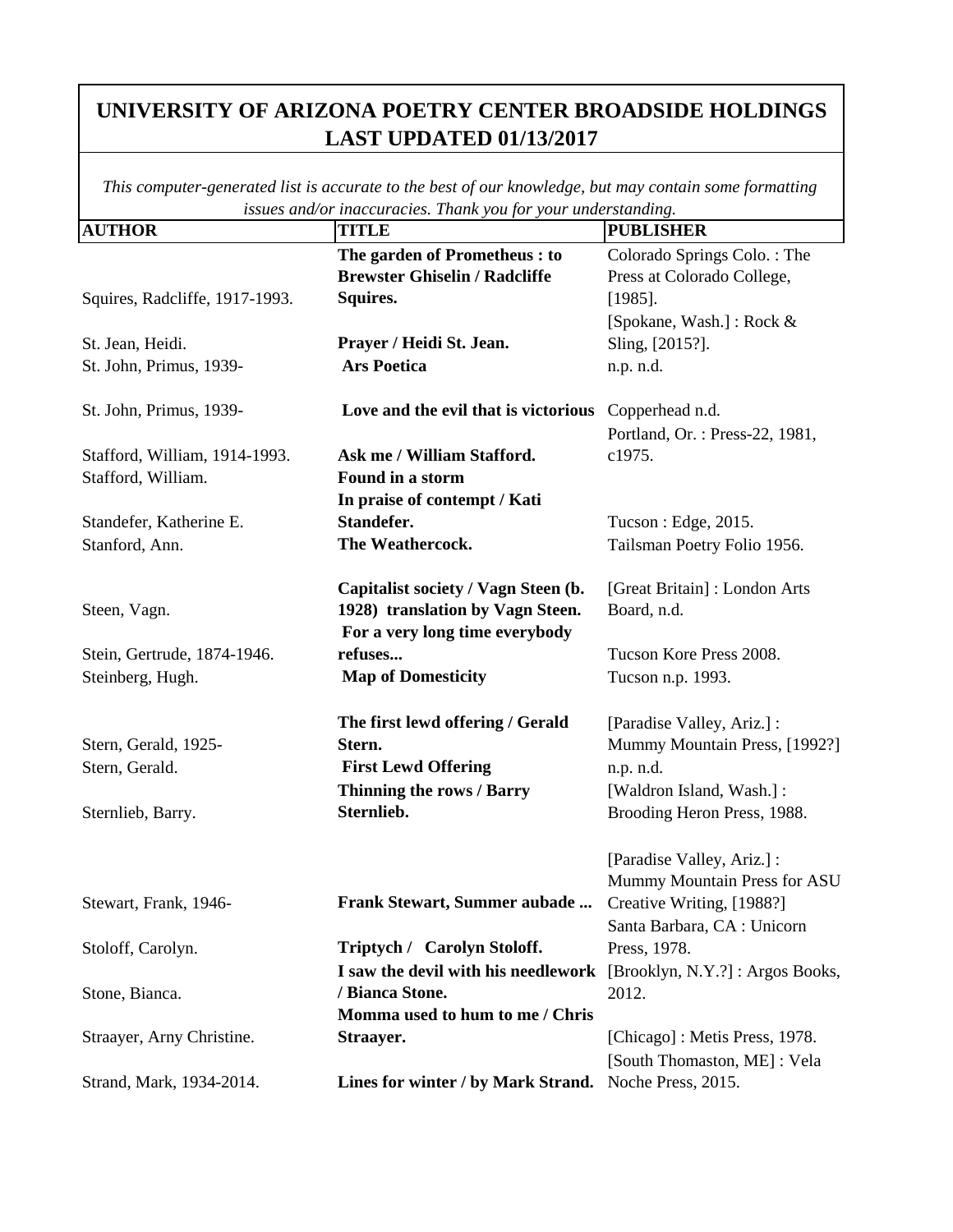| <b>AUTHOR</b>        | <b>TITLE</b>                           | <b>PUBLISHER</b>                     |
|----------------------|----------------------------------------|--------------------------------------|
|                      |                                        | [Brooklyn, NY] : Paperless           |
|                      | Manufact hologram : a notesbook /      | Books Dept., Ugly Duckling           |
| Strong, Robert.      | by Robert Strong.                      | Presse, [2011]                       |
|                      |                                        | El Paso, TX Service-Berry Press      |
| Stryk, Lucien.       | <b>South</b>                           | 1976.                                |
|                      | <b>Honoring Robert Creeley (1926-</b>  |                                      |
| Sullivan, Gary.      | $2005$ ).                              | New York Gary Sullivan 2005.         |
|                      |                                        | <b>Waldron Island Brooding Heron</b> |
| Sund, Robert.        | The Rest of the Way.                   | Press 1988.                          |
|                      |                                        |                                      |
| Swanson, Liam.       | Prion me / Liam Swanson.               | [Tucson, Ariz.: A. Shuta,] 2015.     |
|                      |                                        | Tucson: The Offending Adam,          |
| Sweeney, Jennifer.   | Old town square                        | 2010                                 |
|                      |                                        |                                      |
|                      |                                        | [Winston-Salem, NC]: Palaemon        |
| Swenson, May.        | <b>Evolution / May Swenson.</b>        | Press Limited, 1984.                 |
|                      |                                        | [San Francisco : Arion Press,        |
| Swenson, May.        | The totem / May Swenson.               | 1981]                                |
|                      | Or what's a fore for? / [Jake          | [Tucson, Ariz.: T. Boswell,          |
| Syersak, Jake.       | Syersak].                              | 2014.]                               |
| Sylvan, Jade.        | Sidewalk saints / Jade Sylvan.         | Tucson : Edge, 2010.                 |
|                      | The troubadours etc. / Mary            | [Tucson]: K. Zimmermann,             |
| Szybist, Mary, 1970- | Szybist.                               | 2014.                                |
|                      |                                        |                                      |
|                      | mummified arm Indonesian               |                                      |
|                      | Printed by Kyle Schelsinger in         |                                      |
|                      | celebration of Felix: A series of      |                                      |
| Szymasezek, Stacy.   | <b>New Writing Autumn 2003.</b>        | Buffalo Cuneiform Press 2003.        |
|                      | from Hyperglossia / Stacy              | [New York, NY : Champe Smith,        |
| Szymaszek, Stacy.    | Szymaszek.                             | 2008]                                |
|                      | The other is another / Stacy           | [San Francisco : Albion Books,       |
| Szymaszek, Stacy.    | Szymaszek.                             | 2009.]                               |
|                      |                                        |                                      |
| Szymborska, Wislawa. | <b>Mirace Fair.</b>                    | Berkeley Black Oak Books 1997.       |
|                      | <b>Concealment by Tada Chimako</b>     |                                      |
|                      | and translated by Yasuko               | Tucson, Arizona: Kore Press          |
| Tada, Chimako.       | <b>Claremont</b>                       | 2011                                 |
|                      | The Journey Will Be Blessed: Love      |                                      |
| Tagliabue, John.     | <b>Letters from the Egyptian Found</b> | n.p. 1978.                           |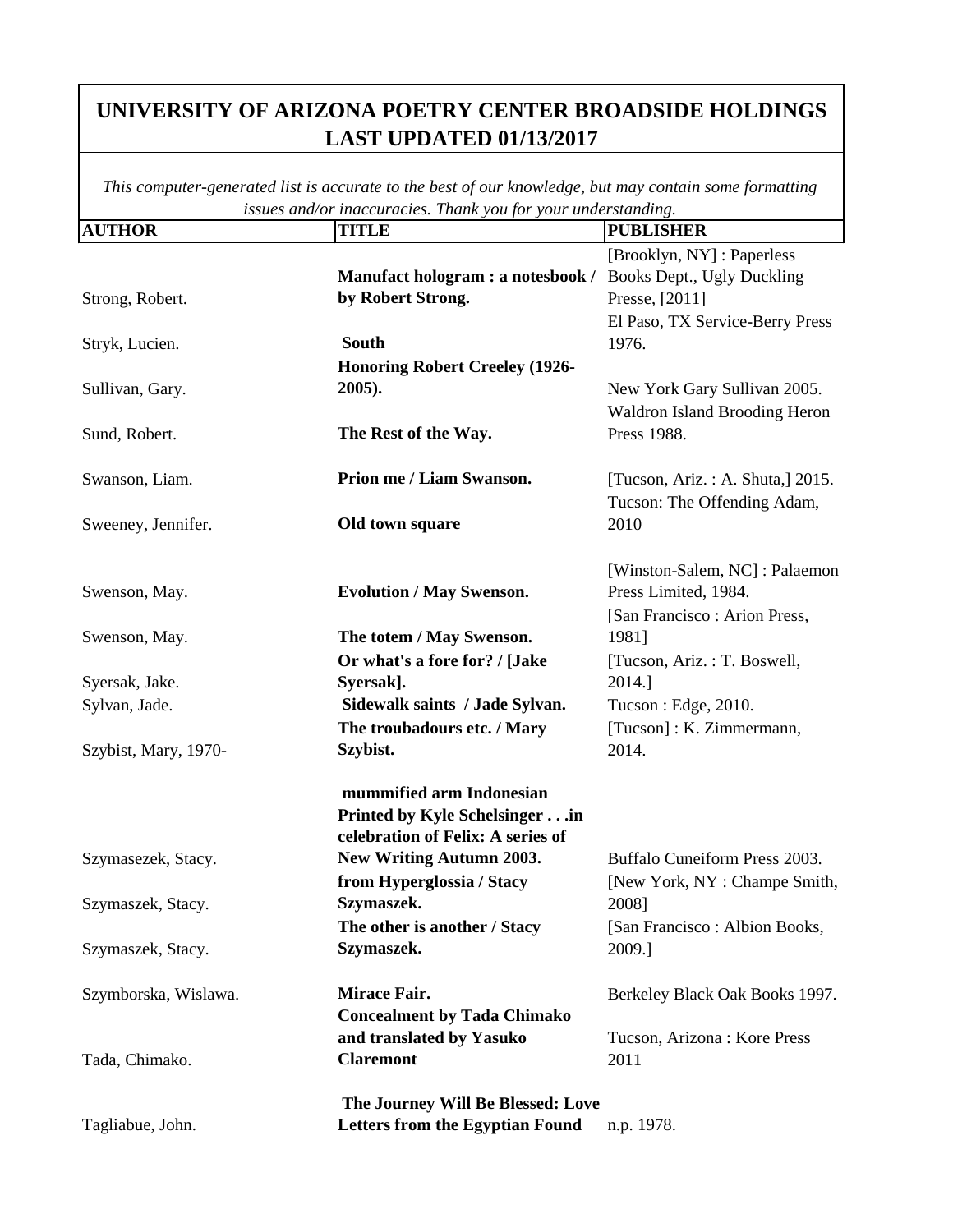| <b>AUTHOR</b>           | <b>TITLE</b>                                    | <b>PUBLISHER</b>                |
|-------------------------|-------------------------------------------------|---------------------------------|
|                         |                                                 | New York, N.Y.: Strawberry      |
| Tall Mountain, Mary.    | Good grease / Mary Tall Mountain. Press, c1978. |                                 |
|                         |                                                 | Santa Barbara, Calif.: Unicorn  |
| Tate, James, 1943-      | The immortals / James Tate.                     | Press, c1970.                   |
| Taylor, Shelly, 1981-   | For love / Shelly Taylor.                       | Tucson: Edge, 2009.             |
|                         | The leap from matter / Brian                    | [San Francisco : Albion Books,  |
| Teare, Brian.           | Teare.                                          | 2009.]                          |
|                         |                                                 | [San Francisco : Albion Books,  |
| Teare, Brian.           | Torn text / Brian Teare.                        | 2010].                          |
|                         |                                                 | [State College, Pa.?]:          |
|                         | <b>River bathers / by Elaine</b>                | Pennsylvania Center for the     |
| Terranova, Elaine.      | Terranova.                                      | Book, 2003.                     |
|                         | <b>Self-Examination/Elaine</b>                  | Port Townsend, WA: Copper       |
| Terranova, Elaine.      | <b>Terranova</b>                                | Canyon Press, 1995              |
|                         | meritmeritmerit / The Brother in                | Brooklyn, NY: The Brother in    |
| The Brother in Elysium. | <b>Elysium Ephemera Series no. 4</b>            | Elysium, 2015.                  |
|                         | <b>Excerpts from Hundred-Dollar</b>             |                                 |
|                         | <b>Hologram Hundred-Dollar Echo</b>             |                                 |
| Thompson, L. B.         | and Darwinian Love Poem.                        | NY Center for Book Arts 2003.   |
|                         | I spoke to a Navajo today / Shawna              |                                 |
| Thompson, Shawna.       | Thompson.                                       | [Tucson]: Mimicry Press, 2010.  |
| Thompson, Shawna.       | Viewpoint / Shawna Thompson.                    | [Tucson] : [S.p.], 2011.        |
|                         | There are days to be brave / Paul               | [Tucson, Ariz.]: K. Domnitch,   |
| Thomson, Paul.          | Thomson.                                        | 2014.                           |
|                         | latitude perceived obsolescence                 | Tucson: Casa Libre en la Solana |
| Tolbert, t. c.          | unplanned                                       | 2008                            |
| Tolbert, TC.            | A wound / TC Tolbert.                           | Tucson: Edge, 2015.             |
|                         |                                                 | [Brooklyn, N.Y.]: Argos Books,  |
| Torre, Mónica de la.    | Eye exam / Mónica de la Torre.                  | 2011.                           |
|                         |                                                 | [New York :] Center for Book    |
| Torre, Mónica de la.    | Mindset / Mónica de la Torre.                   | Arts, 2009.                     |
|                         | <b>Axionometric Manhattenings /</b>             | New York: Center for Book       |
| Toscano, Rodrigo.       | Rodrigo Toscano.                                | Arts, 2003.                     |
|                         |                                                 | [Tucson, Arizona] : M. Yepiz,   |
| Towle, Janet.           | And it is my fault / Janet Towle.               | 2016.                           |
| Towle, Tony, 1939-      | New York 7/29/72.                               | Self-published 1975.            |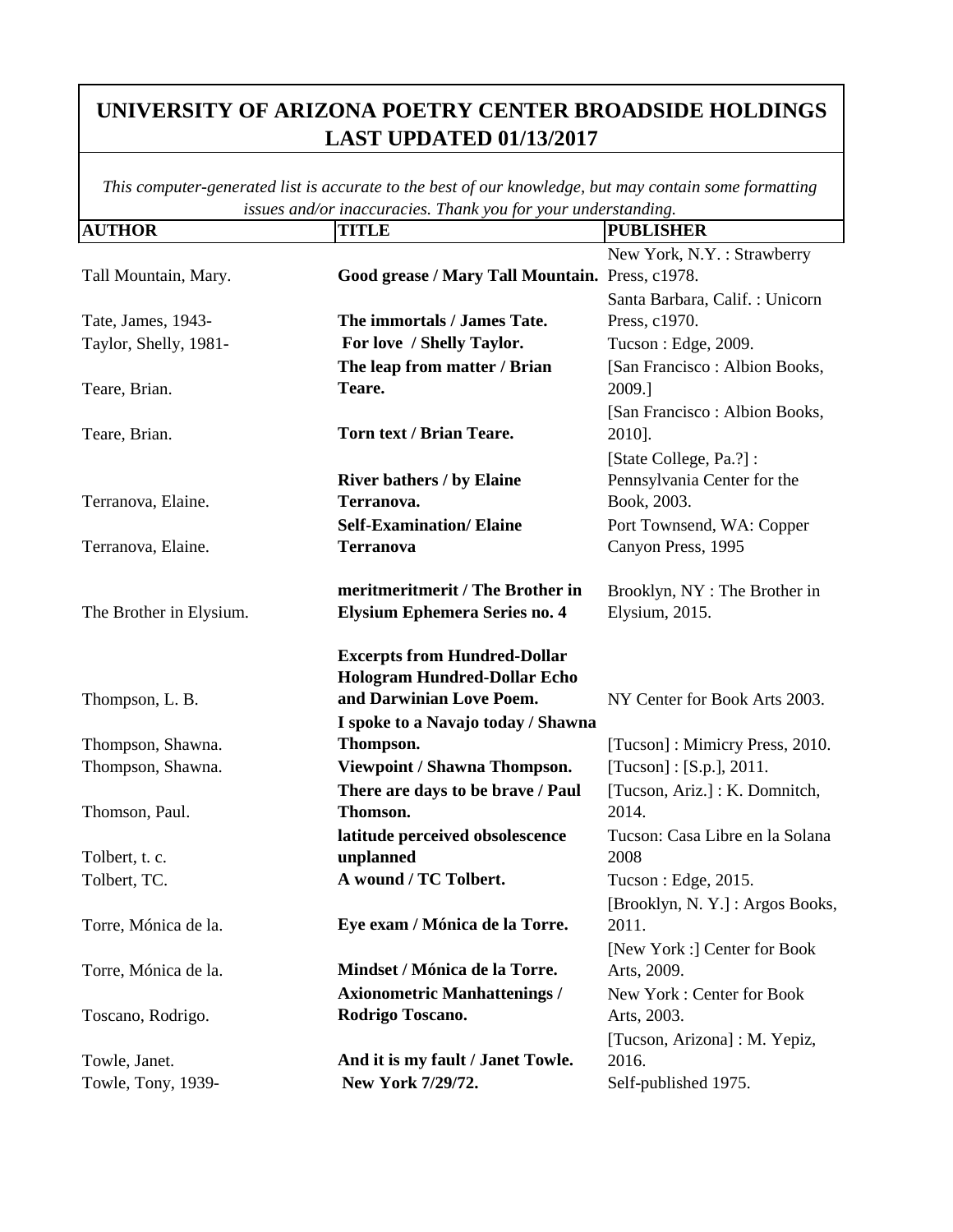| <b>AUTHOR</b>                                                 | <b>.</b> <i>j j j</i><br><b>TITLE</b>     | <b>PUBLISHER</b>                     |
|---------------------------------------------------------------|-------------------------------------------|--------------------------------------|
|                                                               | from Notes from the land of Lap           |                                      |
|                                                               | fever / Tranströmer translated by         | [Portland, Ore.] : Tavern Books,     |
| Tranströmer, Tomas, 1931-                                     | Malena Mörling.                           | 2011.                                |
|                                                               | from Six winters / Tranströmer            | [Portland, Ore.]: Tavern Books,      |
| Tranströmer, Tomas, 1931-                                     | translated by John F. Deane.              | 2012.                                |
|                                                               |                                           | [Portland, Ore.] : Tavern Books,     |
| Tranströmer, Tomas, 1931-                                     | Prison -- Fängelse / Tranströmer.         | 2011.                                |
|                                                               | Vermeer / Tomas Tranströmer               | [Berkeley, Calif.]: Printed by       |
| Tranströmer, Tomas, 1931-                                     | translated by Samuel Charters.            | John McBride for Oyez, 1988.         |
|                                                               |                                           | Santa Rosa: Clamshell Press,         |
| Trombetta, Lynn Lyman.                                        | The bath / Lynn Lyman Trombetta. c1991.   |                                      |
|                                                               |                                           | <b>Tucson Tucson Poetry Festival</b> |
| Tucson Poetry Festival IX.                                    | <b>Tucson Poetry Festival IX, Poster.</b> | n.d.                                 |
|                                                               | <b>Tucson Poetry Festival 30th</b>        |                                      |
|                                                               | anniversary celebration : April 6th       | Tucson: Tucson Poetry Festival,      |
| Tucson Poetry Festival.                                       | and 7th 2012.                             | 2012.                                |
|                                                               | <b>Tucson Poetry Festival XVI:</b>        | Tucson: Tucson Poetry Festival,      |
| Tucson Poetry Festival.                                       | geography.                                | 1998.                                |
|                                                               | <b>Tucson Poetry Festival XVII:</b>       | Tucson: Tucson Poetry Festival,      |
| Tucson Poetry Festival.                                       | poetry and the sacred.                    | 1999.                                |
| Tucson Poetry Festival.                                       | <b>Tucson Poetry Festival XXIII.</b>      | <b>Tucson 2005.</b>                  |
|                                                               |                                           | [New York] : Center for Book         |
| Twichell, Chase, 1950-                                        | My Lethe / Chase Twichell.                | Arts, 2009.                          |
|                                                               | I'm not trying to mythologize             | [Chicago]: Projective Industries,    |
| Tynes, Jen.                                                   | anyone / Jen Tynes.                       | 2012.                                |
|                                                               | U.S.A. 1963 A Collection of               |                                      |
| Udinotti, Agnese.                                             | <b>Poems and Essays</b>                   | n.p. n.d.                            |
|                                                               |                                           | Brooklyn: Ugly Duckling Presse       |
| <b>Ugly Duckling Presse.</b>                                  | Art Book @ P.S. 1                         | 2010                                 |
|                                                               |                                           | [Brooklyn, N.Y. : Ugly Duckling      |
| <b>Ugly Duckling Presse.</b>                                  | <b>UDP</b> [at] artbook [at] PS1.         | Presse, 2010?]                       |
| Underwood, Suzanne.                                           | <b>Scar Tissue</b>                        | Copperhead n.d.                      |
|                                                               | <b>Student Poetry Contest Awards.</b>     |                                      |
|                                                               | <b>Broadside inlcudes poems by Tony</b>   |                                      |
|                                                               | <b>Mancus and Bradley Fest,</b>           |                                      |
|                                                               | <b>Winnters of the 2004 Poetry Center</b> |                                      |
| University of Arizona Poetry Center Awards, judged by Matthea |                                           | Tucson University of Arizona         |
| Contest Awards.                                               | Harvey.                                   | Poetry Center 2004.                  |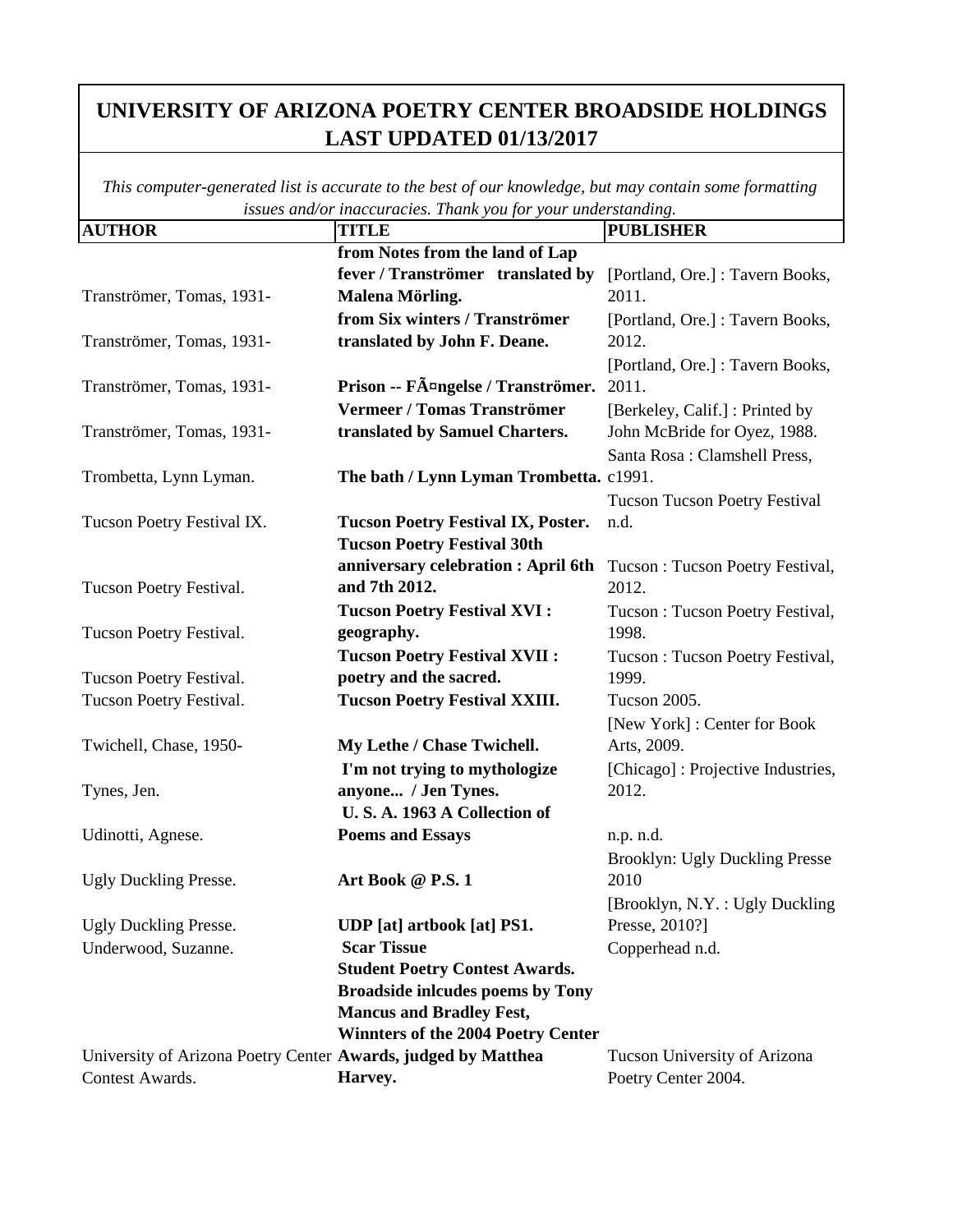| <b>AUTHOR</b>                            | <b>TITLE</b>                                                                                                                                                                                                        | <b>PUBLISHER</b>                                        |
|------------------------------------------|---------------------------------------------------------------------------------------------------------------------------------------------------------------------------------------------------------------------|---------------------------------------------------------|
| University of Arizona. Poetry<br>Center. | Ai (Florence Anthony) presented by<br>the Ruth Stephan Poetry Center:<br>Modern Languages Aud., Wed.,<br>September 13, 1972.                                                                                        | Tucson: University of Arizona<br>Poetry Center, 1972.   |
|                                          | Bringing great writers to great<br>audiences : the University of<br><b>Arizona Poetry Center visiting</b><br>poets and writers reading series in<br>celebration of the groundbreaking                               |                                                         |
| University of Arizona. Poetry<br>Center. | for the new University of Arizona<br>Poetry Center, May 5, 2005.<br><b>Mark Strand reading from his</b><br>poetry: presented by the Ruth                                                                            | Tucson: University of Arizona<br>Poetry Center, 2005.   |
| University of Arizona. Poetry<br>Center. | <b>Stephan Poetry Center Tuesday,</b><br>May 4th at 8:30 pm.                                                                                                                                                        | Tucson: University of Arizona<br>Poetry Center, [1971]. |
|                                          | <b>Retrospective Exhibitions<br/>shr&gt;1961-</b><br>1974, The Early Years 1959-1998<br><b>Arizona Poetry Publishers October</b><br>5-November 30, 1998 University of                                               |                                                         |
| University of Arizona. Poetry<br>Center. | ARizona Main Library and Special Tucson University of Arizona<br><b>Collections Library.</b><br><b>Ruth Stephan Poetry Center,</b><br><b>University of Arizona, presents</b><br><b>Gary Snyder of San Francisco</b> | Poetry Center 1998.                                     |
| University of Arizona. Poetry<br>Center. | reading from his poetry : Wed.,<br>Dec. 9th.<br><b>Ruth Stephan Poetry Center,</b><br><b>University of Arizona, presents</b>                                                                                        | Tucson: University of Arizona<br>Poetry Center, [1964]. |
| University of Arizona. Poetry<br>Center. | May Swenson reading from her<br>poetry : Wed., Feb. 24th.<br><b>Ruth Stephan Poetry Center,</b>                                                                                                                     | Tucson: University of Arizona<br>Poetry Center, [1965]. |
| University of Arizona. Poetry<br>Center. | <b>University of Arizona, presents</b><br>Ruth Stone: Wed., Dec. 8.                                                                                                                                                 | Tucson: University of Arizona<br>Poetry Center, [1965]. |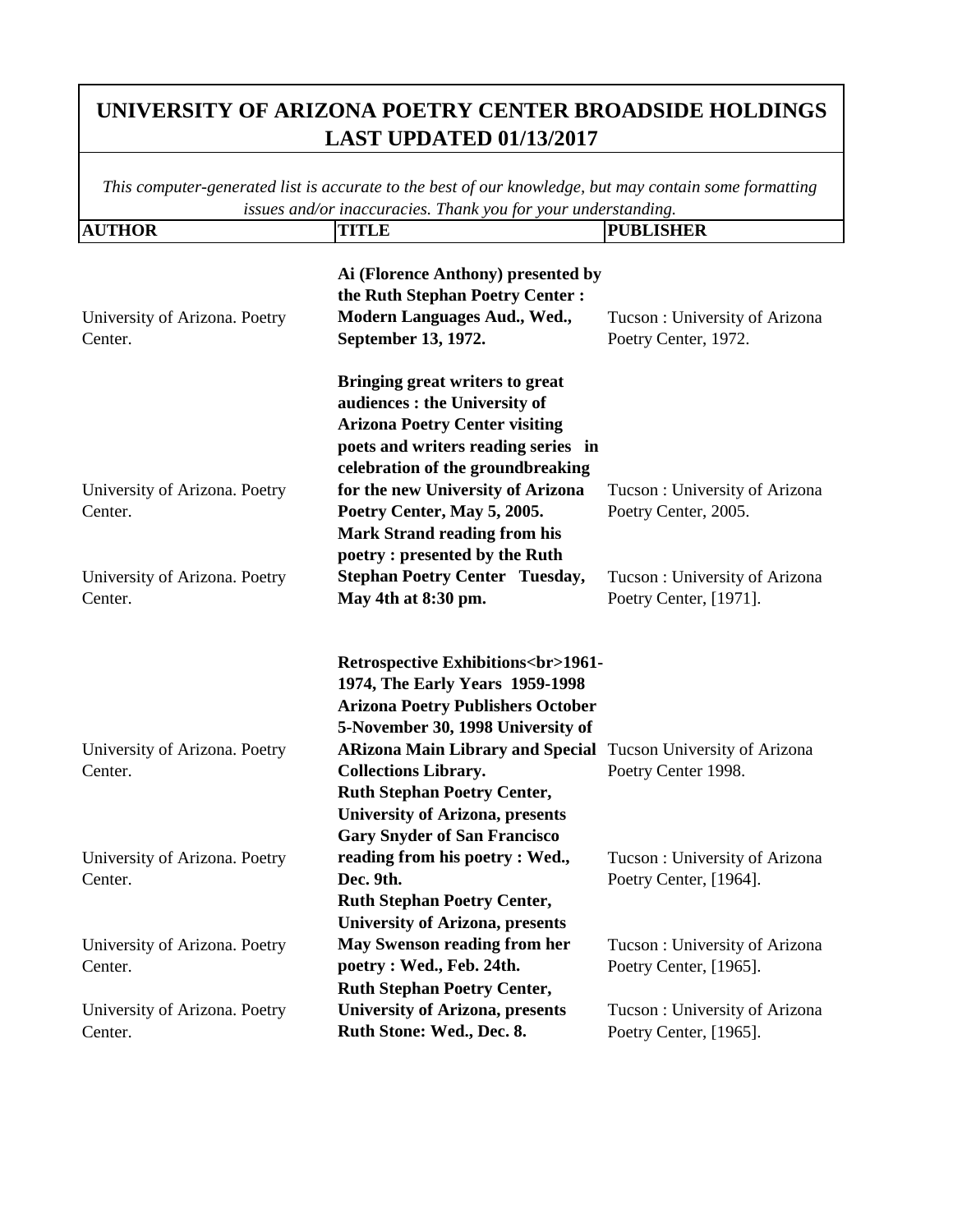| <b>AUTHOR</b>                            | <b>TITLE</b>                                                                                                                                                                                                                                                                                   | <b>PUBLISHER</b>                                    |
|------------------------------------------|------------------------------------------------------------------------------------------------------------------------------------------------------------------------------------------------------------------------------------------------------------------------------------------------|-----------------------------------------------------|
| University of Arizona. Poetry<br>Center. | <b>Student Poetry Contest Awards.</b><br><b>Broadside includes Beg Approval</b><br>by T. C. Tolbert, Winner of the<br><b>2004 Academy of American Poets</b><br>Award.                                                                                                                          | Tucson University of Arizona<br>Poetry Center 2004. |
| University of Arizona. Poetry<br>Center. | <b>Student Poetry Contest Awards.</b><br><b>Broadside includes in which case</b><br>the tongue and body do not form<br>right angles by Arianne Zwartjes<br>and Pastoral by Claire L. Shefchik,<br>winners of the 2006 Margaret<br><b>Sterling Memorial Award judged</b><br>by Claudia Rankine. | Tucson University of Arizona<br>Poetry Center 2006. |
| University of Arizona. Poetry<br>Center. | <b>Student Poetry Contest Awards.</b><br><b>Broadside includes Just Look at Me</b><br>by Laura Maher, winner of the<br><b>2006 Academy of American Poets</b><br>Prize judged by Claudia Rankine.                                                                                               | Tucson University of Arizona<br>Poetry Center 2006. |
| University of Arizona. Poetry<br>Center. | <b>Student Poetry Contest Awards.</b><br><b>Broadside includes Just Look at Me</b><br>by Laura Maher, winner of the<br><b>2006 Academy of American Poets</b><br>Prize judged by Claudia Rankine.                                                                                               | Tucson University of Arizona<br>Poetry Center 2006. |
|                                          | <b>Student Poetry Contest Awards.</b><br><b>Broadside includes On the Couch</b><br>with Barbaross by Marina<br><b>Kaganova and [This sonofabitch</b><br>land had to be broken], by Shelly<br>Taylor, winners of the 2007                                                                       |                                                     |
| University of Arizona. Poetry<br>Center. | <b>Margaret Sterling Memoiral</b><br>Award judged by Srikanth Reddy.                                                                                                                                                                                                                           | Tucson University of Arizona<br>Poetry Center.      |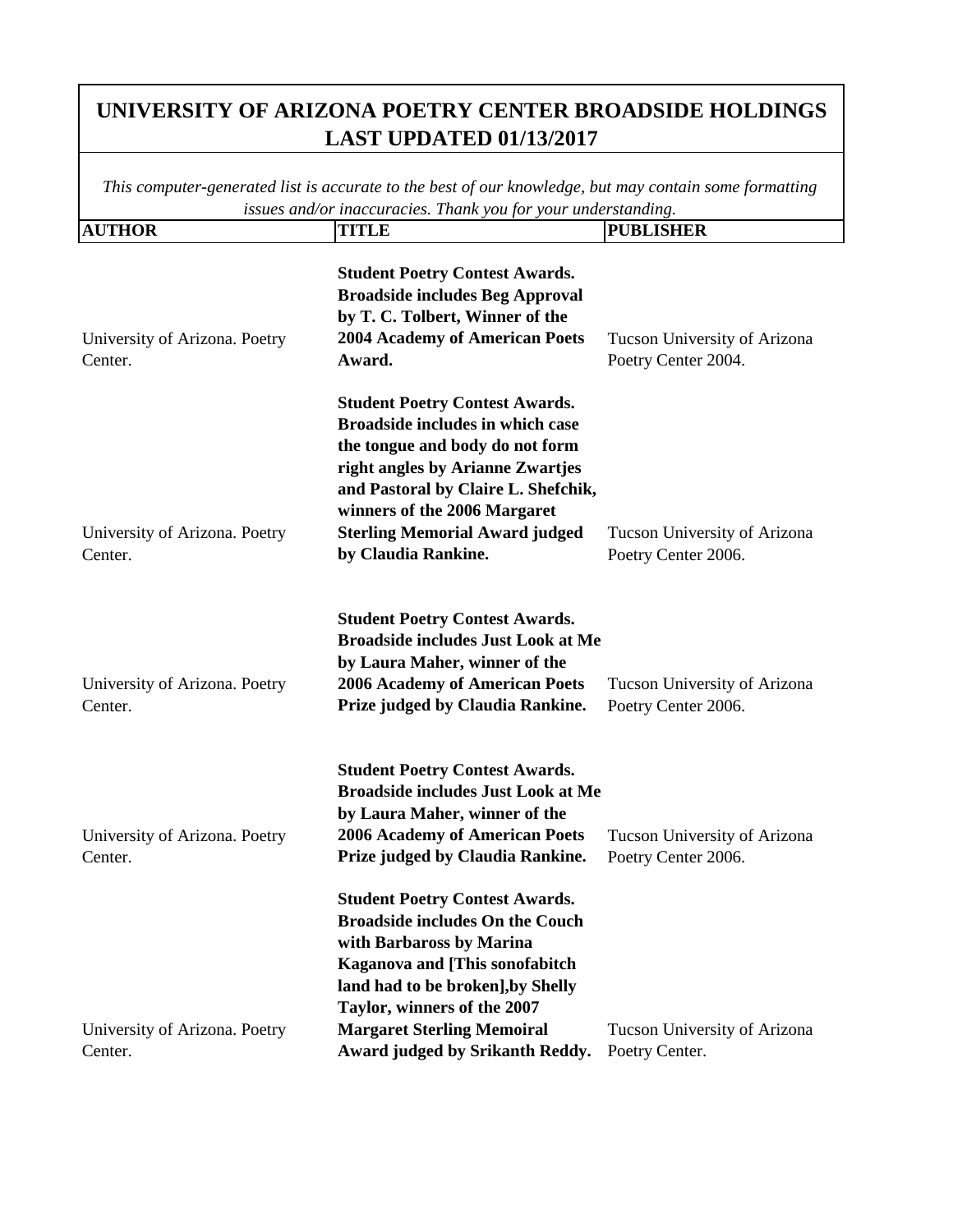| <b>AUTHOR</b>                            | <b>TITLE</b>                                                                                                                                                                                                                                                                                                        | <b>PUBLISHER</b>                                    |
|------------------------------------------|---------------------------------------------------------------------------------------------------------------------------------------------------------------------------------------------------------------------------------------------------------------------------------------------------------------------|-----------------------------------------------------|
| University of Arizona. Poetry<br>Center. | <b>Student Poetry Contest Awards.</b><br><b>Broadside includes On the Couch</b><br>with Barbaross by Marina<br><b>Kaganova and {This sonofabitch</b><br>land had to be broken], winners of<br>the 2007 Margaret Sterling<br><b>Memoiral Award judged by</b><br><b>Srikanth Reddy.</b>                               | Tucson University of Arizona<br>Poetry Center.      |
| University of Arizona. Poetry<br>Center. | <b>Student Poetry Contest Awards.</b><br><b>Broadside includes poem by Dawn</b><br>Prendergast, excerpted from In<br><b>Epistles 2005 Academy of</b><br><b>American Poets Prize, judged by</b><br>Dan Beachy-QUick.                                                                                                 | Tucson University of Arizona<br>Poetry Center 2005. |
| University of Arizona. Poetry<br>Center. | <b>Student Poetry Contest Awards.</b><br><b>Broadside includes poem Not My</b><br><b>Totem by Anna Fulford Margaret</b><br><b>Sterling Memorial Award judged</b><br>by Dan Beachy-QUick (with Kristi<br>Maxwell).                                                                                                   | Tucson University of Arizona<br>Poetry Center 2005. |
| University of Arizona. Poetry<br>Center. | <b>Student Poetry Contest Awards.</b><br><b>Broadside includes poems by Ellen</b><br><b>Caswell, Adam Chiles and</b><br><b>Marjorie Wine Student Poetry</b><br><b>Contest Winners.</b><br><b>Student Poetry Contest Awards.</b><br><b>Broadside includes poems by Matt</b><br><b>Rotando, Adam Chiles and Grant</b> | Tucson University of Arizona<br>Poetry Center 2003. |
| University of Arizona. Poetry<br>Center. | <b>Simpson judged by Ann</b><br>Lauterbach.<br><b>Student Poetry Contest Awards.</b><br><b>Broadside includes poems by Nina</b><br>Welch, Denise Scagliota, An<br>Nguyen, Heather Nagami and                                                                                                                        | Tucson University of Arizona<br>Poetry Center 2002? |
| University of Arizona. Poetry<br>Center. | <b>Elizabeth Landry judged by Carl</b><br>Dennis.                                                                                                                                                                                                                                                                   | Tucson University of Arizona<br>Poetry Center 2000? |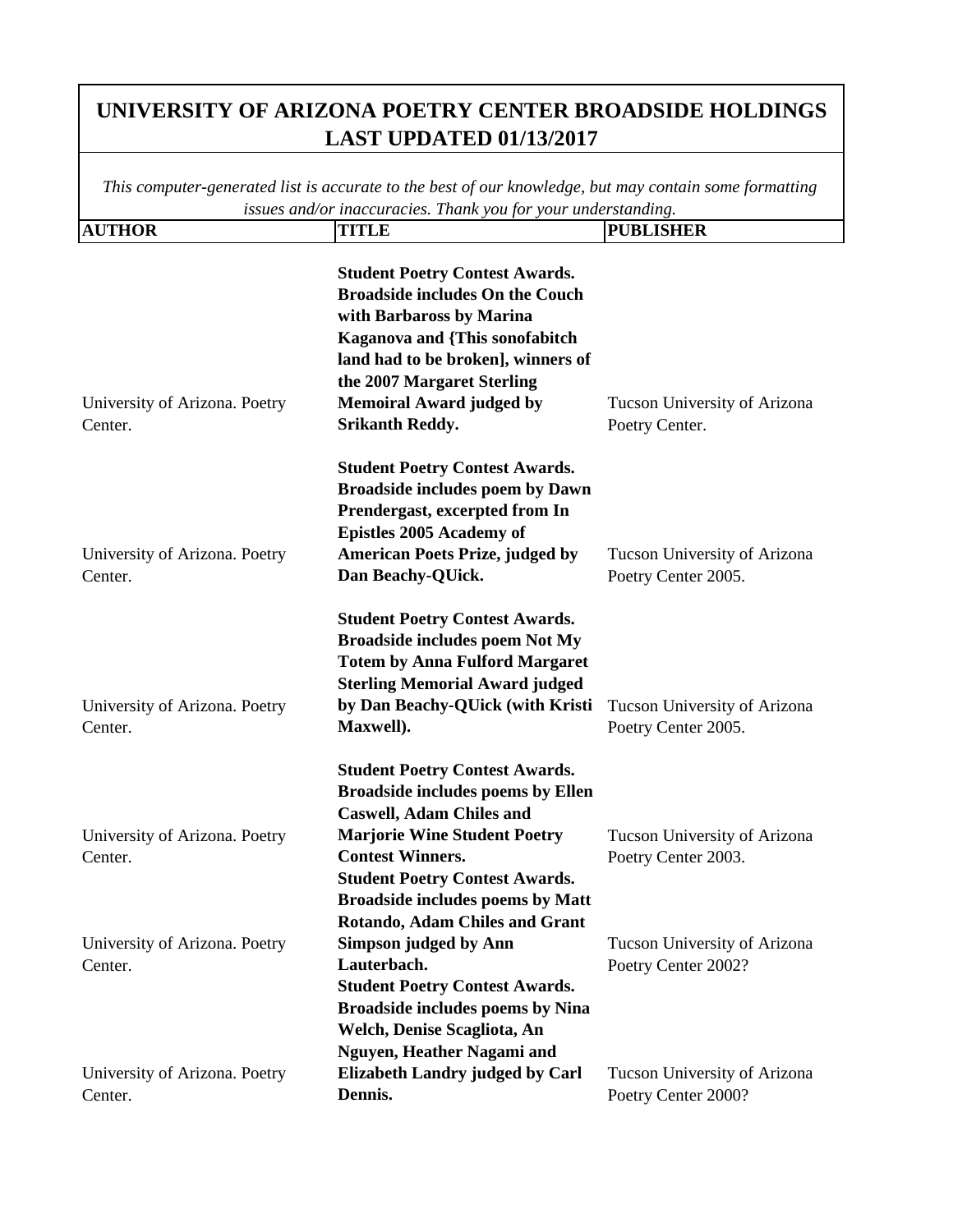| <b>AUTHOR</b>                            | <b>TITLE</b>                                                                                                                                                                                                                                                            | <b>PUBLISHER</b>                                    |
|------------------------------------------|-------------------------------------------------------------------------------------------------------------------------------------------------------------------------------------------------------------------------------------------------------------------------|-----------------------------------------------------|
| University of Arizona. Poetry<br>Center. | <b>Student Poetry Contest Awards.</b><br>Broadside includes poems by<br><b>Sherwin Bitsui and Alison</b><br>Hoffman, winners of the Academy<br>of American Poets Prize judged by<br>Ann Lauterbach.                                                                     | Tucson University of Arizona<br>Poetry Center 2002? |
| University of Arizona. Poetry<br>Center. | <b>Student Poetry Contest Awards.</b><br>Broadside includes poems by<br><b>Wendy Coulter, Meredith Walters,</b><br><b>Charles Speck, Mong-Lan and</b><br>Alma Garcia Academy of American Tucson University of Arizona<br>Poets Prize, judged by Ai.                     | Poetry Center 2003?                                 |
| University of Arizona. Poetry<br>Center. | <b>Student Poetry Contest Awards.</b><br><b>Broadside includes Quartz and</b><br><b>Quarry, by Cat Bohannon Dogs</b><br>Killing Rabbits by Joshua Wilson<br>and Elegy by Sara Martin, 2003.                                                                             | Tucson University of Arizona<br>Poetry Center 2003. |
| University of Arizona. Poetry<br>Center. | <b>Student Poetry Contest Awards.</b><br><b>Broadside includes Symmetry by</b><br>Lauren Eggert-Crowe and [II] by<br>Arianne Zwartjes, winners of the<br><b>University of Arizona Poetry</b><br><b>Center Prize judged by Srikanth</b><br>Reddy.                        | Tucson University of Arizona<br>Poetry Center.      |
| University of Arizona. Poetry<br>Center. | <b>Student Poetry Contest Awards.</b><br><b>Broadside includes Top Withens by</b><br><b>Erin Adair-Hodges and Excerpt</b><br>from What Makes All Groups? The<br><b>Loom by Marty Hebrank, winners</b><br>of the 2006 Poetry Center Prize,<br>judged by Claudia Rankine. | Tucson University of Arizona<br>Poetry Center 2006. |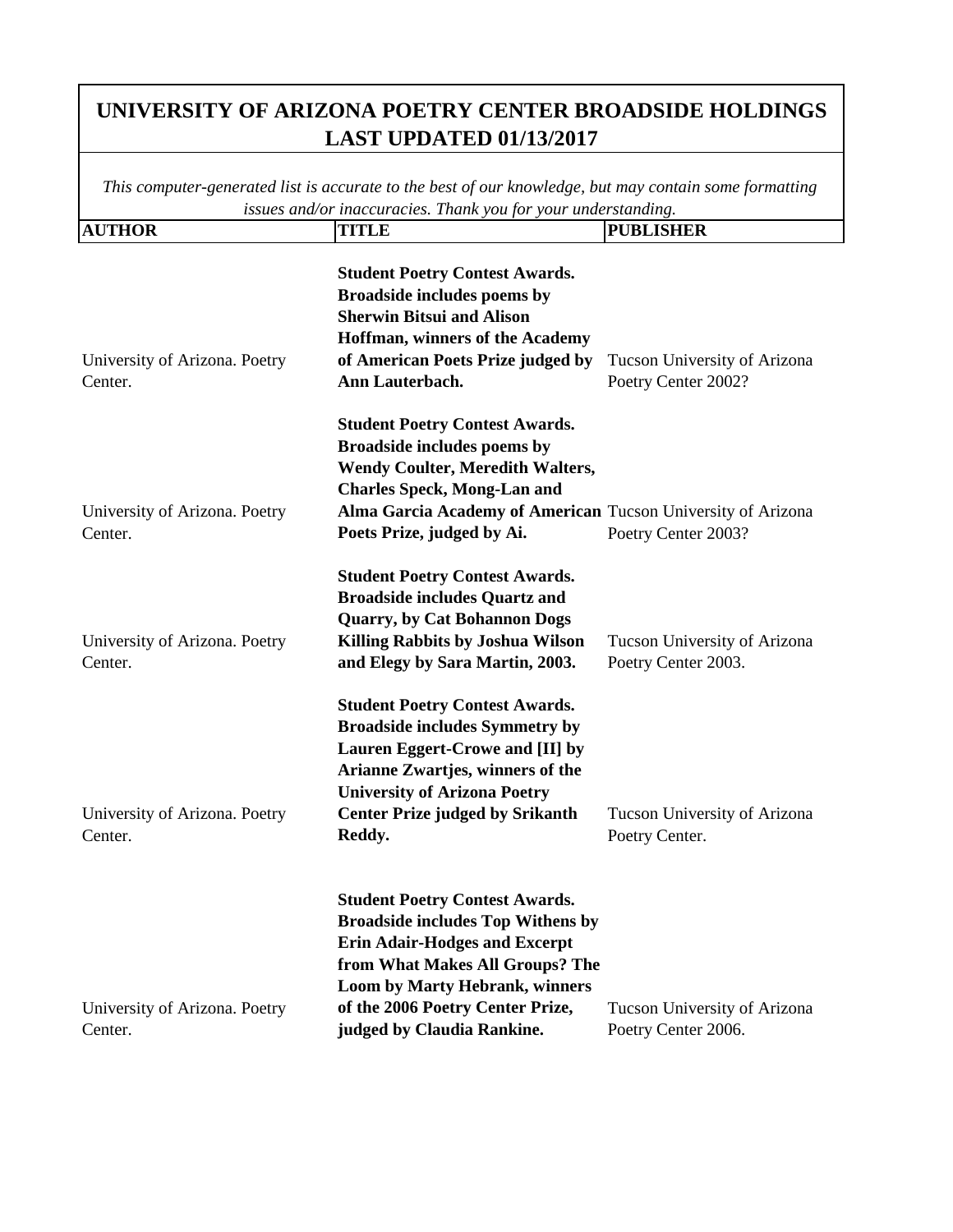| <b>AUTHOR</b>                            | <b>TITLE</b>                                                                                                                                                                                                        | <b>PUBLISHER</b>                                        |
|------------------------------------------|---------------------------------------------------------------------------------------------------------------------------------------------------------------------------------------------------------------------|---------------------------------------------------------|
| University of Arizona. Poetry<br>Center. | <b>Student Poetry Contest Awards.</b><br><b>Broadside includes Top Withens by</b><br><b>Erin Adair-Hodges and Excerpt</b><br>from What Makes All Groups? The Tucson University of Arizona<br>Loom by Marty Hebrank. | Poetry Center 2006.                                     |
| University of Arizona. Poetry<br>Center. | <b>Student Poetry Contest Awards.</b><br><b>Broadside includes Tracking</b><br><b>Sequence by Marty Hebrank</b><br><b>Poetry Center Constest Award</b><br>judged by Dan Beachy-Quick.                               | Tucson University of Arizona<br>Poetry Center 2005.     |
| University of Arizona. Poetry<br>Center. | <b>Student Poetry Contest Awards.</b><br>Includes poem excerpted from my<br>girlfriend keeps a detailed log of<br>dead birds & other poems by Molly Tucson University of Arizona<br>Cooney.                         | Poetry Center 2005.                                     |
| University of Arizona. Poetry<br>Center. | <b>The Ruth Stephan Poetry Center</b><br>presents Denise Levertov:<br><b>Wednesday, October 18.</b>                                                                                                                 | Tucson: University of Arizona<br>Poetry Center, [1967]. |
| University of Arizona. Poetry<br>Center. | The University of Arizona Poetry<br><b>Center presents James Wright:</b><br>Wed. February 21, 8:30 P.M.                                                                                                             | Tucson: University of Arizona<br>Poetry Center, [1973]. |
| University of Arizona. Poetry<br>Center. | The University of Arizona Poetry<br><b>Center presents Steven Orlen:</b><br><b>Wednesday, January 31.</b>                                                                                                           | Tucson: University of Arizona<br>Poetry Center, [1973]. |
| University of Arizona. Poetry<br>Center. | The University of Arizona Poetry<br>Center visiting poets and writers<br>reading series : spring 2005.<br>The University of Arizona, Ruth<br><b>Stephan Poetry Center presents</b>                                  | Tucson: University of Arizona<br>Poetry Center, 2005.   |
| University of Arizona. Poetry<br>Center. | <b>Thomas Kinsella reading from his</b><br>poetry: Wednesday, February 7,<br>1968.                                                                                                                                  | Tucson: University of Arizona<br>Poetry Center, 1968.   |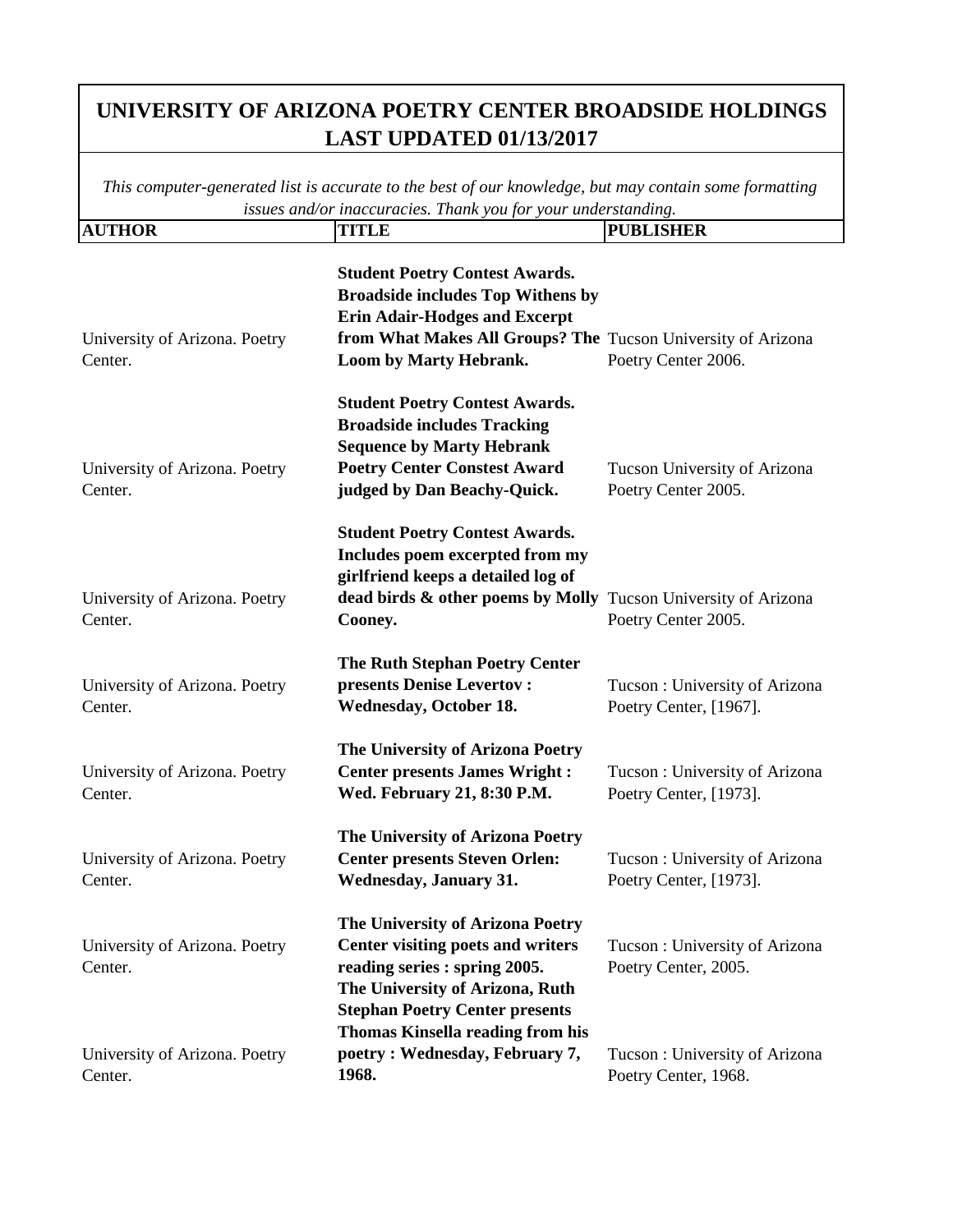| <b>AUTHOR</b>                 | <b>TITLE</b>                               | <b>PUBLISHER</b>                 |
|-------------------------------|--------------------------------------------|----------------------------------|
|                               |                                            |                                  |
|                               | <b>University of Arizona Poetry</b>        |                                  |
|                               | Center presents graduate student           |                                  |
|                               | poetry reading : Tony Hoagland,            |                                  |
|                               | <b>Greg Jalbert, Edward Nobles,</b>        |                                  |
| University of Arizona. Poetry | <b>Geoffrey Rubinstein, Elaine Witt</b>    | Tucson: University of Arizona    |
| Center.                       | Wednesday, October 14, 1981.               | Poetry Center, 1981.             |
|                               | <b>University of Arizona Poetry</b>        |                                  |
|                               | <b>Center presents Raymond Carver,</b>     |                                  |
| University of Arizona. Poetry | visiting fiction writer : Thursday,        | Tucson: University of Arizona    |
| Center.                       | March 15.                                  | Poetry Center, [1979].           |
|                               | <b>University of Arizona Poetry</b>        |                                  |
|                               | <b>Center presents Richard Shelton, of</b> |                                  |
| University of Arizona. Poetry | the Creative Writing faculty:              | Tucson: University of Arizona    |
| Center.                       | <b>Wednesday, September 13.</b>            | Poetry Center, [1978].           |
|                               |                                            | [Paradise Valley, Ariz.] :       |
|                               |                                            | Mummy Mountain Press for ASU     |
| Updike, John.                 | John Updike, Dream & reality               | Creative Writing, [198-]         |
| Updike, John.                 | July / John Updike.                        | [New York]: Knopf, [1993]        |
| Urrea, Luis Alberto.          | Lo                                         | Bella Luna Books 1995.           |
|                               |                                            | [San Francisco : Albion Books,   |
| Valentine, Jean.              | I dropped a plate / Jean Valentine.        | 2011.                            |
|                               |                                            |                                  |
|                               | Le faune / Paul Verlaine                   | [Great Britain]: London Arts     |
| Verlaine, Paul, 1844-1896.    | [translated by John Montague].             | Board, [1997?]                   |
|                               | Two boys bathing during a                  |                                  |
| Vuong, Ocean.                 | ceasefire / Ocean Vuong.                   | Tucson : Edge, 2015.             |
|                               | I blame the woods & keep the body          |                                  |
| Wade, Meg.                    | / Meg Wade.                                | Tucson, Ariz. : J. Pinon, [2013] |
|                               |                                            | Colorado Springs, Colo.: The     |
|                               |                                            | Press at Colorado College,       |
| Wagoner, David.               | Lost / David Wagoner.                      | $[1985]$ .                       |
|                               | <b>After Li Ching Chao / Anne</b>          | [West Branch, Iowa]: Toothpaste  |
| Waldman, Anne, 1945-          | Waldman.                                   | press, 1983.                     |
|                               | <b>Manatee--humanity / Anne</b>            | Woodstock, NY: Shivastan Pub.,   |
| Waldman, Anne, 1945-          | Waldman.                                   | 2008.                            |
|                               |                                            | Anchorage, AK : Nomadic Press,   |
| Waldman, Ken.                 | A week in Eek / Ken Waldman.               | [1998?]                          |
|                               |                                            |                                  |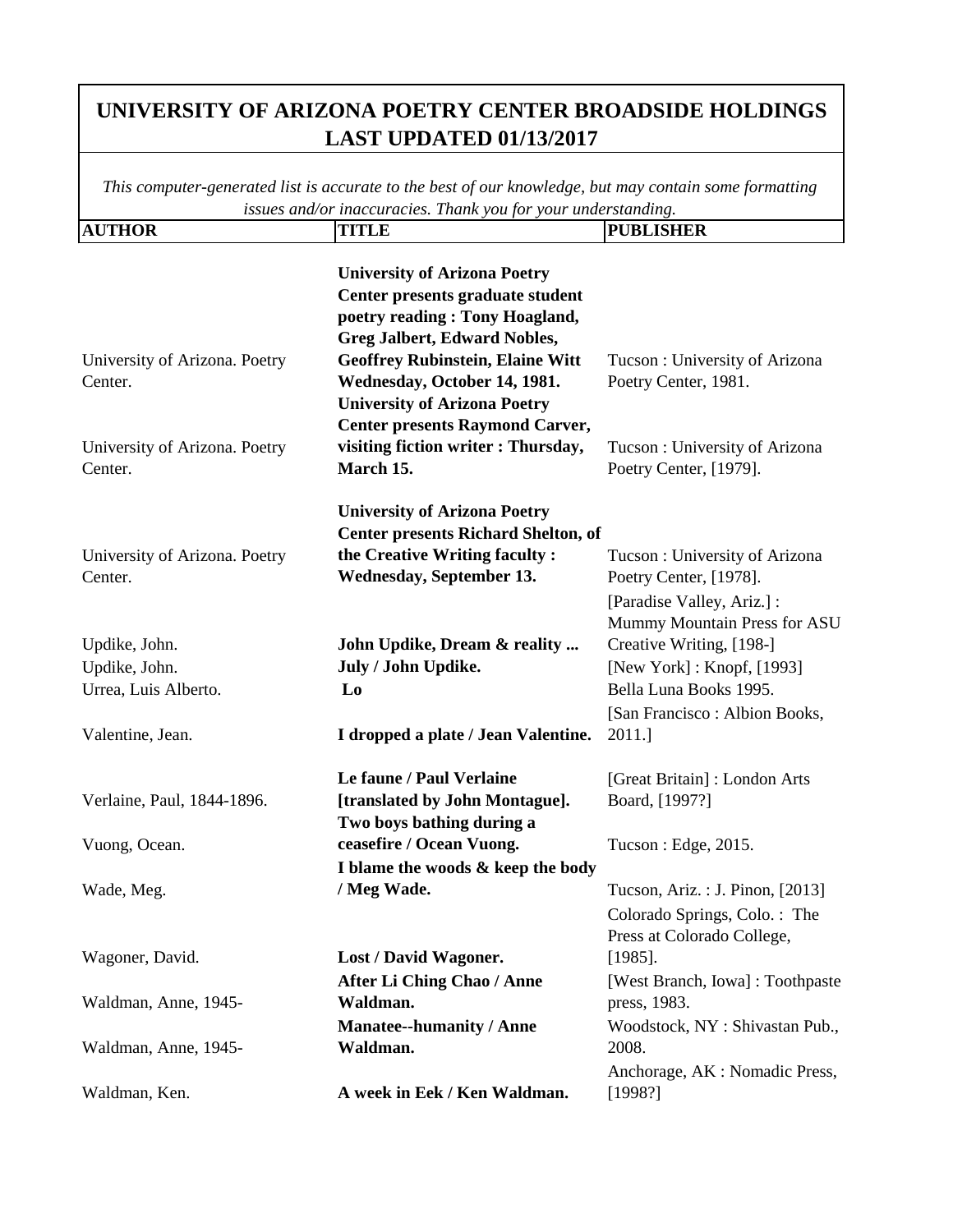| <b>AUTHOR</b>                  | <b>TITLE</b>                      | <br><b>PUBLISHER</b>            |
|--------------------------------|-----------------------------------|---------------------------------|
|                                |                                   | [United States?]: K. Waldman,   |
| Waldman, Ken.                  | Bill Stafford, 100 / Ken Waldman. | $[2015?]$ .                     |
|                                | Old-time fiddle lesson / Ken      | Anchorage, Alaska: Nomadic      |
| Waldman, Ken.                  | Waldman.                          | Press Poetry Postcards, [2015]. |
|                                |                                   | [United States?]: K. Waldman,   |
| Waldman, Ken.                  | Superhero sonnet / Ken Waldman.   | $[2015?]$ .                     |
|                                | Write me some way to recast       |                                 |
|                                | from Hephzibah Cemetery           | Tucson The University of        |
| Walker, Cody.                  | <b>April 1889.</b>                | Arizona Poetry Center 2006.     |
|                                |                                   | [San Francisco : Albion Books,  |
| Walker, Laura, 1966-           | Pine Warbler / Laura Walker.      | 2010.]                          |
|                                | The cabal of detachment / Mike    | [United States?]: Lake Country, |
| Wall, Mike.                    | Wall.                             | 2013.                           |
|                                | <b>Azure Creek / Wang Wei</b>     | [Fullerton, Calif.] : J. Cokas, |
| Wang, Wei, 701-761.            | translated by David Hinton.       | 2008.                           |
|                                |                                   | Santa Rosa Clamshell Press      |
| Ware, Marianne.                | <b>Last Father Poem.</b>          | 2002.                           |
|                                | The bride / Aleksander Wat;       |                                 |
|                                | translated by C. Milosz & L.      | Riverside, CA : VigodaPress,    |
| Wat, Aleksander.               | Nathan.                           | 2012.                           |
|                                |                                   | [San Francisco, CA : Albion]    |
| Webster, Kerri, 1971-          | Snow wool / Kerri Webster.        | Books, 2009].                   |
| Welch, James.                  | The Man from Washington           | Copperhead n.d.                 |
|                                |                                   | Santa Rosa The Clamshell Press  |
| Welin, Richard.                | <b>First of May.</b>              | 1988.                           |
|                                |                                   | Port Townsend Copper Canyon     |
| Whalen, Philip.                | Zenshinji [broadside].            | Press 1977.                     |
|                                | We have frequently printed the    |                                 |
| Whitman, Walt, 1819-1892.      | word democracy                    | n.p. n.d.                       |
|                                | The usual ratio of banality to    | [Minneapolis, Minnesota]: Rain  |
| Wier, Dara, 1949-              | wonder / Dara Wier.               | Taxi, 2015.                     |
|                                |                                   | Tucson, Ariz.: University of    |
| Wild, Peter, 1940-             | Puddles / Peter Wild.             | Arizona Poetry Center, n.d.     |
|                                | Poems composed as the pallbearer  |                                 |
|                                | took a break / Joshua Marie       | [Tucson]: New Michigan Press,   |
| Wilkinson, Joshua Marie, 1977- | Wilkinson.                        | 2010.                           |
|                                | The easement / Joshua Marie       | [Tucson, Ariz.] : New Michigan  |
| Wilkinson, Joshua Marie, 1977- | Wilkinson.                        | Press, 2013.                    |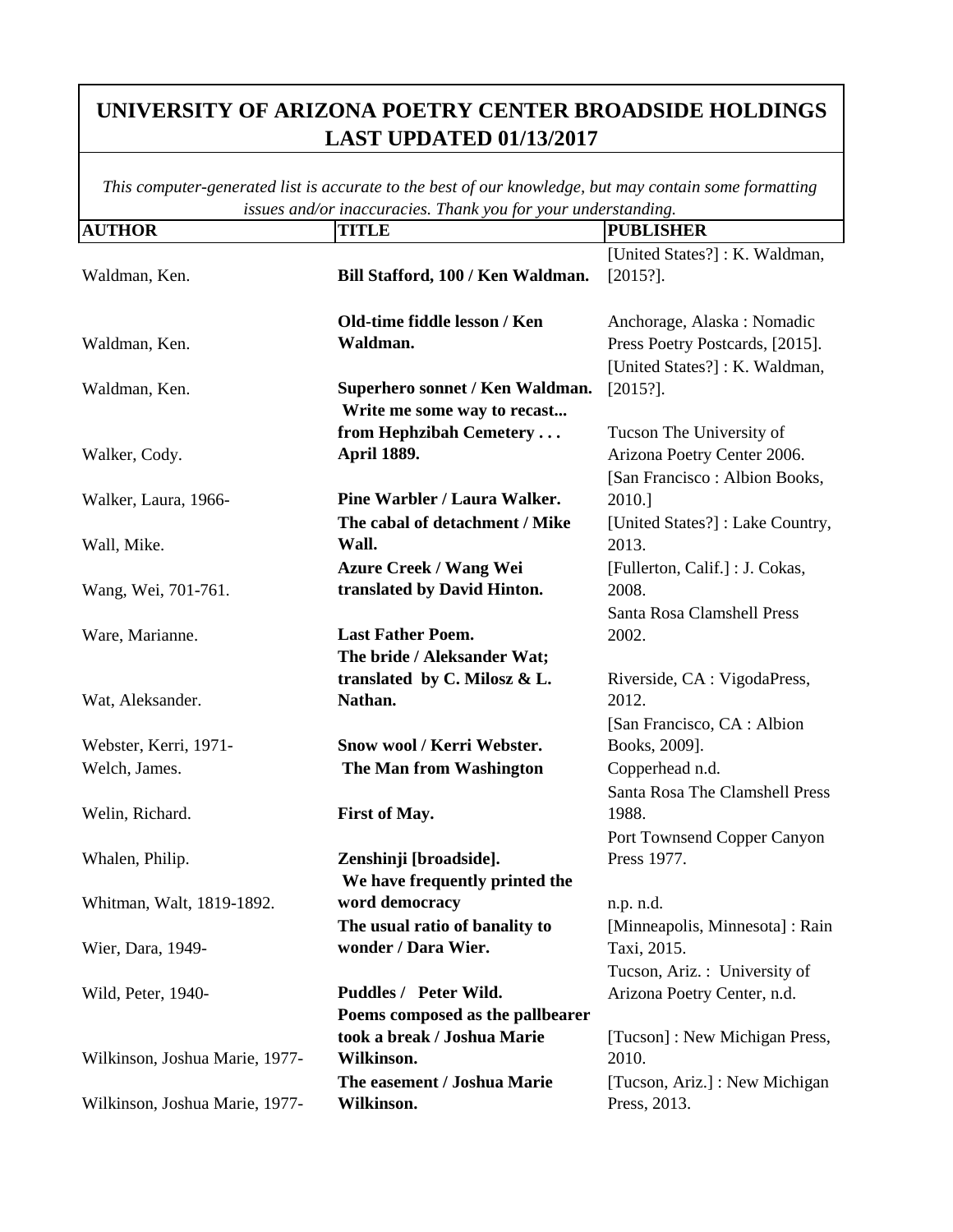| <b>AUTHOR</b>                     | <b>TITLE</b>                                                         | <b>PUBLISHER</b>                  |
|-----------------------------------|----------------------------------------------------------------------|-----------------------------------|
|                                   |                                                                      | Penland, N. C. : Karen Marie      |
| Wilkinson, Joshua Marie, 1977-    | Tremolo / Joshua Marie Wilkinson. Zimmerman, 2012.                   |                                   |
|                                   |                                                                      | Santa Rosa Clamshell Press        |
| Willard, Nancy.                   | In the Salt Marsh.                                                   | 2003.                             |
| Williams, Jonathan.               | Week No. 5                                                           | Tucson Chax Press 1987.           |
|                                   | <b>Miss Variant Bland / Roger</b>                                    |                                   |
|                                   | Williams drawing by Rafael                                           | [Brooklyn N.Y.] : Ugly Duckling   |
| Williams, Roger.                  | Kelman.                                                              | Presse, [2012?].                  |
|                                   | Could a national park be seen as a                                   |                                   |
|                                   | place of poetry? / Terry Tempest                                     | [Newport Beach, California?] : J. |
| Williams, Terry Tempest, author.  | Williams.                                                            | Cokas, 2016.                      |
|                                   |                                                                      | Santa Rosa Clamshell Press        |
| Williams, Timothy.                | Go Sit.                                                              | 2002.                             |
| Williams, William Carlos, 1883-   |                                                                      |                                   |
| 1963.                             | <b>Coda: from 'Rogation Sunday'</b>                                  | Copperhead Press n.d.             |
|                                   | A species is an idea / Elizabeth                                     | New York: Center for Book         |
| Willis, Elizabeth.                | Willis.                                                              | Arts, 2009.                       |
|                                   | The foresters / by Alexander                                         | Sebastopol, Calif. : J. Necker,   |
| Wilson, Alexander, 1766-1813.     | Wilson.                                                              | 1978.                             |
|                                   |                                                                      | Riverside, Calif.: Vigoda Press,  |
| Wojaczek, Rafal, 1945-1971.       | Sleepy hair  / Rafal Wojaczek.                                       | [2014?]                           |
|                                   | In tattern (excerpt) / Uljana Wolf                                   |                                   |
|                                   | translated from the German by                                        | [Brooklyn, N.Y.] : Belladonna*    |
| Wolf, Uljana, 1979-               | <b>Shane Anderson.</b>                                               | Collaborative, 2015.              |
| Wood, Joseph P. (Joseph Patrick), |                                                                      |                                   |
| 1975-                             | End days suite / Joseph P. Wood.                                     | Tucson: Edge, 2014.               |
|                                   |                                                                      | Chicago The Poetry Center of      |
| Wright, Franz, 1953-              | Prescience                                                           | Chicao 2004                       |
|                                   | Dwell in my house / Mark                                             | Bennington, Vermont: Word &       |
| Wunderlich, Mark, 1968-           | Wunderlich.                                                          | Image Lab, 2015.                  |
|                                   |                                                                      | [New York :] Center for Book      |
| Yang, Jeffrey.                    | Wolf shadow / Jeffrey Yang.                                          | Arts, 2001.                       |
|                                   |                                                                      | [New York, N.Y.] : Center for     |
| Yau, John, 1950-                  | Broken sonnet / John Yau.                                            | Book Arts, , [2003].              |
| Yeats, W. B. (William Butler),    |                                                                      |                                   |
| 1865-1939.                        | <b>Crazy Jane on the King</b>                                        |                                   |
|                                   |                                                                      | n.p. n.d.                         |
|                                   | [The rat can't resist] / Yosa Buson [Portland, Ore.] : Tavern Books, |                                   |
| Yosa, Buson, 1716-1784.           | translated by Franz Wright.                                          | 2011.                             |
|                                   |                                                                      |                                   |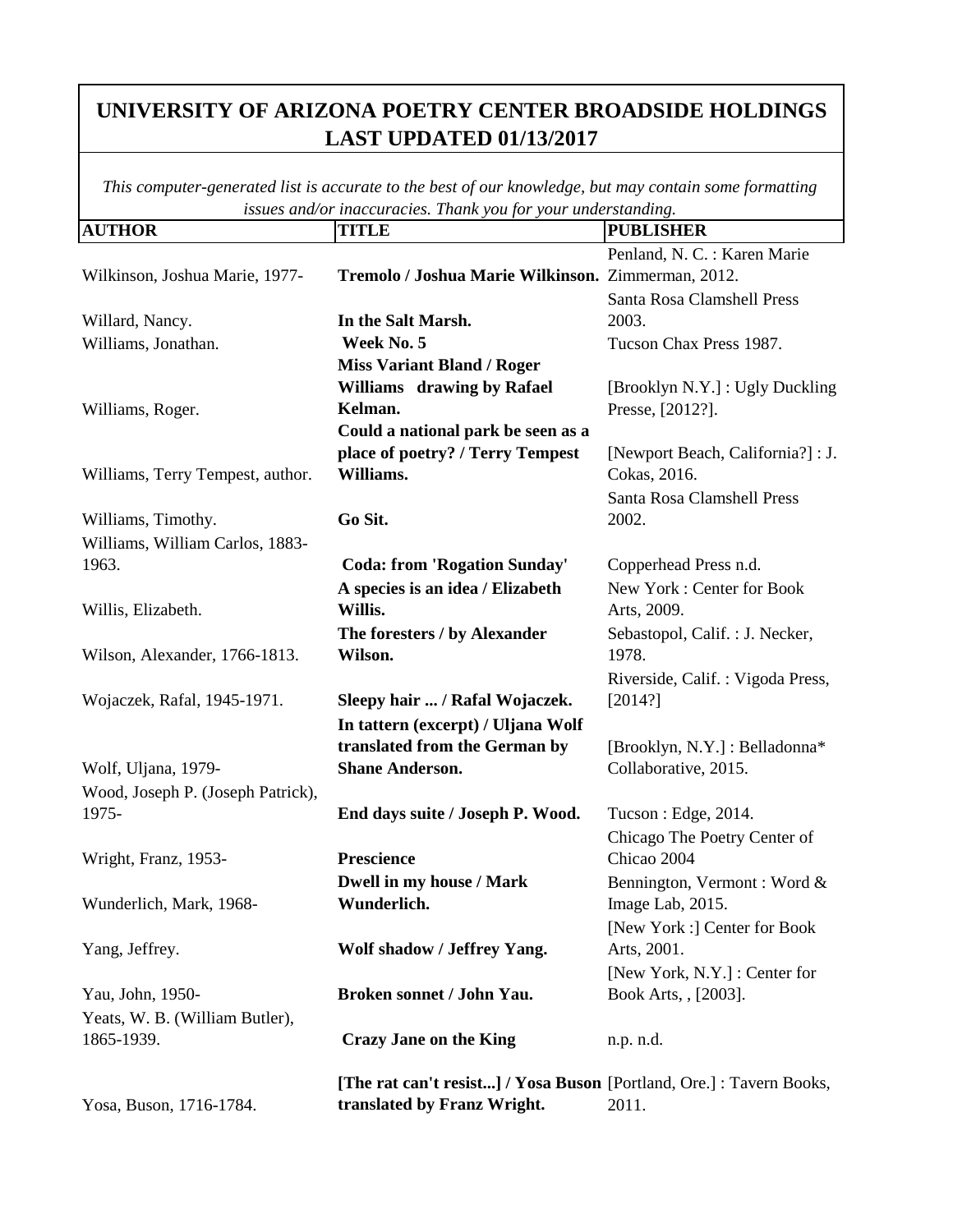| <b>AUTHOR</b>                               | issues ana/or maccuracies. Thank you for your undersidiating.<br><b>TITLE</b> | <b>PUBLISHER</b>                 |
|---------------------------------------------|-------------------------------------------------------------------------------|----------------------------------|
|                                             | Geography of the near past / Al                                               |                                  |
| Young, Al, 1939-                            | Young.                                                                        | Berkeley: Poltroon Press, 2006.  |
|                                             | Be careful / Natan Zach translated                                            | [Portland, Ore.] : Tavern Books, |
| Zach, Nathan, 1930-                         | by Peter Everwine.                                                            | 2011.                            |
|                                             |                                                                               |                                  |
|                                             | Rasgado /Torn / Lila Zemborain                                                | [New York : ] Center for Book    |
| Zemborain, Lila, 1955-                      | translated by Rosa Alcalá.                                                    | Arts, 2002.                      |
|                                             | 'Okokoi: Mourning Dove / Ofelia                                               |                                  |
| Zepeda, Ofelia.                             | Zepeda.                                                                       | [Tucson]: Kore Press, 2005.      |
|                                             |                                                                               |                                  |
|                                             | From Verses on bird / Zhang Er                                                |                                  |
|                                             | translated from Chinese by Eleni                                              | [New York, N.Y.?] : Goats and    |
| Zhang, Er.                                  | Sikelianos with the author.                                                   | Compasses, 1999.                 |
|                                             |                                                                               |                                  |
|                                             | From a painting of a cat / Pa-Ta-                                             | [Port Townsend, Wash.?]:         |
| Zhu, Da, 1626-approximately 1705. Shan-Jen. |                                                                               | Copper Canyon Press, [2000?]     |
|                                             |                                                                               | [Tucson, Ariz.: Kore Press,      |
| Zimmerman, S. (Sol)                         | Bat heart.                                                                    | 1997]                            |
|                                             |                                                                               | [Tucson, Ariz.] : Kore Press,    |
| Zimmerman, S. (Sol)                         | On lying.                                                                     | [1996]                           |
|                                             | in which case the tongue and body                                             |                                  |
|                                             | do not form right angles and                                                  | Tucson University of Arizona     |
| Zwartjes, Arianne.                          | <b>Pastoral</b>                                                               | Poetry Center 2006.              |
|                                             | <b>Assault interference / by Erin</b>                                         |                                  |
| Zwiener, Erin.                              | Zwiener.                                                                      | Tucson : Edge, 2015.             |
|                                             |                                                                               |                                  |
|                                             | [Kropotkin's Lighthouse                                                       | London: Kropotkin's Lighthouse   |
|                                             | Publications: March 1975 catalog.] Publications, [1975].                      |                                  |
|                                             |                                                                               | [Brooklyn, NY]: Ugly Duckling    |
|                                             | [PEN High Line broadsides].                                                   | Presse, [2011]                   |
|                                             | [Printed ephemera of Perishable                                               | [Mt. Horeb, Wis.: Perishable     |
|                                             | Press Limited].                                                               | Press, 1981-]                    |
|                                             | [Printing ephemera of Perishable                                              | [Mt. Horeb, Wis.: Perishable     |
|                                             | Press Limited].                                                               | Press, 1981-]                    |
|                                             | [Prospectus for Do not go gentle :                                            |                                  |
|                                             | poetry and prose from behind the                                              | Tucson, Ariz.: Blue Moon Press,  |
|                                             | walls.]                                                                       | 1977.                            |
|                                             |                                                                               |                                  |
|                                             | [Prospectus for Pick : a magazine                                             | London: Pick Publications,       |
|                                             | of contemporary poetry.]                                                      | $[1974?]$ .                      |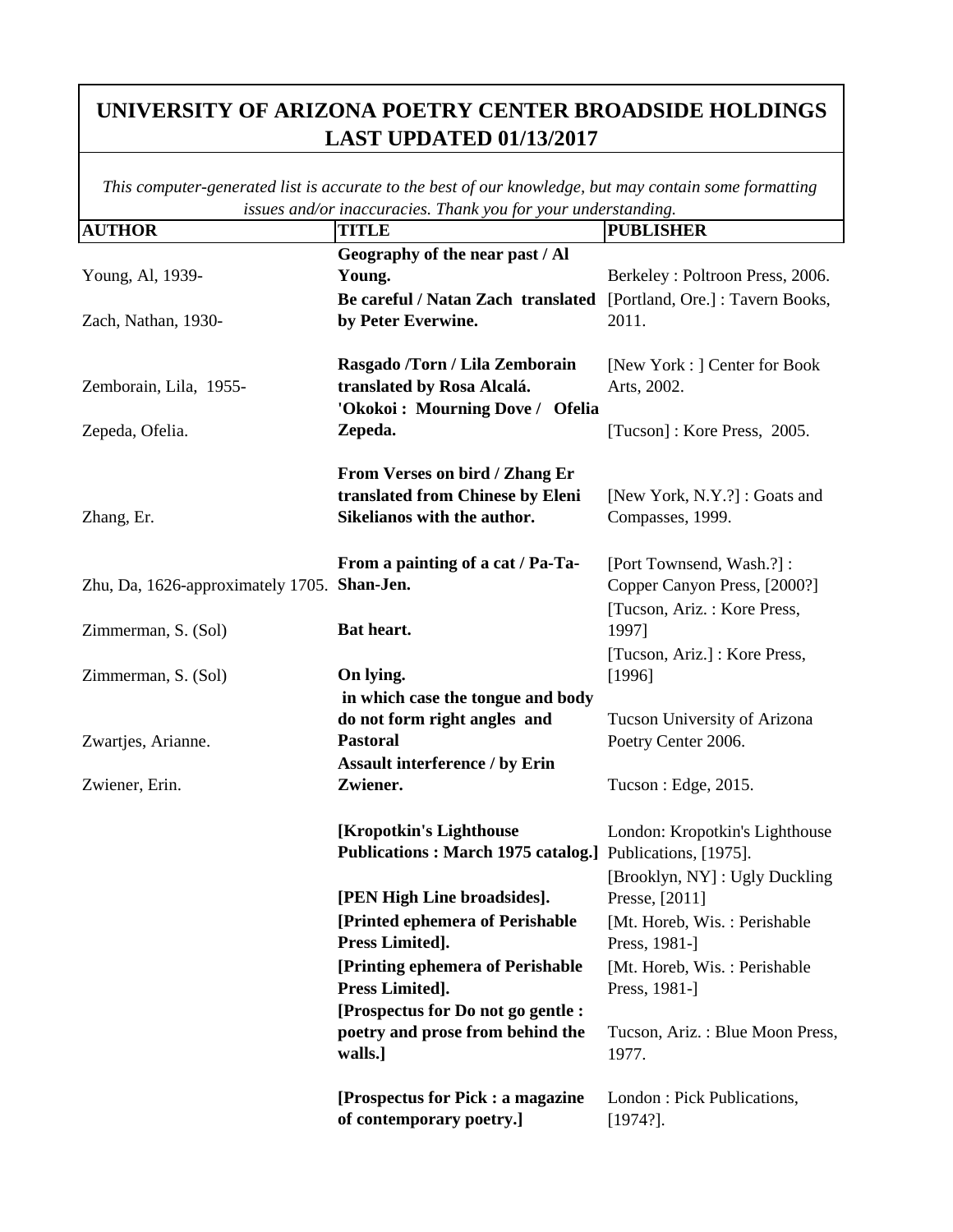|               | issues ana/or inaccuracies. I nank you for your unaerstanaing. |                                   |
|---------------|----------------------------------------------------------------|-----------------------------------|
| <b>AUTHOR</b> | <b>TITLE</b>                                                   | <b>PUBLISHER</b>                  |
|               | [Prospectus for The new Diana's                                | Providence, R.I. : [Diana's       |
|               | <b>Bimonthly.</b> ]                                            | Bimonthly], [1974?]               |
|               | [Shin] : poems from the 1978                                   | [Port Townsend, Wash.]: Copper    |
|               | <b>Poetry Symposium.</b>                                       | Canyon Press, c1978.              |
|               |                                                                |                                   |
|               | [The Printed poem/the poem as                                  |                                   |
|               | print : twenty-four broadsides of                              | [Colorado Springs, Colo.] : Press |
|               | American poetry].                                              | at Colorado College, [1985-1986]  |
|               | [this dolorous stroke] / Compline                              |                                   |
|               | 2014.                                                          | Oakland, Calif.: Compline, 2014.  |
|               | [Yellow edenwald field release                                 | [Buffalo, N.Y.: Yellow            |
|               | party postcards].                                              | Edenwald Field, 2007-2008?]       |
|               | 1989 The Year of the Snake A                                   |                                   |
|               | <b>Calendar of Poetry, Fiction, and</b>                        |                                   |
|               | Drawings.                                                      | Tucson Pima College 1988.         |
|               | <b>4th annual Lesbian Writers</b>                              | [Chicago, Ill.] : Lesbian Writers |
|               | Conference [picture].                                          | Conference, [1977].               |
|               | A Catalogue of the Books and                                   |                                   |
|               | <b>Manuscripts To Be Sold at a</b>                             |                                   |
|               | <b>Private Auction on November 19,</b>                         |                                   |
|               | 1960 for the Benefit of the Modern                             |                                   |
|               | <b>Poetry Association Following a</b>                          |                                   |
|               | Dinner in Honor of Mr. W.H.                                    |                                   |
|               | Auden.                                                         | Chicago, IL Arts Club 1960.       |
|               | A catalogue of the books and                                   |                                   |
|               | manuscripts to be sold at private                              |                                   |
|               | auction on November 19, 1960 for                               |                                   |
|               | the benefit of The Modern Poetry                               |                                   |
|               | Association, following a dinner in                             |                                   |
|               | honor of Mr. W.H. Auden : Mr.                                  |                                   |
|               | John Ciardi, Auctioneer.                                       | Chicago: Arts Club, [1960]        |
|               |                                                                |                                   |
|               | A Language I Do Not Know Poems Edinburgh, Scotland Morning     |                                   |
|               | <b>Translated from Estonian.</b>                               | Star Publications 1994.           |
|               | A New Home for the Poetry Center                               |                                   |
|               | For Lifelong Readers, Writers and                              |                                   |
|               | <b>Lovers of Literature.</b>                                   | Tucson Poetry Center n.d.         |
|               |                                                                |                                   |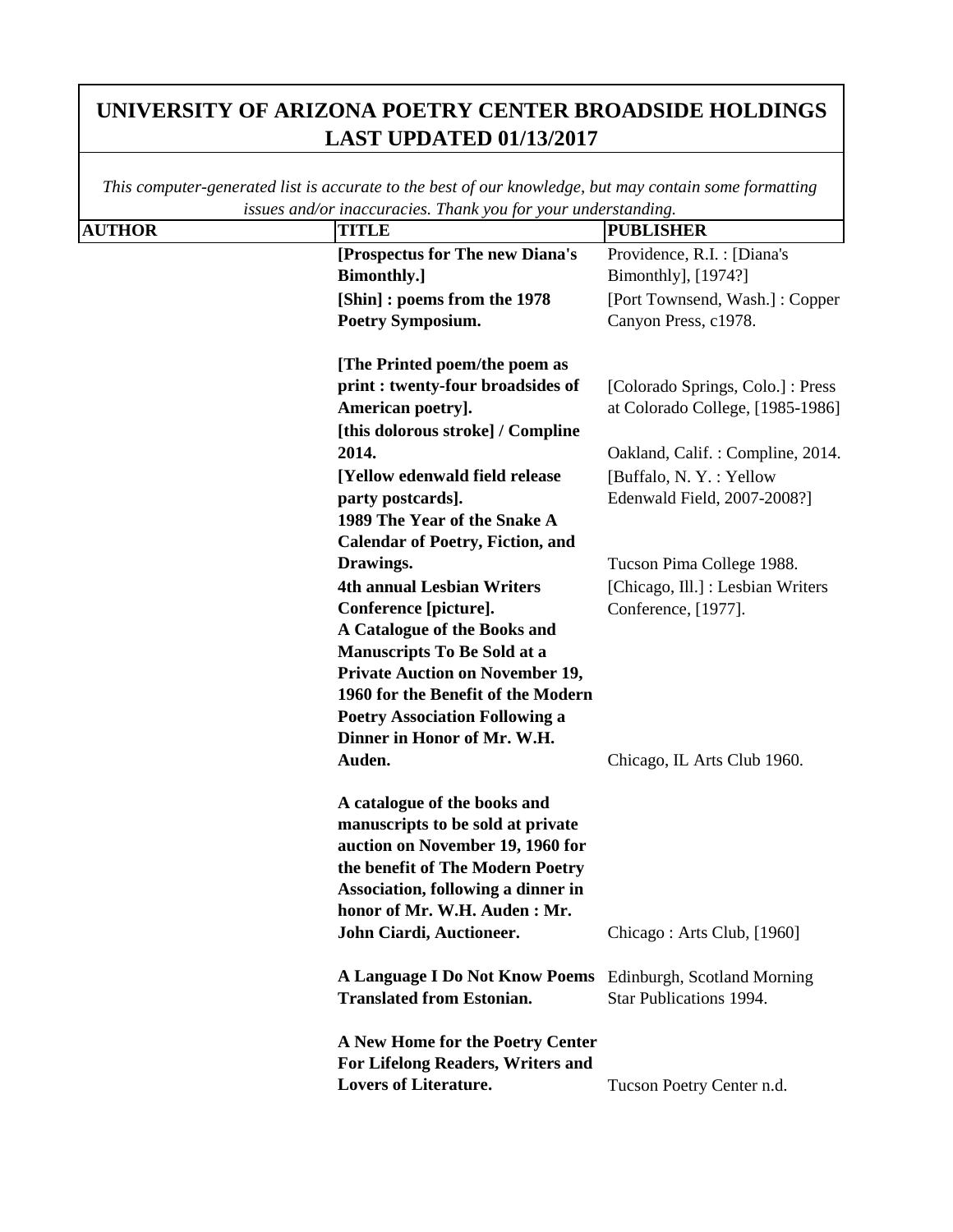|               | issues and/or inaccuracies. Thank you for your understanding.                                                                                                                                                                         |                                                                                                                  |
|---------------|---------------------------------------------------------------------------------------------------------------------------------------------------------------------------------------------------------------------------------------|------------------------------------------------------------------------------------------------------------------|
| <b>AUTHOR</b> | <b>TITLE</b>                                                                                                                                                                                                                          | <b>PUBLISHER</b>                                                                                                 |
|               | A poet's bestiary : a fall 2006<br>exhibit at the UofA Poetry Center -<br>October 18 - December 5, 2006.                                                                                                                              | [Tucson, Ariz.: University of<br>Arizona Poetry Center], 2006.                                                   |
|               | <b>Anonymous songs by Greek-Jewish</b><br>women prisoners in Auschwitz /<br>translated from the modern<br>demotic Greek by Edouard Roditi.<br>Architrave                                                                              | Santa Rosa, Calif. : Clamshell<br>Press, c1984.<br>St. Louis, MO: Architrave Press,<br>[2011]                    |
|               | Arizona border radio project 1995. [Ariz.]: Xicanindio Artes, 1995.<br><b>Because We Say So Summer</b><br><b>Solstice Revival Jam.</b>                                                                                                | Tucson Among Other Things n.d.                                                                                   |
|               | <b>Bilingual Education at the</b><br>Threshold of the 21st Century 19th Tucson The University of<br><b>Annual International Bilingual-</b><br><b>Bicultural Education Conference.</b><br>Broadside set #1 / David Wevill<br>[et al.]. | Arizona - American Indian<br>Graduate Center 1990.<br>Portland, Or. Salt Lake City,<br>Utah: Tavern Books, 2011. |
|               | <b>Burning Deck postcards: the first</b><br>ten / William Bronk  [et al.]<br><b>Burning deck postcards : the</b>                                                                                                                      | [Providence, R.I. : Burning Deck,<br>1974]                                                                       |
|               | second ten / [by James Camp  et<br>al.]                                                                                                                                                                                               | [Providence, R.I. : Burning Deck,<br>1975?]                                                                      |
|               | Burning Deck Postcards The Third Providence Burning Deck Press<br>Ten.                                                                                                                                                                | no date.                                                                                                         |
|               | <b>Burning Deck Postcards: The</b><br>fourth ten.                                                                                                                                                                                     | Providence, R.I., Burning Deck<br>Press, 1978.                                                                   |
|               | <b>Celebrate National Poetry Month,</b><br><b>April 2004.</b>                                                                                                                                                                         | Tucson University of Arizona<br>Poetry Center and the College of<br>Humanities April 2004.                       |
|               | <b>Celebrating Bukowski July 16-</b><br><b>August 16, 2004.</b>                                                                                                                                                                       | Tucson University of Arizona<br>Poetry Center 2004.                                                              |
|               | Cloud maidens / translated by<br>Amali Rodrigo.                                                                                                                                                                                       | [Oxford]: Modern Poetry in<br>Translation, 2016.                                                                 |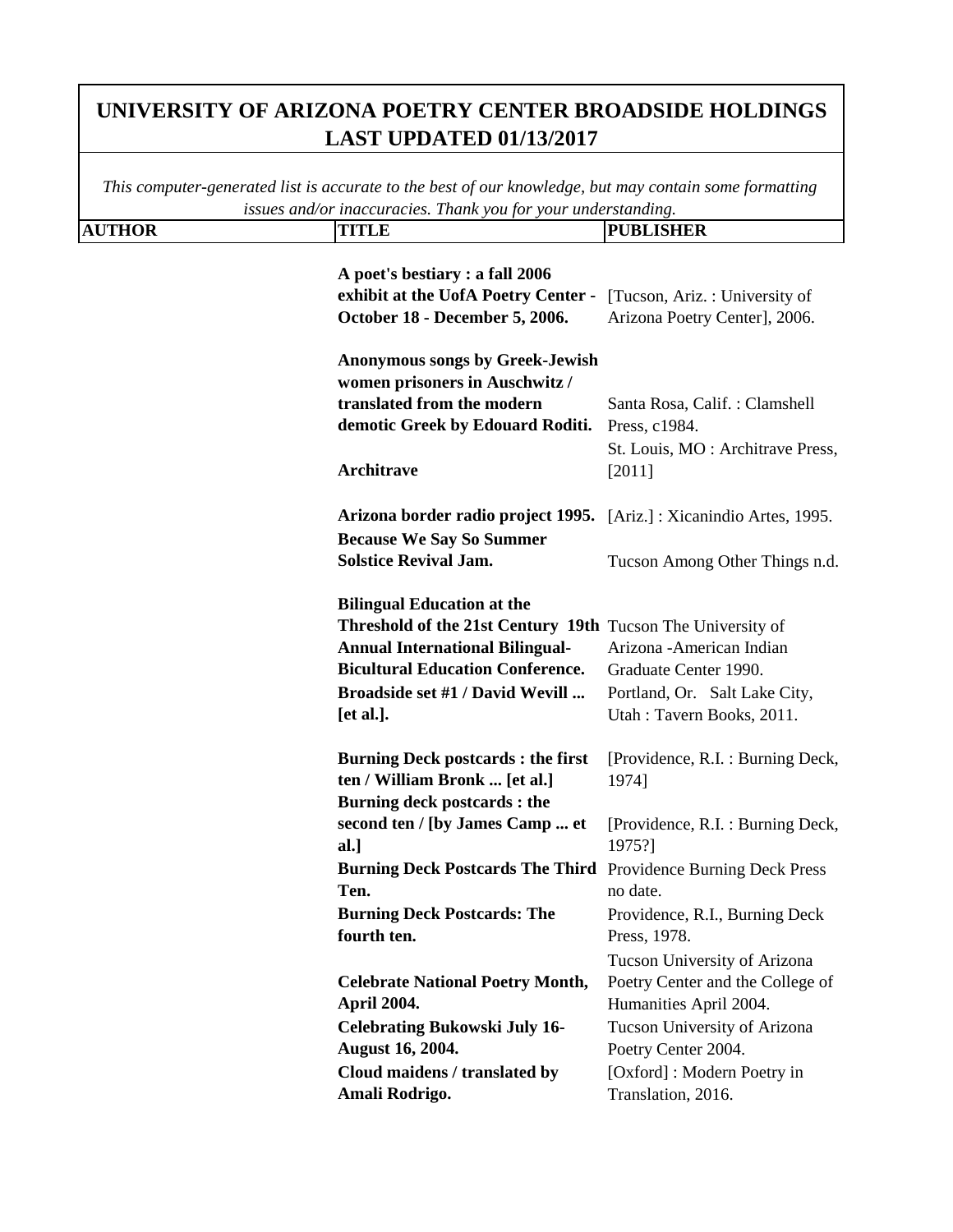|               | issues ana/or maccuracies. Thank you for your undersidiating. |                                 |
|---------------|---------------------------------------------------------------|---------------------------------|
| <b>AUTHOR</b> | <b>TITLE</b>                                                  | <b>PUBLISHER</b>                |
|               | <b>Coffee House Press Open House</b>                          | Minneapolis, MN Coffee House    |
|               | Flyer.                                                        | Press 1989.                     |
|               | <b>Cold Mountain</b>                                          | n.p. n.d.                       |
|               |                                                               | Port Townsend, Wash.: Copper    |
|               | Copperhead three.                                             | Canyon Press, c1976.            |
|               |                                                               |                                 |
|               |                                                               | Port Townsend, WA Copper        |
|               | <b>Copperhead Two</b>                                         | Canyon Press/Copperhead 1975.   |
|               |                                                               |                                 |
|               |                                                               | Tucson High School Auditorium,  |
|               |                                                               | Tucson, AZ The University of    |
|               |                                                               | Arizona Poetry Center, The      |
|               |                                                               | Phoenix Indian Center, The      |
|               |                                                               | Lamplight Reading Series, and   |
|               | <b>Cultural Generations: Readings by</b>                      | Growing Poetry Productions      |
|               | <b>Native American Poets.</b>                                 | Monday, December 9, 2003.       |
|               | Deep Rivers, A Portfolio 20                                   |                                 |
|               | <b>Contemporary Black American</b>                            |                                 |
|               | Poets.                                                        | Detroit, MI Lotus Press 1978.   |
|               | <b>Elegies</b>                                                | n.p. n.d.                       |
|               |                                                               |                                 |
|               | Elizabeth Bishop: Paintings Jan 7-                            |                                 |
|               | Feb 7 1993/Key West Florida                                   | Key West, FL n.p. 1993.         |
|               |                                                               | [Philadelphia] : Fact-Simile    |
|               | <b>Equinox tinysides.</b>                                     | Editions, 2012?                 |
|               | <b>Etherdome ephemera: Susan</b>                              |                                 |
|               | <b>Manchester, Lisa Rappaport, and</b>                        | San Francisco: Etherdome Press, |
|               | <b>Erica Lewis.</b>                                           | 2009.                           |
|               | <b>Fall into Fire Revival Jam Summer</b>                      |                                 |
|               | 1993 Fresh Poets and Open Mike:                               | Tucson Among Other              |
|               | <b>Alison Deming.</b>                                         | Things/Kore Press 1993.         |
|               |                                                               | Tucson Sponsored by the         |
|               | <b>Fifth Annual Bilingual Corrido</b>                         | University of Arizona Poetry    |
|               | <b>Contest for High School Students,</b>                      | Center and the College of       |
|               | 2004.                                                         | Humanities 2004.                |
|               |                                                               | Tucson, AZ Sponsored by the     |
|               | <b>Fifth Annual Bilingual Corrido</b>                         | University of Arizona Poetry    |
|               | <b>Contest For High School Students,</b>                      | Center and the College of       |
|               | 2004.                                                         | Humanities 2004.                |
|               |                                                               |                                 |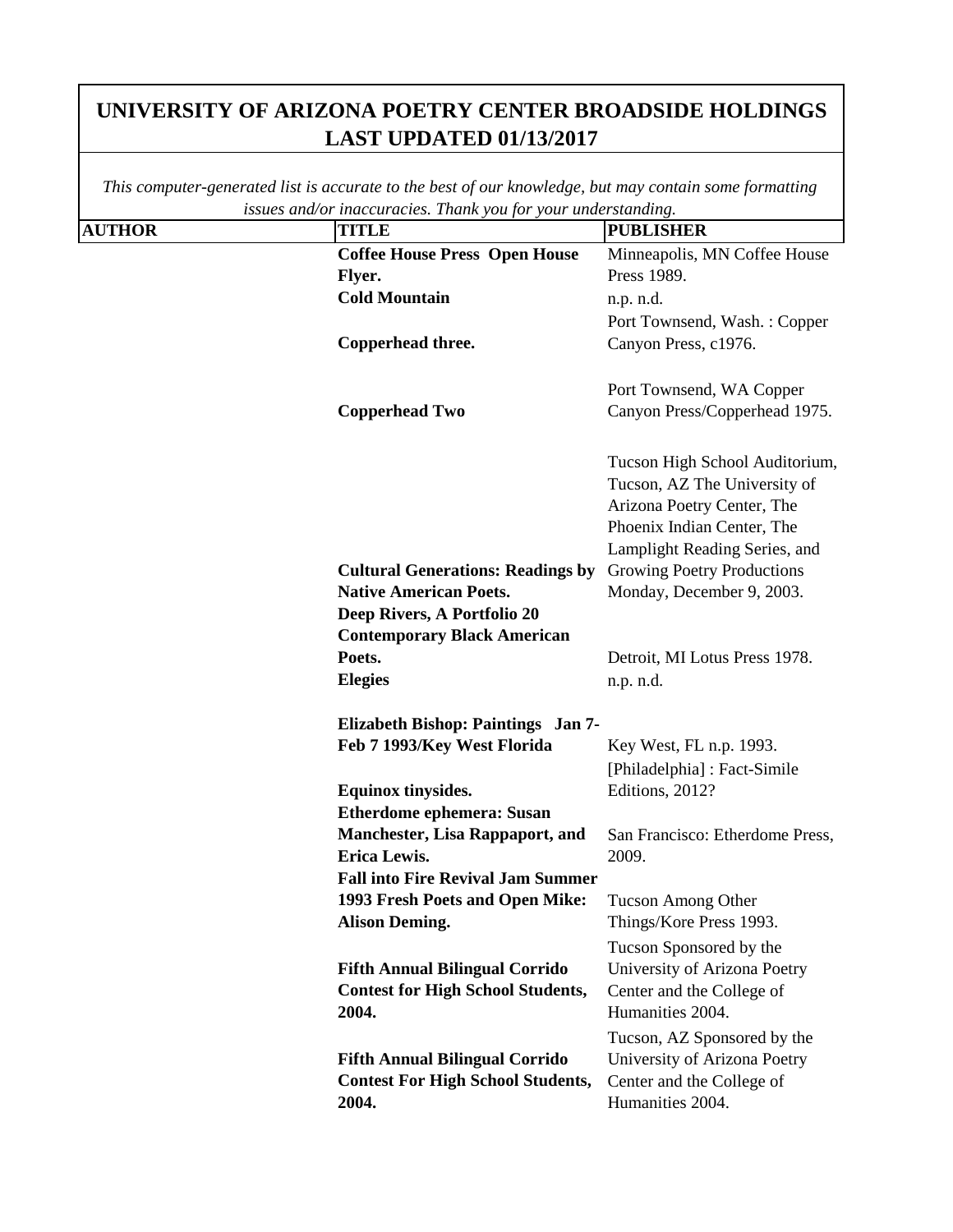|               | issues ana/or inaccuracies. I nank you jor your unaersianaing. |                                     |
|---------------|----------------------------------------------------------------|-------------------------------------|
| <b>AUTHOR</b> | <b>TITLE</b>                                                   | <b>PUBLISHER</b>                    |
|               | <b>Fifth annual Lesbian Writers</b>                            | Chicago, Ill. : Lesbian Writers     |
|               | Conference [picture].                                          | Conference, 1978.                   |
|               | <b>First Impressions 1979 Poetry</b>                           | Port Townsend, WA Copper            |
|               | Symposium.                                                     | Canyon Press 1979.                  |
|               | For its music : Southwestern                                   |                                     |
|               | Poetry Festival / the Academy of                               |                                     |
|               | <b>American Poets Arizona State</b>                            |                                     |
|               | <b>University Creative Writing</b>                             |                                     |
|               | <b>University of Arizona Poetry</b>                            | [Paradise Valley, Ariz.?] :         |
|               | Center.                                                        | Mummy Mountain Press, 1989?         |
|               | <b>Homero Aridjis Reading and</b>                              |                                     |
|               | <b>Lecture Announcement.</b>                                   | Tucson UA n.d.                      |
|               | I digress : The University of                                  | [Tucson, Ariz.] : The University    |
|               | <b>Arizona Book Art Collective Fall</b>                        | of Arizona Book Art Collective,     |
|               | 2012 exchange.                                                 | 2012.                               |
|               | <b>Lesbian Writers Conference</b>                              | [Chicago, Ill.] : Lesbian Writers   |
|               | [picture].                                                     | Conference, [1974].                 |
|               |                                                                | <b>Slanting Rain Graphic Design</b> |
|               | <b>Literary Utah</b>                                           | 1990.                               |
|               |                                                                | n.p. The Caucus of Literary Arts    |
|               | <b>Literature: Words Work</b>                                  | n.d.                                |
|               | <b>Lucille Clifton slept here</b>                              | Sebastopol, Calif.: Iota Press,     |
|               | [broadside].                                                   | 2011.                               |
|               | <b>Mazazine Poster Series.</b>                                 | Tucson Pima College.                |
|               |                                                                | The Academy of American Poets       |
|               | National Poetry Month--April 1999. 1999.                       |                                     |
|               |                                                                |                                     |
|               | Native voices indigenous language                              | [Tucson, Ariz.] : University of     |
|               | & poetry symposium : 2007.                                     | Arizona Poetry Center, 2007.        |
|               |                                                                | Tucson University of Arizona        |
|               | <b>New Chicano Writing</b>                                     | Press n.d.                          |
|               | <b>Obsidian Announcement.</b>                                  | Tucson Obsidian n.d.                |
|               | Open cut : an Iodine summer                                    | Charlotte, N.C. : Iodine Poetry     |
|               | broadside 2007.                                                | Journal, 2007.                      |
|               | <b>Open Cut An Iodine Summer</b>                               |                                     |
|               | Broadside 2008.                                                | Iodine 2008.                        |
|               | <b>Open Cut, an Idodine Summer</b>                             | Charlotte Iodine Poetry Journal     |
|               | Broadside [2006] 2006.                                         | Spring/Summer 2006.                 |
|               |                                                                | [San Francisco] : Nevada/Tattoo,    |
|               | Peace amongst the ants.                                        |                                     |
|               |                                                                | [1969]                              |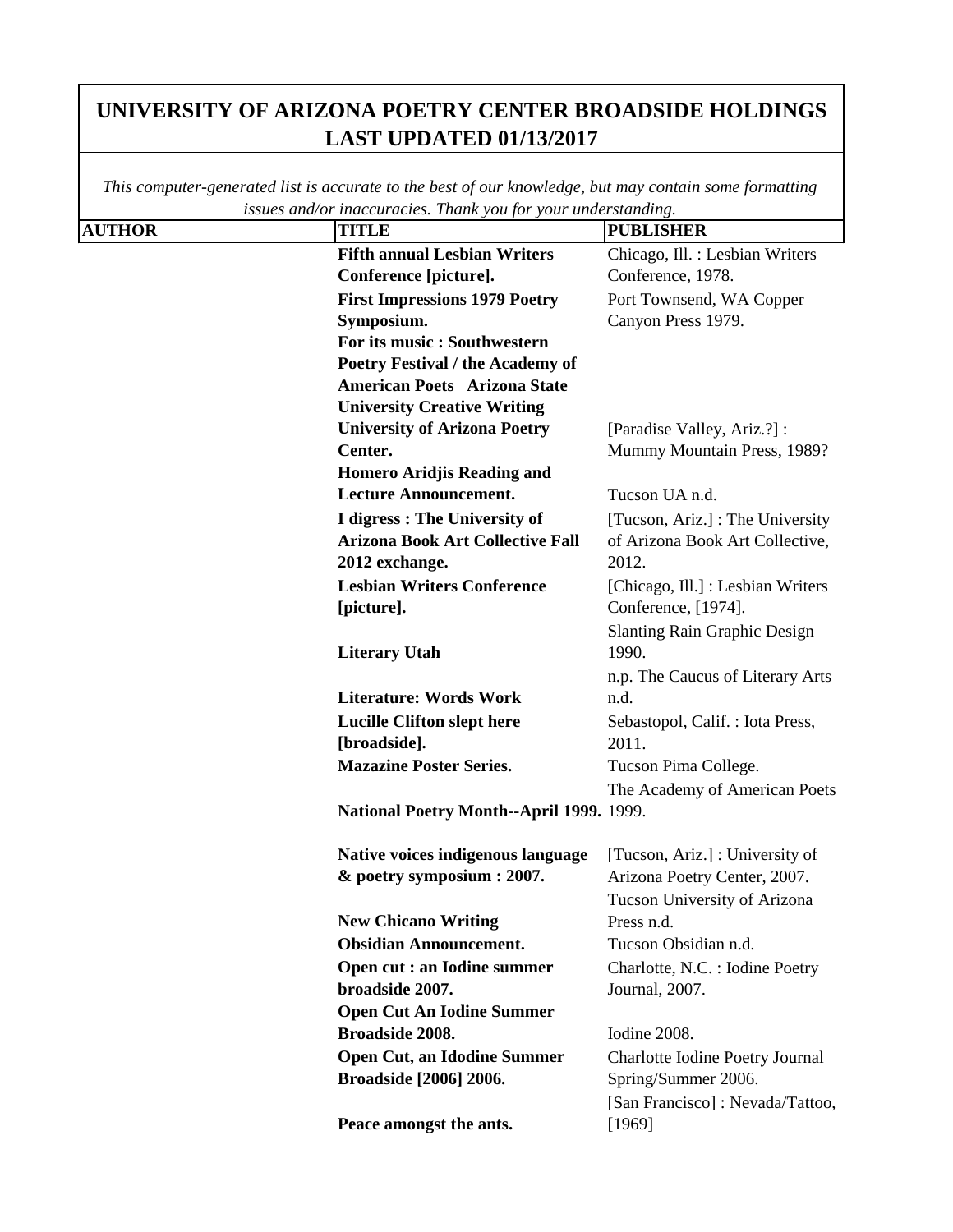| This computer-generated list is accurate to the best of our knowledge, but may contain some formatting<br>issues and/or inaccuracies. Thank you for your understanding. |                                                                                                                                                                                                                                                 |                                                                                                          |
|-------------------------------------------------------------------------------------------------------------------------------------------------------------------------|-------------------------------------------------------------------------------------------------------------------------------------------------------------------------------------------------------------------------------------------------|----------------------------------------------------------------------------------------------------------|
| <b>AUTHOR</b>                                                                                                                                                           | <b>TITLE</b>                                                                                                                                                                                                                                    | <b>PUBLISHER</b>                                                                                         |
|                                                                                                                                                                         | <b>Persona Unbound Reading</b><br>Poems octavo eleven poems / by<br>five writers.                                                                                                                                                               | Tucson University of Arizona<br>1993.<br>[Yankton, S.D.: Prairie Town]<br>Press, c1977]                  |
|                                                                                                                                                                         | Poems on the Underground.                                                                                                                                                                                                                       | London, Eng. The British<br>Council/The British Museum n.d.                                              |
|                                                                                                                                                                         | Poetics and Politics A Series of<br><b>Readings by Native American</b><br>Writers at the Auditorium, Center<br>for Creative Photography,<br>University of Arizona, Tucson.<br>Poetics and politics : a series of<br>readings by Native American | Tucson University of Arizona<br>Poetry Center 1991.                                                      |
|                                                                                                                                                                         | writers.<br>Poetics and politics 2011 : a series<br>of readings by American Indian<br>writers / Ofelia Zepeda Luci<br>Tapahonso Franci Washburn<br>Leslie Marmon Silko Gerald<br>Vizenor.                                                       | [S. 1.: n.p.], 1991.<br>Tucson: University of Arizona<br>Department of American Indian<br>Studies, 2011. |
|                                                                                                                                                                         | Poetics and politics 2015 : the<br>poetics and politics of water<br>readings by American Indian<br>writers / Sherwin Bitsui, Simon J.<br>Ortiz, Ofelia Zepeda, Natalie Diaz.                                                                    | Tucson: University of Arizona<br>Department of American Indian<br>Studies, 2015.                         |
|                                                                                                                                                                         | Poetries and Proses 1-18 creative<br>work from the Hazy Dayz & Epic<br>Cafe open mic writers in Tucson                                                                                                                                          | Tucson, AZ 2001-2003.                                                                                    |
|                                                                                                                                                                         | <b>Poetry Center 30th Anniversary</b><br><b>30 Years of Contemporary Poetry:</b><br><b>Artifacts, Images, Cultures</b>                                                                                                                          | Tucson Poetry Center 1990.                                                                               |
|                                                                                                                                                                         | <b>Poetry Center 30th Anniversary</b><br><b>30 Years of Contemporary Poetry:</b><br><b>Artifacts, Images, Cultures</b>                                                                                                                          | Tucson Poetry Center 1990.                                                                               |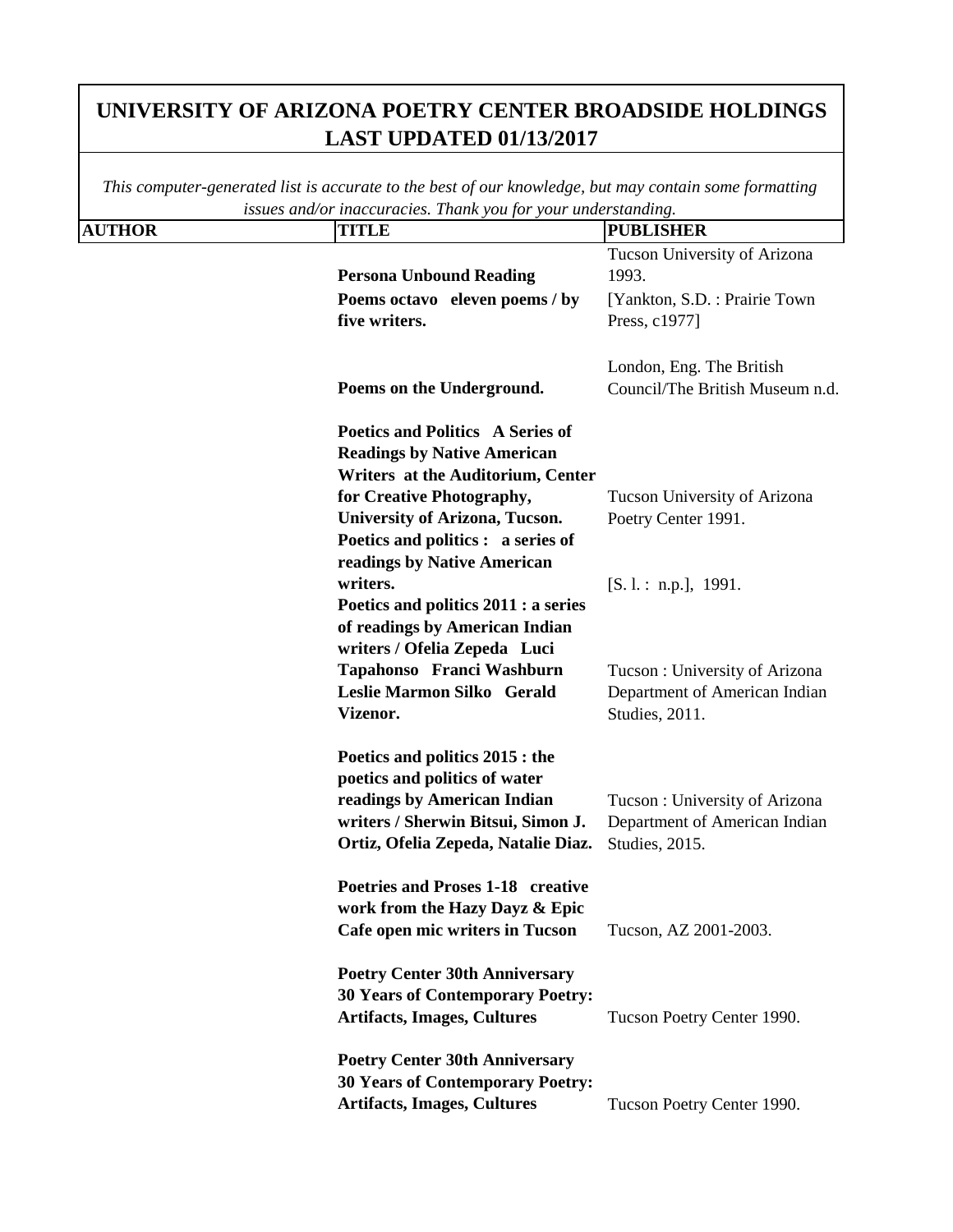|               | issues ana/or maccuracies. Thank you for your undersidiating.  |                                     |
|---------------|----------------------------------------------------------------|-------------------------------------|
| <b>AUTHOR</b> | <b>TITLE</b>                                                   | <b>PUBLISHER</b>                    |
|               |                                                                | <b>Tucson Poetry Center various</b> |
|               | <b>Poetry Center Readings Posters.</b>                         | dates.                              |
|               |                                                                | <b>Tucson Poetry Center various</b> |
|               | <b>Poetry Center Readings Posters.</b>                         | dates.                              |
|               |                                                                |                                     |
|               |                                                                | <b>Tucson Tucson Botanical</b>      |
|               | Poetry in the Garden [The PIG                                  | Garden/UA Extended University       |
|               | Reading].                                                      | Writing Works Center 1999.          |
|               | Poetry Now and Next A Millennial                               |                                     |
|               | <b>Celebration</b>                                             | Tucson Poetry Center 1999.          |
|               |                                                                |                                     |
|               | <b>POG Presents Leslie Scalapino A</b>                         |                                     |
|               | <b>Talk and Dramatic Reading of Her</b>                        |                                     |
|               | <b>Play The Weatherman Turns</b>                               |                                     |
|               | <b>Himself In</b>                                              | Tucson POG n.d.                     |
|               | Port Townsend port folio, 1980 :                               | [Port Townsend, Wash.]: Copper      |
|               | [poems].                                                       | Canyon Press, c1980.                |
|               |                                                                | Port Townsend, WA Copper            |
|               | Portfolio 82.                                                  | Canyon Press 1981.                  |
|               | Portfolio/1967 : poems / by Russell                            | Chapel Hill, N.C. : Lillabulero     |
|               | Banks [  et al.]                                               | Press, c1967.                       |
|               | Problem, Boul Mich, Sex                                        |                                     |
|               | <b>Education</b>                                               | n.p. n.d.                           |
|               |                                                                | Tucson The U of A English           |
|               |                                                                | Department, U of A American         |
|               | Re-Mapping the Imagined Nations: Indian Studies Department,    |                                     |
|               | <b>Emerging Native Poets and</b>                               | Arizona State Museum April 16,      |
|               | Writers.                                                       | 2003.                               |
|               | <b>Re-Reading Louis Zukofsky's</b>                             |                                     |
|               | <b>Bottom: On Shakespeare A</b>                                | Buffalo Kyle Schelsinger/The        |
|               | Symposium for Students, Poets and Poetry/Rare Books Collection |                                     |
|               | Scholars.                                                      | SUNY Buffalo 2003.                  |
|               |                                                                |                                     |
|               |                                                                | [Sarasota, Fla.]: Ringling College  |
|               |                                                                | of Art and Design Letterpress and   |
|               | <b>Ringling suite.</b>                                         | Book Arts Center, 2012.             |
|               |                                                                |                                     |
|               | <b>Robert Pinsky: lines from-- The</b>                         | Paradise Valley, Ariz.: Mummy       |
|               | inferno of Dante.                                              | Mountain Press, [2004]              |
|               |                                                                |                                     |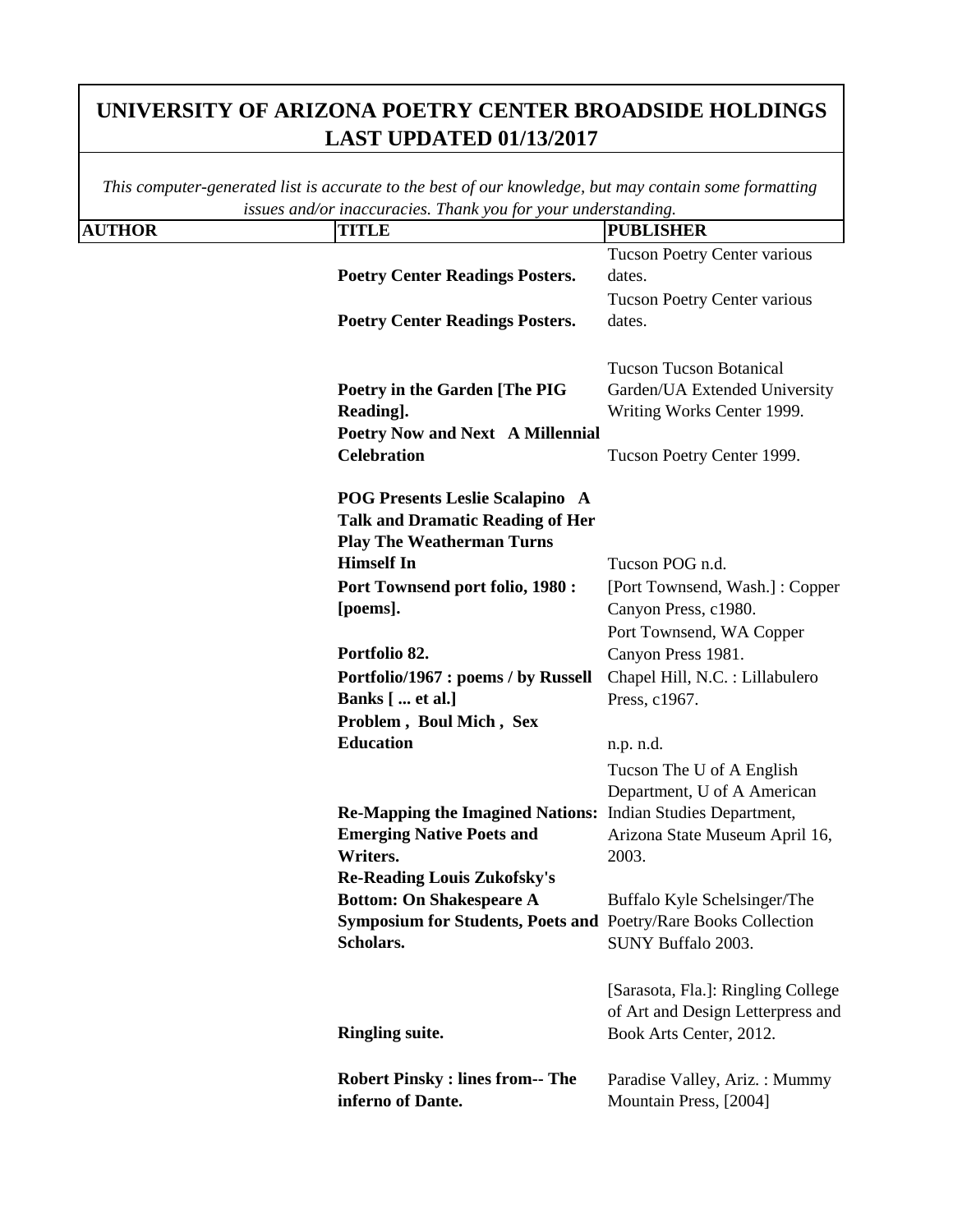|               | issues ana/or maccuracies. Thank you for your understanding. |                                   |
|---------------|--------------------------------------------------------------|-----------------------------------|
| <b>AUTHOR</b> | <b>TITLE</b>                                                 | <b>PUBLISHER</b>                  |
|               | <b>Second annual Lesbian Writers</b>                         | Chicago, Ill. : Lesbian Writers   |
|               | Conference [picture].                                        | Conference, [1975].               |
|               |                                                              | [Los Angeles, Calif.]: Siglio,    |
|               | Siglio ephemera. #2.                                         | c2009.                            |
|               |                                                              | [Los Angeles, Calif.] : Siglio,   |
|               | Siglio ephemera. #3.                                         | c2010.                            |
|               |                                                              | [Los Angeles, Calif.] : Siglio,   |
|               | Siglio ephemera. #4.                                         | c2011.                            |
|               |                                                              | [Los Angeles, Calif.] : Siglio,   |
|               | Siglio ephemera. #5.                                         | c2012.                            |
|               |                                                              | [Los Angeles, California] :       |
|               | Siglio ephemera. #7.                                         | Siglio, [2013]                    |
|               |                                                              |                                   |
|               | Siglio ephemera. #8.                                         | [Los Angeles, CA.] : Siglio, 2014 |
|               |                                                              |                                   |
|               | Sonora review number 59                                      |                                   |
|               | [broadside] : the dinosaur issue.                            | [Tucson :] Sonora Review, 2011.   |
|               |                                                              |                                   |
|               | Sounding in the enchanted water $=$                          |                                   |
|               | Yo vaa'ampo hiyame / Miki                                    | Kenosha: Wis., U.S.A. Light       |
|               | Maaso, Singer Felipe S. Molina                               | and Dust Books, Kawasaki,         |
|               | and Larry Evers, translators.                                | Tama-ku, Japan, c1993.            |
|               |                                                              | Port Townsend, WA Copper          |
|               | Soundings 81.                                                | Canyon Press 1981.                |
|               |                                                              |                                   |
|               | <b>Southwest Poetry Festival The</b>                         | Tucson University of Arizona      |
|               | <b>Academy of American Poets</b>                             | 1989.                             |
|               | <b>Steve Kowit poetry reading</b>                            | [Tucson, Ariz.] : Pima            |
|               | [picture] : April 5, 2013.                                   | Community College, 2013.          |
|               |                                                              | Port Jefferson, NY Street Press   |
|               | <b>Street Press 1978.</b>                                    | 1978.                             |
|               | <b>Student Poetry Contest Awards</b>                         |                                   |
|               | [Posters].                                                   | Tucson Poetry Center n.d.         |
|               |                                                              | Tucson University of Arizona      |
|               | <b>Student Poetry Contest Winners.</b>                       | Poetry Center 2003.               |
|               | <b>Table X Barricade Commune AWP</b>                         |                                   |
|               | exhibit hall A, C6to C9 & C18to                              |                                   |
|               | C <sub>21</sub>                                              | Denver 2010                       |
|               |                                                              |                                   |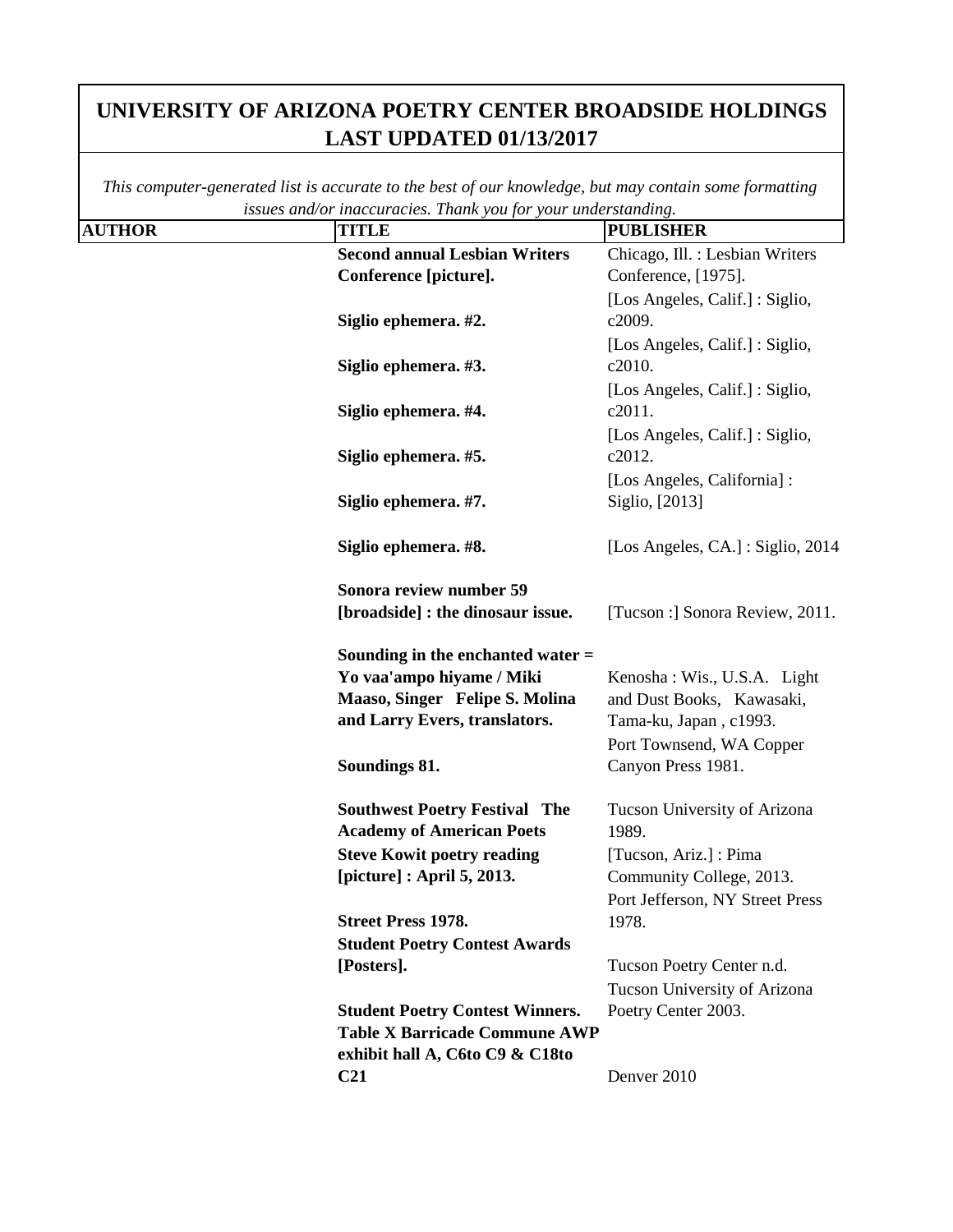**AUTHOR TITLE PUBLISHER** *This computer-generated list is accurate to the best of our knowledge, but may contain some formatting issues and/or inaccuracies. Thank you for your understanding.* **The 13th World Children's Haiku Contest : Theme 'Dreams.'** [Tokyo, Japan] : JAL Foundation, [2014]. **The 9th annual 12th Night revel [broadsides].** Atlanta: Emory University Libraries, 2009. **The Americas Award Book Fair**  Tucson University of Arizona Center for Latin American Studies and the U of A Poetry Center April 2004. **The Modern Poetry Association Benefit Auction Pamphlet.** n.p. The Arts Club 1960. **The Poetry Project's 28th Annual New Year's Day Marathon Reading.** NY, NY St. Mark's Church in the Bowery 12002. **The Saint Marks Poetry Project December 1983 Readings, Poster.** New York St. Marks Poetry Project 1983. **The Saint Marks Poetry Project November 1983 Readings, Poster.** New York St. Marks Poetry Project 1983. **The Saint Marks Poetry Project October 1983 Readings, Poster.** New York St. Marks Poetry Project 1983. **The Southwest Poetry Festival text.** Tucson University of Arizona 1989. **The University of Arizona Poetry Center presents Peter Everwine, visiting poet, Wednesday - April 23,**  [Tucson, Ariz. : The University **Modern Languages Auditorium.** of Arizona Poetry Center, 1975.] **The University of Arizona Poetry Center presents Peter Gizzi : Thursday Feb. 26, 2009.** Tucson : University of Arizona Poetry Center, 2009. **The University of Arizona Poetry Center Retrospective Exhibitions.** Tucson Poetry Center 1998. **The University of Arizona Poetry Center student contest awards [1997].** [Tucson, Ariz.]: University of Arizona Poetry Center, [1997].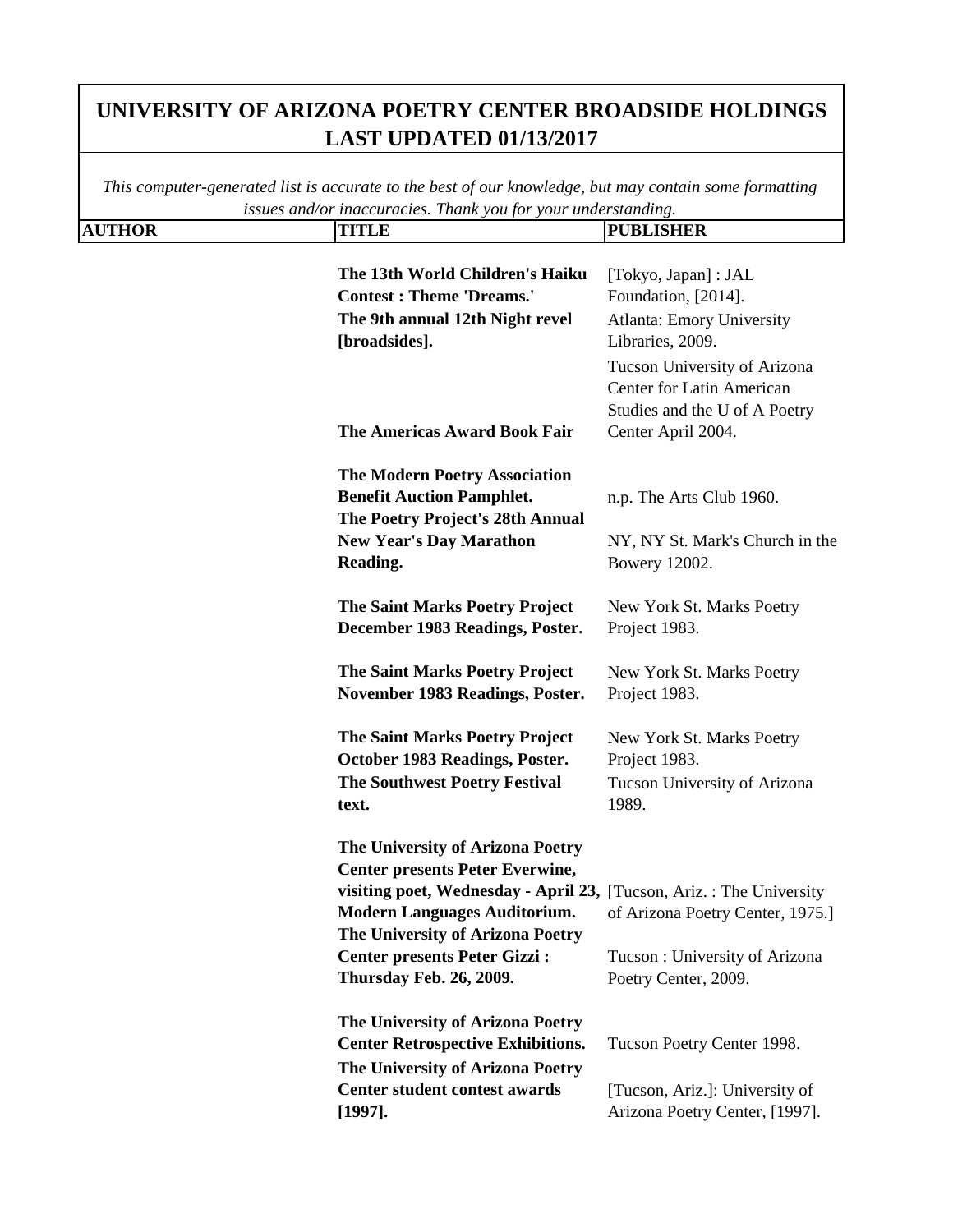|               | issues ana/or maccuracies. Thank you for your undersidiating.                                                                                                                                                                                                                                                                                                                         |                                                                                                                                                                                                   |
|---------------|---------------------------------------------------------------------------------------------------------------------------------------------------------------------------------------------------------------------------------------------------------------------------------------------------------------------------------------------------------------------------------------|---------------------------------------------------------------------------------------------------------------------------------------------------------------------------------------------------|
| <b>AUTHOR</b> | <b>TITLE</b>                                                                                                                                                                                                                                                                                                                                                                          | <b>PUBLISHER</b>                                                                                                                                                                                  |
|               | <b>Third annual Lesbian Writers</b>                                                                                                                                                                                                                                                                                                                                                   | [Chicago, Ill.] : Lesbian Writers                                                                                                                                                                 |
|               | Conference [picture].                                                                                                                                                                                                                                                                                                                                                                 | Conference, 1976.                                                                                                                                                                                 |
|               | Three yale younger poets.                                                                                                                                                                                                                                                                                                                                                             | King Library Press 2004.                                                                                                                                                                          |
|               | Transition A Collection of Fourteen Waldron Island Brooding Heron                                                                                                                                                                                                                                                                                                                     |                                                                                                                                                                                                   |
|               | <b>Poetry Broadsides.</b>                                                                                                                                                                                                                                                                                                                                                             | Press 1998.                                                                                                                                                                                       |
|               | <b>Tucson Poetry Festival Tenth</b><br><b>Annual 1982-1992 Poster.</b>                                                                                                                                                                                                                                                                                                                | <b>Tucson Tucson Poetry Festival</b><br>1992.                                                                                                                                                     |
|               |                                                                                                                                                                                                                                                                                                                                                                                       | <b>Tucson Tucson Poetry Festival</b>                                                                                                                                                              |
|               | <b>Tucson Poetry Festival VII, Poster.</b>                                                                                                                                                                                                                                                                                                                                            | 1989.                                                                                                                                                                                             |
|               | <b>Tucson Poetry Festival VIII,</b>                                                                                                                                                                                                                                                                                                                                                   | <b>Tucson Tucson Poetry Festival</b>                                                                                                                                                              |
|               | Poster.                                                                                                                                                                                                                                                                                                                                                                               | n.d.                                                                                                                                                                                              |
|               | <b>Tucson Poetry Festival X, Poster.</b>                                                                                                                                                                                                                                                                                                                                              | <b>Tucson Tucson Poetry Festival</b><br>1992.                                                                                                                                                     |
|               | <b>Tucson Poetry Festival XI, Poster.</b>                                                                                                                                                                                                                                                                                                                                             | <b>Tucson Tucson Poetry Festival</b><br>1993.                                                                                                                                                     |
|               | <b>Tucson Poetry Festival XII: re-</b><br>visioning history through poetry,<br>April 14-17, 1994 / Susan Howe,<br>Yusef Komunyakaa, Nathaniel<br>Mackey, Demetria Martinez,<br><b>Czeslaw Milosz, Derek Walcott.</b><br><b>Tucson Poetry Festival XIII,</b><br>Poster.<br><b>Tucson Poetry Festival XV, Poster.</b><br><b>Tucson Poetry Festival, XX</b><br>Postcard April 1-6, 2002. | Tucson, Ariz.: Tucson Poetry<br>Festival, 1994.<br><b>Tucson Tucson Poetry Festival</b><br>n.d.<br><b>Tucson Tucson Poetry Festival</b><br>1996.<br><b>Tucson Tucson Poetry Festival</b><br>2002. |
|               | <b>Tucson Sun Press Poetry Corner.</b>                                                                                                                                                                                                                                                                                                                                                | Tucson Tucson Sun Press 1994.<br>Chicago: printed by Dexterity<br>Press: published by Answer Tag,                                                                                                 |
|               | Two poems.                                                                                                                                                                                                                                                                                                                                                                            | [2006]<br>New York Society of Umbra                                                                                                                                                               |
|               | <b>Umbra/Blackworks.</b>                                                                                                                                                                                                                                                                                                                                                              | 1970.                                                                                                                                                                                             |
|               | <b>University of Arizona Poetry</b>                                                                                                                                                                                                                                                                                                                                                   |                                                                                                                                                                                                   |
|               | <b>Center--Centennial Celebration</b>                                                                                                                                                                                                                                                                                                                                                 | Tucson Poetry Center 1985.                                                                                                                                                                        |
|               |                                                                                                                                                                                                                                                                                                                                                                                       |                                                                                                                                                                                                   |